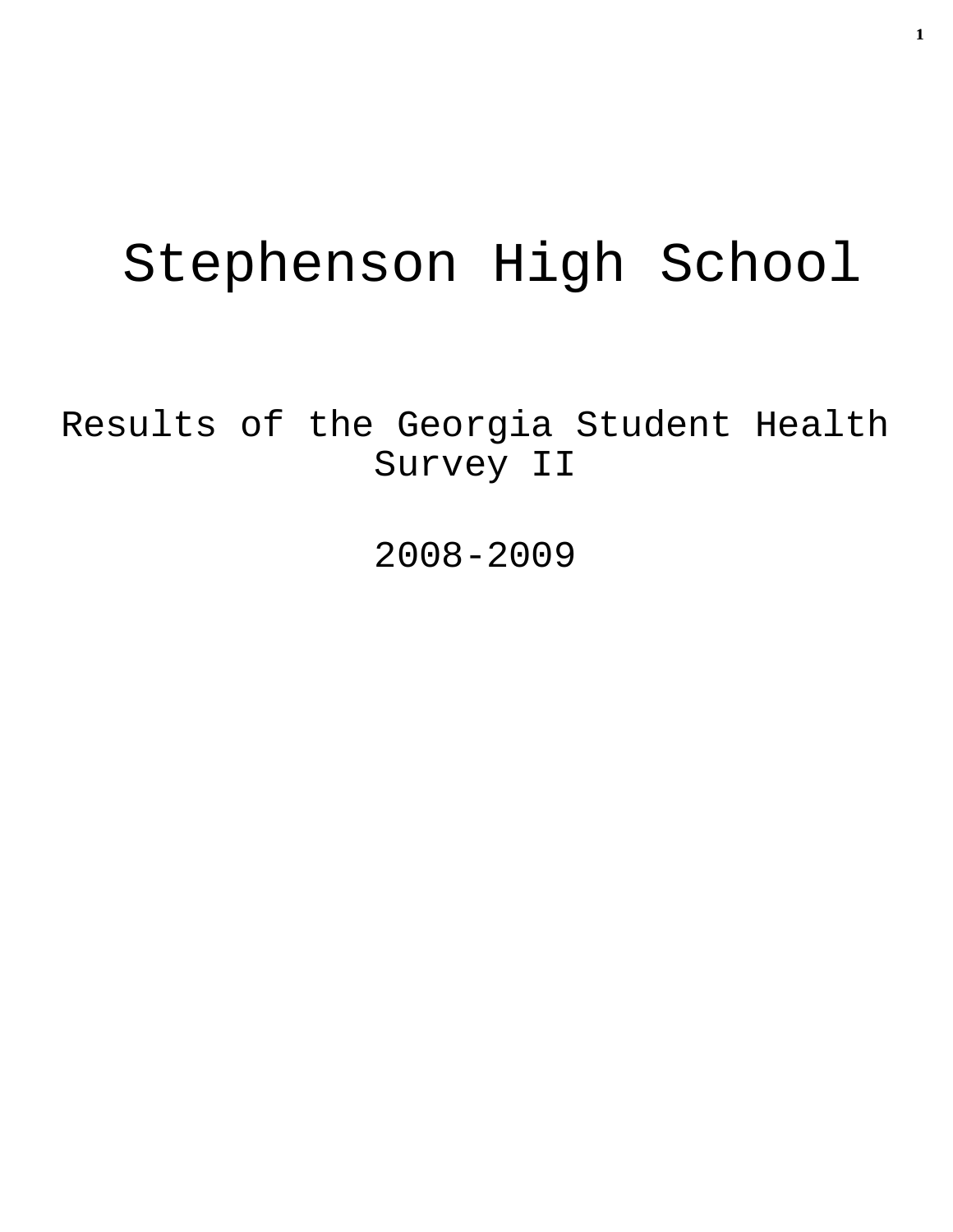# *Demographics* **2**

| Grade                    |     |  |  |  |
|--------------------------|-----|--|--|--|
| <b>Grade   Frequency</b> |     |  |  |  |
| 10                       | 273 |  |  |  |
| 12                       | 134 |  |  |  |

| <b>Frequency</b> | <b>Table of Gender by Grade</b> |              |             |              |  |  |
|------------------|---------------------------------|--------------|-------------|--------------|--|--|
| <b>Col Pct</b>   |                                 | Grade(Grade) |             |              |  |  |
|                  | Gender(Gender)                  | 10           | 12          | <b>Total</b> |  |  |
|                  | <b>Female</b>                   | 119<br>43.59 | 65<br>48.51 | 184          |  |  |
|                  | <b>Male</b>                     | 154<br>56.41 | 69<br>51.49 | 223          |  |  |
|                  | <b>Total</b>                    | 273          | 134         | 407          |  |  |

| Frequency<br>Col Pct |
|----------------------|

| <b>Table of Ethnicity by Grade</b> |              |              |              |  |  |  |
|------------------------------------|--------------|--------------|--------------|--|--|--|
|                                    | Grade(Grade) |              |              |  |  |  |
| <b>Ethnicity</b> (Ethnicity)       | 10           | 12           | <b>Total</b> |  |  |  |
| <b>Black</b>                       | 249<br>91.21 | 115<br>85.82 | 364          |  |  |  |
| <b>Hispanic</b>                    | 4<br>1.47    | 3<br>2.24    | 7            |  |  |  |
| White                              | 2<br>0.73    | 3<br>2.24    | 5            |  |  |  |
| <b>Asian</b>                       | 0<br>0.00    | 0.75         | 1            |  |  |  |
| <b>Other</b>                       | 18<br>6.59   | 12<br>8.96   | 30           |  |  |  |
| <b>Total</b>                       | 273          | 134          | 407          |  |  |  |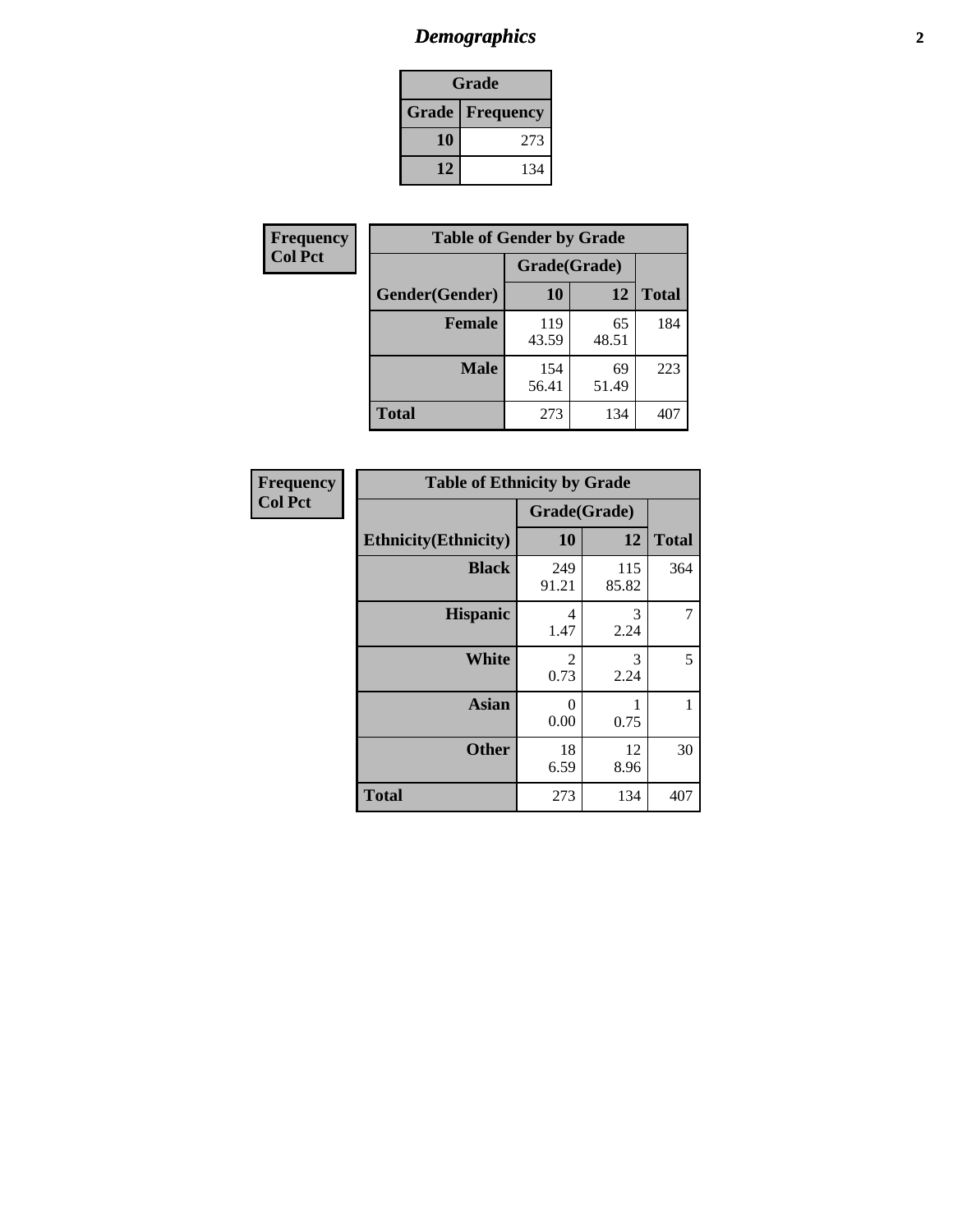#### *Title IV, Part A, Schedule A* **3** *Goal 1: Ensure that all schools are drug-free Baseline Data: Year 2008-2009 Prevalence of Drug Use*

| Frequency<br><b>Col Pct</b> | <b>Table of AlcoholAlt by Grade</b> |              |              |              |  |  |
|-----------------------------|-------------------------------------|--------------|--------------|--------------|--|--|
|                             | AlcoholAlt(Alcohol                  | Grade(Grade) |              |              |  |  |
|                             | use, past 30 days)                  | <b>10</b>    | 12           | <b>Total</b> |  |  |
|                             | <b>Yes</b>                          | 44<br>16.12  | 30<br>22.39  | 74           |  |  |
|                             | N <sub>0</sub>                      | 229<br>83.88 | 104<br>77.61 | 333          |  |  |
|                             | Total                               | 273          | 134          | 407          |  |  |

| Frequency      | <b>Table of TobaccoAny by Grade</b> |              |              |              |  |  |
|----------------|-------------------------------------|--------------|--------------|--------------|--|--|
| <b>Col Pct</b> | <b>TobaccoAny(Tobacco</b>           | Grade(Grade) |              |              |  |  |
|                | use, past 30 days)                  | <b>10</b>    | 12           | <b>Total</b> |  |  |
|                | Yes                                 | 19<br>6.96   | 19<br>14.18  | 38           |  |  |
|                | N <sub>0</sub>                      | 254<br>93.04 | 115<br>85.82 | 369          |  |  |
|                | Total                               | 273          | 134          | 407          |  |  |

| Frequency<br><b>Col Pct</b> | <b>Table of MarijuanaAlt by Grade</b> |              |              |              |  |  |
|-----------------------------|---------------------------------------|--------------|--------------|--------------|--|--|
|                             | MarijuanaAlt(Marijuana                | Grade(Grade) |              |              |  |  |
|                             | use, past 30 days)                    | 10           | 12           | <b>Total</b> |  |  |
|                             | <b>Yes</b>                            | 26<br>9.52   | 20<br>14.93  | 46           |  |  |
|                             | N <sub>0</sub>                        | 247<br>90.48 | 114<br>85.07 | 361          |  |  |
|                             | <b>Total</b>                          | 273          | 134          | 407          |  |  |

| <b>Frequency</b> | <b>Table of OtherDrugAny by Grade</b>  |              |              |              |  |
|------------------|----------------------------------------|--------------|--------------|--------------|--|
| <b>Col Pct</b>   | <b>OtherDrugAny(Other</b><br>drug use, | Grade(Grade) |              |              |  |
|                  | past 30 days)                          | 10           | 12           | <b>Total</b> |  |
|                  | Yes                                    | 17<br>6.23   | 16<br>11.94  | 33           |  |
|                  | N <sub>0</sub>                         | 256<br>93.77 | 118<br>88.06 | 374          |  |
|                  | <b>Total</b>                           | 273          | 134          | 407          |  |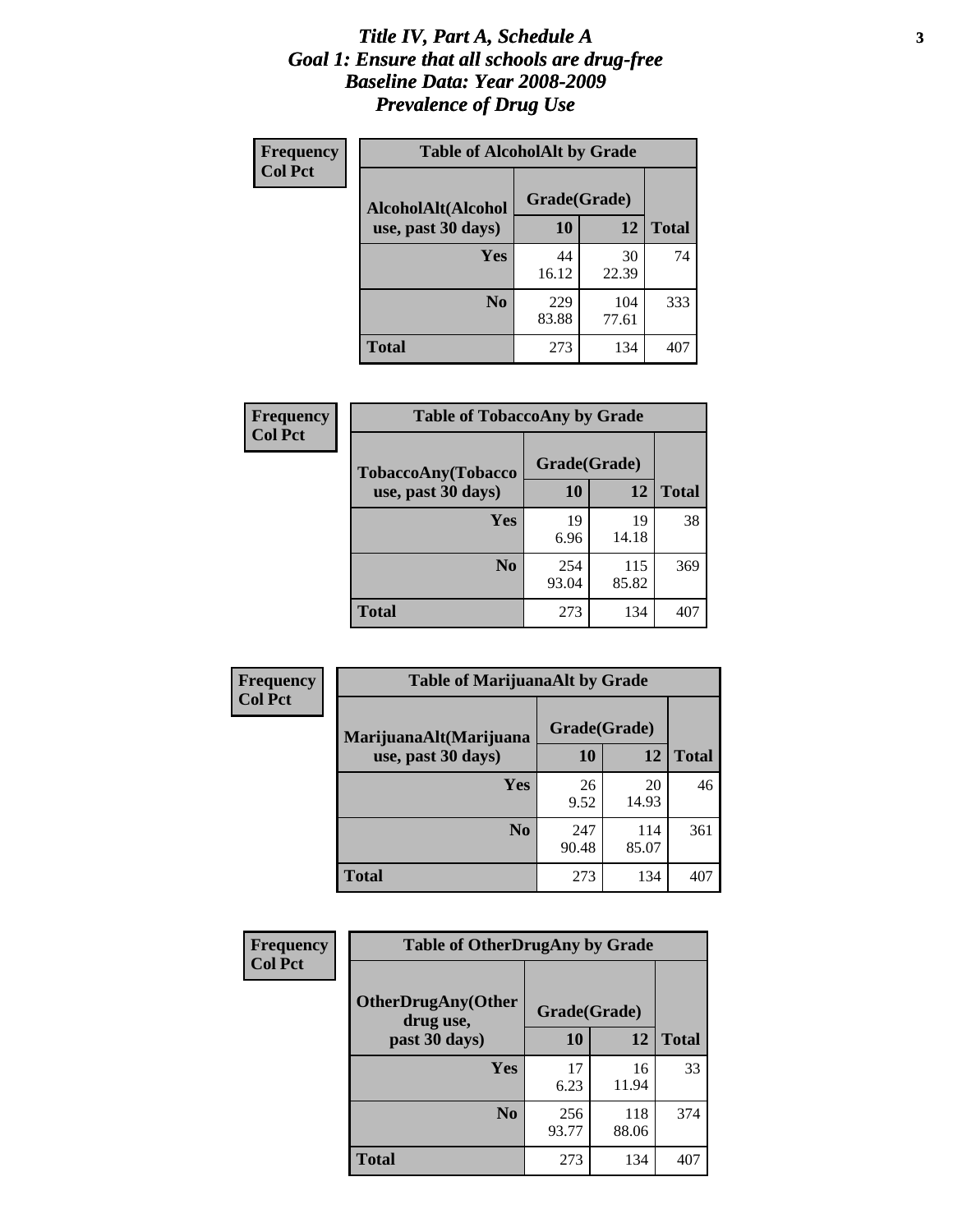#### *Average Age of Onset of Use* **4** *Results for "Average Age of Onset of Use" questions exclude students who said they did not use that substance*

| <b>Variable</b>    | Label                                                              | <b>Mean</b> |
|--------------------|--------------------------------------------------------------------|-------------|
| Alcoholinit2       | I started using alcohol when I was                                 | 12.95       |
| Cigarettesinit2    | I started smoking tobacco when I was                               | 12.72       |
| Smokelessinit2     | I started chewing tobacco when I was                               | 10.60       |
| Marijuanainit2     | I started using marijuana when I was                               | 12.96       |
| Cocaineinit2       | I started using cocaine when I was                                 | 12.17       |
| Inhalantsinit2     | I started using inhalants when I was                               | 11.44       |
| Steroidsinit2      | I started using steroids when I was                                | 13.00       |
| Ecstasyinit2       | I started using ecstasy when I was                                 | 13.44       |
| Methinit2          | I started using methamphetamines when I was                        | 12.75       |
| Hallucinogensinit2 | I started using hallucinogens when I was                           | 12.40       |
| Prescriptioninit2  | I started using prescription drugs not prescribed to me when I was | 12.11       |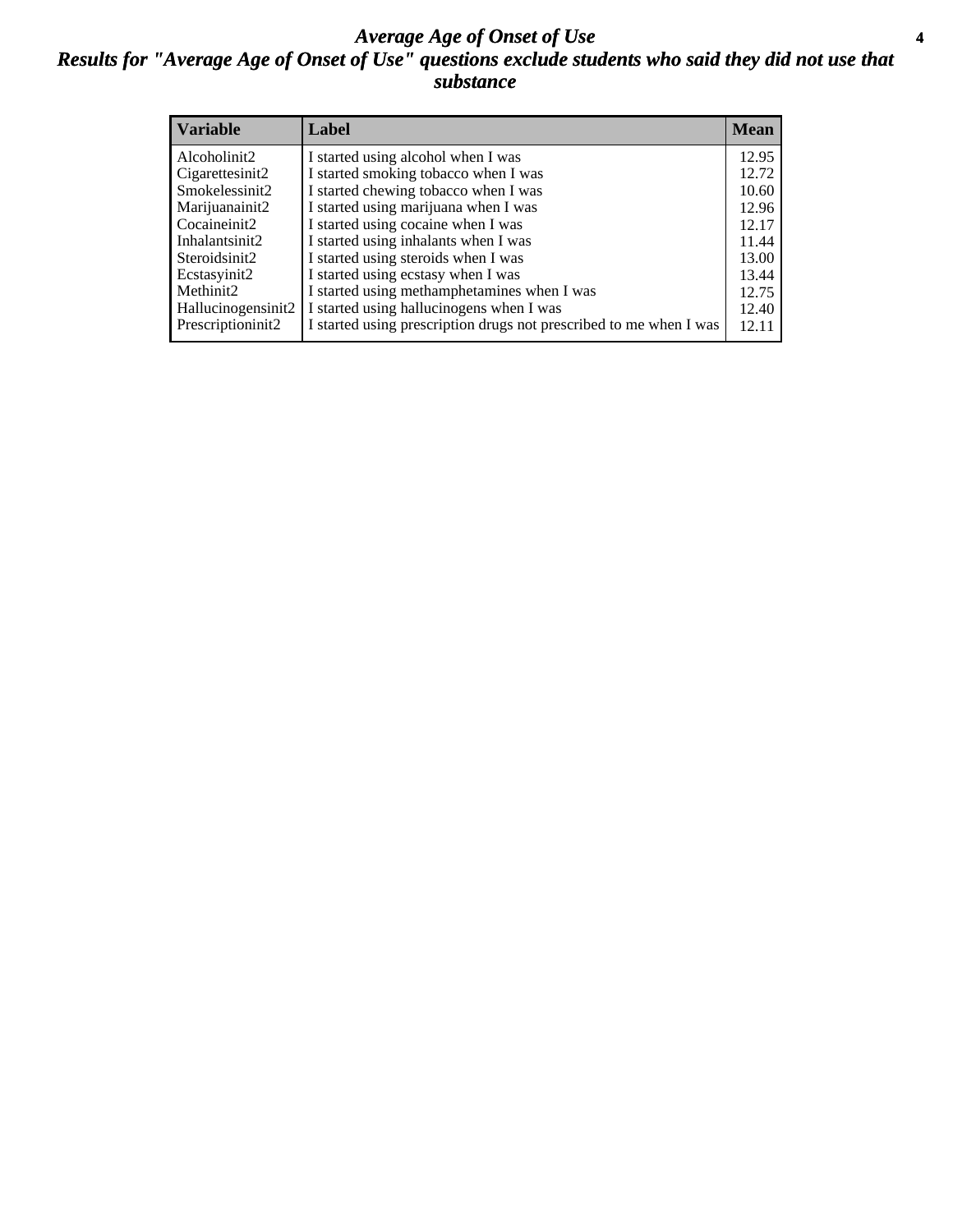# *Perception of Health Risk* **5**

| <b>Frequency</b> | <b>Table of Alcoholharmdich by Grade</b> |              |              |              |  |
|------------------|------------------------------------------|--------------|--------------|--------------|--|
| <b>Col Pct</b>   | Alcoholharmdich(I<br>think alcohol is    | Grade(Grade) |              |              |  |
|                  | harmful)                                 | 10           | 12           | <b>Total</b> |  |
|                  | <b>Yes</b>                               | 221<br>80.95 | 101<br>75.37 | 322          |  |
|                  | N <sub>0</sub>                           | 52<br>19.05  | 33<br>24.63  | 85           |  |
|                  | <b>Total</b>                             | 273          | 134          | 407          |  |

| Frequency      | <b>Table of Tobaccoharmdich by Grade</b> |              |              |              |  |
|----------------|------------------------------------------|--------------|--------------|--------------|--|
| <b>Col Pct</b> | Tobaccoharmdich(I<br>think tobacco is    | Grade(Grade) |              |              |  |
|                | harmful)                                 | 10           | 12           | <b>Total</b> |  |
|                | Yes                                      | 246<br>90.11 | 122<br>91.04 | 368          |  |
|                | N <sub>0</sub>                           | 27<br>9.89   | 12<br>8.96   | 39           |  |
|                | <b>Total</b>                             | 273          | 134          | 407          |  |

| <b>Frequency</b> | <b>Table of Marijuanaharmdich by Grade</b> |              |              |              |  |  |
|------------------|--------------------------------------------|--------------|--------------|--------------|--|--|
| <b>Col Pct</b>   | Marijuanaharmdich(I<br>think marijuana is  | Grade(Grade) |              |              |  |  |
|                  | harmful)                                   | 10           | 12           | <b>Total</b> |  |  |
|                  | Yes                                        | 221<br>80.95 | 102<br>76.12 | 323          |  |  |
|                  | N <sub>0</sub>                             | 52<br>19.05  | 32<br>23.88  | 84           |  |  |
|                  | <b>Total</b>                               | 273          | 134          | 407          |  |  |

| <b>Frequency</b> | <b>Table of Otherdrugharmdich by Grade</b>                   |              |              |              |  |  |  |  |
|------------------|--------------------------------------------------------------|--------------|--------------|--------------|--|--|--|--|
| <b>Col Pct</b>   | Otherdrugharmdich(I<br>Grade(Grade)<br>think other drugs are |              |              |              |  |  |  |  |
|                  | harmful)                                                     | 10           | 12           | <b>Total</b> |  |  |  |  |
|                  | Yes                                                          | 247<br>90.48 | 125<br>93.28 | 372          |  |  |  |  |
|                  | N <sub>0</sub>                                               | 26<br>9.52   | 9<br>6.72    | 35           |  |  |  |  |
|                  | <b>Total</b>                                                 | 273          | 134          | 407          |  |  |  |  |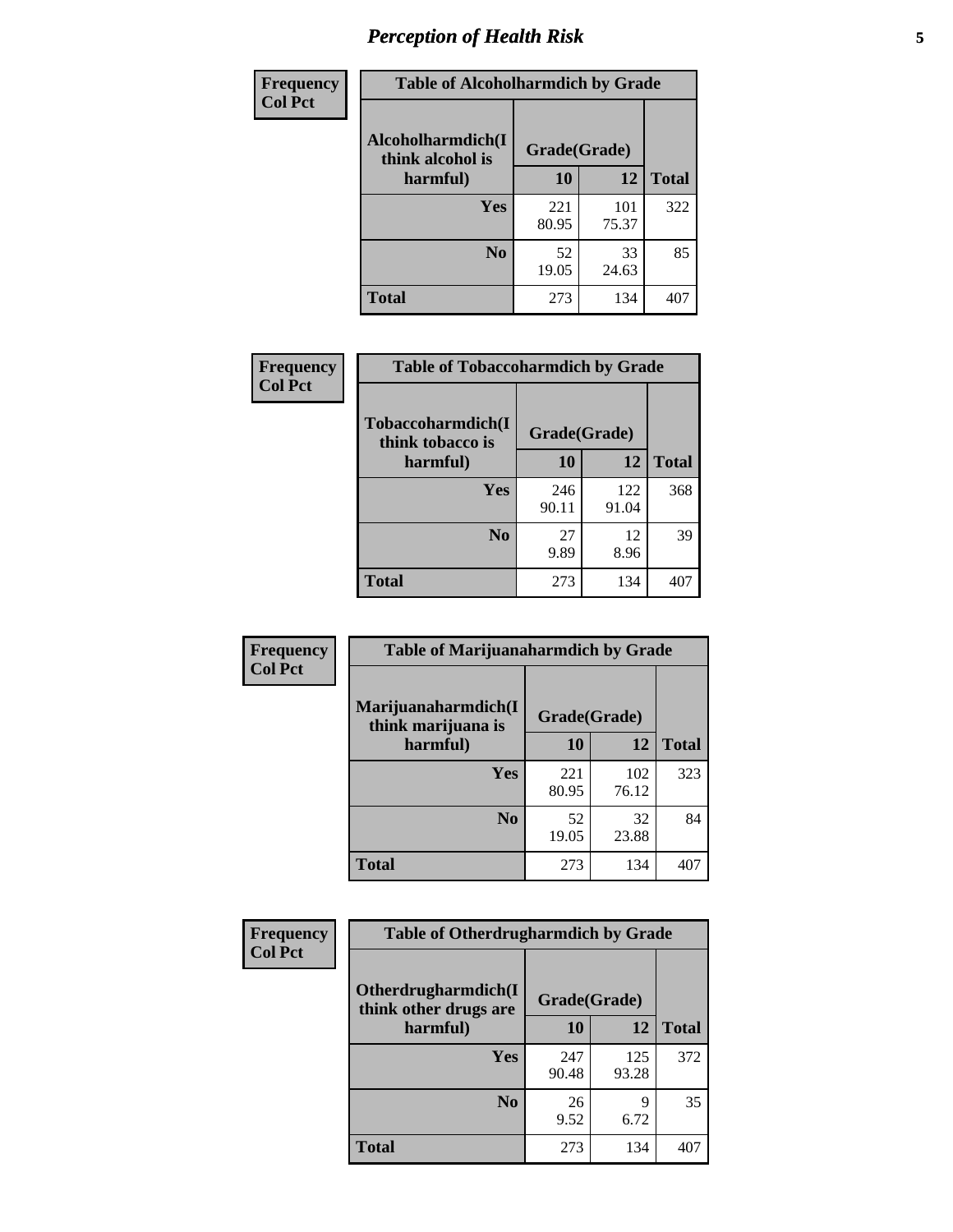# *Social Disapproval* **6**

| Frequency      | <b>Table of Alcoholpeerdich by Grade</b>                    |              |              |     |
|----------------|-------------------------------------------------------------|--------------|--------------|-----|
| <b>Col Pct</b> | Alcoholpeerdich(My<br>friends would<br>disapprove if I used | Grade(Grade) |              |     |
|                | alcohol)                                                    | 10           | <b>Total</b> |     |
|                | <b>Yes</b>                                                  | 141<br>51.65 | 65<br>48.51  | 206 |
|                | N <sub>0</sub>                                              | 132<br>48.35 | 69<br>51.49  | 201 |
|                | <b>Total</b>                                                | 273          | 134          | 407 |

| <b>Frequency</b> |
|------------------|
| <b>Col Pct</b>   |

| <b>Table of Tobaccopeerdich by Grade</b>                            |              |             |              |  |  |  |  |
|---------------------------------------------------------------------|--------------|-------------|--------------|--|--|--|--|
| <b>Tobaccopeerdich</b> (My<br>friends would<br>disapprove if I used | Grade(Grade) |             |              |  |  |  |  |
| tobacco)                                                            | 10           | 12          | <b>Total</b> |  |  |  |  |
| Yes                                                                 | 190<br>69.60 | 88<br>65.67 | 278          |  |  |  |  |
| N <sub>0</sub>                                                      | 83<br>30.40  | 46<br>34.33 | 129          |  |  |  |  |
| <b>Total</b>                                                        | 273          | 134         |              |  |  |  |  |

| Frequency      | <b>Table of Marijuanapeerdich by Grade</b>                    |              |             |              |  |  |  |  |
|----------------|---------------------------------------------------------------|--------------|-------------|--------------|--|--|--|--|
| <b>Col Pct</b> | Marijuanapeerdich(My<br>friends would<br>disapprove if I used | Grade(Grade) |             |              |  |  |  |  |
|                | marijuana)                                                    | 10           | 12          | <b>Total</b> |  |  |  |  |
|                | <b>Yes</b>                                                    | 160<br>58.61 | 75<br>55.97 | 235          |  |  |  |  |
|                | N <sub>0</sub>                                                | 113<br>41.39 | 59<br>44.03 | 172          |  |  |  |  |
|                | <b>Total</b>                                                  | 273          | 134         | 407          |  |  |  |  |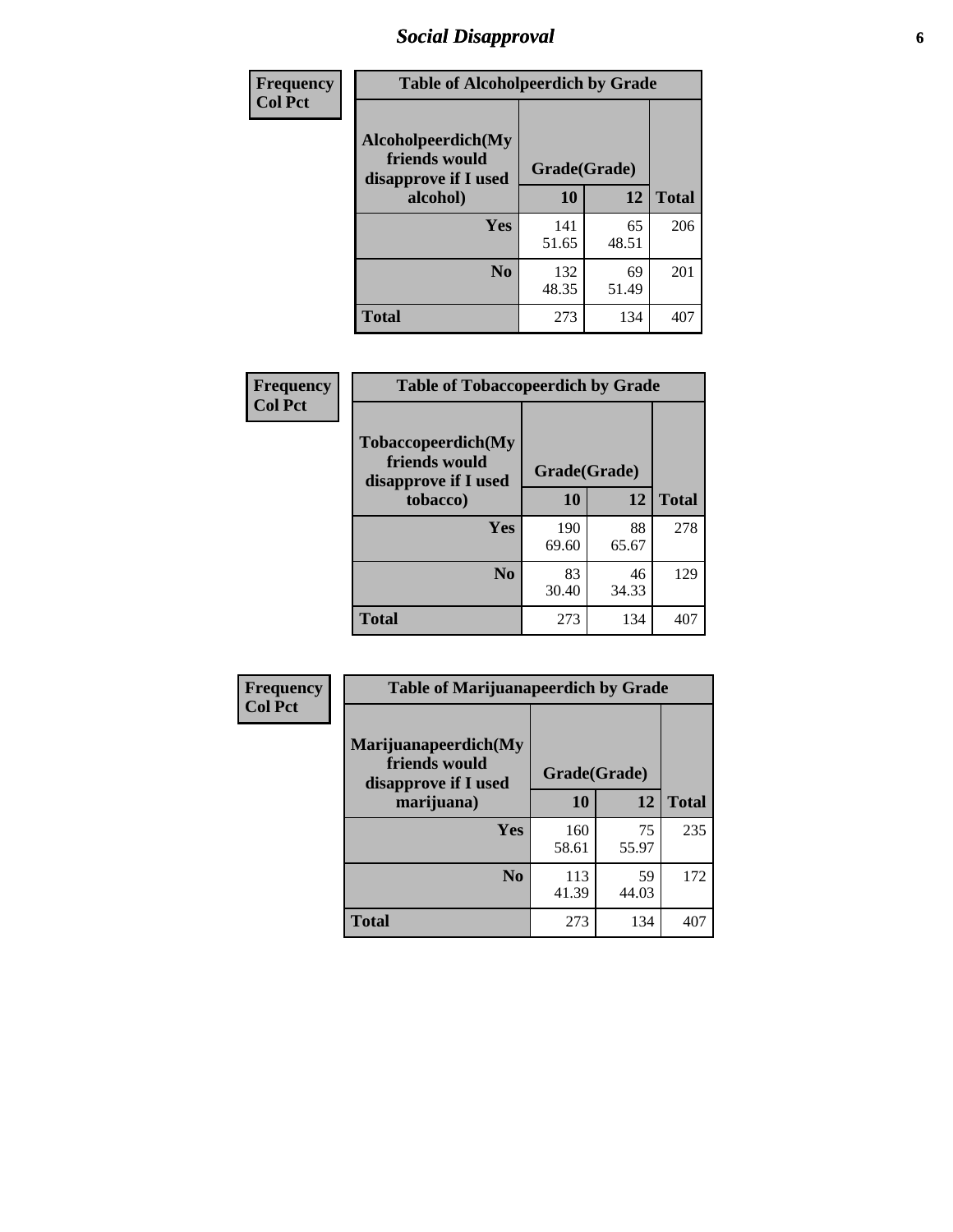# *Social Disapproval* **7**

| Frequency      | <b>Table of Otherdrugpeerdich by Grade</b>                    |              |              |              |  |  |  |  |
|----------------|---------------------------------------------------------------|--------------|--------------|--------------|--|--|--|--|
| <b>Col Pct</b> | Otherdrugpeerdich(My<br>friends would<br>disapprove if I used | Grade(Grade) |              |              |  |  |  |  |
|                | other drugs)                                                  | 10           | 12           | <b>Total</b> |  |  |  |  |
|                | <b>Yes</b>                                                    | 204<br>74.73 | 103<br>76.87 | 307          |  |  |  |  |
|                | N <sub>0</sub>                                                | 69<br>25.27  | 31<br>23.13  | 100          |  |  |  |  |
|                | <b>Total</b>                                                  | 273          | 134          | 407          |  |  |  |  |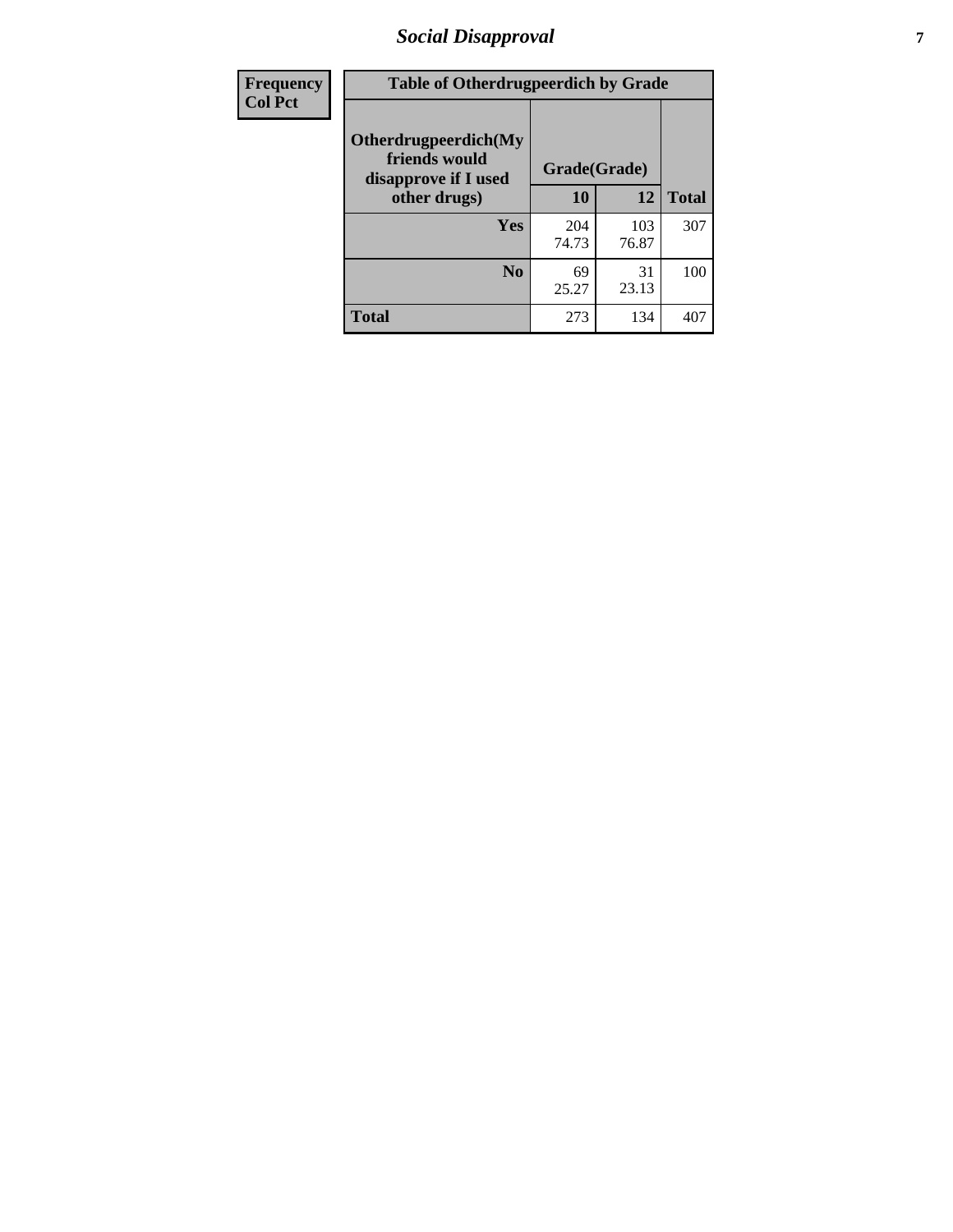### Title IV, Part A, Schedule A **8** *Goal 2: To help ensure that all schools are safe and disciplined Baseline Data: Year 2008-2009 Student Involvement in Gang Activity*

| Frequency      | <b>Table of Gangself by Grade</b>                                                                         |                    |              |              |
|----------------|-----------------------------------------------------------------------------------------------------------|--------------------|--------------|--------------|
| <b>Col Pct</b> | <b>Gangself</b> (I<br>have<br>participated<br>in illegal<br>gang<br>activities in<br>the past 30<br>days) | Grade(Grade)<br>10 | 12           | <b>Total</b> |
|                | Yes                                                                                                       | 21<br>7.69         | 11<br>8.21   | 32           |
|                | N <sub>0</sub>                                                                                            | 252<br>92.31       | 123<br>91.79 | 375          |
|                | <b>Total</b>                                                                                              | 273                | 134          | 407          |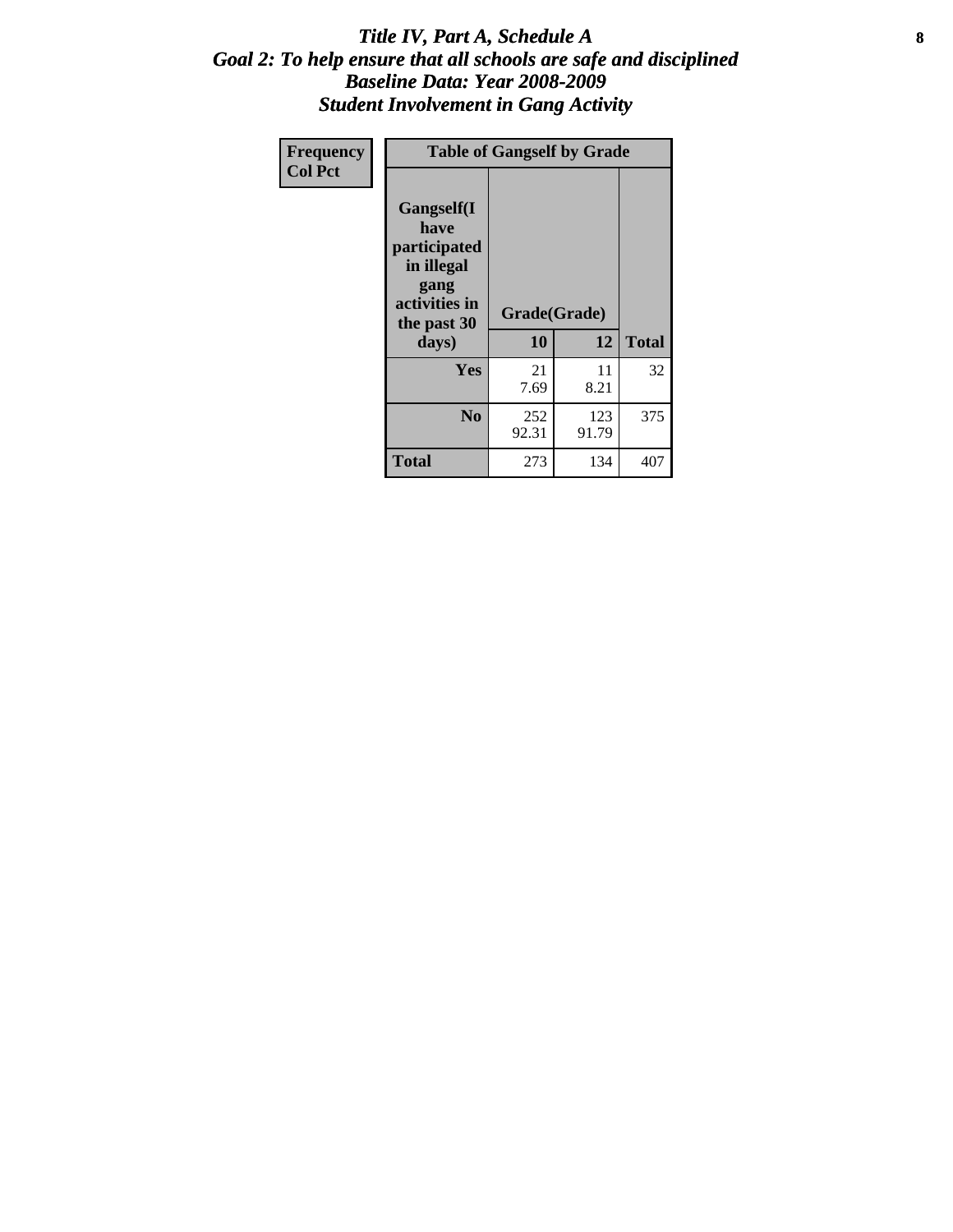# *Student Perception of School Safety* **9**

| <b>Frequency</b><br>Row Pct |
|-----------------------------|
|                             |

| <b>Table of Grade by Safeschool</b> |                                                                                                                                                  |                                                        |             |             |     |  |  |  |
|-------------------------------------|--------------------------------------------------------------------------------------------------------------------------------------------------|--------------------------------------------------------|-------------|-------------|-----|--|--|--|
|                                     |                                                                                                                                                  | Safeschool (School is a place at which I feel<br>safe) |             |             |     |  |  |  |
| Grade(Grade)                        | <b>Somewhat</b><br><b>Somewhat</b><br><b>Strongly</b><br><b>Strongly</b><br><b>Disagree</b><br>Agree<br><b>Disagree</b><br><b>Total</b><br>Agree |                                                        |             |             |     |  |  |  |
| <b>10</b>                           | 35<br>12.82                                                                                                                                      | 134<br>49.08                                           | 60<br>21.98 | 44<br>16.12 | 273 |  |  |  |
| 12                                  | 19<br>14.18                                                                                                                                      | 70<br>52.24                                            | 24<br>17.91 | 21<br>15.67 | 134 |  |  |  |
| <b>Total</b>                        | 54                                                                                                                                               | 204                                                    | 84          | 65          | 407 |  |  |  |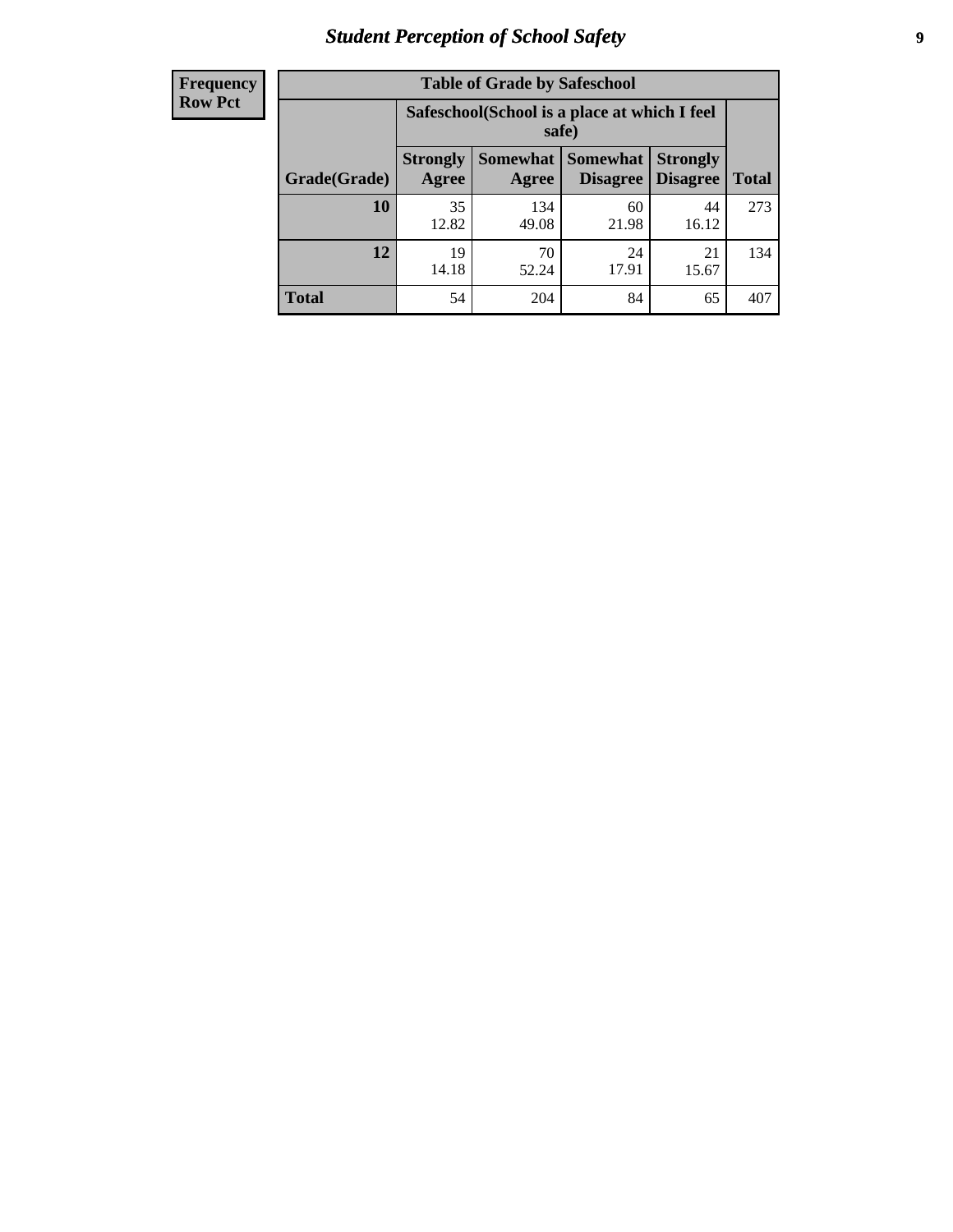### *Students Who Have Been Bullied* **10**

| <b>Frequency</b> |
|------------------|
| Row Pct          |

| <b>Table of Grade by Bullied</b> |                            |                                                                               |                              |                   |                               |                               |                          |              |
|----------------------------------|----------------------------|-------------------------------------------------------------------------------|------------------------------|-------------------|-------------------------------|-------------------------------|--------------------------|--------------|
|                                  |                            | <b>Bullied</b> (I have been bullied by other<br>students in the past 30 days) |                              |                   |                               |                               |                          |              |
| Grade(Grade)                     | $\mathbf 0$<br><b>Days</b> | 1 or<br>2<br>days                                                             | 3 <sub>to</sub><br>5<br>days | 6 to<br>9<br>days | <b>10</b><br>to<br>19<br>days | <b>20</b><br>to<br>29<br>days | <b>All</b><br>30<br>days | <b>Total</b> |
| 10                               | 246<br>90.11               | 16<br>5.86                                                                    | 4<br>1.47                    | 0.37              | 2<br>0.73                     | 0.37                          | 3<br>1.10                | 273          |
| 12                               | 124<br>92.54               | 4<br>2.99                                                                     | 5<br>3.73                    | $\theta$<br>0.00  | 0.75                          | $\Omega$<br>0.00              | 0<br>0.00                | 134          |
| <b>Total</b>                     | 370                        | 20                                                                            | 9                            |                   | 3                             |                               | 3                        | 407          |

 $\blacksquare$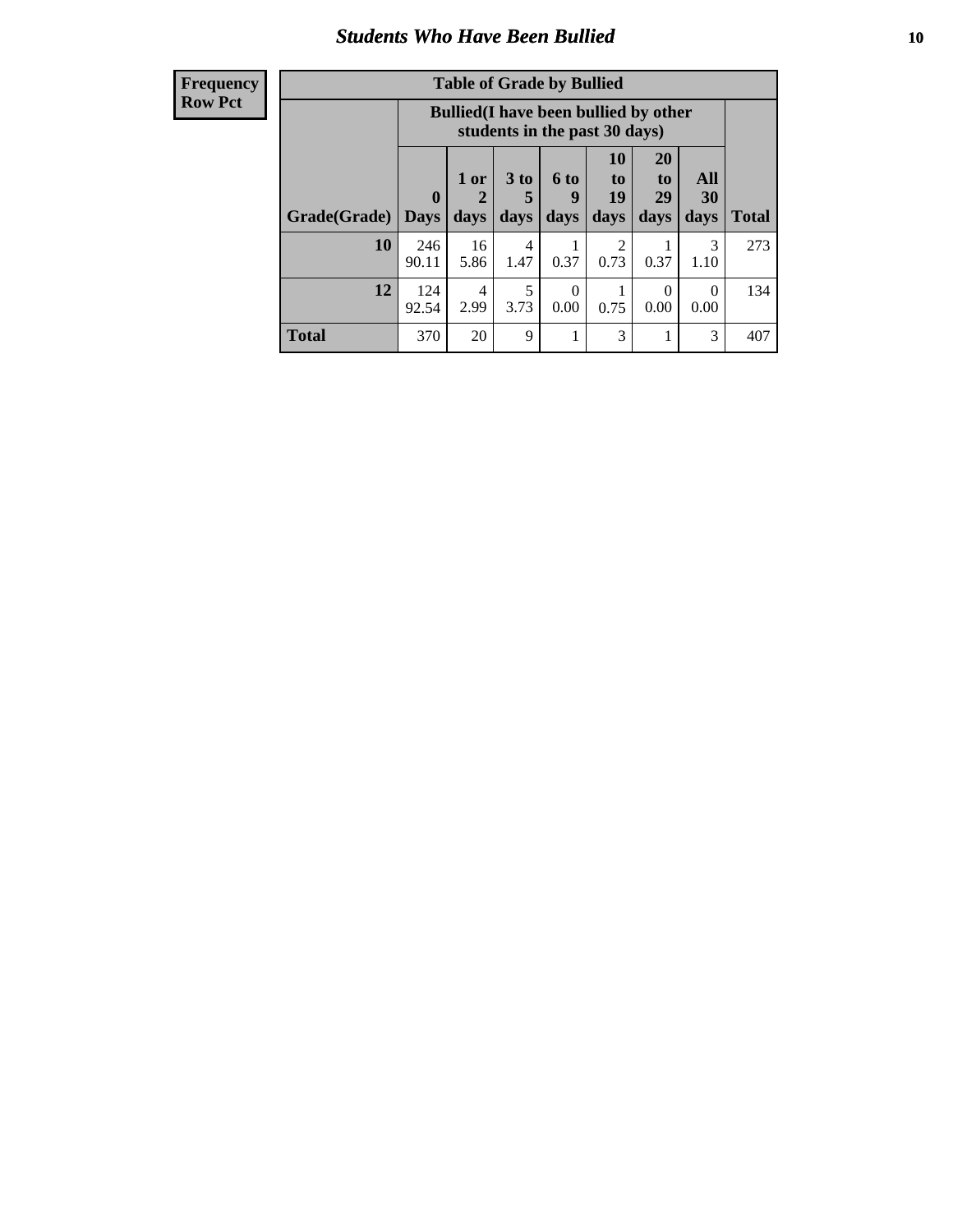### *School Climate* **11**

| Frequency      | <b>Table of SchoolClimate1 by Grade</b> |                    |             |              |  |  |  |
|----------------|-----------------------------------------|--------------------|-------------|--------------|--|--|--|
| <b>Col Pct</b> | SchoolClimate1(I<br>like school)        | Grade(Grade)<br>10 | 12          | <b>Total</b> |  |  |  |
|                | <b>Strongly Agree</b>                   | 60<br>21.98        | 32<br>23.88 | 92           |  |  |  |
|                | <b>Somewhat Agree</b>                   | 171<br>62.64       | 78<br>58.21 | 249          |  |  |  |
|                | <b>Somewhat Disagree</b>                | 23<br>8.42         | 10<br>7.46  | 33           |  |  |  |
|                | <b>Strongly Disagree</b>                | 19<br>6.96         | 14<br>10.45 | 33           |  |  |  |
|                | <b>Total</b>                            | 273                | 134         | 407          |  |  |  |

| <b>Frequency</b> |  |
|------------------|--|
| <b>Col Pct</b>   |  |

| <b>Table of SchoolClimate2 by Grade</b>           |                    |             |              |  |
|---------------------------------------------------|--------------------|-------------|--------------|--|
| SchoolClimate2(I<br>feel successful at<br>school) | Grade(Grade)<br>10 | 12          | <b>Total</b> |  |
| <b>Strongly Agree</b>                             | 101<br>37.00       | 46<br>34.33 | 147          |  |
| <b>Somewhat Agree</b>                             | 145<br>53.11       | 78<br>58.21 | 223          |  |
| <b>Somewhat Disagree</b>                          | 19<br>6.96         | 3<br>2.24   | 22           |  |
| <b>Strongly Disagree</b>                          | 8<br>2.93          | 5.22        | 15           |  |
| Total                                             | 273                | 134         | 407          |  |

| Frequency      | <b>Table of SchoolClimate3 by Grade</b>                      |              |             |              |  |  |
|----------------|--------------------------------------------------------------|--------------|-------------|--------------|--|--|
| <b>Col Pct</b> | <b>SchoolClimate3(My</b><br>school has high<br>standards for | Grade(Grade) |             |              |  |  |
|                | achievement)                                                 | <b>10</b>    | 12          | <b>Total</b> |  |  |
|                | <b>Strongly Agree</b>                                        | 82<br>30.04  | 27<br>20.15 | 109          |  |  |
|                | <b>Somewhat Agree</b>                                        | 139<br>50.92 | 69<br>51.49 | 208          |  |  |
|                | <b>Somewhat Disagree</b>                                     | 32<br>11.72  | 24<br>17.91 | 56           |  |  |
|                | <b>Strongly Disagree</b>                                     | 20<br>7.33   | 14<br>10.45 | 34           |  |  |
|                | Total                                                        | 273          | 134         | 407          |  |  |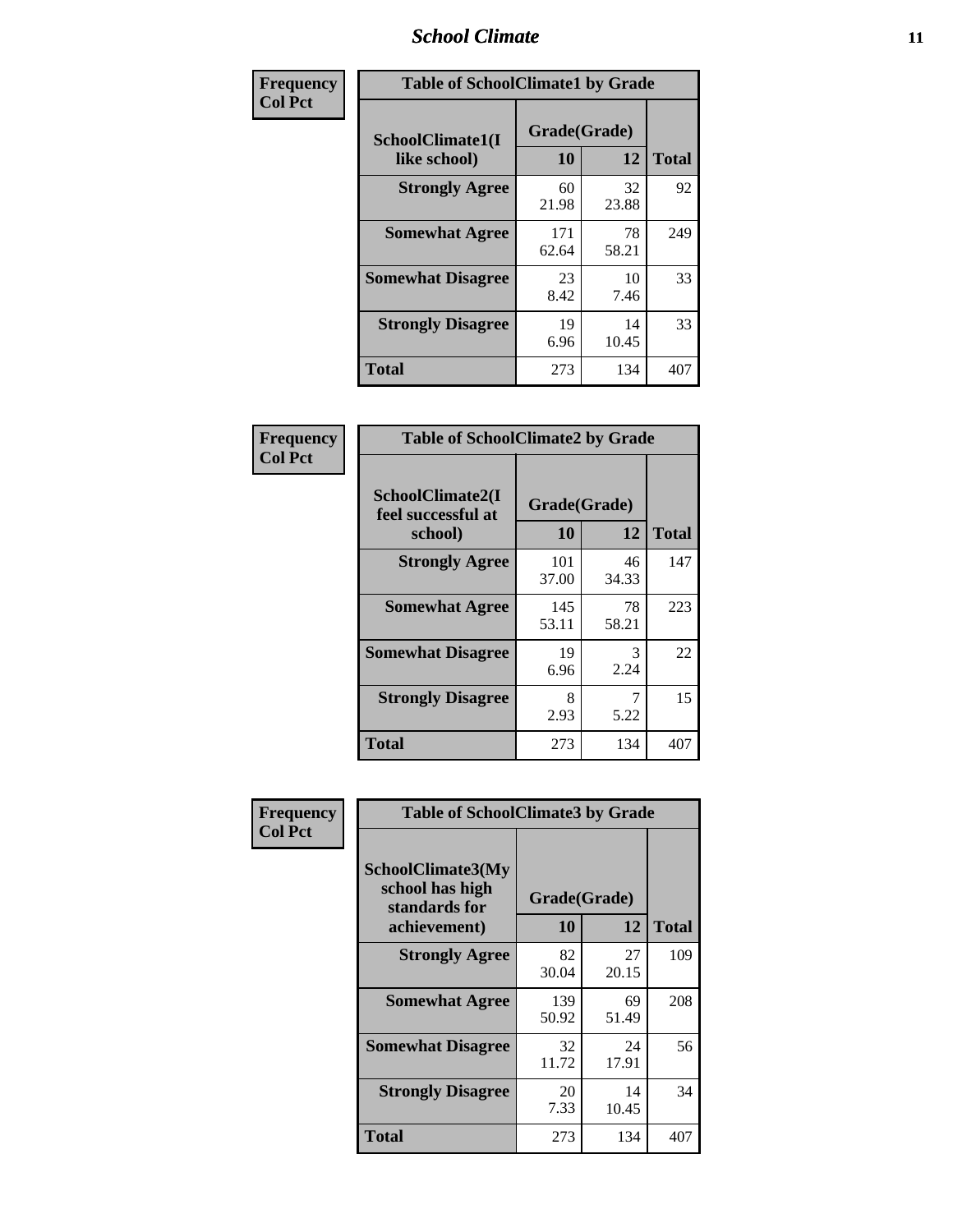### *School Climate* **12**

| Frequency      | <b>Table of SchoolClimate4 by Grade</b>                              |                    |             |              |
|----------------|----------------------------------------------------------------------|--------------------|-------------|--------------|
| <b>Col Pct</b> | <b>SchoolClimate4(My</b><br>school sets clear<br>rules for behavior) | Grade(Grade)<br>10 | 12          | <b>Total</b> |
|                | <b>Strongly Agree</b>                                                | 105<br>38.46       | 48<br>35.82 | 153          |
|                | <b>Somewhat Agree</b>                                                | 130<br>47.62       | 57<br>42.54 | 187          |
|                | <b>Somewhat Disagree</b>                                             | 19<br>6.96         | 14<br>10.45 | 33           |
|                | <b>Strongly Disagree</b>                                             | 19<br>6.96         | 15<br>11.19 | 34           |
|                | <b>Total</b>                                                         | 273                | 134         | 407          |

| <b>Table of SchoolClimate5 by Grade</b>                              |                    |             |              |  |  |
|----------------------------------------------------------------------|--------------------|-------------|--------------|--|--|
| SchoolClimate5(I<br>know what to do in<br>an emergency at<br>school) | Grade(Grade)<br>10 | 12          | <b>Total</b> |  |  |
|                                                                      |                    |             |              |  |  |
| <b>Strongly Agree</b>                                                | 134<br>49.08       | 61<br>45.52 | 195          |  |  |
| <b>Somewhat Agree</b>                                                | 101<br>37.00       | 49<br>36.57 | 150          |  |  |
| <b>Somewhat Disagree</b>                                             | 25<br>9.16         | 17<br>12.69 | 42           |  |  |
| <b>Strongly Disagree</b>                                             | 13<br>4.76         | 5.22        | 20           |  |  |
| Total                                                                | 273                | 134         | 407          |  |  |

| Frequency      | <b>Table of SchoolClimate6 by Grade</b>                  |                    |             |              |  |
|----------------|----------------------------------------------------------|--------------------|-------------|--------------|--|
| <b>Col Pct</b> | <b>SchoolClimate6(Teachers</b><br>treat me with respect) | Grade(Grade)<br>10 | 12          | <b>Total</b> |  |
|                | <b>Strongly Agree</b>                                    | 67<br>24.54        | 28<br>20.90 | 95           |  |
|                | <b>Somewhat Agree</b>                                    | 125<br>45.79       | 66<br>49.25 | 191          |  |
|                | <b>Somewhat Disagree</b>                                 | 53<br>19.41        | 22<br>16.42 | 75           |  |
|                | <b>Strongly Disagree</b>                                 | 28<br>10.26        | 18<br>13.43 | 46           |  |
|                | <b>Total</b>                                             | 273                | 134         | 407          |  |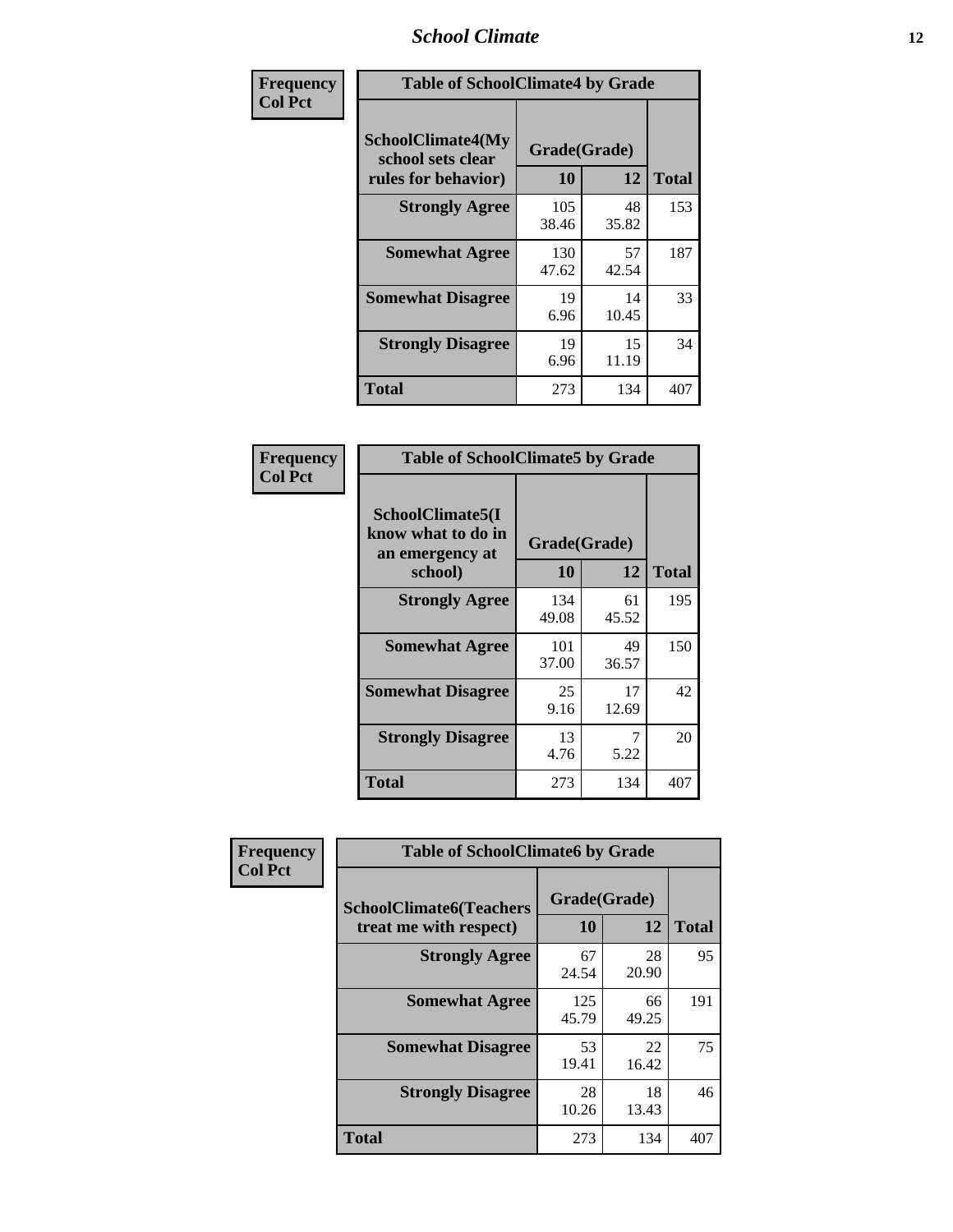### *School Climate* **13**

| Frequency      | <b>Table of SchoolClimate7 by Grade</b>                                       |                           |             |              |
|----------------|-------------------------------------------------------------------------------|---------------------------|-------------|--------------|
| <b>Col Pct</b> | <b>SchoolClimate7(Behaviors</b><br>in my class allow the<br>teacher to teach) | Grade(Grade)<br><b>10</b> | 12          | <b>Total</b> |
|                | <b>Strongly Agree</b>                                                         | 53<br>19.41               | 22<br>16.42 | 75           |
|                | <b>Somewhat Agree</b>                                                         | 135<br>49.45              | 62<br>46.27 | 197          |
|                | <b>Somewhat Disagree</b>                                                      | 55<br>20.15               | 35<br>26.12 | 90           |
|                | <b>Strongly Disagree</b>                                                      | 30<br>10.99               | 15<br>11.19 | 45           |
|                | <b>Total</b>                                                                  | 273                       | 134         | 407          |

| Frequency      | <b>Table of SchoolClimate8 by Grade</b>                                              |                    |             |              |  |
|----------------|--------------------------------------------------------------------------------------|--------------------|-------------|--------------|--|
| <b>Col Pct</b> | <b>SchoolClimate8(Students</b><br>are frequently<br>recognized for good<br>behavior) | Grade(Grade)<br>10 | 12          | <b>Total</b> |  |
|                | <b>Strongly Agree</b>                                                                | 31<br>11.36        | 17<br>12.69 | 48           |  |
|                | <b>Somewhat Agree</b>                                                                | 104<br>38.10       | 46<br>34.33 | 150          |  |
|                | <b>Somewhat Disagree</b>                                                             | 87<br>31.87        | 47<br>35.07 | 134          |  |
|                | <b>Strongly Disagree</b>                                                             | 51<br>18.68        | 24<br>17.91 | 75           |  |
|                | <b>Total</b>                                                                         | 273                | 134         | 407          |  |

| Frequency      | <b>Table of SchoolClimate9 by Grade</b>                                                  |                    |             |              |  |
|----------------|------------------------------------------------------------------------------------------|--------------------|-------------|--------------|--|
| <b>Col Pct</b> | <b>SchoolClimate9(School</b><br>counselor would be<br>helpful if I needed<br>assistance) | Grade(Grade)<br>10 | 12          | <b>Total</b> |  |
|                | <b>Strongly Agree</b>                                                                    | 120<br>43.96       | 42<br>31.34 | 162          |  |
|                | <b>Somewhat Agree</b>                                                                    | 110<br>40.29       | 59<br>44.03 | 169          |  |
|                | <b>Somewhat Disagree</b>                                                                 | 29<br>10.62        | 17<br>12.69 | 46           |  |
|                | <b>Strongly Disagree</b>                                                                 | 14<br>5.13         | 16<br>11.94 | 30           |  |
|                | <b>Total</b>                                                                             | 273                | 134         | 407          |  |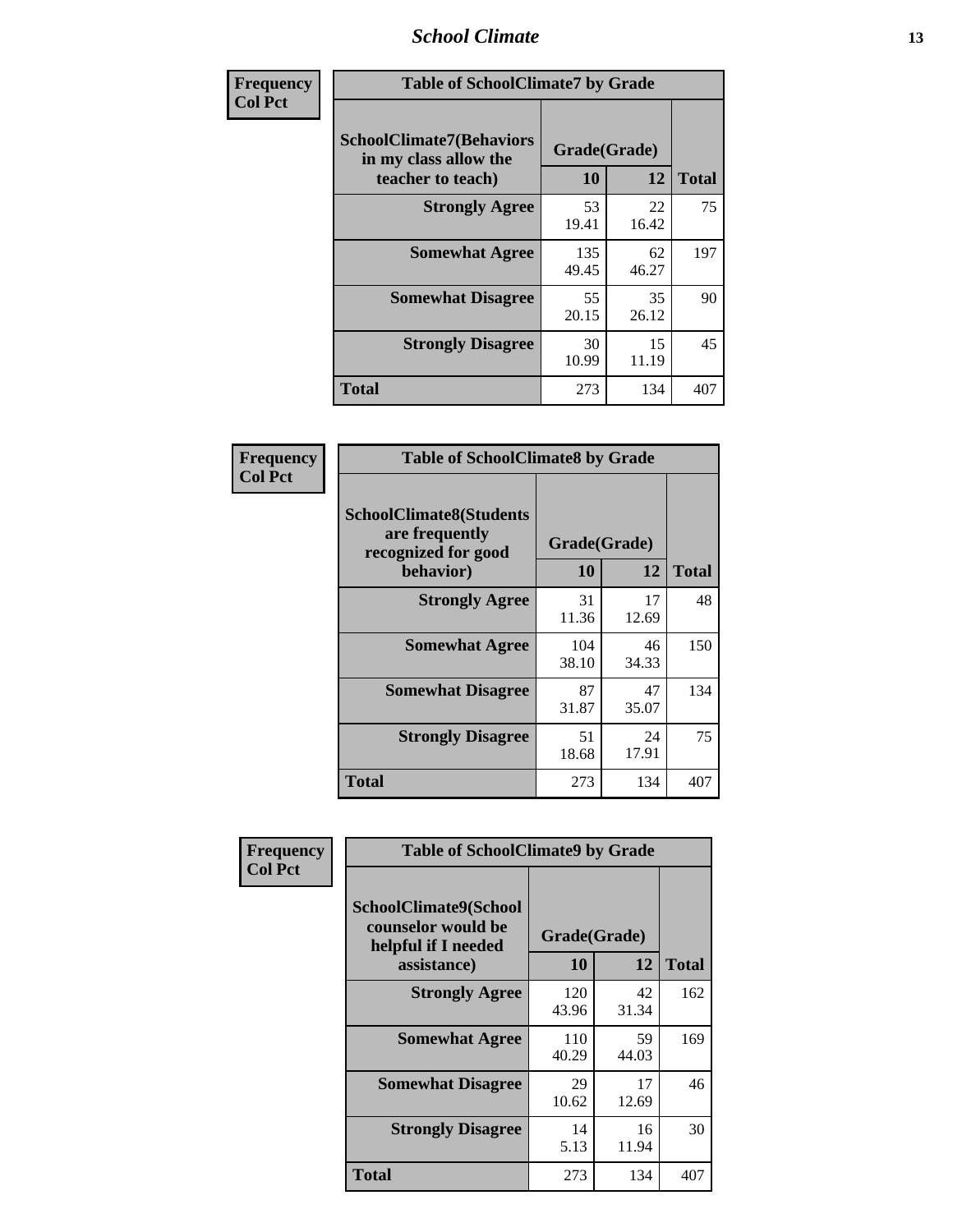### *Reasons for Dropping Out* **14**

| <b>Frequency</b> | <b>Table of Dropoutreason by Grade</b>                                   |                    |             |              |
|------------------|--------------------------------------------------------------------------|--------------------|-------------|--------------|
| <b>Col Pct</b>   | Dropoutreason(If<br>I dropped out the<br>reason would<br>most likely be) | Grade(Grade)<br>10 | 12          | <b>Total</b> |
|                  | <b>Won't Drop out</b>                                                    | 155<br>56.78       | 79<br>58.96 | 234          |
|                  | <b>Bored</b>                                                             | 51<br>18.68        | 21<br>15.67 | 72           |
|                  | <b>Family Reasons</b>                                                    | 20<br>7.33         | 12<br>8.96  | 32           |
|                  | <b>Being Bullied</b>                                                     | 2<br>0.73          | 4<br>2.99   | 6            |
|                  | <b>Other</b>                                                             | 45<br>16.48        | 18<br>13.43 | 63           |
|                  | Total                                                                    | 273                | 134         | 407          |

| Frequency<br><b>Col Pct</b> | <b>Table of Dropout by Grade</b>                                       |                    |             |              |  |  |
|-----------------------------|------------------------------------------------------------------------|--------------------|-------------|--------------|--|--|
|                             | Dropout(I<br>have<br>thought<br>about<br>dropping<br>out of<br>school) | Grade(Grade)<br>10 | 12          | <b>Total</b> |  |  |
|                             |                                                                        |                    |             |              |  |  |
|                             | Yes                                                                    | 88<br>32.23        | 49<br>36.57 | 137          |  |  |
|                             | N <sub>0</sub>                                                         | 185<br>67.77       | 85<br>63.43 | 270          |  |  |
|                             | <b>Total</b>                                                           | 273                | 134         | 407          |  |  |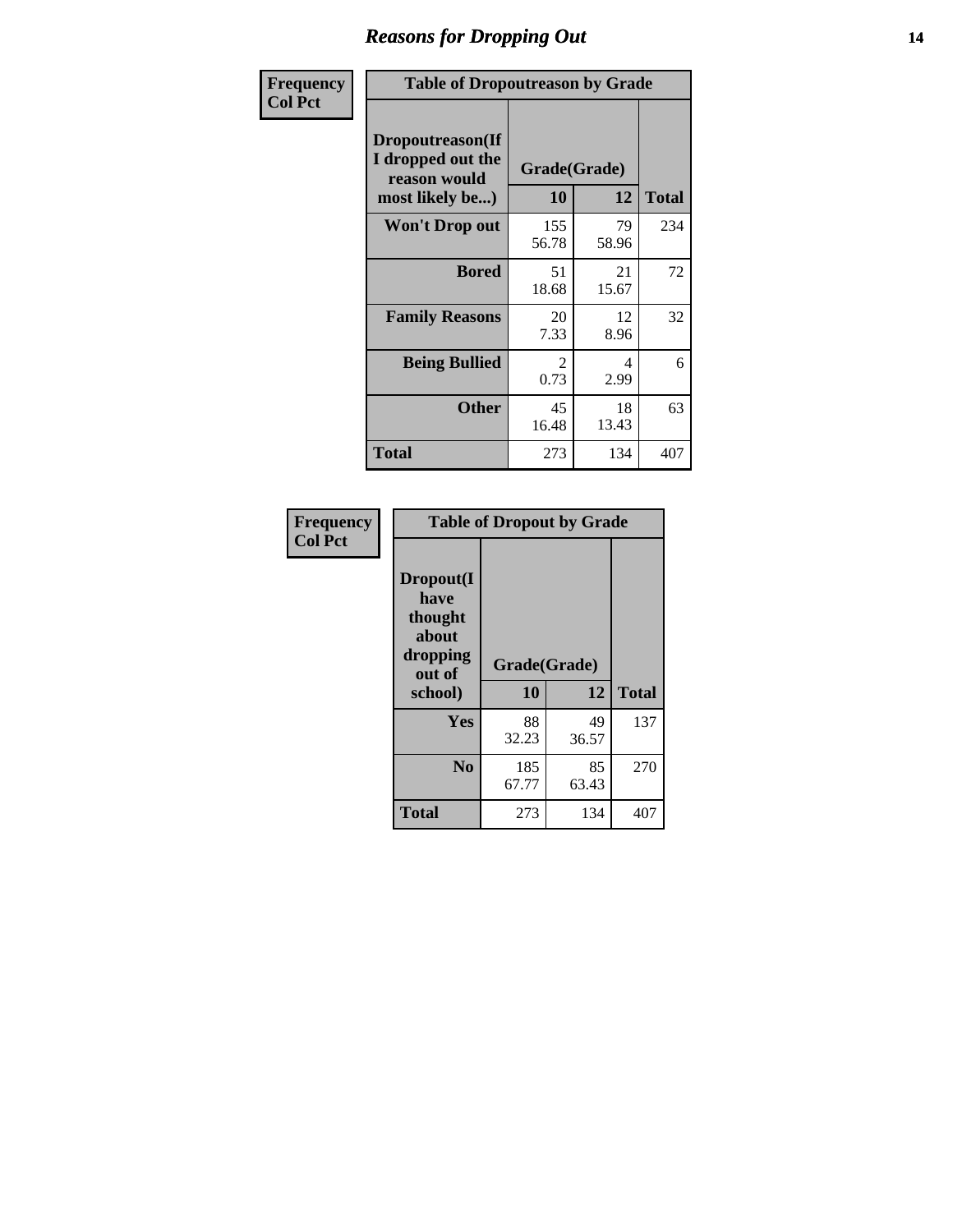*School Safety* **15**

| Frequency      | <b>Table of Gangself by Grade</b>                                                                 |                    |              |              |
|----------------|---------------------------------------------------------------------------------------------------|--------------------|--------------|--------------|
| <b>Col Pct</b> | Gangself(I<br>have<br>participated<br>in illegal<br>gang<br>activities in<br>the past 30<br>days) | Grade(Grade)<br>10 | 12           | <b>Total</b> |
|                | Yes                                                                                               | 21<br>7.69         | 11<br>8.21   | 32           |
|                | N <sub>0</sub>                                                                                    | 252<br>92.31       | 123<br>91.79 | 375          |
|                | <b>Total</b>                                                                                      | 273                | 134          | 407          |

| Frequency<br><b>Col Pct</b> | <b>Table of Gangpeers by Grade</b>                                                                                             |                    |             |              |  |  |  |  |  |
|-----------------------------|--------------------------------------------------------------------------------------------------------------------------------|--------------------|-------------|--------------|--|--|--|--|--|
|                             | <b>Gangpeers</b> (I<br>have friends<br>who have<br>participated<br>in illegal<br>gang<br>activities in<br>the past 30<br>days) | Grade(Grade)<br>10 | 12          | <b>Total</b> |  |  |  |  |  |
|                             | <b>Yes</b>                                                                                                                     | 107<br>39.19       | 59<br>44.03 | 166          |  |  |  |  |  |
|                             | N <sub>0</sub>                                                                                                                 | 166<br>60.81       | 75<br>55.97 | 241          |  |  |  |  |  |
|                             | <b>Total</b>                                                                                                                   | 273                | 134         | 407          |  |  |  |  |  |

| Frequency      | <b>Table of Pickedon by Grade</b>                                   |              |             |              |  |  |  |  |  |  |
|----------------|---------------------------------------------------------------------|--------------|-------------|--------------|--|--|--|--|--|--|
| <b>Col Pct</b> | <b>Pickedon</b> (I have<br>been picked on or<br>teased at school in | Grade(Grade) |             |              |  |  |  |  |  |  |
|                | the past 30 days)                                                   | 10           | 12          | <b>Total</b> |  |  |  |  |  |  |
|                | <b>Strongly Agree</b>                                               | 18<br>6.59   | 8<br>5.97   | 26           |  |  |  |  |  |  |
|                | <b>Somewhat Agree</b>                                               | 30<br>10.99  | 12<br>8.96  | 42           |  |  |  |  |  |  |
|                | <b>Somewhat Disagree</b>                                            | 35<br>12.82  | 15<br>11.19 | 50           |  |  |  |  |  |  |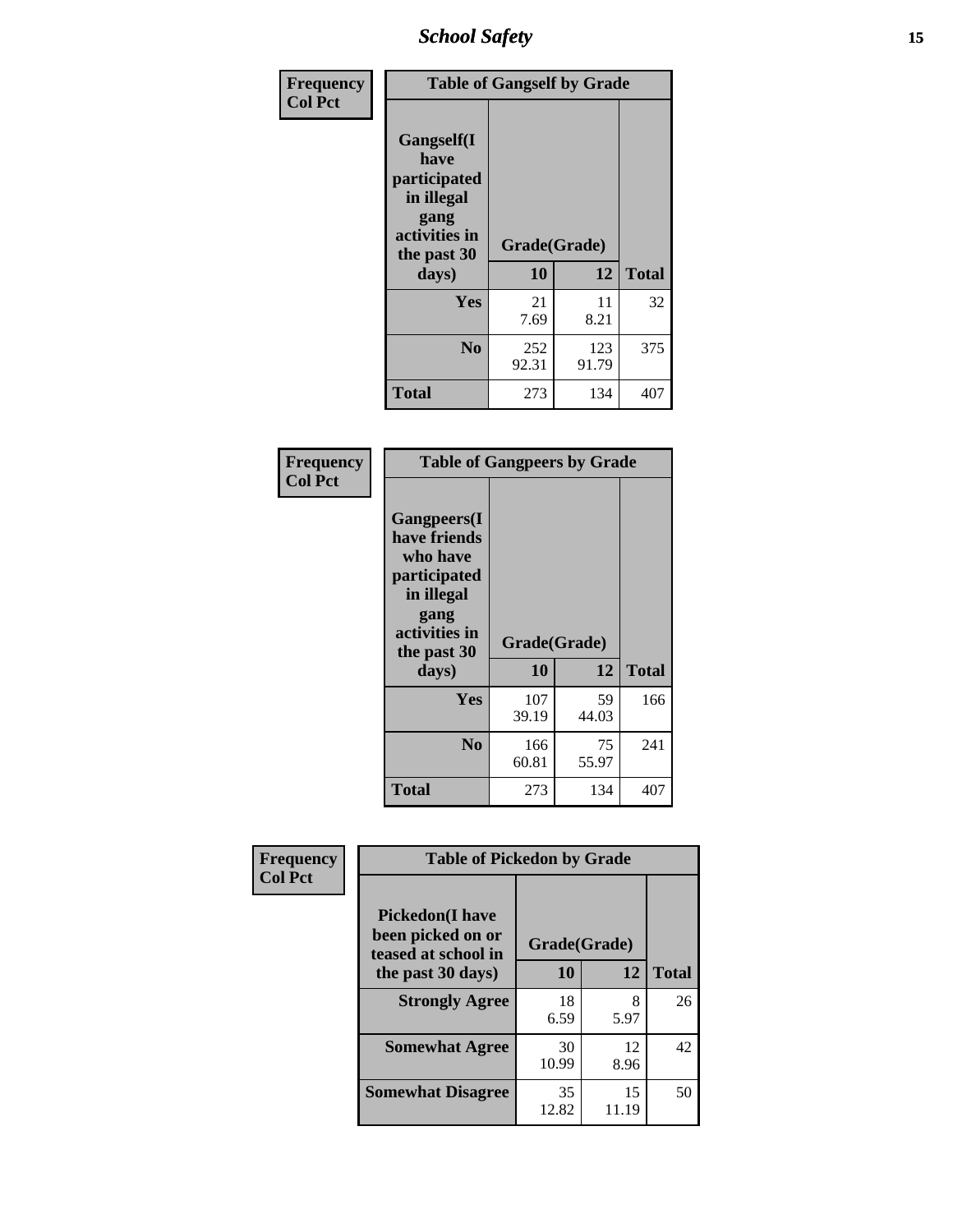# *School Safety* **16**

| Frequency      |                                                                                          | <b>Table of Pickedon by Grade</b> |             |              |  |  |  |  |  |  |
|----------------|------------------------------------------------------------------------------------------|-----------------------------------|-------------|--------------|--|--|--|--|--|--|
| <b>Col Pct</b> | <b>Pickedon</b> (I have<br>been picked on or<br>teased at school in<br>the past 30 days) | Grade(Grade)<br>10                | 12          | <b>Total</b> |  |  |  |  |  |  |
|                | <b>Strongly Disagree</b>                                                                 | 190<br>69.60                      | 99<br>73.88 | 289          |  |  |  |  |  |  |
|                | Total                                                                                    | 273                               | 134         | 40           |  |  |  |  |  |  |

| Frequency      | <b>Table of Safeschool by Grade</b>                      |                    |              |     |
|----------------|----------------------------------------------------------|--------------------|--------------|-----|
| <b>Col Pct</b> | Safeschool(School<br>is a place at which I<br>feel safe) | Grade(Grade)<br>10 | <b>Total</b> |     |
|                | <b>Strongly Agree</b>                                    | 35<br>12.82        | 19<br>14.18  | 54  |
|                | <b>Somewhat Agree</b>                                    | 134<br>49.08       | 70<br>52.24  | 204 |
|                | <b>Somewhat Disagree</b>                                 | 60<br>21.98        | 24<br>17.91  | 84  |
|                | <b>Strongly Disagree</b>                                 | 44<br>16.12        | 21<br>15.67  | 65  |
|                | <b>Total</b>                                             | 273                | 134          | 407 |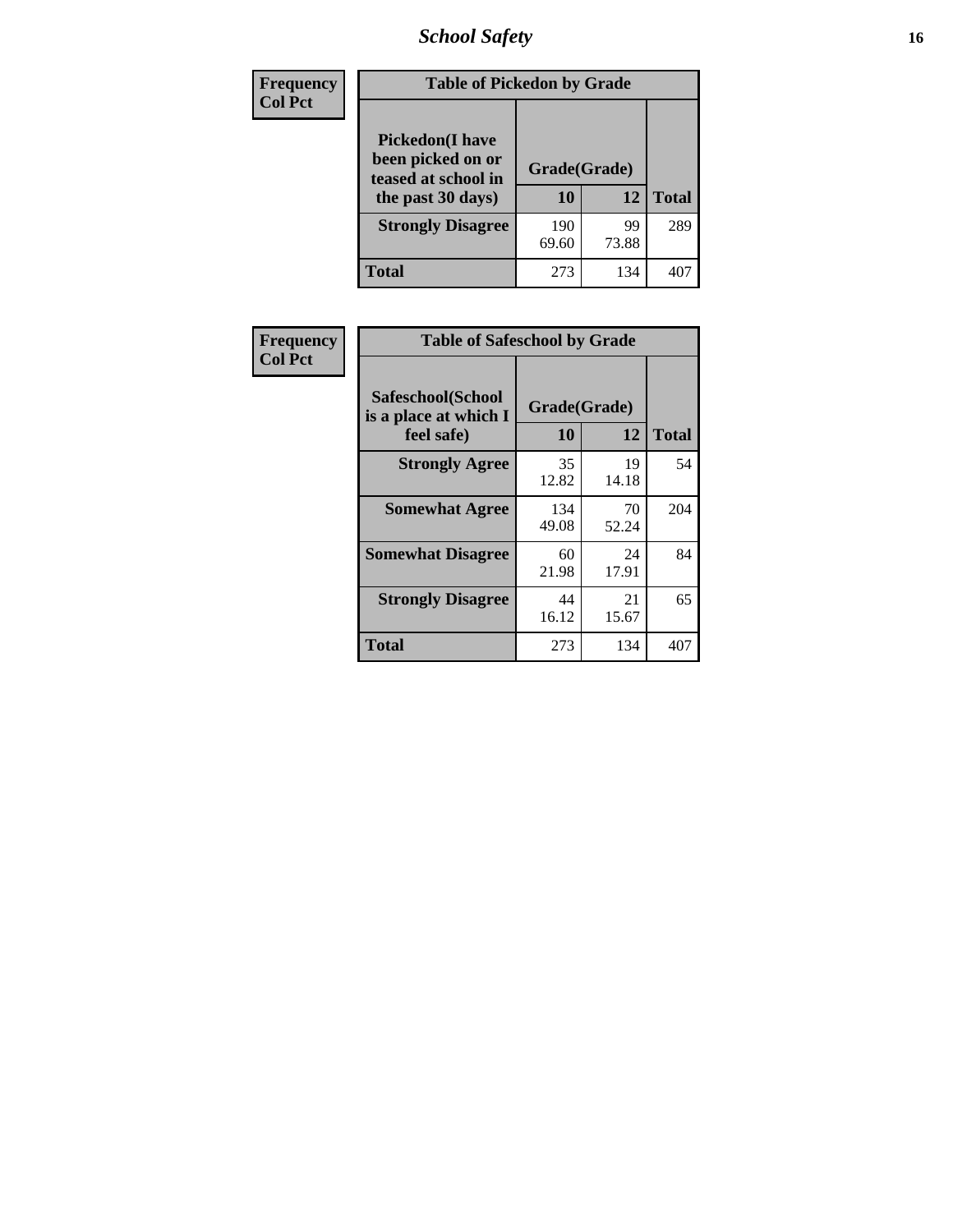*School Safety* **17**

| <b>Frequency</b> |
|------------------|
| Row Pct          |

|              | <b>Table of Grade by Bullied</b> |                      |                                              |                      |                               |                |                  |                   |              |  |  |  |
|--------------|----------------------------------|----------------------|----------------------------------------------|----------------------|-------------------------------|----------------|------------------|-------------------|--------------|--|--|--|
|              |                                  |                      | <b>Bullied</b> (I have been bullied by other |                      | students in the past 30 days) |                |                  |                   |              |  |  |  |
| Grade(Grade) |                                  | $\mathbf{0}$         | $1$ or<br>$\mathcal{D}_{\cdot}$              | 3 <sub>to</sub><br>5 | <b>6 to</b><br>9              | 10<br>to<br>19 | 20<br>to<br>29   | All<br>30         | <b>Total</b> |  |  |  |
|              | 10                               | Days<br>246<br>90.11 | days<br>16<br>5.86                           | days<br>4<br>1.47    | days<br>0.37                  | days<br>0.73   | days<br>0.37     | days<br>3<br>1.10 | 273          |  |  |  |
|              | 12                               | 124<br>92.54         | 4<br>2.99                                    | 5<br>3.73            | $\Omega$<br>0.00              | 0.75           | $\Omega$<br>0.00 | 0<br>0.00         | 134          |  |  |  |
| Total        |                                  | 370                  | 20                                           | 9                    |                               | 3              | 1                | 3                 | 407          |  |  |  |

| Frequency      | <b>Table of Grade by Bulliedothers</b> |                             |                                                         |                              |                          |                        |                               |                   |              |  |  |
|----------------|----------------------------------------|-----------------------------|---------------------------------------------------------|------------------------------|--------------------------|------------------------|-------------------------------|-------------------|--------------|--|--|
| <b>Row Pct</b> |                                        |                             | Bulliedothers (I bullied others in the past<br>30 days) |                              |                          |                        |                               |                   |              |  |  |
|                | Grade(Grade)                           | $\mathbf{0}$<br><b>Days</b> | 1 or<br>days                                            | 3 <sub>to</sub><br>5<br>days | <b>6 to</b><br>9<br>days | 10<br>to<br>19<br>days | <b>20</b><br>to<br>29<br>days | All<br>30<br>days | <b>Total</b> |  |  |
|                | 10                                     | 246<br>90.11                | 15<br>5.49                                              | 3<br>1.10                    | 3<br>1.10                | 4<br>1.47              | 0.37                          | 0.37              | 273          |  |  |
|                | 12                                     | 120<br>89.55                | 8<br>5.97                                               | $\mathfrak{D}$<br>1.49       | $\mathfrak{D}$<br>1.49   | $\Omega$<br>0.00       | 0.75                          | 0.75              | 134          |  |  |
|                | <b>Total</b>                           | 366                         | 23                                                      | 5                            | 5                        | 4                      | $\mathfrak{D}$                | $\mathfrak{D}$    | 407          |  |  |

| <b>Frequency</b> |              | <b>Table of Grade by Weaponschool</b> |                                                                    |                         |                          |                                    |                   |              |  |
|------------------|--------------|---------------------------------------|--------------------------------------------------------------------|-------------------------|--------------------------|------------------------------------|-------------------|--------------|--|
| <b>Row Pct</b>   |              |                                       | Weaponschool (I brought a weapon<br>to school in the past 30 days) |                         |                          |                                    |                   |              |  |
|                  | Grade(Grade) | $\mathbf 0$<br><b>Days</b>            | 1 or<br>days                                                       | 3 <sub>to</sub><br>days | <b>6 to</b><br>9<br>days | 10<br>t <sub>0</sub><br>19<br>days | All<br>30<br>days | <b>Total</b> |  |
|                  | 10           | 265<br>97.07                          | $\overline{4}$<br>1.47                                             | 0.37                    | $\mathfrak{D}$<br>0.73   | 0<br>0.00                          | 0.37              | 273          |  |
|                  | 12           | 127<br>94.78                          | 3<br>2.24                                                          | 0.75                    | 0.75                     | 0.75                               | 0.75              | 134          |  |
|                  | <b>Total</b> | 392                                   | $\mathcal{I}$                                                      | $\overline{2}$          | 3                        |                                    | 2                 | 407          |  |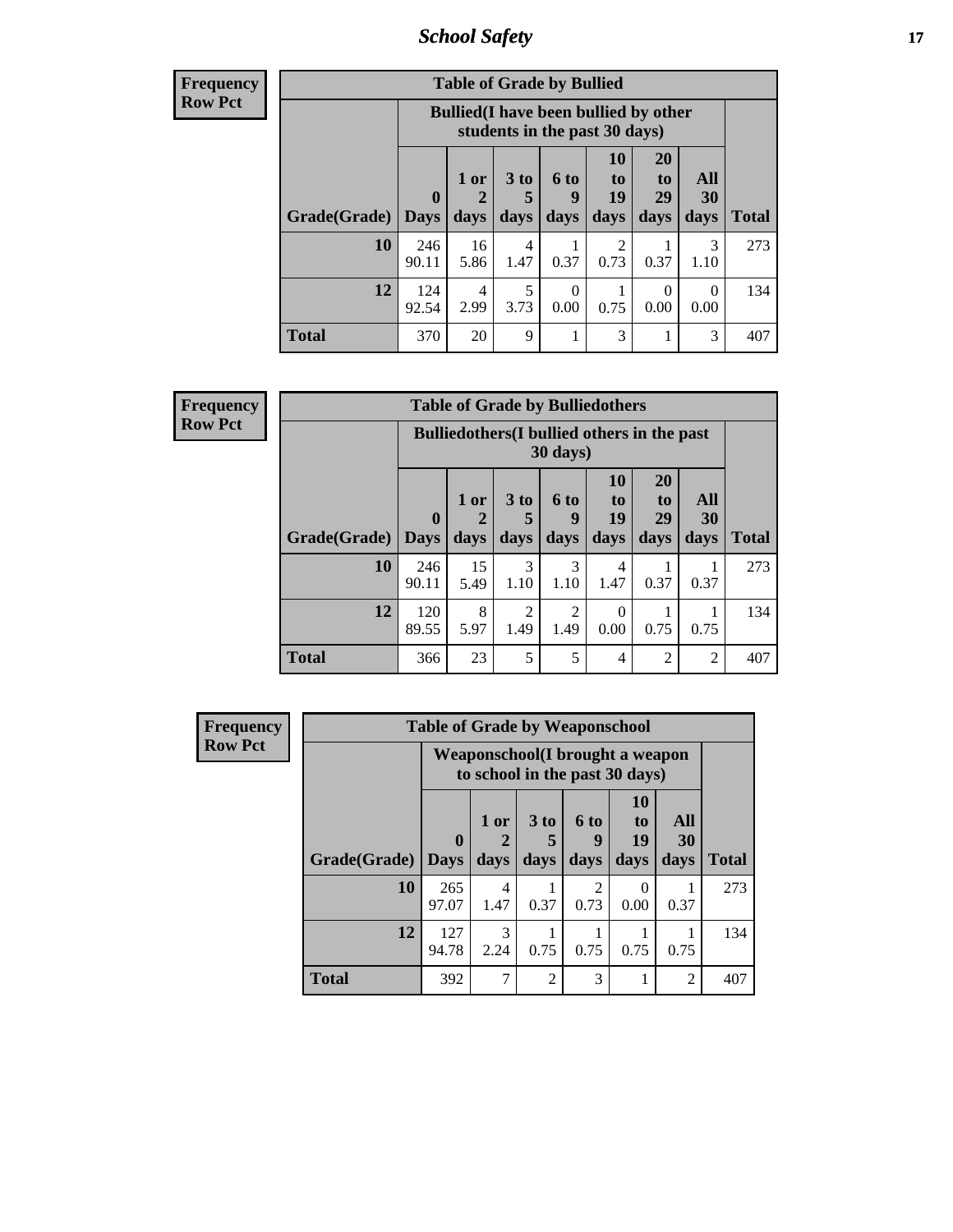*School Safety* **18**

| <b>Frequency</b> |              | <b>Table of Grade by Absentunsafe</b> |           |                      |                                                                                 |                        |                       |                  |              |
|------------------|--------------|---------------------------------------|-----------|----------------------|---------------------------------------------------------------------------------|------------------------|-----------------------|------------------|--------------|
| <b>Row Pct</b>   |              |                                       |           |                      | Absentunsafe(I have missed school<br>because I felt unsafe in the past 30 days) |                        |                       |                  |              |
|                  |              | $\mathbf{0}$                          | 1 or<br>2 | 3 <sub>to</sub><br>5 | 6 to<br>y                                                                       | <b>10</b><br>to<br>19  | <b>20</b><br>to<br>29 | All<br>30        |              |
|                  | Grade(Grade) | <b>Days</b>                           | days      | days                 | days                                                                            | days                   | days                  | days             | <b>Total</b> |
|                  | 10           | 260<br>95.24                          | 5<br>1.83 | 3<br>1.10            | 0.37                                                                            | $\mathfrak{D}$<br>0.73 | 0.37                  | 0.37             | 273          |
|                  | 12           | 125<br>93.28                          | 3<br>2.24 | 3<br>2.24            | 0.75                                                                            | $\mathfrak{D}$<br>1.49 | $\Omega$<br>0.00      | $\Omega$<br>0.00 | 134          |
|                  | <b>Total</b> | 385                                   | 8         | 6                    | $\overline{2}$                                                                  | 4                      |                       |                  | 407          |
|                  |              |                                       |           |                      |                                                                                 |                        |                       |                  |              |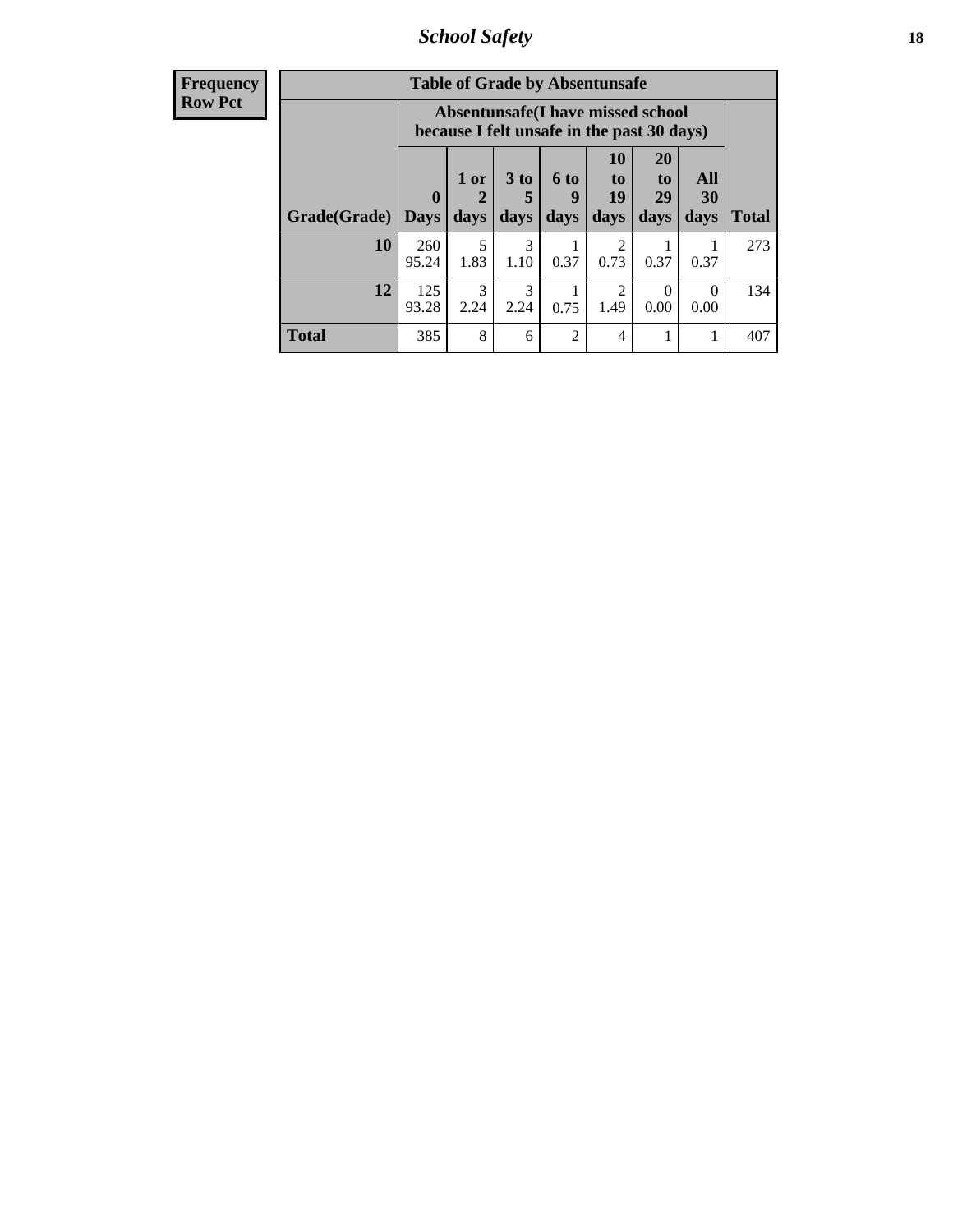# *Drug Use During Last 30 Days* **19**

| <b>Table of Grade by Alcohol</b> |                                 |                                    |                 |               |                 |                        |              |              |  |  |
|----------------------------------|---------------------------------|------------------------------------|-----------------|---------------|-----------------|------------------------|--------------|--------------|--|--|
|                                  |                                 | Alcohol(Alcohol use, past 30 days) |                 |               |                 |                        |              |              |  |  |
| Grade(Grade)                     | <b>Did</b><br>not<br><b>use</b> | $1-2$<br>days                      | $3 - 5$<br>days | $6-9$<br>days | $10-19$<br>days | 20-29<br>days          | Every<br>day | <b>Total</b> |  |  |
| 10                               | 229<br>83.88                    | 17<br>6.23                         | 8<br>2.93       | 6<br>2.20     | 8<br>2.93       | $\overline{2}$<br>0.73 | 3<br>1.10    | 273          |  |  |
| 12                               | 104<br>77.61                    | 10<br>7.46                         | 7<br>5.22       | 3<br>2.24     | 5<br>3.73       | $\overline{c}$<br>1.49 | 3<br>2.24    | 134          |  |  |
| <b>Total</b>                     | 333                             | 27                                 | 15              | 9             | 13              | 4                      | 6            | 407          |  |  |

| <b>Frequency</b> |              | <b>Table of Grade by Cigarettes</b> |                                                   |                        |                        |                 |                   |              |  |  |
|------------------|--------------|-------------------------------------|---------------------------------------------------|------------------------|------------------------|-----------------|-------------------|--------------|--|--|
| <b>Row Pct</b>   |              |                                     | Cigarettes (Smoking tobacco use,<br>past 30 days) |                        |                        |                 |                   |              |  |  |
|                  | Grade(Grade) | <b>Did</b><br>not<br><b>use</b>     | $1 - 2$<br>days                                   | $3 - 5$<br>days        | $6-9$<br>days          | $10-19$<br>days | $20 - 29$<br>days | <b>Total</b> |  |  |
|                  | 10           | 254<br>93.04                        | 7<br>2.56                                         | 7<br>2.56              | 0.37                   | 3<br>1.10       | 0.37              | 273          |  |  |
|                  | 12           | 115<br>85.82                        | 10<br>7.46                                        | $\overline{2}$<br>1.49 | $\mathfrak{D}$<br>1.49 | 5<br>3.73       | $\Omega$<br>0.00  | 134          |  |  |
|                  | <b>Total</b> | 369                                 | 17                                                | 9                      | 3                      | 8               | 1                 | 407          |  |  |

| Frequency      | <b>Table of Grade by Smokeless</b> |                                                         |                 |                        |                 |              |  |  |  |  |
|----------------|------------------------------------|---------------------------------------------------------|-----------------|------------------------|-----------------|--------------|--|--|--|--|
| <b>Row Pct</b> |                                    | <b>Smokeless</b> (Chewing<br>tobacco use, past 30 days) |                 |                        |                 |              |  |  |  |  |
|                | Grade(Grade)                       | <b>Did</b><br>not<br><b>use</b>                         | $1 - 2$<br>days | $3 - 5$<br>days        | $10-19$<br>days | <b>Total</b> |  |  |  |  |
|                | 10                                 | 267<br>97.80                                            | 3<br>1.10       | 2<br>0.73              | 0.37            | 273          |  |  |  |  |
|                | 12                                 | 125<br>93.28                                            | 6<br>4.48       | $\mathfrak{D}$<br>1.49 | 0.75            | 134          |  |  |  |  |
|                | <b>Total</b>                       | 392                                                     | 9               | $\overline{4}$         | $\overline{c}$  | 407          |  |  |  |  |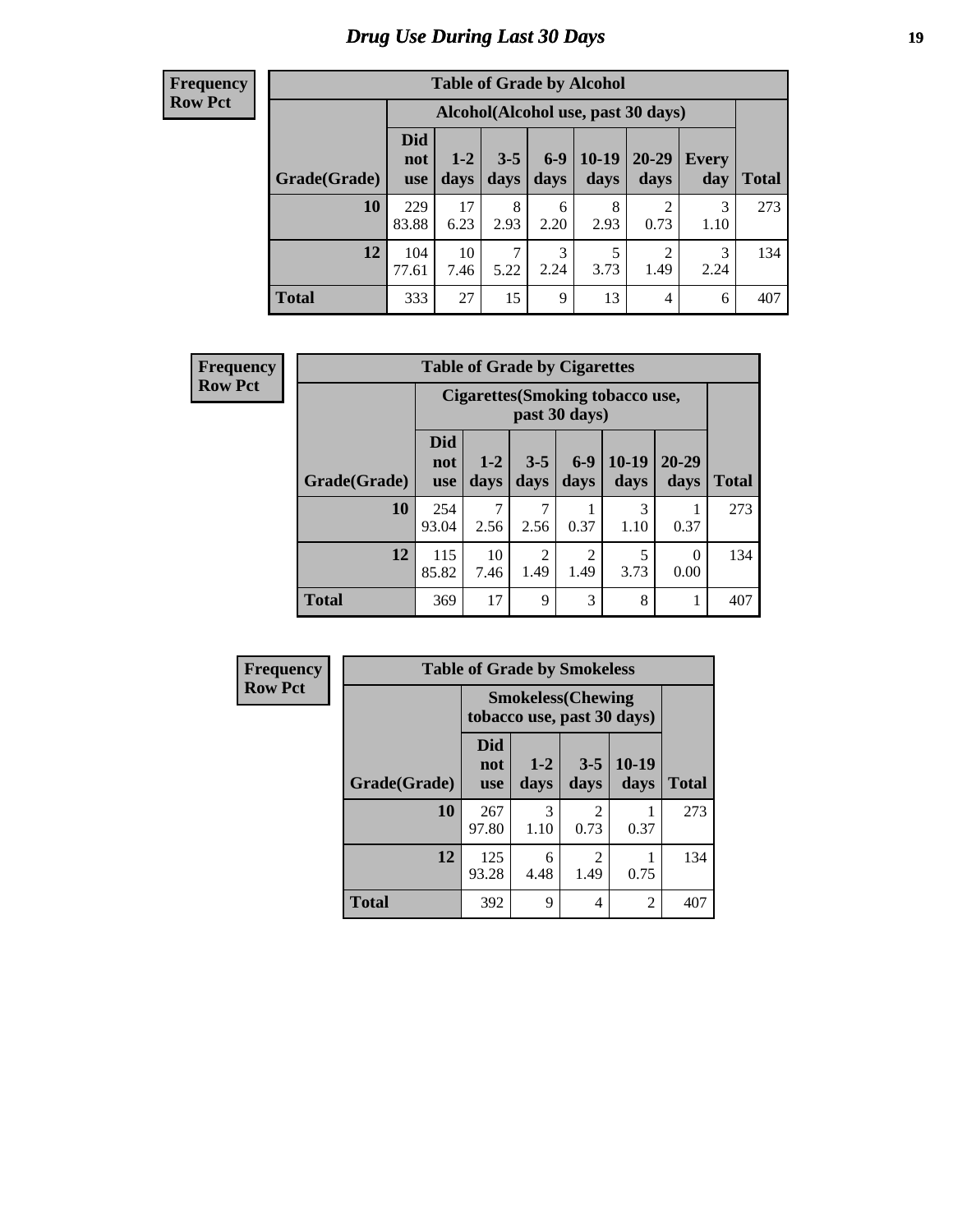| <b>Table of Grade by Marijuana</b> |                          |                 |                        |                 |                 |                                         |              |              |  |  |
|------------------------------------|--------------------------|-----------------|------------------------|-----------------|-----------------|-----------------------------------------|--------------|--------------|--|--|
|                                    |                          |                 |                        |                 |                 | Marijuana (Marijuana use, past 30 days) |              |              |  |  |
| Grade(Grade)                       | Did<br>not<br><b>use</b> | $1 - 2$<br>days | $3 - 5$<br>days        | $6 - 9$<br>days | $10-19$<br>days | $20 - 29$<br>days                       | Every<br>day | <b>Total</b> |  |  |
| 10                                 | 247<br>90.48             | 12<br>4.40      | 5<br>1.83              | 3<br>1.10       | 2<br>0.73       | 0.37                                    | 3<br>1.10    | 273          |  |  |
| 12                                 | 114<br>85.07             | 5.22            | $\overline{2}$<br>1.49 | 3<br>2.24       | 5<br>3.73       | 0<br>0.00                               | 3<br>2.24    | 134          |  |  |
| <b>Total</b>                       | 361                      | 19              | 7                      | 6               | 7               |                                         | 6            | 407          |  |  |

| <b>Frequency</b> |              | <b>Table of Grade by Cocaine</b> |               |                 |                 |                                     |                     |              |
|------------------|--------------|----------------------------------|---------------|-----------------|-----------------|-------------------------------------|---------------------|--------------|
| <b>Row Pct</b>   |              |                                  |               |                 |                 | Cocaine (Cocaine use, past 30 days) |                     |              |
|                  | Grade(Grade) | <b>Did</b><br>not<br><b>use</b>  | $1-2$<br>days | $3 - 5$<br>days | $6 - 9$<br>days | $10-19$<br>days                     | <b>Every</b><br>day | <b>Total</b> |
|                  | 10           | 268<br>98.17                     | 0.37          | 2<br>0.73       | 0.37            | $\Omega$<br>0.00                    | 0.37                | 273          |
|                  | 12           | 127<br>94.78                     | 2<br>1.49     | 3<br>2.24       | 0.75            | 0.75                                | $\theta$<br>0.00    | 134          |
|                  | <b>Total</b> | 395                              | 3             | 5               | 2               |                                     | 1                   | 407          |

| Frequency      |              | <b>Table of Grade by Inhalants</b> |                       |                 |               |                                        |              |              |
|----------------|--------------|------------------------------------|-----------------------|-----------------|---------------|----------------------------------------|--------------|--------------|
| <b>Row Pct</b> |              |                                    |                       |                 |               | Inhalants (Inhalant use, past 30 days) |              |              |
|                | Grade(Grade) | <b>Did</b><br>not<br><b>use</b>    | $1-2$<br>days         | $3 - 5$<br>days | $6-9$<br>days | $10-19$<br>days                        | Every<br>day | <b>Total</b> |
|                | 10           | 267<br>97.80                       | 3<br>1.10             | 0.37            | 0.37          | $\left( \right)$<br>0.00               | 0.37         | 273          |
|                | 12           | 125<br>93.28                       | $\mathcal{R}$<br>2.24 | 4<br>2.99       | 0<br>0.00     | $\mathfrak{D}$<br>1.49                 | 0<br>0.00    | 134          |
|                | <b>Total</b> | 392                                | 6                     | 5               |               | $\mathfrak{D}$                         |              | 407          |

| Frequency      | <b>Table of Grade by Steroids</b> |                                      |                        |                 |               |                 |                                                                                                                                                                         |              |
|----------------|-----------------------------------|--------------------------------------|------------------------|-----------------|---------------|-----------------|-------------------------------------------------------------------------------------------------------------------------------------------------------------------------|--------------|
| <b>Row Pct</b> |                                   | Steroids (Steroid use, past 30 days) |                        |                 |               |                 |                                                                                                                                                                         |              |
|                | Grade(Grade)                      | <b>Did</b><br>not<br>use             | $1 - 2$<br>days        | $3 - 5$<br>days | $6-9$<br>days | $10-19$<br>days | $20 - 29$<br>days                                                                                                                                                       | <b>Total</b> |
|                | 10                                | 267<br>97.80                         | $\mathfrak{D}$<br>0.73 | 0<br>0.00       | 0.37          | 0.37            | $\mathcal{D}_{\mathcal{A}}^{\mathcal{A}}(\mathcal{A})=\mathcal{D}_{\mathcal{A}}^{\mathcal{A}}(\mathcal{A})\mathcal{D}_{\mathcal{A}}^{\mathcal{A}}(\mathcal{A})$<br>0.73 | 273          |
|                | 12                                | 128<br>95.52                         | $\mathfrak{D}$<br>1.49 | 3<br>2.24       | 0<br>0.00     | 0.00            | 0.75                                                                                                                                                                    | 134          |
|                | <b>Total</b>                      | 395                                  | 4                      | 3               |               |                 | 3                                                                                                                                                                       | 407          |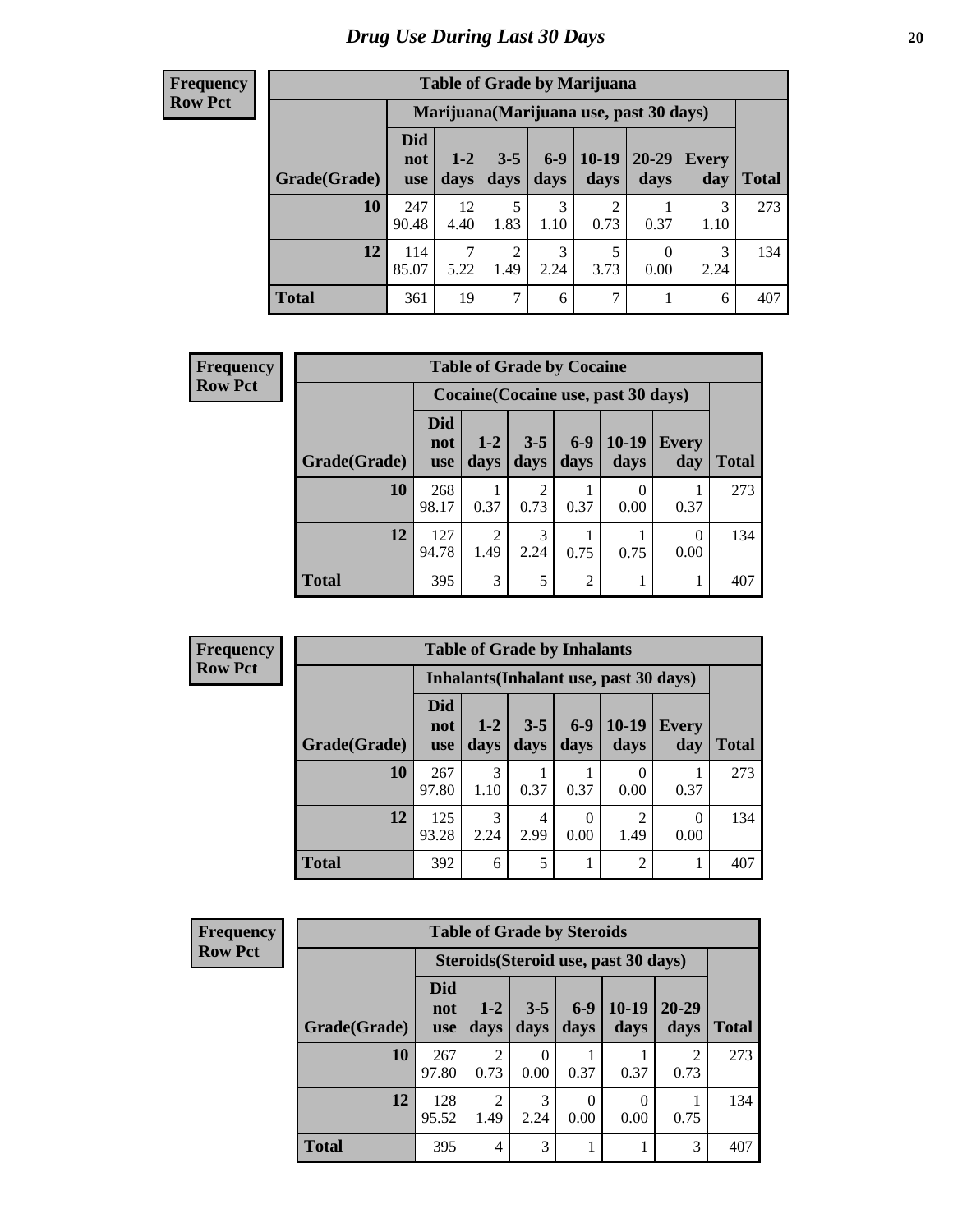#### **Frequency Row Pct**

| <b>Table of Grade by Ecstasy</b> |                                 |                                     |                 |                  |                 |                        |                  |              |  |  |
|----------------------------------|---------------------------------|-------------------------------------|-----------------|------------------|-----------------|------------------------|------------------|--------------|--|--|
|                                  |                                 | Ecstasy (Ecstasy use, past 30 days) |                 |                  |                 |                        |                  |              |  |  |
| Grade(Grade)                     | <b>Did</b><br>not<br><b>use</b> | $1-2$<br>days                       | $3 - 5$<br>days | $6 - 9$<br>days  | $10-19$<br>days | 20-29<br>days          | Every<br>day     | <b>Total</b> |  |  |
| 10                               | 269<br>98.53                    | $\theta$<br>0.00                    | 0<br>0.00       | 0.37             | 0.37            | 0.37                   | 0.37             | 273          |  |  |
| 12                               | 123<br>91.79                    | 3<br>2.24                           | 4<br>2.99       | $\theta$<br>0.00 | 2<br>1.49       | $\overline{c}$<br>1.49 | $\Omega$<br>0.00 | 134          |  |  |
| <b>Total</b>                     | 392                             | 3                                   | 4               |                  | 3               | 3                      | 1                | 407          |  |  |

| <b>Frequency</b> | <b>Table of Grade by Meth</b> |                                 |                  |                        |                  |                        |                     |              |
|------------------|-------------------------------|---------------------------------|------------------|------------------------|------------------|------------------------|---------------------|--------------|
| Row Pct          |                               | Meth (Methamphetamine use,      |                  |                        |                  |                        |                     |              |
|                  | Grade(Grade)                  | <b>Did</b><br>not<br><b>use</b> | $1 - 2$<br>days  | $3 - 5$<br>days        | $6-9$<br>days    | $10-19$<br>days        | <b>Every</b><br>day | <b>Total</b> |
|                  | 10                            | 269<br>98.53                    | $\theta$<br>0.00 | 0.37                   | $\Omega$<br>0.00 | $\overline{2}$<br>0.73 | 0.37                | 273          |
|                  | 12                            | 126<br>94.03                    | 3<br>2.24        | $\overline{2}$<br>1.49 | 0.75             | $\overline{2}$<br>1.49 | $\Omega$<br>0.00    | 134          |
|                  | <b>Total</b>                  | 395                             | 3                | 3                      | 1                | 4                      |                     | 407          |

| <b>Table of Grade by Hallucinogens</b> |                                 |                                                   |                 |                  |                 |                   |              |              |  |  |
|----------------------------------------|---------------------------------|---------------------------------------------------|-----------------|------------------|-----------------|-------------------|--------------|--------------|--|--|
|                                        |                                 | Hallucinogens (Hallucinogen use,<br>past 30 days) |                 |                  |                 |                   |              |              |  |  |
| Grade(Grade)                           | <b>Did</b><br>not<br><b>use</b> | $1-2$<br>days                                     | $3 - 5$<br>days | $6-9$<br>days    | $10-19$<br>days | $20 - 29$<br>days | Every<br>day | <b>Total</b> |  |  |
| 10                                     | 269<br>98.53                    | 0.37                                              | 0<br>0.00       | $\Omega$<br>0.00 | 0.37            | 0.37              | 0.37         | 273          |  |  |
| 12                                     | 127<br>94.78                    | 0.75                                              | 0.75            | 3<br>2.24        | 0.75            | 0<br>0.00         | 0.75         | 134          |  |  |
| <b>Total</b>                           | 396                             | $\overline{2}$                                    |                 | 3                | $\overline{c}$  |                   | 2            | 407          |  |  |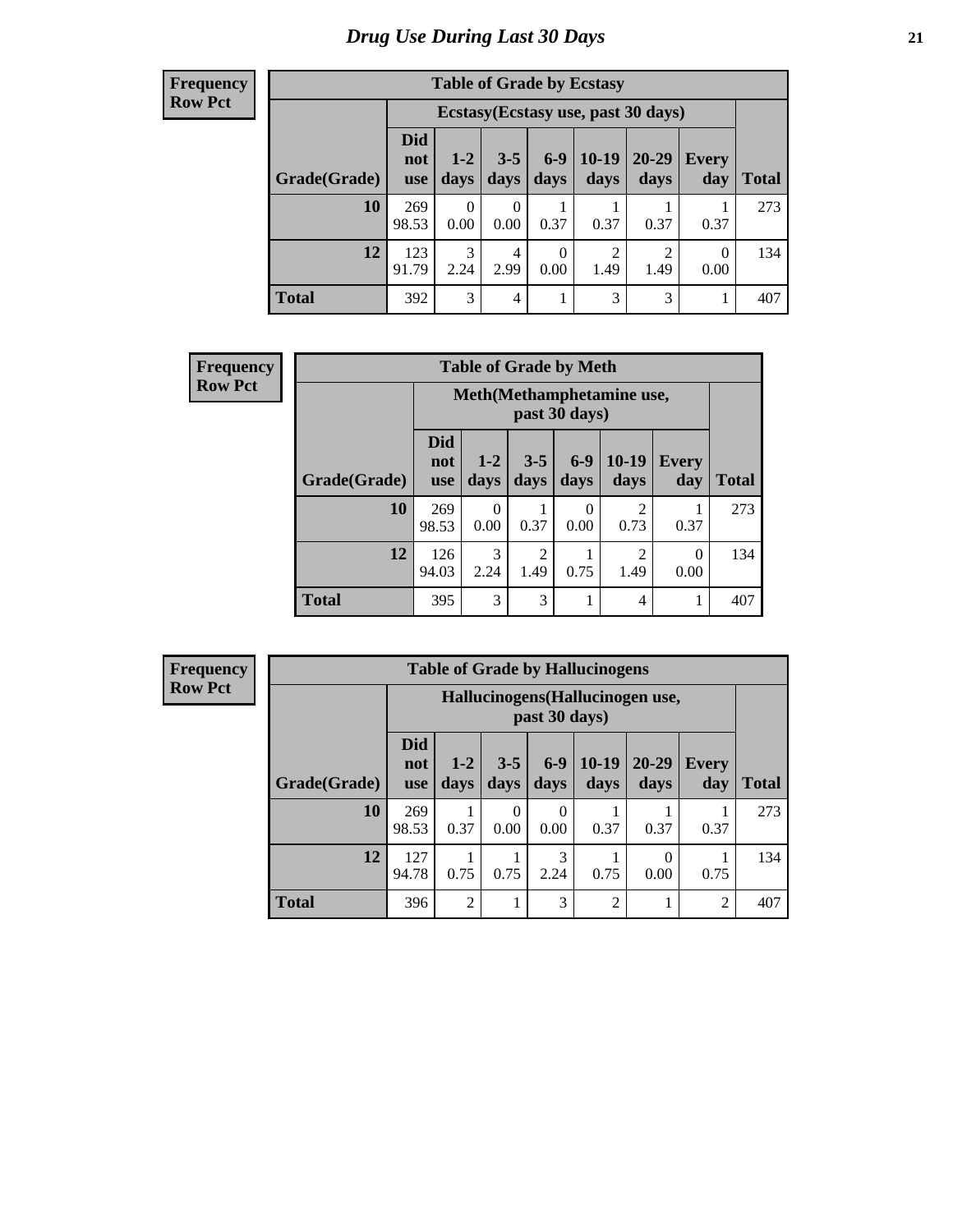| <b>Table of Grade by Prescription</b> |                                 |                                                                                |                 |                       |                 |                        |              |  |  |
|---------------------------------------|---------------------------------|--------------------------------------------------------------------------------|-----------------|-----------------------|-----------------|------------------------|--------------|--|--|
|                                       |                                 | <b>Prescription</b> (Prescription drugs not<br>prescribed to me, past 30 days) |                 |                       |                 |                        |              |  |  |
| Grade(Grade)                          | <b>Did</b><br>not<br><b>use</b> | $1 - 2$<br>days                                                                | $3 - 5$<br>days | $6-9$<br>days         | $10-19$<br>days | Every<br>day           | <b>Total</b> |  |  |
| 10                                    | 260<br>95.24                    | 6<br>2.20                                                                      | 0.00            | 0.37                  | 5<br>1.83       | 0.37                   | 273          |  |  |
| 12                                    | 122<br>91.04                    | 3<br>2.24                                                                      | 3<br>2.24       | $\mathcal{R}$<br>2.24 | 0.75            | $\mathfrak{D}$<br>1.49 | 134          |  |  |
| <b>Total</b>                          | 382                             | 9                                                                              | 3               | 4                     | 6               | 3                      | 407          |  |  |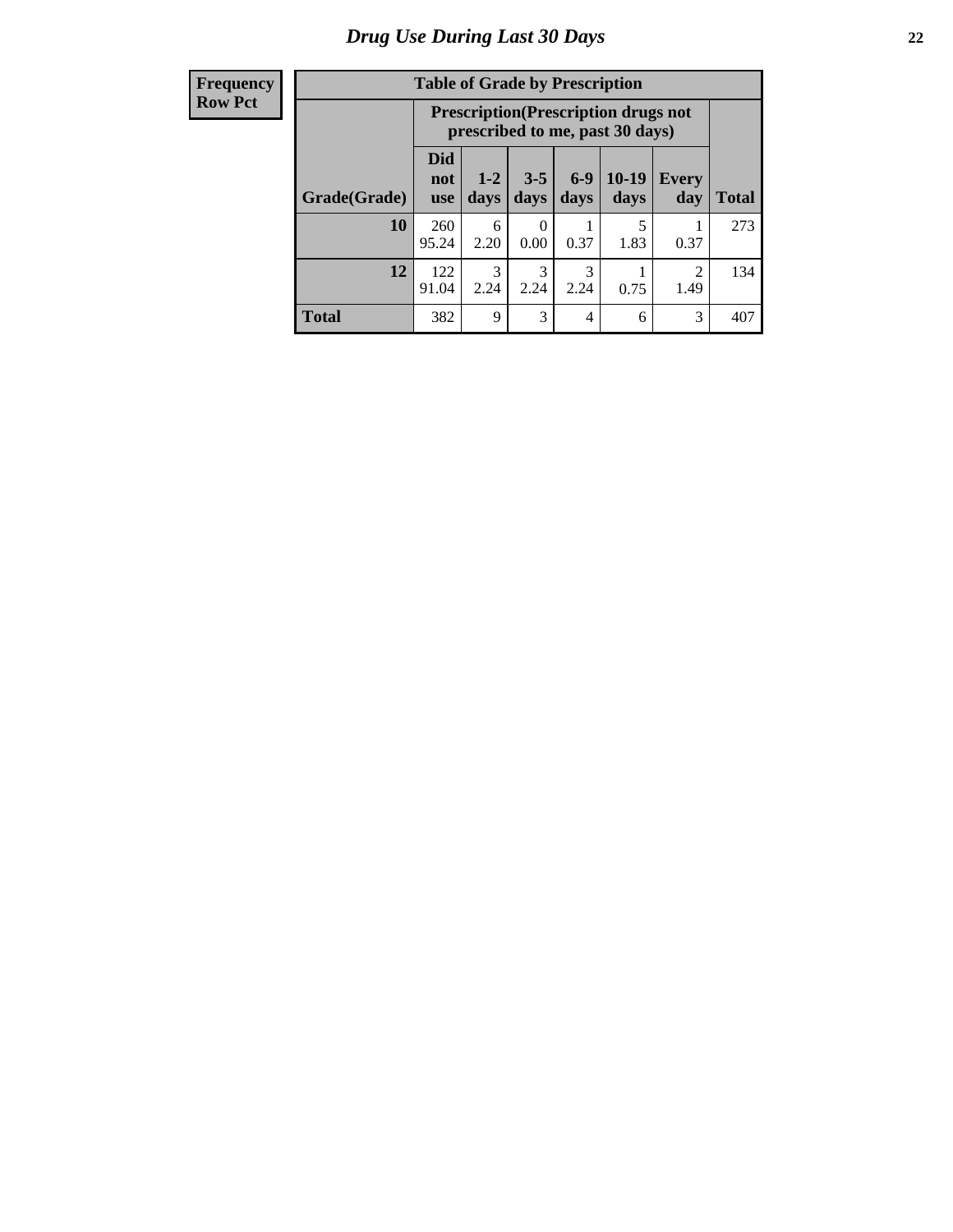| Frequency      | <b>Table of Alcoholease by Grade</b>              |                    |              |     |  |  |  |  |
|----------------|---------------------------------------------------|--------------------|--------------|-----|--|--|--|--|
| <b>Col Pct</b> | <b>Alcoholease</b> (It is<br>easy to get alcohol) | Grade(Grade)<br>10 | <b>Total</b> |     |  |  |  |  |
|                | <b>Strongly Agree</b>                             | 67<br>24.54        | 40<br>29.85  | 107 |  |  |  |  |
|                | <b>Somewhat Agree</b>                             | 73<br>26.74        | 49<br>36.57  | 122 |  |  |  |  |
|                | <b>Somewhat Disagree</b>                          | 46<br>16.85        | 14<br>10.45  | 60  |  |  |  |  |
|                | <b>Strongly Disagree</b>                          | 87<br>31.87        | 31<br>23.13  | 118 |  |  |  |  |
|                | <b>Total</b>                                      | 273                | 134          | 407 |  |  |  |  |

| Frequency      | <b>Table of Cigarettesease by Grade</b>                 |                    |             |              |  |  |  |
|----------------|---------------------------------------------------------|--------------------|-------------|--------------|--|--|--|
| <b>Col Pct</b> | Cigarettesease(It is<br>easy to get smoking<br>tobacco) | Grade(Grade)<br>10 | 12          | <b>Total</b> |  |  |  |
|                | <b>Strongly Agree</b>                                   | 62<br>22.71        | 40<br>29.85 | 102          |  |  |  |
|                | <b>Somewhat Agree</b>                                   | 75<br>27.47        | 40<br>29.85 | 115          |  |  |  |
|                | <b>Somewhat Disagree</b>                                | 31<br>11.36        | 24<br>17.91 | 55           |  |  |  |
|                | <b>Strongly Disagree</b>                                | 105<br>38.46       | 30<br>22.39 | 135          |  |  |  |
|                | <b>Total</b>                                            | 273                | 134         | 407          |  |  |  |

| Frequency      | <b>Table of Smokelessease by Grade</b>                         |                    |             |              |
|----------------|----------------------------------------------------------------|--------------------|-------------|--------------|
| <b>Col Pct</b> | <b>Smokelessease</b> (It is<br>easy to get chewing<br>tobacco) | Grade(Grade)<br>10 | 12          | <b>Total</b> |
|                | <b>Strongly Agree</b>                                          | 34<br>12.45        | 20<br>14.93 | 54           |
|                | <b>Somewhat Agree</b>                                          | 36<br>13.19        | 20<br>14.93 | 56           |
|                | <b>Somewhat Disagree</b>                                       | 52<br>19.05        | 37<br>27.61 | 89           |
|                | <b>Strongly Disagree</b>                                       | 151<br>55.31       | 57<br>42.54 | 208          |
|                | <b>Total</b>                                                   | 273                | 134         | 407          |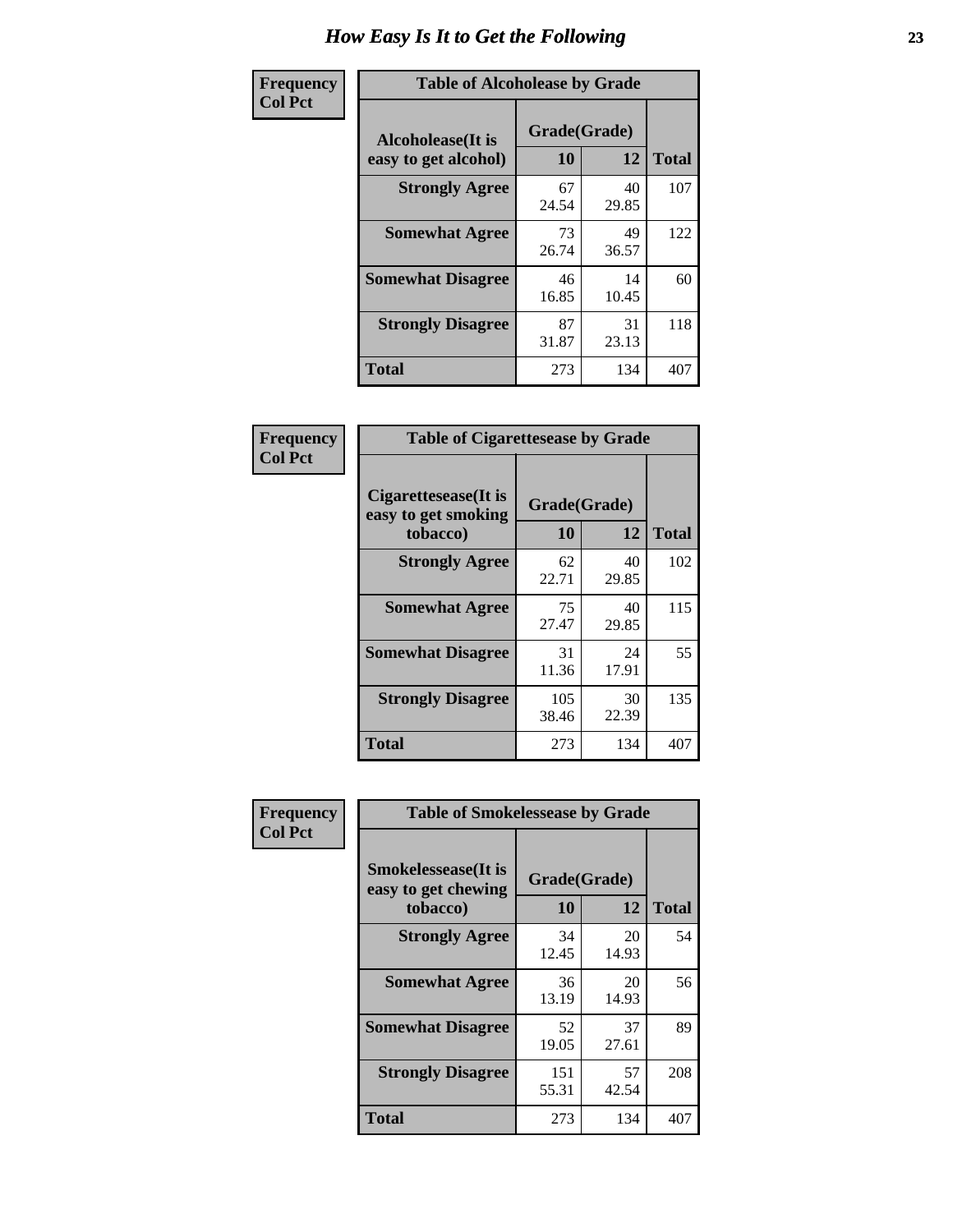| Frequency      | <b>Table of Marijuanaease by Grade</b>           |                    |             |              |  |  |  |  |
|----------------|--------------------------------------------------|--------------------|-------------|--------------|--|--|--|--|
| <b>Col Pct</b> | Marijuanaease(It is<br>easy to get<br>marijuana) | Grade(Grade)<br>10 | 12          | <b>Total</b> |  |  |  |  |
|                | <b>Strongly Agree</b>                            | 100<br>36.63       | 61<br>45.52 | 161          |  |  |  |  |
|                | <b>Somewhat Agree</b>                            | 50<br>18.32        | 21<br>15.67 | 71           |  |  |  |  |
|                | <b>Somewhat Disagree</b>                         | 28<br>10.26        | 14<br>10.45 | 42           |  |  |  |  |
|                | <b>Strongly Disagree</b>                         | 95<br>34.80        | 38<br>28.36 | 133          |  |  |  |  |
|                | <b>Total</b>                                     | 273                | 134         | 407          |  |  |  |  |

| <b>Table of Cocaineease by Grade</b>              |              |                    |     |  |  |  |  |  |  |  |
|---------------------------------------------------|--------------|--------------------|-----|--|--|--|--|--|--|--|
| <b>Cocaineease</b> (It is<br>easy to get cocaine) | 10           | Grade(Grade)<br>12 |     |  |  |  |  |  |  |  |
| <b>Strongly Agree</b>                             | 35<br>12.82  | 17<br>12.69        | 52  |  |  |  |  |  |  |  |
| <b>Somewhat Agree</b>                             | 41<br>15.02  | 14<br>10.45        | 55  |  |  |  |  |  |  |  |
| <b>Somewhat Disagree</b>                          | 46<br>16.85  | 39<br>29.10        | 85  |  |  |  |  |  |  |  |
| <b>Strongly Disagree</b>                          | 151<br>55.31 | 64<br>47.76        | 215 |  |  |  |  |  |  |  |
| <b>Total</b>                                      | 273          | 134                | 407 |  |  |  |  |  |  |  |

| Frequency      | <b>Table of Inhalantsease by Grade</b>           |                    |              |     |
|----------------|--------------------------------------------------|--------------------|--------------|-----|
| <b>Col Pct</b> | Inhalantsease(It is<br>easy to get<br>inhalants) | Grade(Grade)<br>10 | <b>Total</b> |     |
|                | <b>Strongly Agree</b>                            | 77                 | 12<br>36     | 113 |
|                |                                                  | 28.21              | 26.87        |     |
|                | <b>Somewhat Agree</b>                            | 47<br>17.22        | 21<br>15.67  | 68  |
|                | <b>Somewhat Disagree</b>                         | 32<br>11.72        | 28<br>20.90  | 60  |
|                | <b>Strongly Disagree</b>                         | 117<br>42.86       | 49<br>36.57  | 166 |
|                | <b>Total</b>                                     | 273                | 134          | 407 |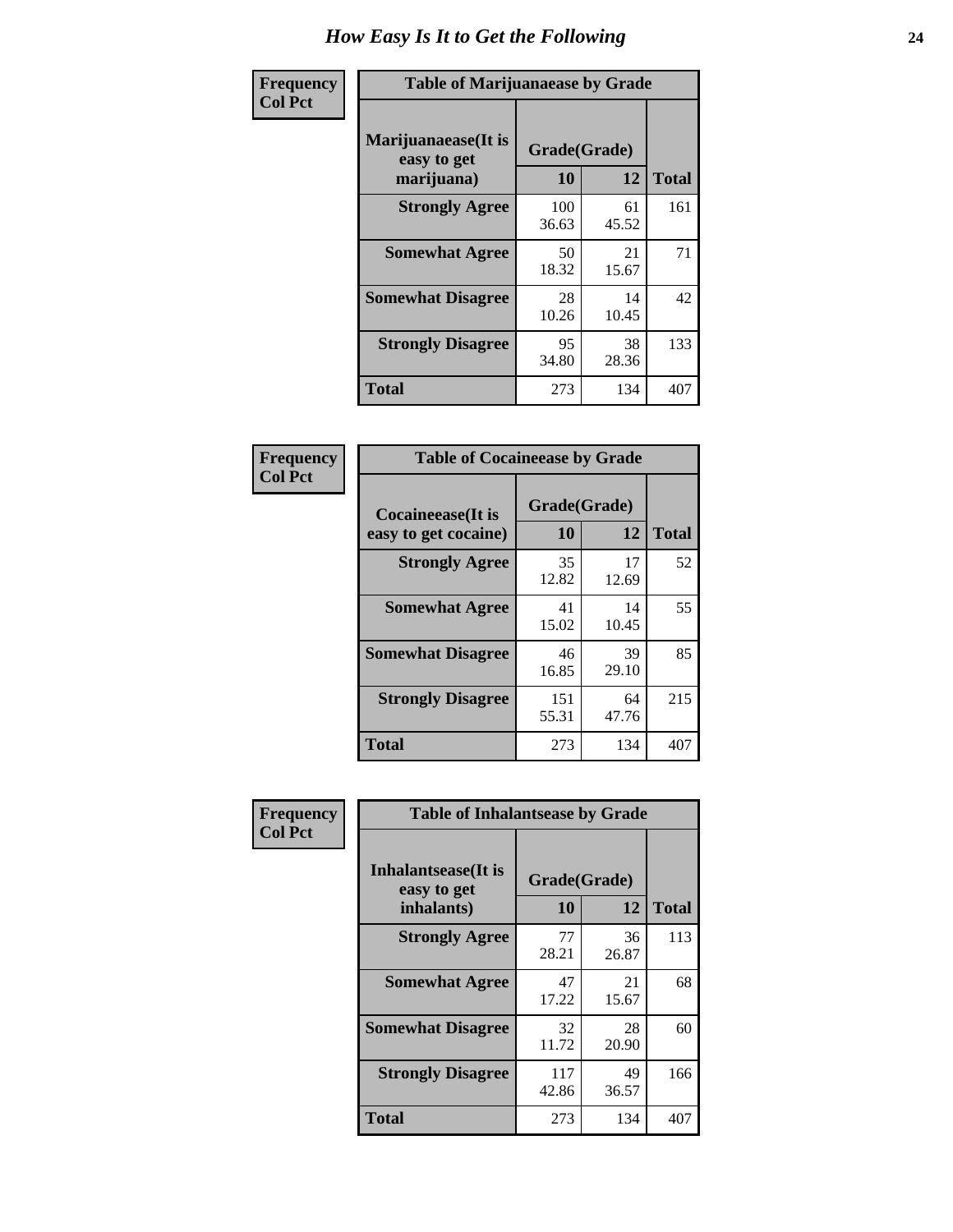| Frequency      | <b>Table of Steroidsease by Grade</b>               |                    |              |     |  |  |  |  |  |  |
|----------------|-----------------------------------------------------|--------------------|--------------|-----|--|--|--|--|--|--|
| <b>Col Pct</b> | <b>Steroidsease</b> (It is<br>easy to get steroids) | Grade(Grade)<br>10 | <b>Total</b> |     |  |  |  |  |  |  |
|                | <b>Strongly Agree</b>                               | 33<br>12.09        | 14<br>10.45  | 47  |  |  |  |  |  |  |
|                | <b>Somewhat Agree</b>                               | 39<br>14.29        | 19<br>14.18  | 58  |  |  |  |  |  |  |
|                | <b>Somewhat Disagree</b>                            | 46<br>16.85        | 38<br>28.36  | 84  |  |  |  |  |  |  |
|                | <b>Strongly Disagree</b>                            | 155<br>56.78       | 63<br>47.01  | 218 |  |  |  |  |  |  |
|                | Total                                               | 273                | 134          | 407 |  |  |  |  |  |  |

| Frequency      | <b>Table of Ecstasyease by Grade</b>              |                    |              |     |  |  |  |  |  |  |  |
|----------------|---------------------------------------------------|--------------------|--------------|-----|--|--|--|--|--|--|--|
| <b>Col Pct</b> | <b>Ecstasyease</b> (It is<br>easy to get ecstasy) | Grade(Grade)<br>10 | <b>Total</b> |     |  |  |  |  |  |  |  |
|                | <b>Strongly Agree</b>                             | 23<br>8.42         | 20<br>14.93  | 43  |  |  |  |  |  |  |  |
|                | <b>Somewhat Agree</b>                             | 39<br>14.29        | 17<br>12.69  | 56  |  |  |  |  |  |  |  |
|                | <b>Somewhat Disagree</b>                          | 50<br>18.32        | 30<br>22.39  | 80  |  |  |  |  |  |  |  |
|                | <b>Strongly Disagree</b>                          | 161<br>58.97       | 67<br>50.00  | 228 |  |  |  |  |  |  |  |
|                | <b>Total</b>                                      | 273                | 134          | 407 |  |  |  |  |  |  |  |

| Frequency      | <b>Table of Methease by Grade</b>                          |                    |             |              |
|----------------|------------------------------------------------------------|--------------------|-------------|--------------|
| <b>Col Pct</b> | <b>Methease</b> (It is easy<br>to get<br>methamphetamines) | Grade(Grade)<br>10 | 12          | <b>Total</b> |
|                | <b>Strongly Agree</b>                                      | 22<br>8.06         | 16<br>11.94 | 38           |
|                | <b>Somewhat Agree</b>                                      | 34<br>12.45        | 13<br>9.70  | 47           |
|                | <b>Somewhat Disagree</b>                                   | 47<br>17.22        | 33<br>24.63 | 80           |
|                | <b>Strongly Disagree</b>                                   | 170<br>62.27       | 72<br>53.73 | 242          |
|                | Total                                                      | 273                | 134         | 407          |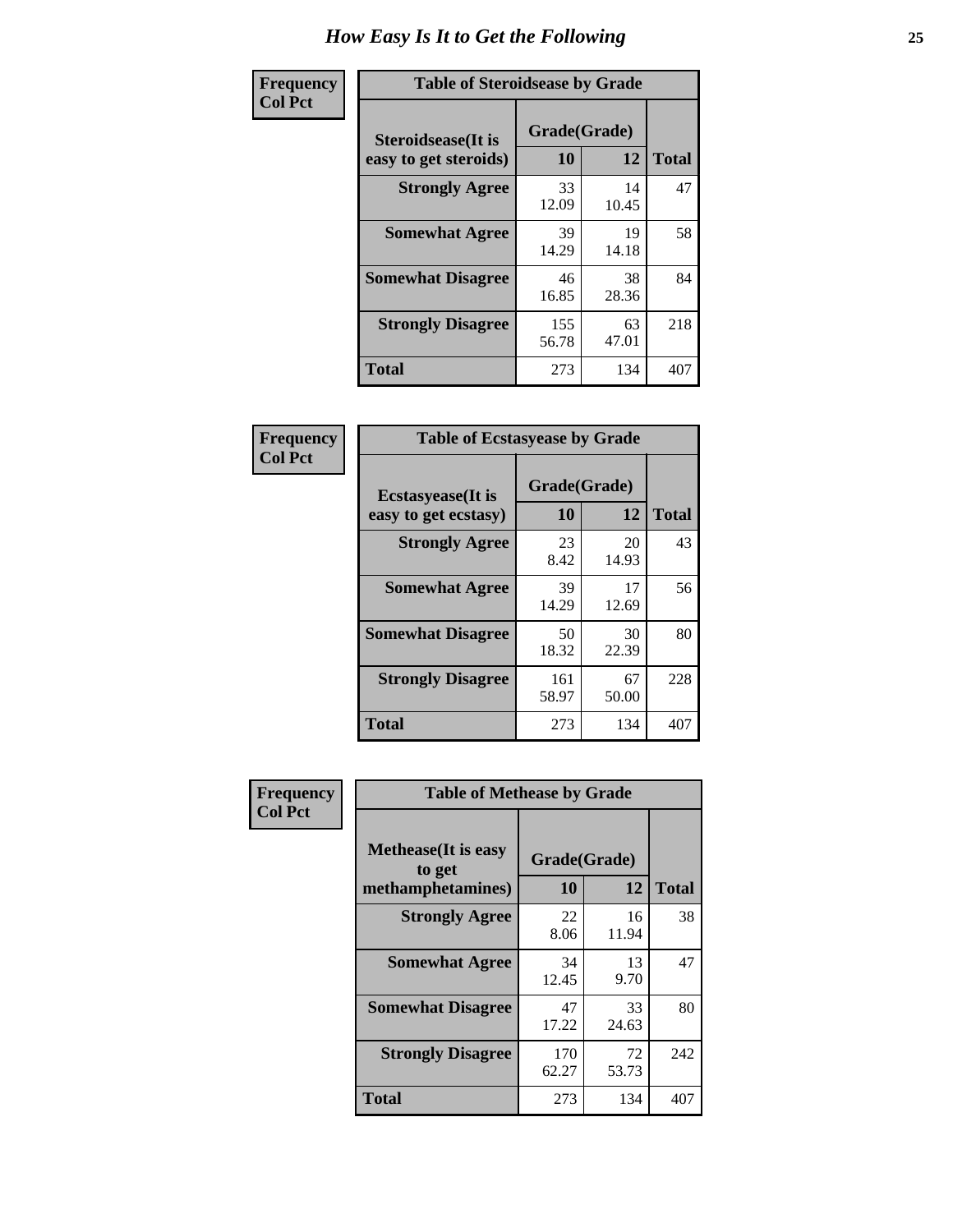| <b>Frequency</b> | <b>Table of Hallucinogensease by Grade</b>               |                    |             |              |  |  |  |  |  |  |
|------------------|----------------------------------------------------------|--------------------|-------------|--------------|--|--|--|--|--|--|
| <b>Col Pct</b>   | Hallucinogensease(It<br>is easy to get<br>hallucinogens) | Grade(Grade)<br>10 | 12          | <b>Total</b> |  |  |  |  |  |  |
|                  | <b>Strongly Agree</b>                                    | 23<br>8.42         | 15<br>11.19 | 38           |  |  |  |  |  |  |
|                  | <b>Somewhat Agree</b>                                    | 30<br>10.99        | 11<br>8.21  | 41           |  |  |  |  |  |  |
|                  | <b>Somewhat Disagree</b>                                 | 46<br>16.85        | 33<br>24.63 | 79           |  |  |  |  |  |  |
|                  | <b>Strongly Disagree</b>                                 | 174<br>63.74       | 75<br>55.97 | 249          |  |  |  |  |  |  |
|                  | <b>Total</b>                                             | 273                | 134         | 407          |  |  |  |  |  |  |

| Frequency<br>  Col Pct |
|------------------------|

| <b>Table of Prescriptionease by Grade</b>                                                |              |             |              |  |  |  |  |  |  |  |
|------------------------------------------------------------------------------------------|--------------|-------------|--------------|--|--|--|--|--|--|--|
| <b>Prescriptionease</b> (It<br>is easy to get<br>prescription drugs<br>not prescribed to | Grade(Grade) |             |              |  |  |  |  |  |  |  |
| me)                                                                                      | 10           | 12          | <b>Total</b> |  |  |  |  |  |  |  |
| <b>Strongly Agree</b>                                                                    | 59<br>21.61  | 35<br>26.12 | 94           |  |  |  |  |  |  |  |
| <b>Somewhat Agree</b>                                                                    | 53<br>19.41  | 21<br>15.67 | 74           |  |  |  |  |  |  |  |
| <b>Somewhat Disagree</b>                                                                 | 26<br>9.52   | 26<br>19.40 | 52           |  |  |  |  |  |  |  |
| <b>Strongly Disagree</b>                                                                 | 135<br>49.45 | 52<br>38.81 | 187          |  |  |  |  |  |  |  |
| Total                                                                                    | 273          | 134         | 407          |  |  |  |  |  |  |  |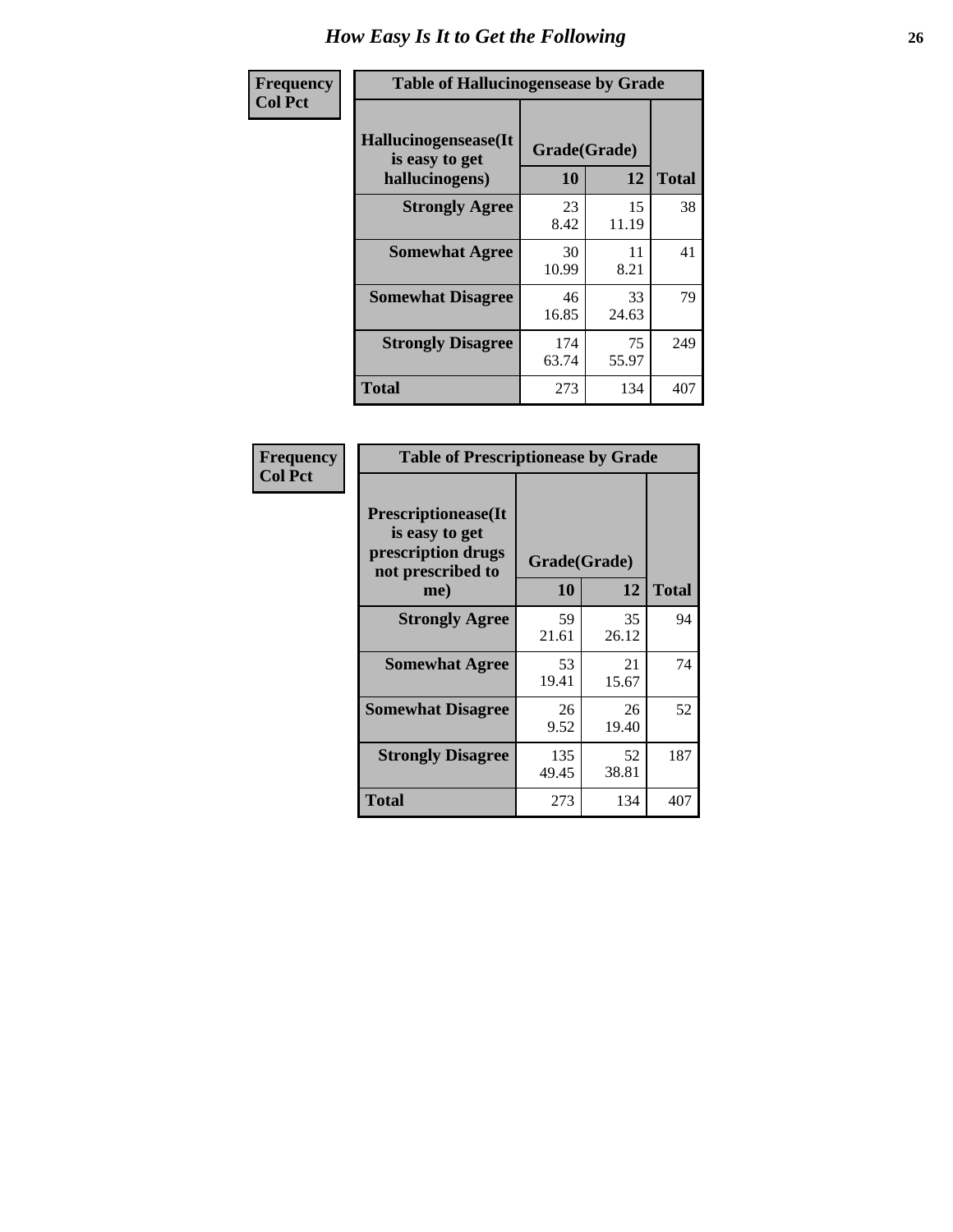### *Age at Onset of Use* **27** *Results for "Age at Onset of Use" questions exclude students who said they did not use that substance*

| <b>Frequency</b> | <b>Table of Grade by Alcoholinit</b> |                        |                                                  |                      |           |           |                           |             |                        |            |                        |                       |              |
|------------------|--------------------------------------|------------------------|--------------------------------------------------|----------------------|-----------|-----------|---------------------------|-------------|------------------------|------------|------------------------|-----------------------|--------------|
| <b>Row Pct</b>   |                                      |                        | Alcoholinit (I started using alcohol when I was) |                      |           |           |                           |             |                        |            |                        |                       |              |
|                  | Grade(Grade)                         | <b>8 or</b><br>younger | 9                                                | 10                   | 11        | 12        | 13                        | 14          | 15                     | 16         | 17                     | <b>18 or</b><br>older | <b>Total</b> |
|                  | 10                                   | 4<br>4.88              | 3<br>3.66                                        | 6<br>7.32            | 7<br>8.54 | 6<br>7.32 | 21<br>25.61               | 20<br>24.39 | 8<br>9.76              | ∍<br>2.44  | $\overline{0}$<br>0.00 | 6.10                  | 82           |
|                  | 12                                   | 9<br>17.65             | 7<br>13.73                                       | $\theta$<br>$0.00\,$ | 1.96      | 2<br>3.92 | 3<br>5.88                 | 11<br>21.57 | $\overline{4}$<br>7.84 | 6<br>11.76 | 3<br>5.88              | 5<br>9.80             | 51           |
|                  | <b>Total</b>                         | 13                     | 10                                               | 6                    | 8         | 8         | 24                        | 31          | 12                     | 8          | 3                      | 10                    | 133          |
|                  |                                      |                        |                                                  |                      |           |           | Frequency Missing $= 274$ |             |                        |            |                        |                       |              |

| <b>Frequency</b> |  |
|------------------|--|
| <b>Row Pct</b>   |  |

| <b>Table of Grade by Cigarettesinit</b> |                                                      |                  |                |                         |                                |                             |                 |           |           |                |                       |              |
|-----------------------------------------|------------------------------------------------------|------------------|----------------|-------------------------|--------------------------------|-----------------------------|-----------------|-----------|-----------|----------------|-----------------------|--------------|
|                                         | Cigarettesinit(I started smoking tobacco when I was) |                  |                |                         |                                |                             |                 |           |           |                |                       |              |
| Grade(Grade)                            | 8 or<br>younger                                      | 9                | 10             | 11                      | 12                             | 13 <sup>1</sup>             | 14              | 15        | 16        | 17             | <b>18 or</b><br>older | <b>Total</b> |
| 10                                      | 3<br>11.54                                           | $\Omega$<br>0.00 | 3.85           | $\overline{2}$<br>7.69  | 3                              | 6<br>$11.54$   23.08        | $\tau$<br>26.92 | 2<br>7.69 | 0<br>0.00 | 3.85           | 3.85                  | 26           |
| 12                                      | 3<br>17.65                                           | 5.88             | 5.88           | $\Omega$<br>$0.00\vert$ |                                | 5<br>$5.88$   29.41   11.76 | 2               | 5.88      | 5.88      | 5.88           | 5.88                  | 17           |
| <b>Total</b>                            | 6                                                    |                  | $\mathfrak{D}$ | $\mathfrak{D}$          | $\overline{4}$                 | 11                          | 9               | 3         |           | $\overline{2}$ | $\mathfrak{D}$        | 43           |
|                                         |                                                      |                  |                |                         | <b>Frequency Missing = 364</b> |                             |                 |           |           |                |                       |              |

| Frequency      |                        | <b>Table of Grade by Smokelessinit</b>                  |                |                           |                  |                 |                  |                |  |  |  |  |  |  |  |
|----------------|------------------------|---------------------------------------------------------|----------------|---------------------------|------------------|-----------------|------------------|----------------|--|--|--|--|--|--|--|
| <b>Row Pct</b> |                        | Smokelessinit (I started chewing tobacco<br>when I was) |                |                           |                  |                 |                  |                |  |  |  |  |  |  |  |
|                | Grade(Grade)   younger | 8 or                                                    | 9              | 12                        | 13 <sup>1</sup>  | 15 <sup>1</sup> | 16               | <b>Total</b>   |  |  |  |  |  |  |  |
|                | 10                     | 25.00                                                   | 25.00          | 25.00                     | $\Omega$<br>0.00 | 25.00           | $\Omega$<br>0.00 | $\overline{4}$ |  |  |  |  |  |  |  |
|                | 12                     | 3<br>50.00                                              | 16.67          | 0<br>0.00                 | 16.67            | 0.00            | 16.67            | 6              |  |  |  |  |  |  |  |
|                | <b>Total</b>           | 4                                                       | $\mathfrak{D}$ |                           |                  |                 |                  | 10             |  |  |  |  |  |  |  |
|                |                        |                                                         |                | Frequency Missing $=$ 397 |                  |                 |                  |                |  |  |  |  |  |  |  |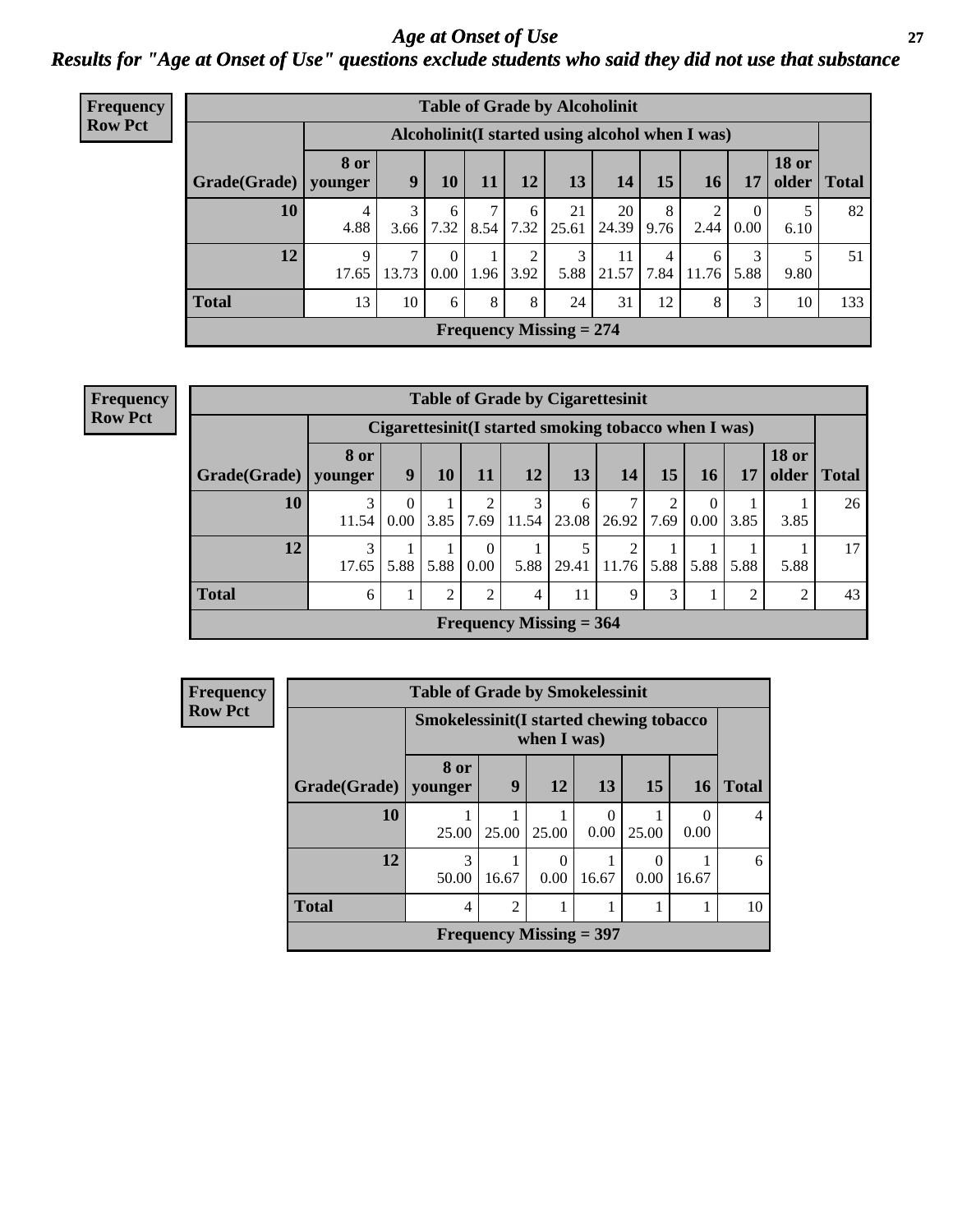#### *Age at Onset of Use* **28**

*Results for "Age at Onset of Use" questions exclude students who said they did not use that substance*

| <b>Frequency</b> | <b>Table of Grade by Marijuanainit</b> |                         |                |           |                            |           |                                                      |            |            |           |      |                 |
|------------------|----------------------------------------|-------------------------|----------------|-----------|----------------------------|-----------|------------------------------------------------------|------------|------------|-----------|------|-----------------|
| <b>Row Pct</b>   |                                        |                         |                |           |                            |           | Marijuanainit (I started using marijuana when I was) |            |            |           |      |                 |
|                  | Grade(Grade)                           | 8 or<br>younger         | 9              | 10        | 11                         | 12        | 13                                                   | 14         | 15         | 16        | 17   | <b>Total</b>    |
|                  | 10                                     | $\overline{4}$<br>8.51  | 2.13           | 2<br>4.26 | 4<br>8.51                  | 4<br>8.51 | 13<br>27.66                                          | 8<br>17.02 | 7<br>14.89 | 3<br>6.38 | 2.13 | 47              |
|                  | 12                                     | $\overline{4}$<br>13.33 | 3.33           | 3.33      | $\Omega$<br>$0.00^{\circ}$ | 3.33      | 7<br>23.33                                           | 4<br>13.33 | Q<br>30.00 | 2<br>6.67 | 3.33 | 30 <sup>1</sup> |
|                  | <b>Total</b>                           | 8                       | $\overline{2}$ | 3         | $\overline{4}$             | 5         | 20                                                   | 12         | 16         | 5         | 2    | 77              |
|                  | Frequency Missing $= 330$              |                         |                |           |                            |           |                                                      |            |            |           |      |                 |

| Frequency      | <b>Table of Grade by Cocaineinit</b> |                                             |                         |           |           |              |  |  |  |  |
|----------------|--------------------------------------|---------------------------------------------|-------------------------|-----------|-----------|--------------|--|--|--|--|
| <b>Row Pct</b> |                                      | <b>Cocaineinit</b> (I started using         | cocaine when I was)     |           |           |              |  |  |  |  |
|                | Grade(Grade)                         | 8 or<br>younger                             | 13                      | <b>14</b> | <b>17</b> | <b>Total</b> |  |  |  |  |
|                | 10                                   | 0                                           | $\theta$                | 0         | 0         | $\left($     |  |  |  |  |
|                | 12                                   | $\mathcal{D}_{\mathcal{A}}$<br>33.33        | $\mathfrak{D}$<br>33.33 | 16.67     | 16.67     | 6            |  |  |  |  |
|                | <b>Total</b>                         | $\overline{2}$                              | $\overline{2}$          |           |           | 6            |  |  |  |  |
|                |                                      | <b>Frequency Missing <math>= 401</math></b> |                         |           |           |              |  |  |  |  |

**Frequency Row Pct**

| <b>Table of Grade by Inhalantsinit</b> |                |                                                         |                  |                  |                         |       |           |              |  |
|----------------------------------------|----------------|---------------------------------------------------------|------------------|------------------|-------------------------|-------|-----------|--------------|--|
|                                        |                | Inhalantsinit (I started using inhalants when I<br>was) |                  |                  |                         |       |           |              |  |
| Grade(Grade)   younger                 | 8 or           | 9                                                       | <b>11</b>        | <b>12</b>        | 13                      | 14    | <b>15</b> | <b>Total</b> |  |
| 10                                     | 33.33          | 33.33                                                   | $\Omega$<br>0.00 | $\theta$<br>0.00 | $\Omega$<br>0.00        | 0.00  | 33.33     |              |  |
| 12                                     | 16.67          | 0.00                                                    | 16.67            | 16.67            | $\overline{2}$<br>33.33 | 16.67 | 0.00      | 6            |  |
| <b>Total</b>                           | $\overline{2}$ |                                                         |                  |                  | $\mathfrak{D}$          |       |           | 9            |  |
| Frequency Missing $=$ 398              |                |                                                         |                  |                  |                         |       |           |              |  |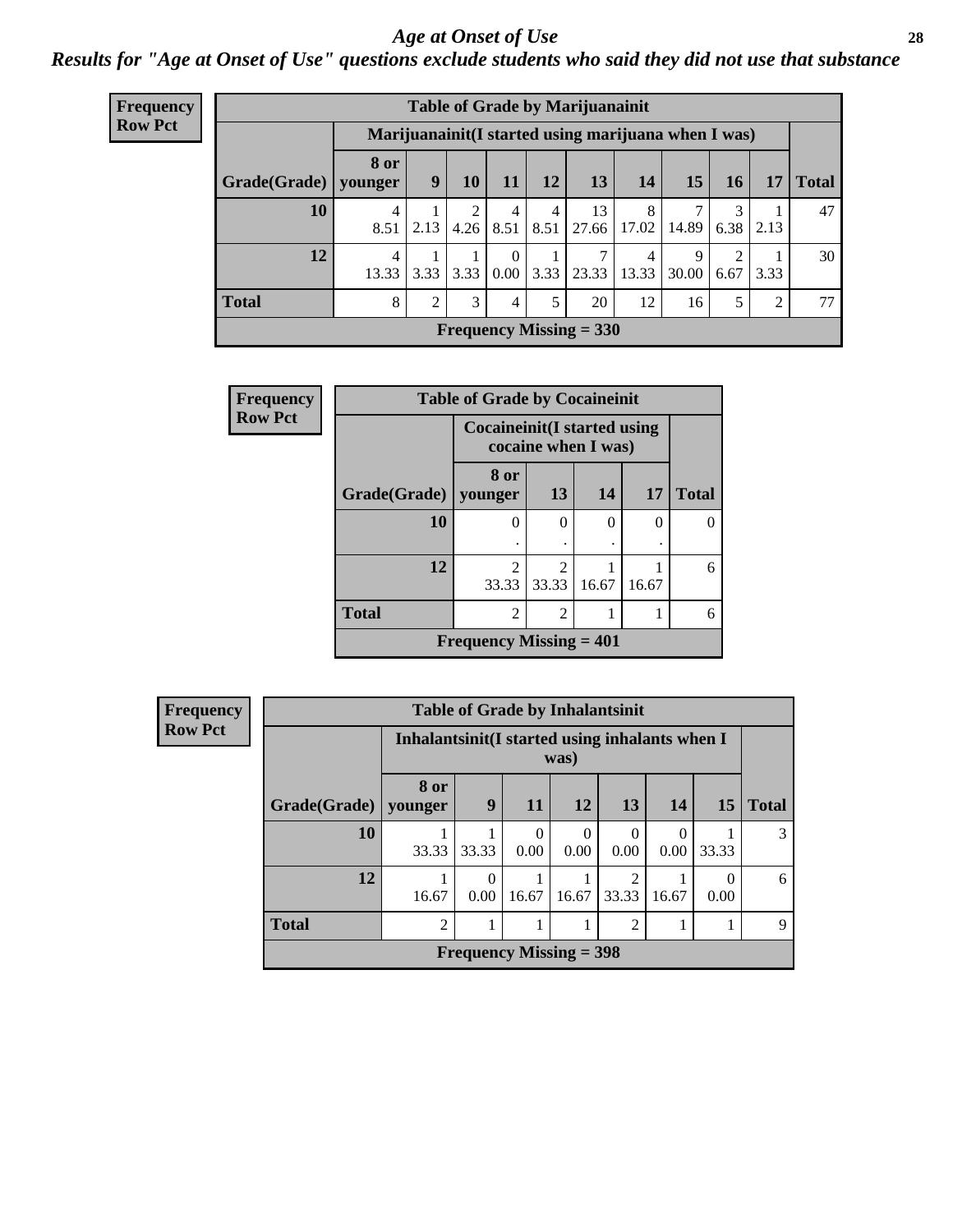#### *Age at Onset of Use* **29**

*Results for "Age at Onset of Use" questions exclude students who said they did not use that substance*

| Frequency      |              | <b>Table of Grade by Steroidsinit</b> |                          |                |           |                |
|----------------|--------------|---------------------------------------|--------------------------|----------------|-----------|----------------|
| <b>Row Pct</b> |              | <b>Steroidsinit (I started using</b>  | steroids when I was)     |                |           |                |
|                | Grade(Grade) | 8 or<br>vounger                       | 13                       | 14             | <b>16</b> | <b>Total</b>   |
|                | 10           | $\Omega$<br>0.00                      | $\mathfrak{D}$<br>100.00 | 0.00           | 0<br>0.00 | $\overline{c}$ |
|                | 12           | 20.00                                 | 20.00                    | 40.00          | 20.00     | 5              |
|                | <b>Total</b> |                                       | 3                        | $\overline{2}$ |           |                |
|                |              | Frequency Missing $=$ 400             |                          |                |           |                |

| <b>Frequency</b> | <b>Table of Grade by Ecstasyinit</b> |                                                  |                            |                  |                  |                  |                 |            |              |
|------------------|--------------------------------------|--------------------------------------------------|----------------------------|------------------|------------------|------------------|-----------------|------------|--------------|
| <b>Row Pct</b>   |                                      | Ecstasyinit (I started using ecstasy when I was) |                            |                  |                  |                  |                 |            |              |
|                  | Grade(Grade)   younger               | 8 or                                             | <b>11</b>                  | 12               | 13               | 14               | 15 <sup>1</sup> | 16         | <b>Total</b> |
|                  | 10                                   | $\Omega$<br>0.00                                 | 100.00                     | $\Omega$<br>0.00 | $\Omega$<br>0.00 | $\theta$<br>0.00 | 0.00            | 0.00       |              |
|                  | 12                                   | 12.50                                            | $\Omega$<br>$0.00^{\circ}$ | 12.50            | 12.50            | 12.50            | 12.50           | 3<br>37.50 | 8            |
|                  | <b>Total</b>                         |                                                  |                            |                  |                  |                  |                 | 3          | $\mathbf Q$  |
|                  |                                      |                                                  | Frequency Missing $=$ 398  |                  |                  |                  |                 |            |              |

| Frequency      | <b>Table of Grade by Methinit</b> |                                                             |          |          |           |              |  |  |  |
|----------------|-----------------------------------|-------------------------------------------------------------|----------|----------|-----------|--------------|--|--|--|
| <b>Row Pct</b> |                                   | <b>Methinit</b> (I started using<br>methamphetamines when I | was)     |          |           |              |  |  |  |
|                | Grade(Grade)   younger            | 8 or                                                        | 12       | 15       | <b>16</b> | <b>Total</b> |  |  |  |
|                | 10                                | 0                                                           | $\Omega$ | $\Omega$ | 0         |              |  |  |  |
|                | 12                                | 25.00                                                       | 25.00    | 25.00    | 25.00     | 4            |  |  |  |
|                | <b>Total</b>                      |                                                             |          |          |           | 4            |  |  |  |
|                |                                   | Frequency Missing $= 403$                                   |          |          |           |              |  |  |  |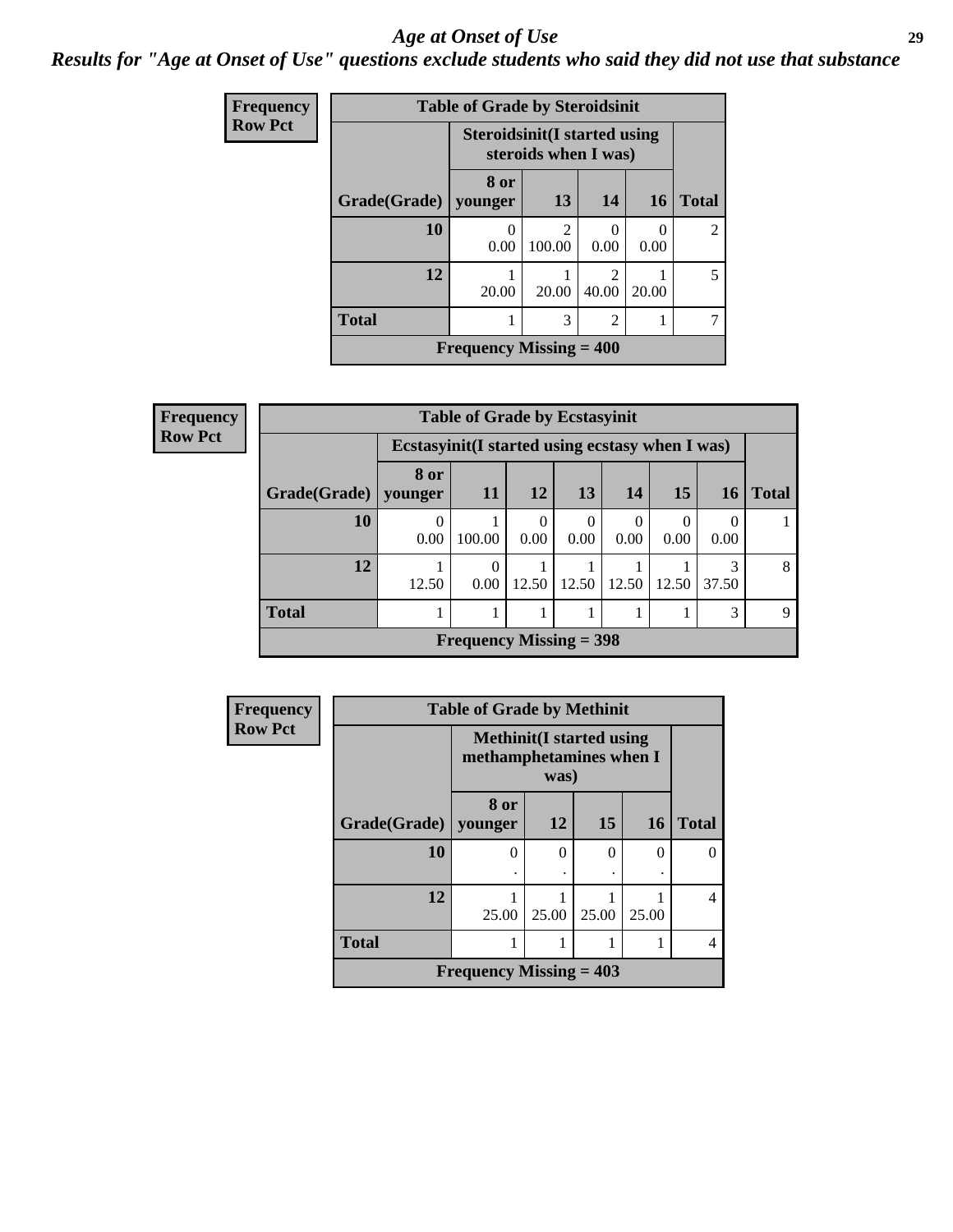#### Age at Onset of Use **30**

*Results for "Age at Onset of Use" questions exclude students who said they did not use that substance*

| Frequency      |              | <b>Table of Grade by Hallucinogensinit</b>                |           |                                      |        |              |
|----------------|--------------|-----------------------------------------------------------|-----------|--------------------------------------|--------|--------------|
| <b>Row Pct</b> |              | Hallucinogensinit(I started<br>using hallucinogens when I | was)      |                                      |        |              |
|                | Grade(Grade) | 8 or<br>younger                                           | <b>10</b> | 14                                   | 16     | <b>Total</b> |
|                | 10           | 0                                                         | 0         | $\Omega$                             | $\cup$ |              |
|                | 12           | 20.00                                                     | 20.00     | $\mathcal{D}_{\mathcal{L}}$<br>40.00 | 20.00  | 5            |
|                | <b>Total</b> |                                                           | 1         | 2                                    |        |              |
|                |              | Frequency Missing $= 402$                                 |           |                                      |        |              |

| Frequency      | <b>Table of Grade by Prescriptioninit</b> |                                                                     |                        |                |                            |                           |                |                        |            |           |           |                       |              |
|----------------|-------------------------------------------|---------------------------------------------------------------------|------------------------|----------------|----------------------------|---------------------------|----------------|------------------------|------------|-----------|-----------|-----------------------|--------------|
| <b>Row Pct</b> |                                           | Prescriptioninit (I started using prescription drugs not prescribed |                        |                |                            | to me when I was)         |                |                        |            |           |           |                       |              |
|                | Grade(Grade)   younger                    | <b>8 or</b>                                                         | 9                      | 10             | 11                         | 12                        | 13             | 14                     | 15         | <b>16</b> | 17        | <b>18 or</b><br>older | <b>Total</b> |
|                | 10                                        | 38.46                                                               | 0<br>0.00 <sub>l</sub> | 7.69           | $\overline{0}$<br>$0.00\,$ | 15.38                     | 7.69           | $\overline{0}$<br>0.00 | 2<br>15.38 | 7.69      | 0<br>0.00 | 7.69                  | 13           |
|                | 12                                        | 2<br>14.29                                                          | 7.14                   | 7.14           | 7.14                       | 14.29                     | 7.14           | 7.14                   | ∍<br>14.29 | 14.29     | 7.14      | $\Omega$<br>0.00      | 14           |
|                | <b>Total</b>                              | $\mathcal{I}$                                                       |                        | $\mathfrak{D}$ |                            | 4                         | $\overline{2}$ |                        | 4          | 3         |           |                       | 27           |
|                |                                           |                                                                     |                        |                |                            | Frequency Missing $=$ 380 |                |                        |            |           |           |                       |              |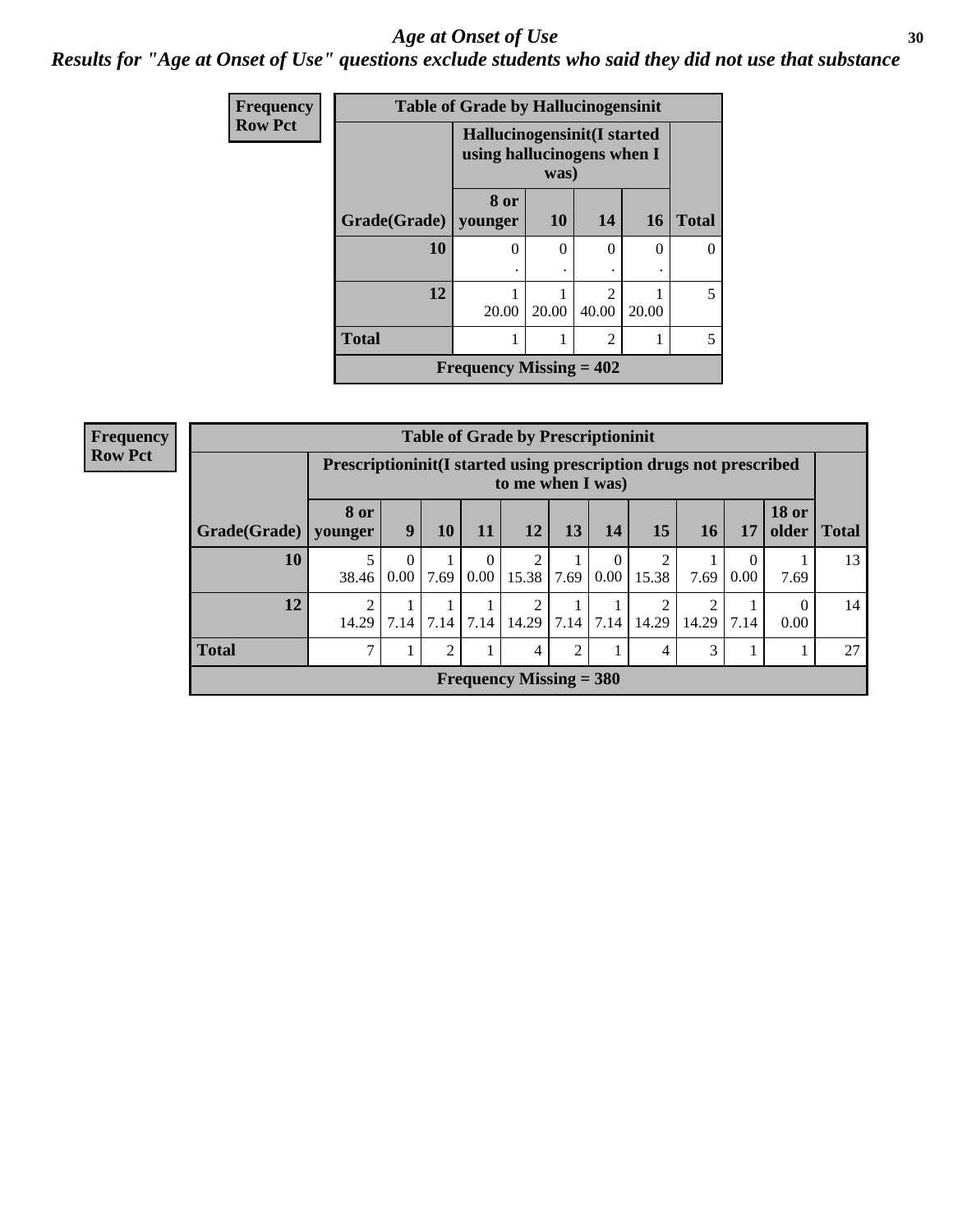| Frequency      | <b>Table of Alcoholharm by Grade</b>          |                    |             |              |
|----------------|-----------------------------------------------|--------------------|-------------|--------------|
| <b>Col Pct</b> | Alcoholharm(I<br>think alcohol is<br>harmful) | Grade(Grade)<br>10 | 12          | <b>Total</b> |
|                | <b>Strongly Agree</b>                         | 181<br>66.30       | 68<br>50.75 | 249          |
|                | <b>Somewhat Agree</b>                         | 40<br>14.65        | 33<br>24.63 | 73           |
|                | <b>Somewhat Disagree</b>                      | 25<br>9.16         | 16<br>11.94 | 41           |
|                | <b>Strongly Disagree</b>                      | 27<br>9.89         | 17<br>12.69 | 44           |
|                | <b>Total</b>                                  | 273                | 134         | 407          |

| <b>Table of Cigarettesharm by Grade</b>                  |                    |              |              |  |  |  |  |  |
|----------------------------------------------------------|--------------------|--------------|--------------|--|--|--|--|--|
| Cigarettesharm(I<br>think smoking<br>tobacco is harmful) | Grade(Grade)<br>10 | 12           | <b>Total</b> |  |  |  |  |  |
| <b>Strongly Agree</b>                                    | 222<br>81.32       | 103<br>76.87 | 325          |  |  |  |  |  |
| <b>Somewhat Agree</b>                                    | 17<br>6.23         | 15<br>11.19  | 32           |  |  |  |  |  |
| <b>Somewhat Disagree</b>                                 | 9<br>3.30          | 3<br>2.24    | 12           |  |  |  |  |  |
| <b>Strongly Disagree</b>                                 | 25<br>9.16         | 13<br>9.70   | 38           |  |  |  |  |  |
| <b>Total</b>                                             | 273                | 134          | 407          |  |  |  |  |  |

| Frequency      | <b>Table of Smokelessharm by Grade</b>                  |                    |              |              |
|----------------|---------------------------------------------------------|--------------------|--------------|--------------|
| <b>Col Pct</b> | Smokelessharm(I<br>think chewing<br>tobacco is harmful) | Grade(Grade)<br>10 | 12           | <b>Total</b> |
|                | <b>Strongly Agree</b>                                   | 226<br>82.78       | 106<br>79.10 | 332          |
|                | <b>Somewhat Agree</b>                                   | 17<br>6.23         | 13<br>9.70   | 30           |
|                | <b>Somewhat Disagree</b>                                | 4<br>1.47          | 3<br>2.24    | 7            |
|                | <b>Strongly Disagree</b>                                | 26<br>9.52         | 12<br>8.96   | 38           |
|                | <b>Total</b>                                            | 273                | 134          | 407          |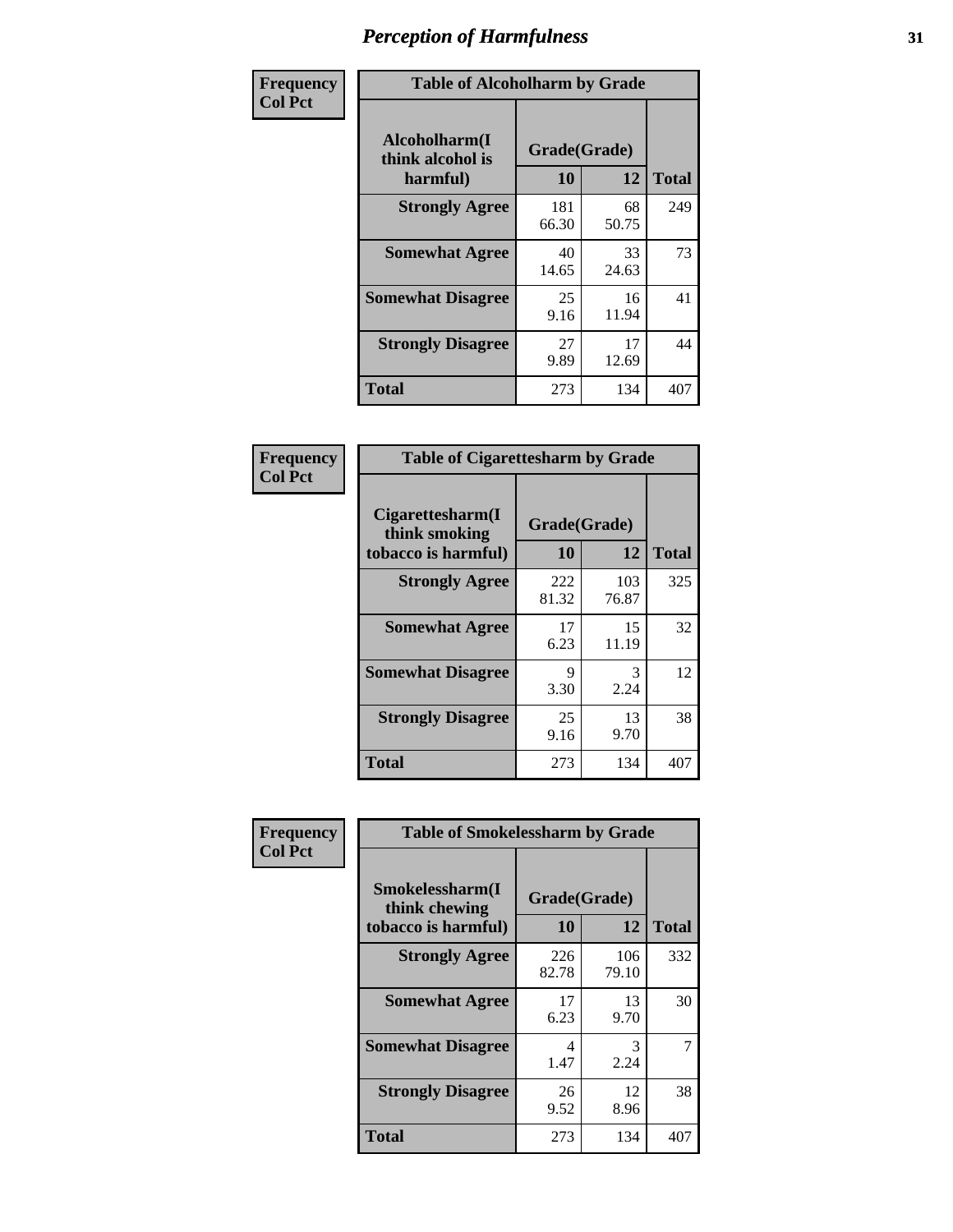| Frequency      |                                                   | <b>Table of Marijuanaharm by Grade</b> |             |              |  |  |  |  |  |
|----------------|---------------------------------------------------|----------------------------------------|-------------|--------------|--|--|--|--|--|
| <b>Col Pct</b> | Marijuanaharm(I<br>think marijuana is<br>harmful) | Grade(Grade)<br>10                     | 12          | <b>Total</b> |  |  |  |  |  |
|                | <b>Strongly Agree</b>                             | 187<br>68.50                           | 77<br>57.46 | 264          |  |  |  |  |  |
|                | <b>Somewhat Agree</b>                             | 34<br>12.45                            | 25<br>18.66 | 59           |  |  |  |  |  |
|                | <b>Somewhat Disagree</b>                          | 17<br>6.23                             | 13<br>9.70  | 30           |  |  |  |  |  |
|                | <b>Strongly Disagree</b>                          | 35<br>12.82                            | 19<br>14.18 | 54           |  |  |  |  |  |
|                | <b>Total</b>                                      | 273                                    | 134         | 407          |  |  |  |  |  |

| <b>Table of Cocaineharm by Grade</b>          |                        |              |              |  |  |
|-----------------------------------------------|------------------------|--------------|--------------|--|--|
| Cocaineharm(I<br>think cocaine is<br>harmful) | Grade(Grade)<br>10     | 12           | <b>Total</b> |  |  |
| <b>Strongly Agree</b>                         | 237<br>86.81           | 111<br>82.84 | 348          |  |  |
| <b>Somewhat Agree</b>                         | 8<br>2.93              | 11<br>8.21   | 19           |  |  |
| <b>Somewhat Disagree</b>                      | $\mathfrak{D}$<br>0.73 | 0.75         | 3            |  |  |
| <b>Strongly Disagree</b>                      | 26<br>9.52             | 11<br>8.21   | 37           |  |  |
| <b>Total</b>                                  | 273                    | 134          | 407          |  |  |

| Frequency      | <b>Table of Inhalantsharm by Grade</b>             |                    |              |              |
|----------------|----------------------------------------------------|--------------------|--------------|--------------|
| <b>Col Pct</b> | Inhalantsharm(I<br>think inhalants are<br>harmful) | Grade(Grade)<br>10 | 12           | <b>Total</b> |
|                | <b>Strongly Agree</b>                              | 220<br>80.59       | 105<br>78.36 | 325          |
|                | <b>Somewhat Agree</b>                              | 20<br>7.33         | 11<br>8.21   | 31           |
|                | <b>Somewhat Disagree</b>                           | 9<br>3.30          | 6<br>4.48    | 15           |
|                | <b>Strongly Disagree</b>                           | 24<br>8.79         | 12<br>8.96   | 36           |
|                | <b>Total</b>                                       | 273                | 134          | 407          |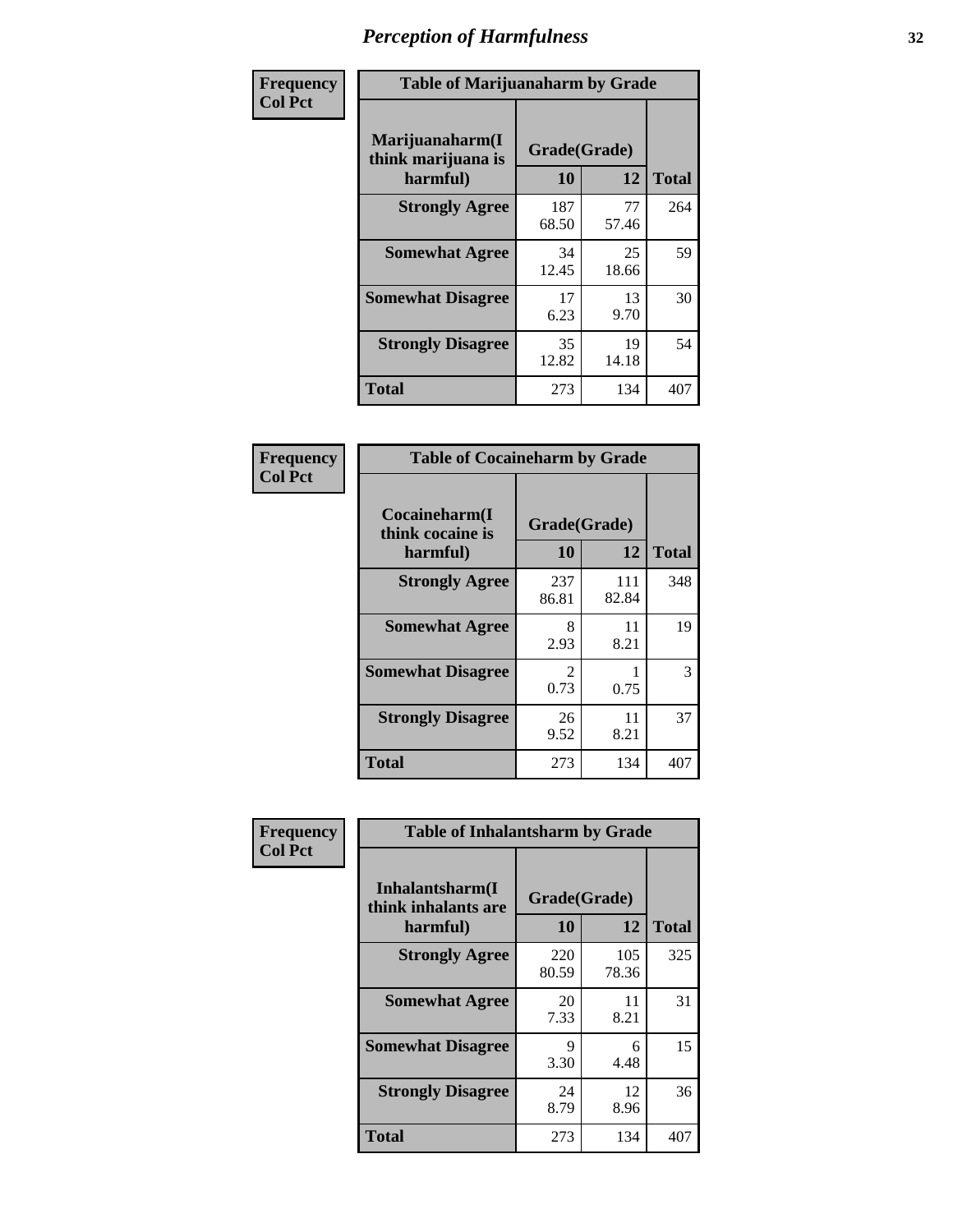| Frequency      | <b>Table of Steroidsharm by Grade</b>            |                    |              |              |
|----------------|--------------------------------------------------|--------------------|--------------|--------------|
| <b>Col Pct</b> | Steroidsharm(I<br>think steroids are<br>harmful) | Grade(Grade)<br>10 | 12           | <b>Total</b> |
|                | <b>Strongly Agree</b>                            | 220<br>80.59       | 100<br>74.63 | 320          |
|                | <b>Somewhat Agree</b>                            | 22<br>8.06         | 17<br>12.69  | 39           |
|                | <b>Somewhat Disagree</b>                         | 6<br>2.20          | 6<br>4.48    | 12           |
|                | <b>Strongly Disagree</b>                         | 25<br>9.16         | 11<br>8.21   | 36           |
|                | <b>Total</b>                                     | 273                | 134          | 407          |

| <b>Table of Ecstasyharm by Grade</b>          |                    |              |     |  |  |
|-----------------------------------------------|--------------------|--------------|-----|--|--|
| Ecstasyharm(I<br>think ecstasy is<br>harmful) | Grade(Grade)<br>10 | <b>Total</b> |     |  |  |
| <b>Strongly Agree</b>                         | 230<br>84.25       | 106<br>79.10 | 336 |  |  |
| <b>Somewhat Agree</b>                         | 14<br>5.13         | 12<br>8.96   | 26  |  |  |
| <b>Somewhat Disagree</b>                      | 3<br>1.10          | 4<br>2.99    | 7   |  |  |
| <b>Strongly Disagree</b>                      | 26<br>9.52         | 12<br>8.96   | 38  |  |  |
| <b>Total</b>                                  | 273                | 134          | 407 |  |  |

| Frequency      | <b>Table of Methharm by Grade</b>                            |                    |              |                |
|----------------|--------------------------------------------------------------|--------------------|--------------|----------------|
| <b>Col Pct</b> | <b>Methharm</b> (I think<br>methamphetamines<br>are harmful) | Grade(Grade)<br>10 | 12           | <b>Total</b>   |
|                | <b>Strongly Agree</b>                                        | 235<br>86.08       | 110<br>82.09 | 345            |
|                | <b>Somewhat Agree</b>                                        | 10<br>3.66         | 12<br>8.96   | 22             |
|                | <b>Somewhat Disagree</b>                                     | 3<br>1.10          | 0.75         | $\overline{4}$ |
|                | <b>Strongly Disagree</b>                                     | 25<br>9.16         | 11<br>8.21   | 36             |
|                | <b>Total</b>                                                 | 273                | 134          | 407            |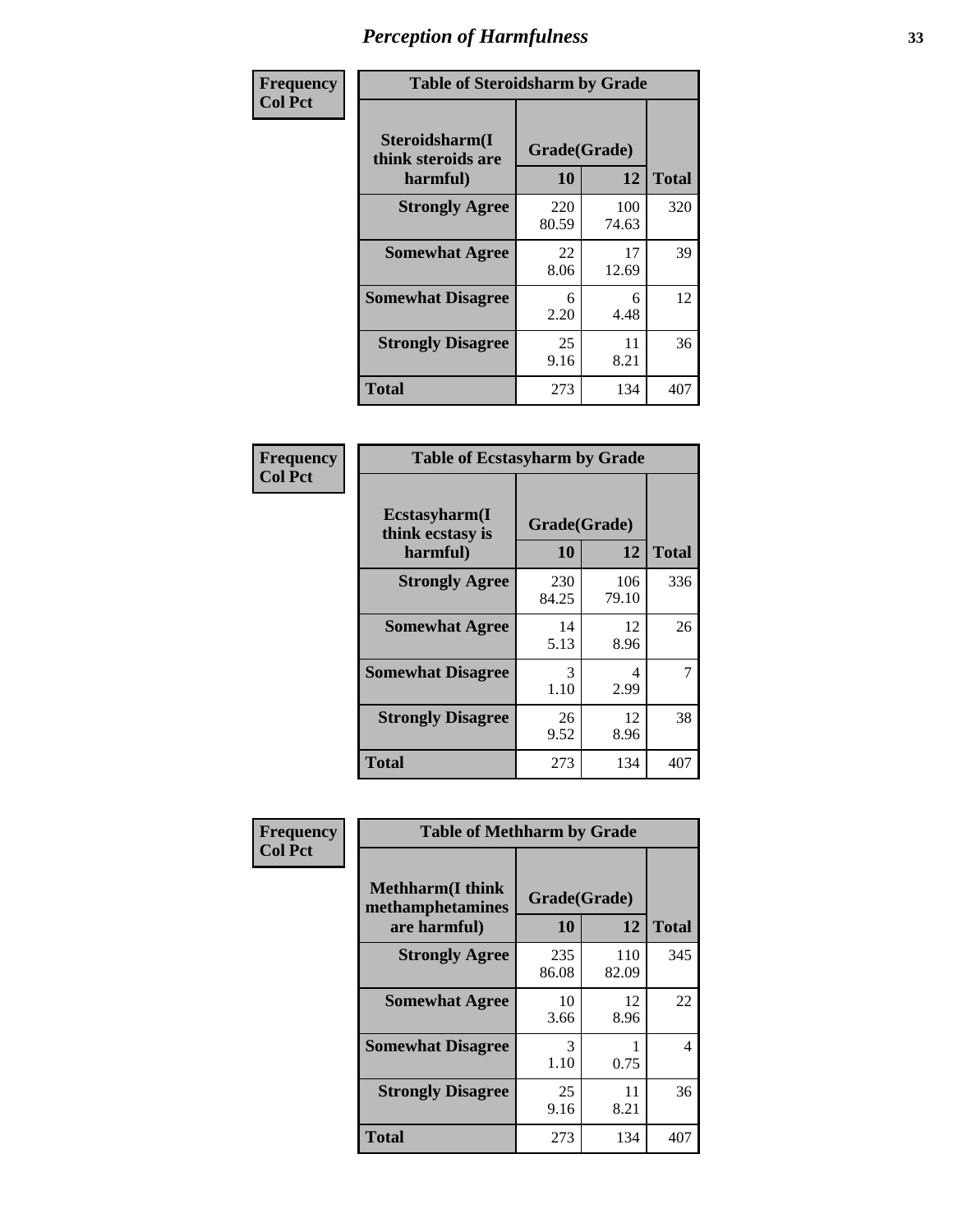| Frequency | <b>Table of Hallucinogensharm by Grade</b>                 |                    |              |              |
|-----------|------------------------------------------------------------|--------------------|--------------|--------------|
| Col Pct   | Hallucinogensharm(I<br>think hallucinogens<br>are harmful) | Grade(Grade)<br>10 | 12           | <b>Total</b> |
|           | <b>Strongly Agree</b>                                      | 231<br>84.62       | 110<br>82.09 | 341          |
|           | <b>Somewhat Agree</b>                                      | 13<br>4.76         | 12<br>8.96   | 25           |
|           | <b>Somewhat Disagree</b>                                   | 4<br>1.47          | 0.75         | 5            |
|           | <b>Strongly Disagree</b>                                   | 25<br>9.16         | 11<br>8.21   | 36           |
|           | <b>Total</b>                                               | 273                | 134          | 407          |

| <b>Table of Prescriptionharm by Grade</b>                                         |              |              |              |  |
|-----------------------------------------------------------------------------------|--------------|--------------|--------------|--|
| <b>Prescriptionharm</b> (I<br>think prescription<br>drugs not<br>prescribed to me | Grade(Grade) |              |              |  |
| are harmful)                                                                      | 10           | 12           | <b>Total</b> |  |
| <b>Strongly Agree</b>                                                             | 204<br>74.73 | 101<br>75.37 | 305          |  |
| <b>Somewhat Agree</b>                                                             | 25<br>9.16   | 19<br>14.18  | 44           |  |
| <b>Somewhat Disagree</b>                                                          | 14<br>5.13   | 3<br>2.24    | 17           |  |
| <b>Strongly Disagree</b>                                                          | 30<br>10.99  | 11<br>8.21   | 41           |  |
| <b>Total</b>                                                                      | 273          | 134          | 407          |  |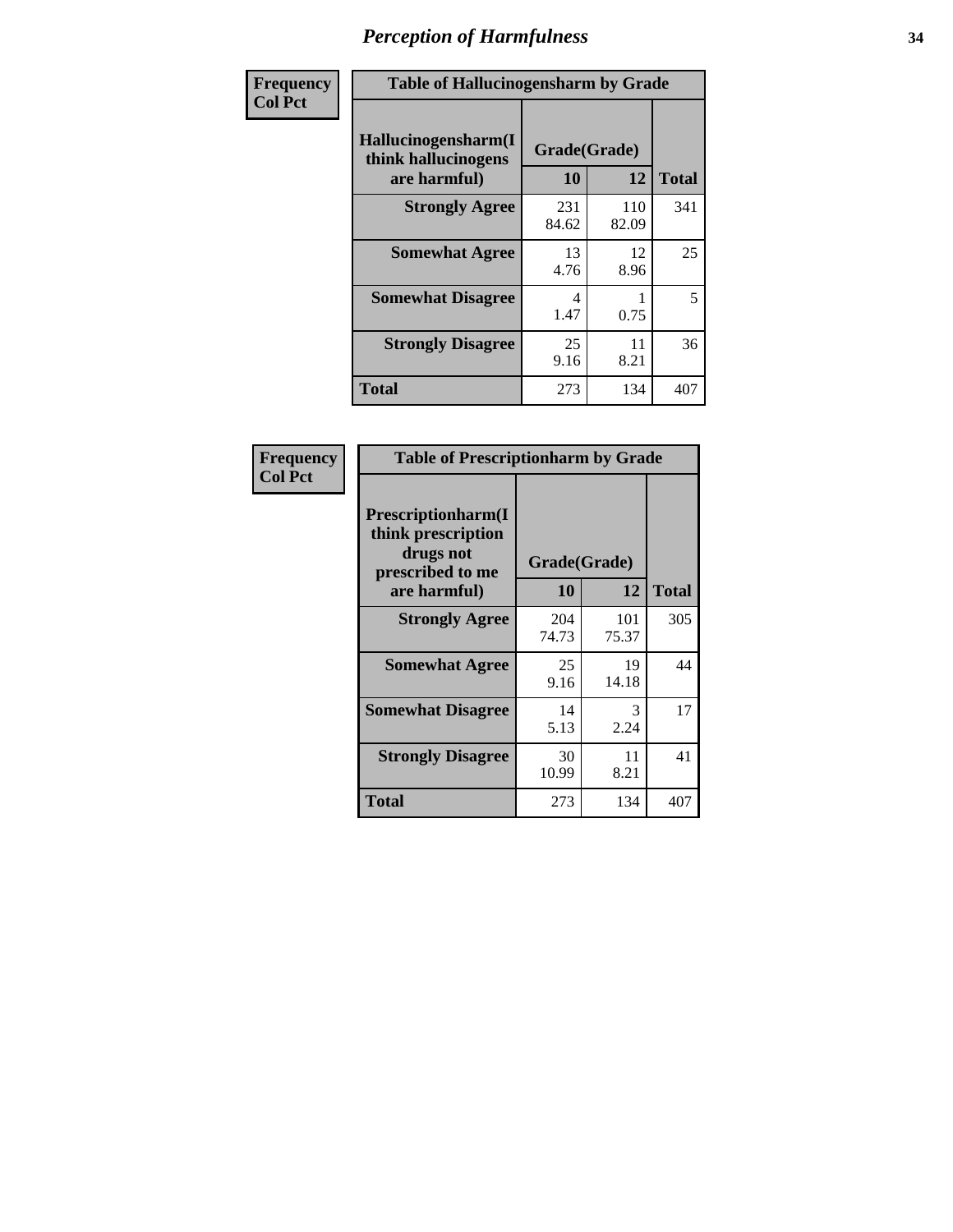# *Disapproval by Adults* **35**

| Frequency      | <b>Table of Alcoholadult by Grade</b>                                 |                    |             |              |
|----------------|-----------------------------------------------------------------------|--------------------|-------------|--------------|
| <b>Col Pct</b> | <b>Alcoholadult</b> (Adults<br>would disapprove if<br>I used alcohol) | Grade(Grade)<br>10 | 12          | <b>Total</b> |
|                | <b>Strongly Agree</b>                                                 | 178<br>65.20       | 76<br>56.72 | 254          |
|                | <b>Somewhat Agree</b>                                                 | 52<br>19.05        | 32<br>23.88 | 84           |
|                | <b>Somewhat Disagree</b>                                              | 22<br>8.06         | 17<br>12.69 | 39           |
|                | <b>Strongly Disagree</b>                                              | 21<br>7.69         | 9<br>6.72   | 30           |
|                | <b>Total</b>                                                          | 273                | 134         | 407          |

| <b>Table of Tobaccoadult by Grade</b>                                 |                    |              |              |  |  |
|-----------------------------------------------------------------------|--------------------|--------------|--------------|--|--|
| <b>Tobaccoadult</b> (Adults<br>would disapprove if<br>I used tobacco) | Grade(Grade)<br>10 | 12           | <b>Total</b> |  |  |
| <b>Strongly Agree</b>                                                 | 220<br>80.59       | 103<br>76.87 | 323          |  |  |
| <b>Somewhat Agree</b>                                                 | 20<br>7.33         | 17<br>12.69  | 37           |  |  |
| <b>Somewhat Disagree</b>                                              | 9<br>3.30          | 5.22         | 16           |  |  |
| <b>Strongly Disagree</b>                                              | 24<br>8.79         | 5.22         | 31           |  |  |
| <b>Total</b>                                                          | 273                | 134          | 407          |  |  |

| Frequency<br><b>Col Pct</b> | <b>Table of Marijuanaadult by Grade</b>                           |                    |              |              |  |
|-----------------------------|-------------------------------------------------------------------|--------------------|--------------|--------------|--|
|                             | Marijuanaadult(Adults<br>would disapprove if I<br>used marijuana) | Grade(Grade)<br>10 | 12           | <b>Total</b> |  |
|                             | <b>Strongly Agree</b>                                             | 212<br>77.66       | 102<br>76.12 | 314          |  |
|                             | <b>Somewhat Agree</b>                                             | 23<br>8.42         | 14<br>10.45  | 37           |  |
|                             | <b>Somewhat Disagree</b>                                          | 13<br>4.76         | 9<br>6.72    | 22           |  |
|                             | <b>Strongly Disagree</b>                                          | 25<br>9.16         | 9<br>6.72    | 34           |  |
|                             | <b>Total</b>                                                      | 273                | 134          | 407          |  |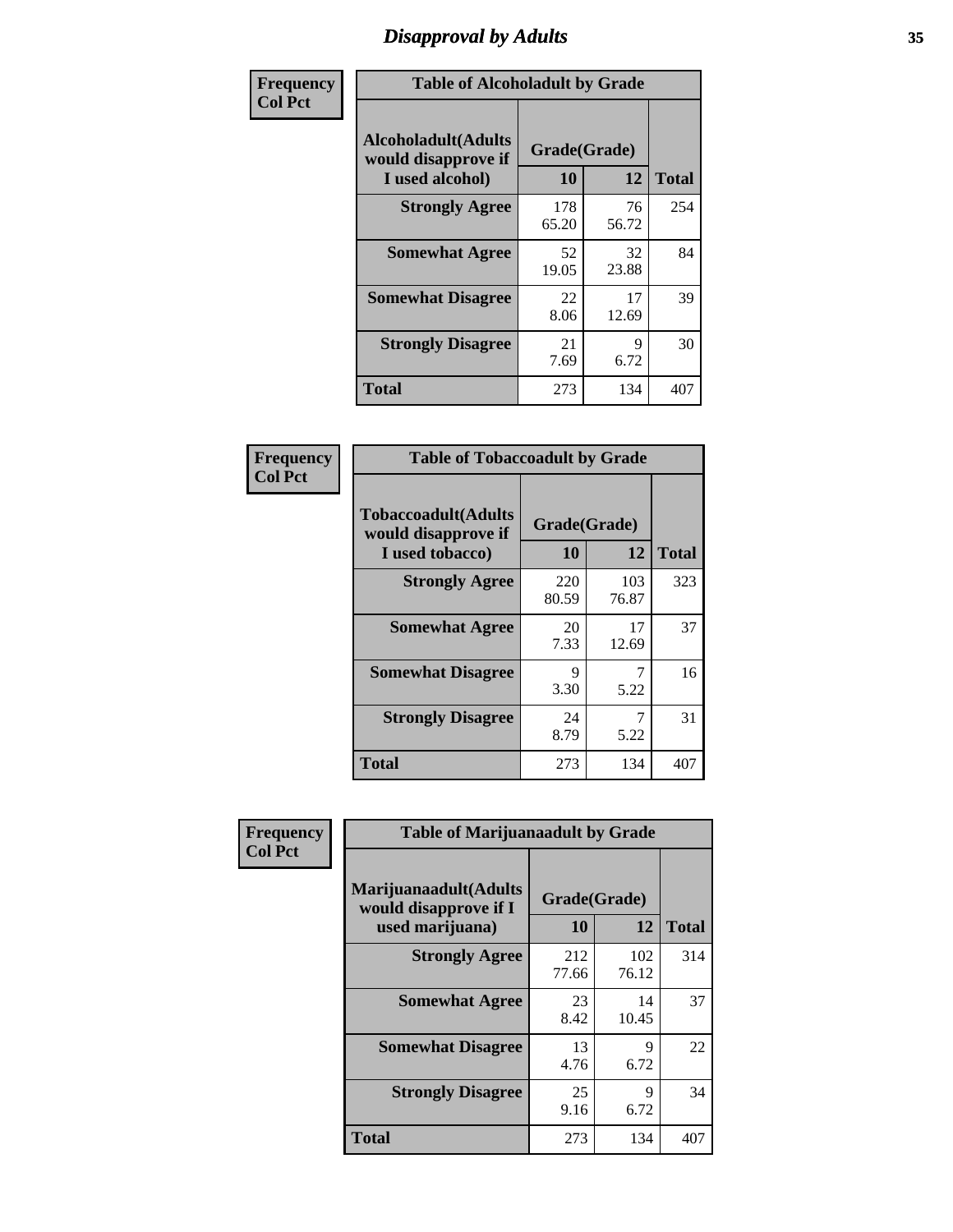# *Disapproval by Adults* **36**

| Frequency      | <b>Table of Otherdrugadult by Grade</b>                                     |                                     |              |              |
|----------------|-----------------------------------------------------------------------------|-------------------------------------|--------------|--------------|
| <b>Col Pct</b> | <b>Otherdrugadult</b> (Adults<br>would disapprove if I<br>used other drugs) | Grade(Grade)<br>10                  | 12           | <b>Total</b> |
|                | <b>Strongly Agree</b>                                                       | 235<br>86.08                        | 112<br>83.58 | 347          |
|                | <b>Somewhat Agree</b>                                                       | 14<br>5.13                          | 9<br>6.72    | 23           |
|                | <b>Somewhat Disagree</b>                                                    | $\mathcal{D}_{\mathcal{L}}$<br>0.73 | 5<br>3.73    | 7            |
|                | <b>Strongly Disagree</b>                                                    | 22<br>8.06                          | 8<br>5.97    | 30           |
|                | <b>Total</b>                                                                | 273                                 | 134          | 407          |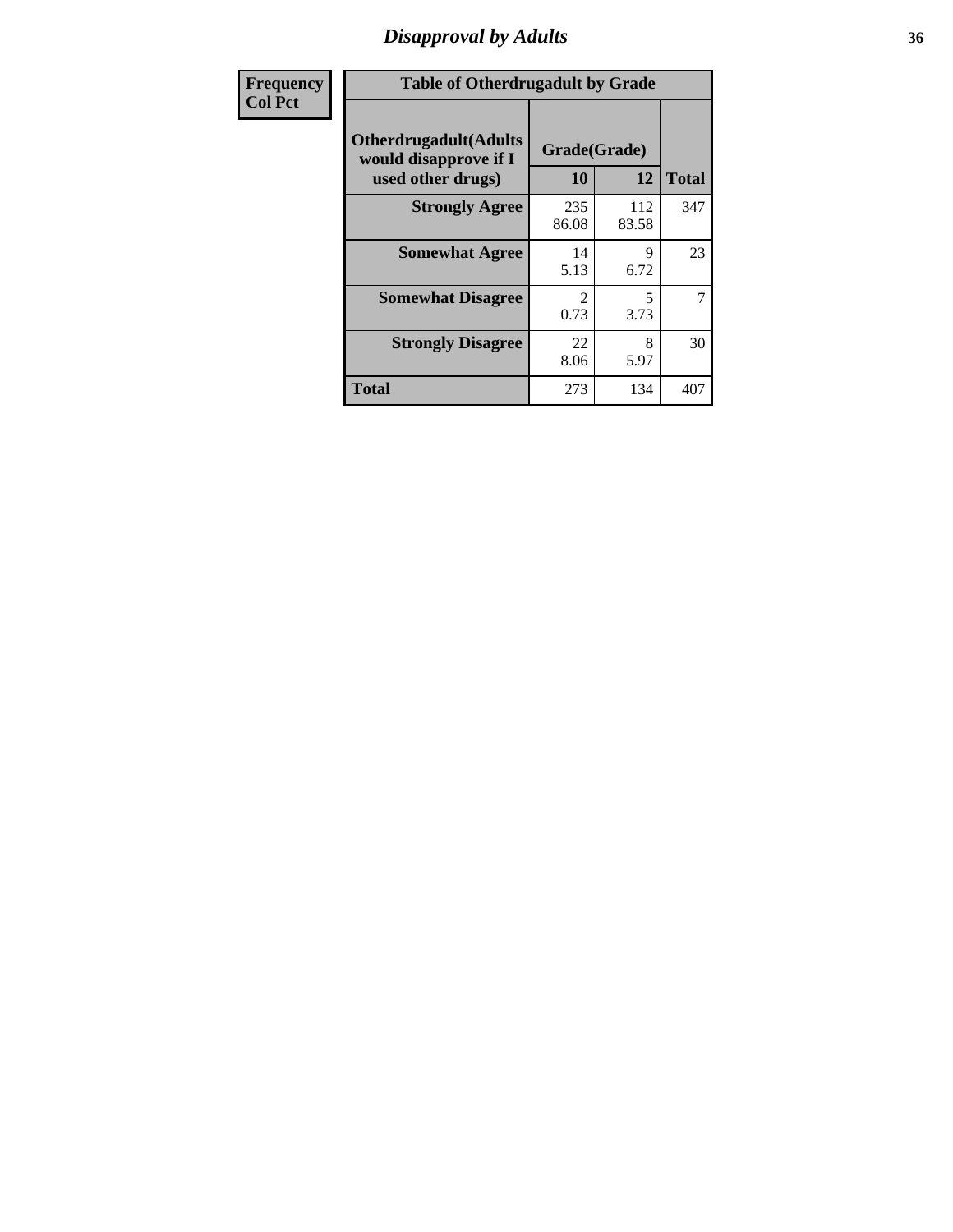# *Disapproval by Peers* **37**

| Frequency      | <b>Table of Alcoholpeer by Grade</b>                    |              |             |              |  |
|----------------|---------------------------------------------------------|--------------|-------------|--------------|--|
| <b>Col Pct</b> | Alcoholpeer(My<br>friends would<br>disapprove if I used | Grade(Grade) |             |              |  |
|                | alcohol)                                                | 10           | 12          | <b>Total</b> |  |
|                | <b>Strongly Agree</b>                                   | 83<br>30.40  | 40<br>29.85 | 123          |  |
|                | <b>Somewhat Agree</b>                                   | 58<br>21.25  | 25<br>18.66 | 83           |  |
|                | <b>Somewhat Disagree</b>                                | 72<br>26.37  | 25<br>18.66 | 97           |  |
|                | <b>Strongly Disagree</b>                                | 60<br>21.98  | 44<br>32.84 | 104          |  |
|                | Total                                                   | 273          | 134         | 407          |  |

| Frequency      | <b>Table of Tobaccopeer by Grade</b>                                |                           |             |              |
|----------------|---------------------------------------------------------------------|---------------------------|-------------|--------------|
| <b>Col Pct</b> | Tobaccopeer(My<br>friends would<br>disapprove if I used<br>tobacco) | Grade(Grade)<br><b>10</b> | 12          | <b>Total</b> |
|                | <b>Strongly Agree</b>                                               | 141<br>51.65              | 65<br>48.51 | 206          |
|                | <b>Somewhat Agree</b>                                               | 49<br>17.95               | 23<br>17.16 | 72           |
|                | <b>Somewhat Disagree</b>                                            | 35<br>12.82               | 15<br>11.19 | 50           |
|                | <b>Strongly Disagree</b>                                            | 48<br>17.58               | 31<br>23.13 | 79           |
|                | Total                                                               | 273                       | 134         | 407          |

| Frequency<br><b>Col Pct</b> | <b>Table of Marijuanapeer by Grade</b>                    |              |             |              |
|-----------------------------|-----------------------------------------------------------|--------------|-------------|--------------|
|                             | Marijuanapeer(My<br>friends would<br>disapprove if I used | Grade(Grade) |             |              |
|                             | marijuana)                                                | 10           | 12          | <b>Total</b> |
|                             | <b>Strongly Agree</b>                                     | 111<br>40.66 | 54<br>40.30 | 165          |
|                             | <b>Somewhat Agree</b>                                     | 49<br>17.95  | 21<br>15.67 | 70           |
|                             | <b>Somewhat Disagree</b>                                  | 51<br>18.68  | 21<br>15.67 | 72           |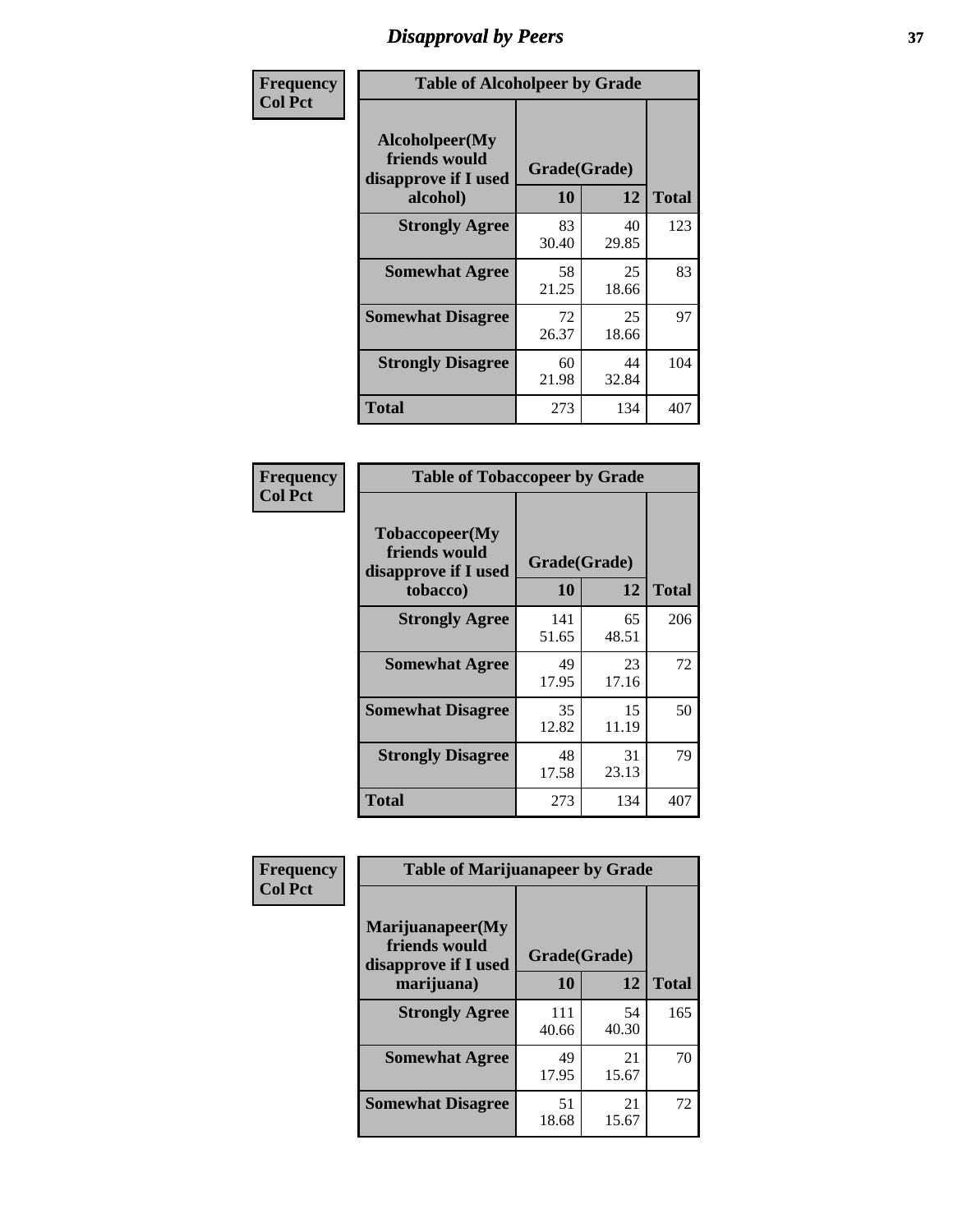# *Disapproval by Peers* **38**

| <b>Frequency</b> | <b>Table of Marijuanapeer by Grade</b>                                  |                           |             |              |  |
|------------------|-------------------------------------------------------------------------|---------------------------|-------------|--------------|--|
| <b>Col Pct</b>   | Marijuanapeer(My<br>friends would<br>disapprove if I used<br>marijuana) | Grade(Grade)<br><b>10</b> | 12          | <b>Total</b> |  |
|                  | <b>Strongly Disagree</b>                                                | 62<br>22.71               | 38<br>28.36 | 100          |  |
|                  | <b>Total</b>                                                            | 273                       | 134         | 407          |  |

| <b>Frequency</b> | <b>Table of Otherdrugpeer by Grade</b>                                    |                           |             |              |
|------------------|---------------------------------------------------------------------------|---------------------------|-------------|--------------|
| <b>Col Pct</b>   | Otherdrugpeer(My<br>friends would<br>disapprove if I used<br>other drugs) | Grade(Grade)<br><b>10</b> | 12          | <b>Total</b> |
|                  | <b>Strongly Agree</b>                                                     | 158                       | 84          | 242          |
|                  |                                                                           | 57.88                     | 62.69       |              |
|                  | <b>Somewhat Agree</b>                                                     | 46<br>16.85               | 19<br>14.18 | 65           |
|                  | <b>Somewhat Disagree</b>                                                  | 29<br>10.62               | 10<br>7.46  | 39           |
|                  | <b>Strongly Disagree</b>                                                  | 40<br>14.65               | 21<br>15.67 | 61           |
|                  | <b>Total</b>                                                              | 273                       | 134         | 407          |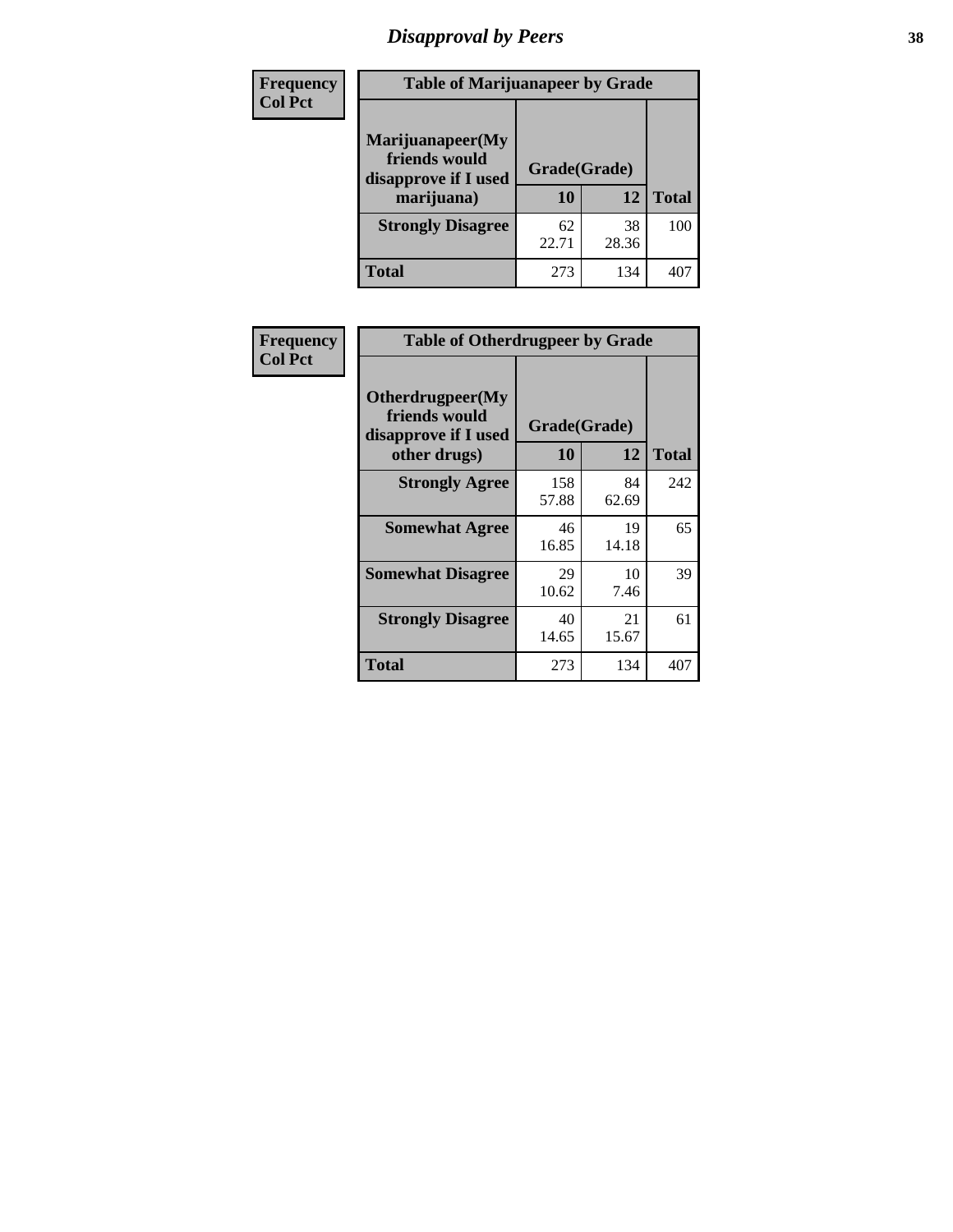| Frequency<br><b>Col Pct</b> | <b>Table of Alcohollocation1 by Grade</b> |              |             |              |
|-----------------------------|-------------------------------------------|--------------|-------------|--------------|
|                             | <b>Alcohollocation1(Places</b>            | Grade(Grade) |             |              |
|                             | <b>Friends Use Alcohol)</b>               | 10           | 12          | <b>Total</b> |
|                             |                                           | 123<br>45.05 | 79<br>58.96 | 202          |
|                             | Do Not Use                                | 150<br>54.95 | 55<br>41.04 | 205          |
|                             | <b>Total</b>                              | 273          | 134         | 407          |

| Frequency      | <b>Table of Alcohollocation2 by Grade</b>                     |                    |             |              |
|----------------|---------------------------------------------------------------|--------------------|-------------|--------------|
| <b>Col Pct</b> | <b>Alcohollocation2(Places</b><br><b>Friends Use Alcohol)</b> | Grade(Grade)<br>10 | <b>12</b>   | <b>Total</b> |
|                |                                                               | 179<br>65.57       | 75<br>55.97 | 254          |
|                | Home                                                          | 94<br>34.43        | 59<br>44.03 | 153          |
|                | <b>Total</b>                                                  | 273                | 134         | 407          |

| Frequency<br><b>Col Pct</b> | <b>Table of Alcohollocation 3 by Grade</b>                    |                    |              |              |
|-----------------------------|---------------------------------------------------------------|--------------------|--------------|--------------|
|                             | <b>Alcohollocation3(Places</b><br><b>Friends Use Alcohol)</b> | Grade(Grade)<br>10 | 12           | <b>Total</b> |
|                             |                                                               | 246<br>90.11       | 115<br>85.82 | 361          |
|                             | <b>School</b>                                                 | 27<br>9.89         | 19<br>14.18  | 46           |
|                             | <b>Total</b>                                                  | 273                | 134          | 407          |

| Frequency      | <b>Table of Alcohollocation4 by Grade</b> |              |              |              |  |
|----------------|-------------------------------------------|--------------|--------------|--------------|--|
| <b>Col Pct</b> | <b>Alcohollocation4(Places</b>            | Grade(Grade) |              |              |  |
|                | <b>Friends Use Alcohol)</b>               | 10           | 12           | <b>Total</b> |  |
|                |                                           | 241<br>88.28 | 105<br>78.36 | 346          |  |
|                | Car                                       | 32<br>11.72  | 29<br>21.64  | 61           |  |
|                | <b>Total</b>                              | 273          | 134          | 407          |  |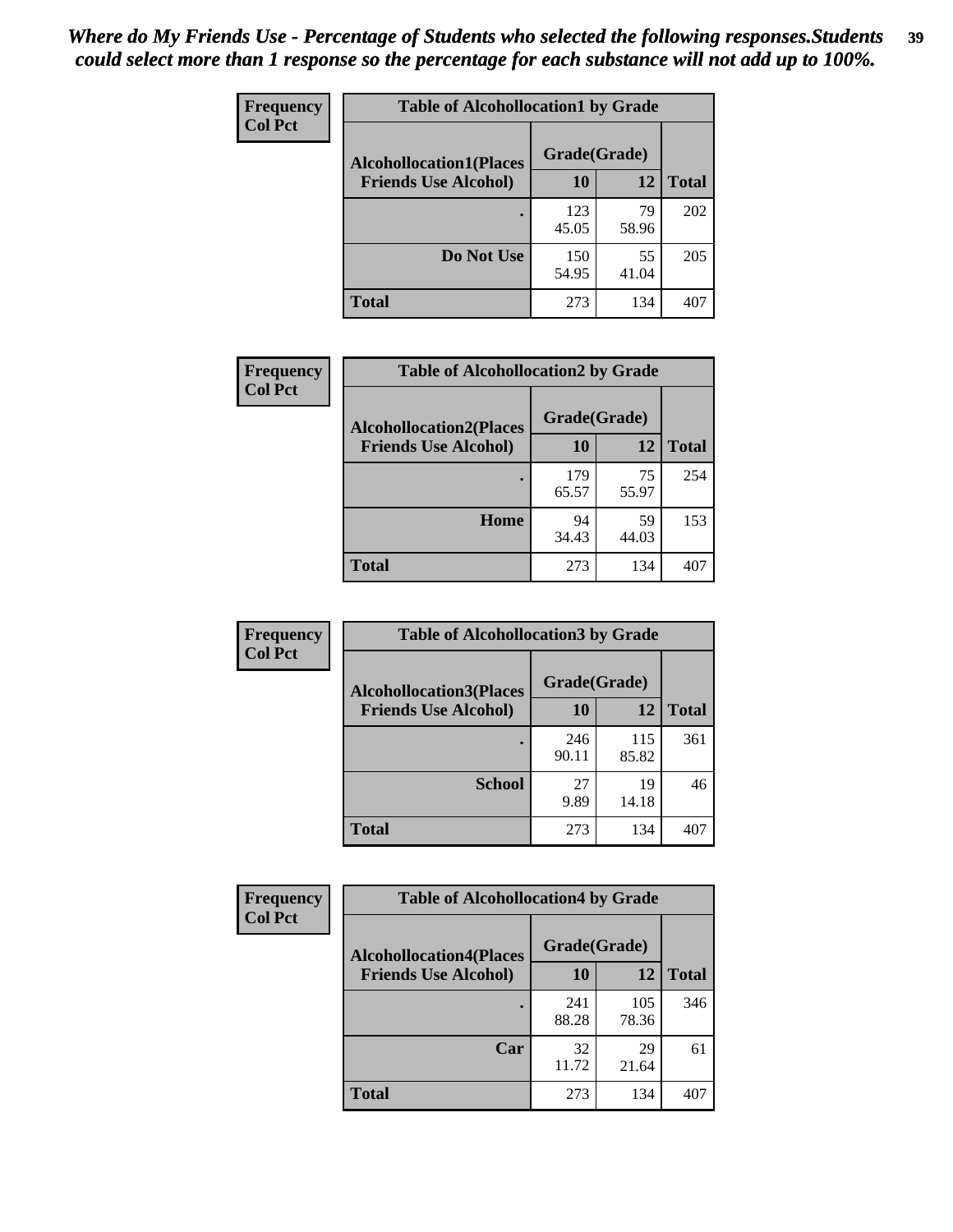| Frequency<br><b>Col Pct</b> | <b>Table of Alcohollocation5 by Grade</b> |              |             |              |
|-----------------------------|-------------------------------------------|--------------|-------------|--------------|
|                             | <b>Alcohollocation5(Places</b>            | Grade(Grade) |             |              |
|                             | <b>Friends Use Alcohol)</b>               | 10           | 12          | <b>Total</b> |
|                             |                                           | 204<br>74.73 | 72<br>53.73 | 276          |
|                             | <b>Friend's House</b>                     | 69<br>25.27  | 62<br>46.27 | 131          |
|                             | <b>Total</b>                              | 273          | 134         | 407          |

| <b>Frequency</b> | <b>Table of Alcohollocation6 by Grade</b> |              |             |              |
|------------------|-------------------------------------------|--------------|-------------|--------------|
| <b>Col Pct</b>   | <b>Alcohollocation6(Places</b>            | Grade(Grade) |             |              |
|                  | <b>Friends Use Alcohol)</b>               | 10           | 12          | <b>Total</b> |
|                  |                                           | 220<br>80.59 | 98<br>73.13 | 318          |
|                  | <b>Other</b>                              | 53<br>19.41  | 36<br>26.87 | 89           |
|                  | <b>Total</b>                              | 273          | 134         | 407          |

| Frequency      | <b>Table of Tobaccolocation1 by Grade</b> |              |             |              |
|----------------|-------------------------------------------|--------------|-------------|--------------|
| <b>Col Pct</b> | <b>Tobaccolocation1(Places</b>            | Grade(Grade) |             |              |
|                | <b>Friends Use Tobacco)</b>               | 10           | <b>12</b>   | <b>Total</b> |
|                |                                           | 67<br>24.54  | 49<br>36.57 | 116          |
|                | <b>Do Not Use</b>                         | 206<br>75.46 | 85<br>63.43 | 291          |
|                | <b>Total</b>                              | 273          | 134         | 407          |

| <b>Frequency</b> | <b>Table of Tobaccolocation2 by Grade</b> |              |              |              |  |
|------------------|-------------------------------------------|--------------|--------------|--------------|--|
| <b>Col Pct</b>   | <b>Tobaccolocation2(Places</b>            | Grade(Grade) |              |              |  |
|                  | <b>Friends Use Tobacco)</b>               | 10           | 12           | <b>Total</b> |  |
|                  |                                           | 227<br>83.15 | 102<br>76.12 | 329          |  |
|                  | Home                                      | 46<br>16.85  | 32<br>23.88  | 78           |  |
|                  | <b>Total</b>                              | 273          | 134          | 407          |  |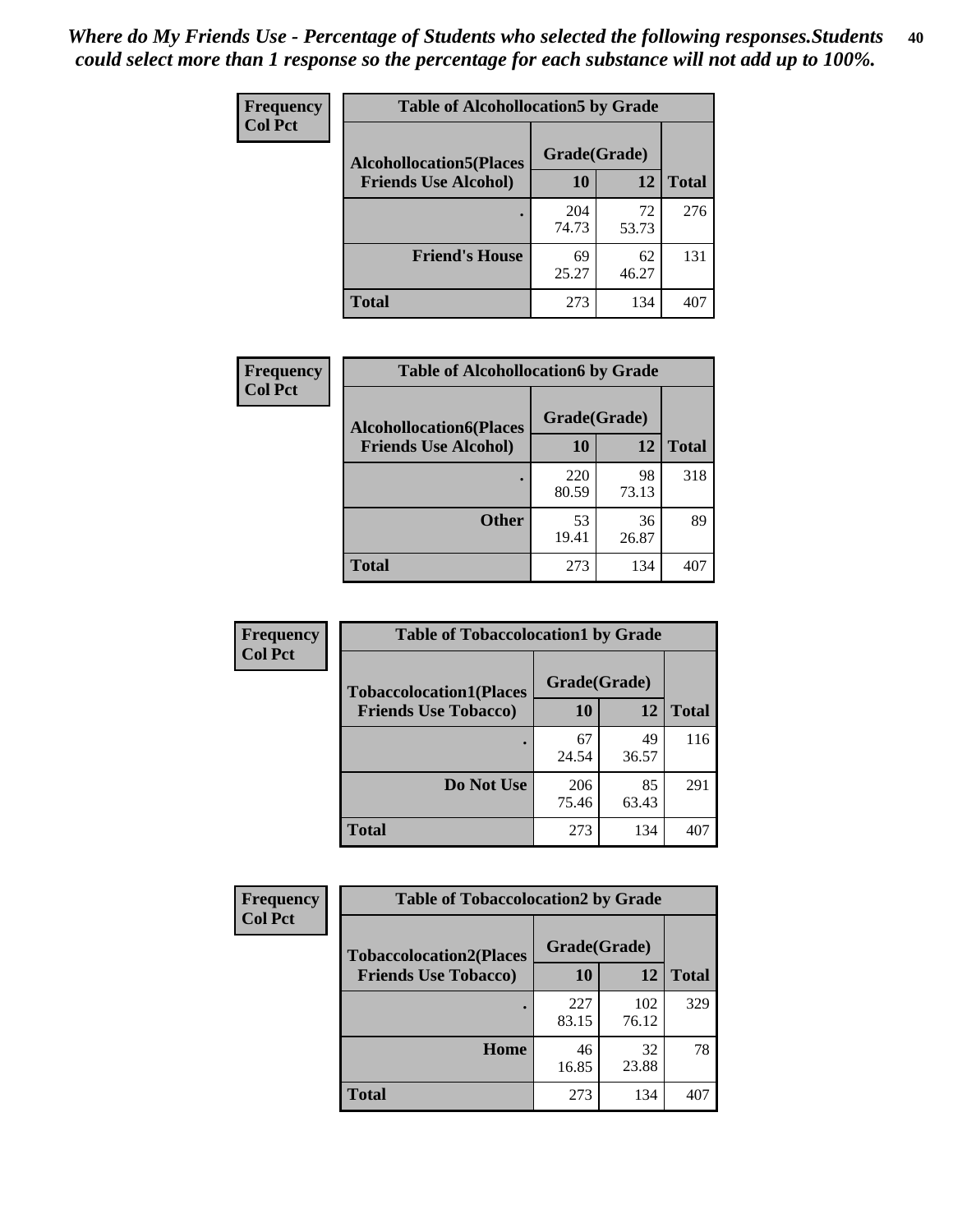| Frequency      | <b>Table of Tobaccolocation 3 by Grade</b> |              |              |              |
|----------------|--------------------------------------------|--------------|--------------|--------------|
| <b>Col Pct</b> | <b>Tobaccolocation3(Places</b>             | Grade(Grade) |              |              |
|                | <b>Friends Use Tobacco)</b>                | 10           | 12           | <b>Total</b> |
|                |                                            | 260<br>95.24 | 123<br>91.79 | 383          |
|                | <b>School</b>                              | 13<br>4.76   | 11<br>8.21   | 24           |
|                | <b>Total</b>                               | 273          | 134          | 407          |

| Frequency      | <b>Table of Tobaccolocation4 by Grade</b> |              |              |              |
|----------------|-------------------------------------------|--------------|--------------|--------------|
| <b>Col Pct</b> | <b>Tobaccolocation4(Places</b>            | Grade(Grade) |              |              |
|                | <b>Friends Use Tobacco)</b>               | 10           | 12           | <b>Total</b> |
|                |                                           | 247<br>90.48 | 110<br>82.09 | 357          |
|                | Car                                       | 26<br>9.52   | 24<br>17.91  | 50           |
|                | <b>Total</b>                              | 273          | 134          | 407          |

| Frequency      | <b>Table of Tobaccolocation5 by Grade</b> |              |              |              |
|----------------|-------------------------------------------|--------------|--------------|--------------|
| <b>Col Pct</b> | <b>Tobaccolocation5(Places</b>            | Grade(Grade) |              |              |
|                | <b>Friends Use Tobacco)</b>               | 10           | <b>12</b>    | <b>Total</b> |
|                |                                           | 239<br>87.55 | 103<br>76.87 | 342          |
|                | <b>Friend's House</b>                     | 34<br>12.45  | 31<br>23.13  | 65           |
|                | <b>Total</b>                              | 273          | 134          | 407          |

| <b>Frequency</b> | <b>Table of Tobaccolocation6 by Grade</b> |              |              |              |
|------------------|-------------------------------------------|--------------|--------------|--------------|
| <b>Col Pct</b>   | <b>Tobaccolocation6(Places</b>            | Grade(Grade) |              |              |
|                  | <b>Friends Use Tobacco)</b>               | 10           | 12           | <b>Total</b> |
|                  |                                           | 239<br>87.55 | 112<br>83.58 | 351          |
|                  | <b>Other</b>                              | 34<br>12.45  | 22<br>16.42  | 56           |
|                  | <b>Total</b>                              | 273          | 134          | 407          |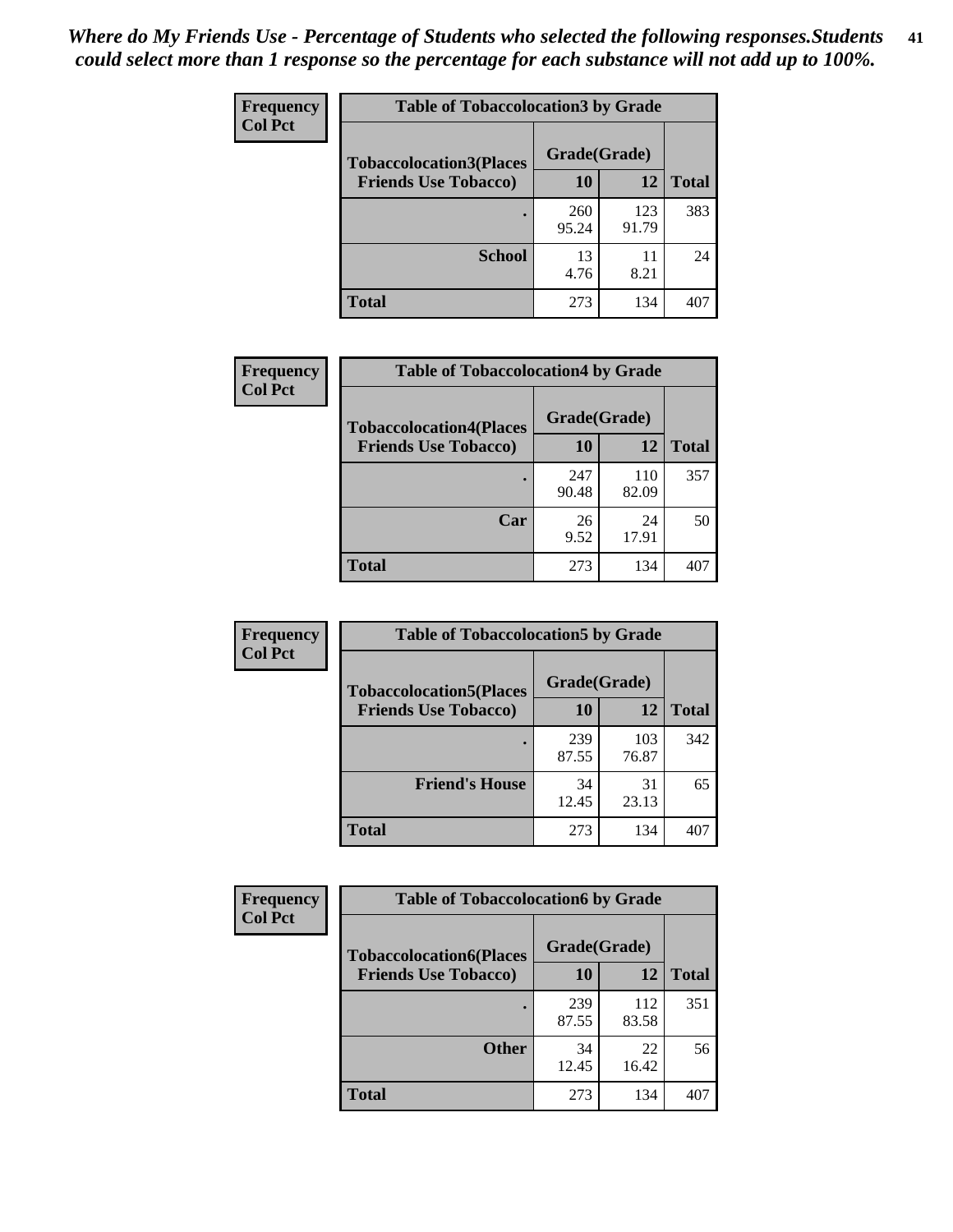| <b>Frequency</b> | <b>Table of Marijuanalocation1 by Grade</b> |              |             |              |
|------------------|---------------------------------------------|--------------|-------------|--------------|
| <b>Col Pct</b>   | <b>Marijuanalocation1(Places</b>            | Grade(Grade) |             |              |
|                  | <b>Friends Use Marijuana</b> )              | 10           | 12          | <b>Total</b> |
|                  |                                             | 121<br>44.32 | 75<br>55.97 | 196          |
|                  | Do Not Use                                  | 152<br>55.68 | 59<br>44.03 | 211          |
|                  | Total                                       | 273          | 134         | 407          |

| <b>Frequency</b> | <b>Table of Marijuanalocation2 by Grade</b>                        |                    |             |              |
|------------------|--------------------------------------------------------------------|--------------------|-------------|--------------|
| <b>Col Pct</b>   | <b>Marijuanalocation2(Places</b><br><b>Friends Use Marijuana</b> ) | Grade(Grade)<br>10 | 12          | <b>Total</b> |
|                  |                                                                    | 205<br>75.09       | 76<br>56.72 | 281          |
|                  | Home                                                               | 68<br>24.91        | 58<br>43.28 | 126          |
|                  | <b>Total</b>                                                       | 273                | 134         | 407          |

| Frequency<br><b>Col Pct</b> | <b>Table of Marijuanalocation3 by Grade</b> |              |              |       |
|-----------------------------|---------------------------------------------|--------------|--------------|-------|
|                             | <b>Marijuanalocation3</b> (Places           | Grade(Grade) |              |       |
|                             | <b>Friends Use Marijuana</b> )              | 10           | 12           | Total |
|                             |                                             | 239<br>87.55 | 105<br>78.36 | 344   |
|                             | <b>School</b>                               | 34<br>12.45  | 29<br>21.64  | 63    |
|                             | <b>Total</b>                                | 273          | 134          | 407   |

| <b>Frequency</b> | <b>Table of Marijuanalocation4 by Grade</b> |              |             |              |  |
|------------------|---------------------------------------------|--------------|-------------|--------------|--|
| <b>Col Pct</b>   | <b>Marijuanalocation4(Places</b>            | Grade(Grade) |             |              |  |
|                  | <b>Friends Use Marijuana</b> )              | <b>10</b>    | 12          | <b>Total</b> |  |
|                  |                                             | 225<br>82.42 | 90<br>67.16 | 315          |  |
|                  | Car                                         | 48<br>17.58  | 44<br>32.84 | 92           |  |
|                  | <b>Total</b>                                | 273          | 134         | 407          |  |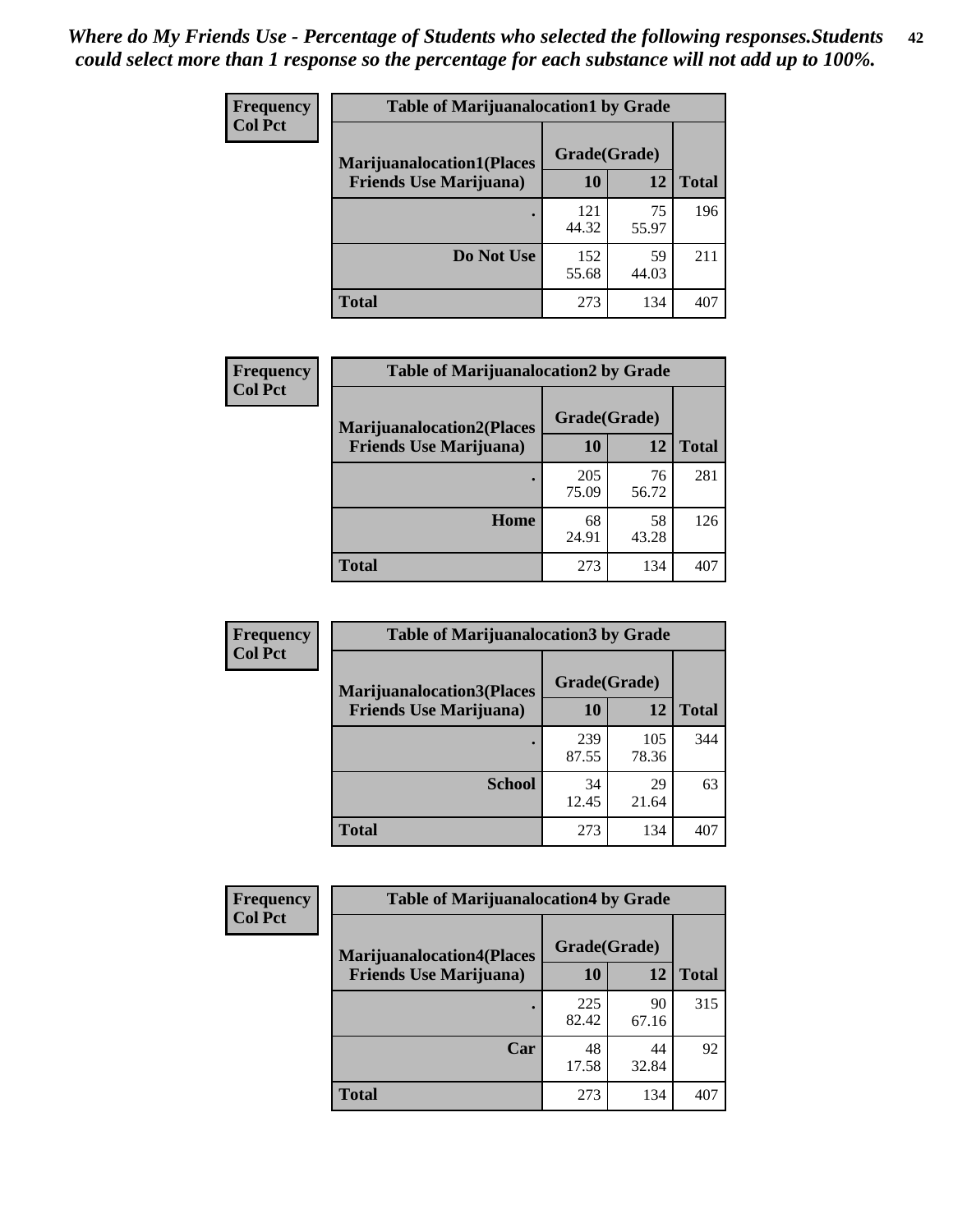| <b>Frequency</b> | <b>Table of Marijuanalocation5 by Grade</b> |              |             |              |
|------------------|---------------------------------------------|--------------|-------------|--------------|
| <b>Col Pct</b>   | <b>Marijuanalocation5(Places)</b>           | Grade(Grade) |             |              |
|                  | <b>Friends Use Marijuana</b> )              | 10           | 12          | <b>Total</b> |
|                  |                                             | 201<br>73.63 | 76<br>56.72 | 277          |
|                  | <b>Friend's House</b>                       | 72<br>26.37  | 58<br>43.28 | 130          |
|                  | <b>Total</b>                                | 273          | 134         | 407          |

| <b>Frequency</b> | <b>Table of Marijuanalocation6 by Grade</b>                        |                    |             |              |
|------------------|--------------------------------------------------------------------|--------------------|-------------|--------------|
| <b>Col Pct</b>   | <b>Marijuanalocation6(Places</b><br><b>Friends Use Marijuana</b> ) | Grade(Grade)<br>10 | 12          | <b>Total</b> |
|                  |                                                                    | 211<br>77.29       | 90<br>67.16 | 301          |
|                  | <b>Other</b>                                                       | 62<br>22.71        | 44<br>32.84 | 106          |
|                  | <b>Total</b>                                                       | 273                | 134         | 407          |

| <b>Frequency</b> | <b>Table of Otherdruglocation1 by Grade</b>                          |              |             |              |
|------------------|----------------------------------------------------------------------|--------------|-------------|--------------|
| <b>Col Pct</b>   | <b>Otherdruglocation1(Places</b><br><b>Friends Use Other Illegal</b> | Grade(Grade) |             |              |
|                  | Drugs)                                                               | 10           | 12          | <b>Total</b> |
|                  |                                                                      | 46<br>16.85  | 39<br>29.10 | 85           |
|                  | Do Not Use                                                           | 227<br>83.15 | 95<br>70.90 | 322          |
|                  | <b>Total</b>                                                         | 273          | 134         | 407          |

| <b>Frequency</b> | <b>Table of Otherdruglocation2 by Grade</b>                          |              |              |              |
|------------------|----------------------------------------------------------------------|--------------|--------------|--------------|
| <b>Col Pct</b>   | <b>Otherdruglocation2(Places</b><br><b>Friends Use Other Illegal</b> | Grade(Grade) |              |              |
|                  | Drugs)                                                               | 10           | 12           | <b>Total</b> |
|                  |                                                                      | 248<br>90.84 | 106<br>79.10 | 354          |
|                  | Home                                                                 | 25<br>9.16   | 28<br>20.90  | 53           |
|                  | <b>Total</b>                                                         | 273          | 134          | 407          |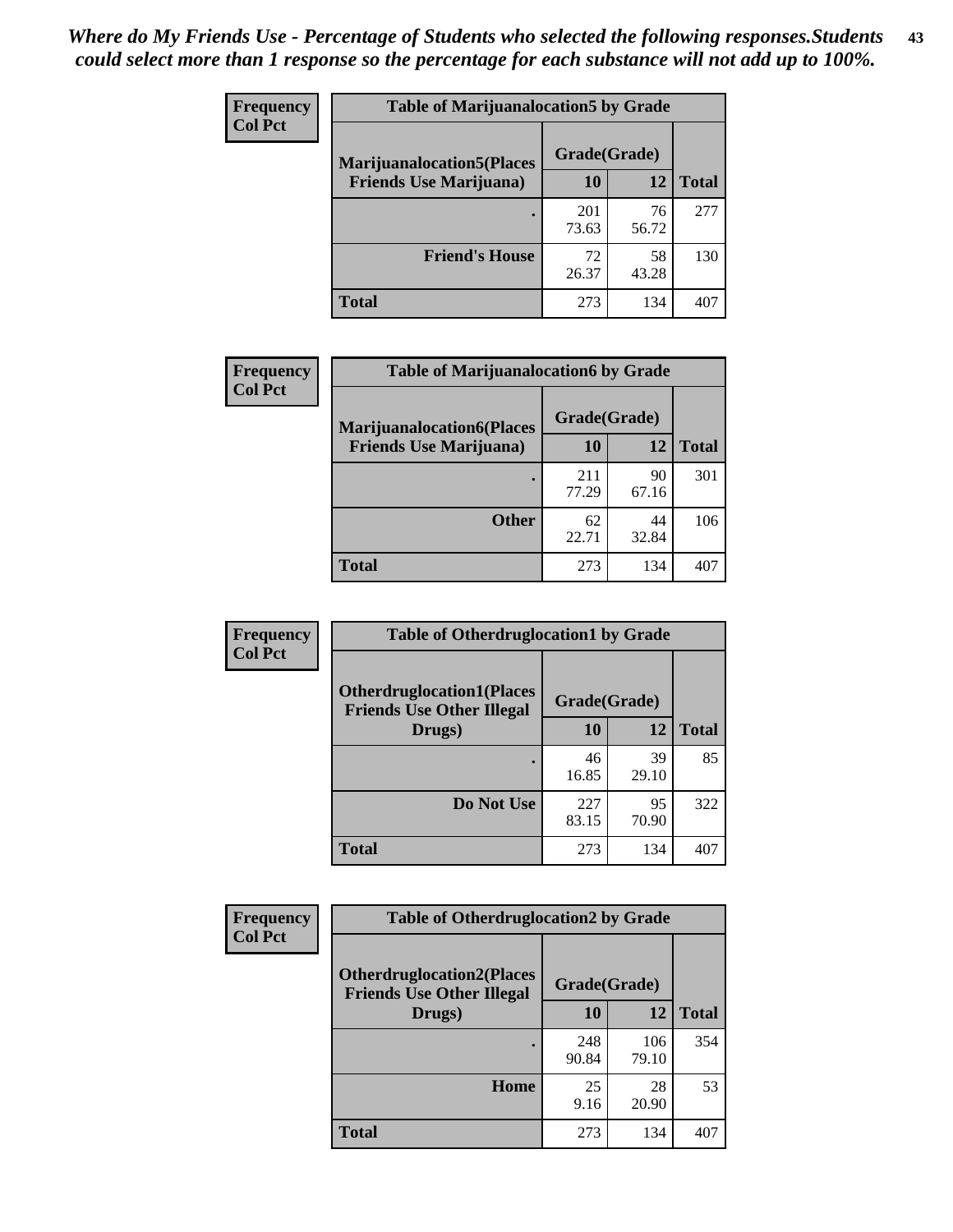| <b>Frequency</b> | <b>Table of Otherdruglocation 3 by Grade</b>                          |              |              |              |
|------------------|-----------------------------------------------------------------------|--------------|--------------|--------------|
| <b>Col Pct</b>   | <b>Otherdruglocation3(Places)</b><br><b>Friends Use Other Illegal</b> | Grade(Grade) |              |              |
|                  | Drugs)                                                                | 10           | 12           | <b>Total</b> |
|                  | ٠                                                                     | 260<br>95.24 | 124<br>92.54 | 384          |
|                  | <b>School</b>                                                         | 13<br>4.76   | 10<br>7.46   | 23           |
|                  | <b>Total</b>                                                          | 273          | 134          | 407          |

| Frequency      | <b>Table of Otherdruglocation4 by Grade</b>                          |              |              |              |
|----------------|----------------------------------------------------------------------|--------------|--------------|--------------|
| <b>Col Pct</b> | <b>Otherdruglocation4(Places</b><br><b>Friends Use Other Illegal</b> | Grade(Grade) |              |              |
|                | Drugs)                                                               | 10           | 12           | <b>Total</b> |
|                |                                                                      | 254<br>93.04 | 119<br>88.81 | 373          |
|                | Car                                                                  | 19<br>6.96   | 15<br>11.19  | 34           |
|                | <b>Total</b>                                                         | 273          | 134          | 407          |

| Frequency      | <b>Table of Otherdruglocation5 by Grade</b>                          |              |              |              |
|----------------|----------------------------------------------------------------------|--------------|--------------|--------------|
| <b>Col Pct</b> | <b>Otherdruglocation5(Places</b><br><b>Friends Use Other Illegal</b> | Grade(Grade) |              |              |
|                | Drugs)                                                               | 10           | 12           | <b>Total</b> |
|                |                                                                      | 250<br>91.58 | 116<br>86.57 | 366          |
|                | <b>Friend's House</b>                                                | 23<br>8.42   | 18<br>13.43  | 41           |
|                | <b>Total</b>                                                         | 273          | 134          | 407          |

| <b>Frequency</b> | <b>Table of Otherdruglocation6 by Grade</b>                           |              |              |              |
|------------------|-----------------------------------------------------------------------|--------------|--------------|--------------|
| <b>Col Pct</b>   | <b>Otherdruglocation6(Places)</b><br><b>Friends Use Other Illegal</b> | Grade(Grade) |              |              |
|                  | Drugs)                                                                | 10           | 12           | <b>Total</b> |
|                  |                                                                       | 238<br>87.18 | 113<br>84.33 | 351          |
|                  | <b>Other</b>                                                          | 35<br>12.82  | 21<br>15.67  | 56           |
|                  | Total                                                                 | 273          | 134          | 407          |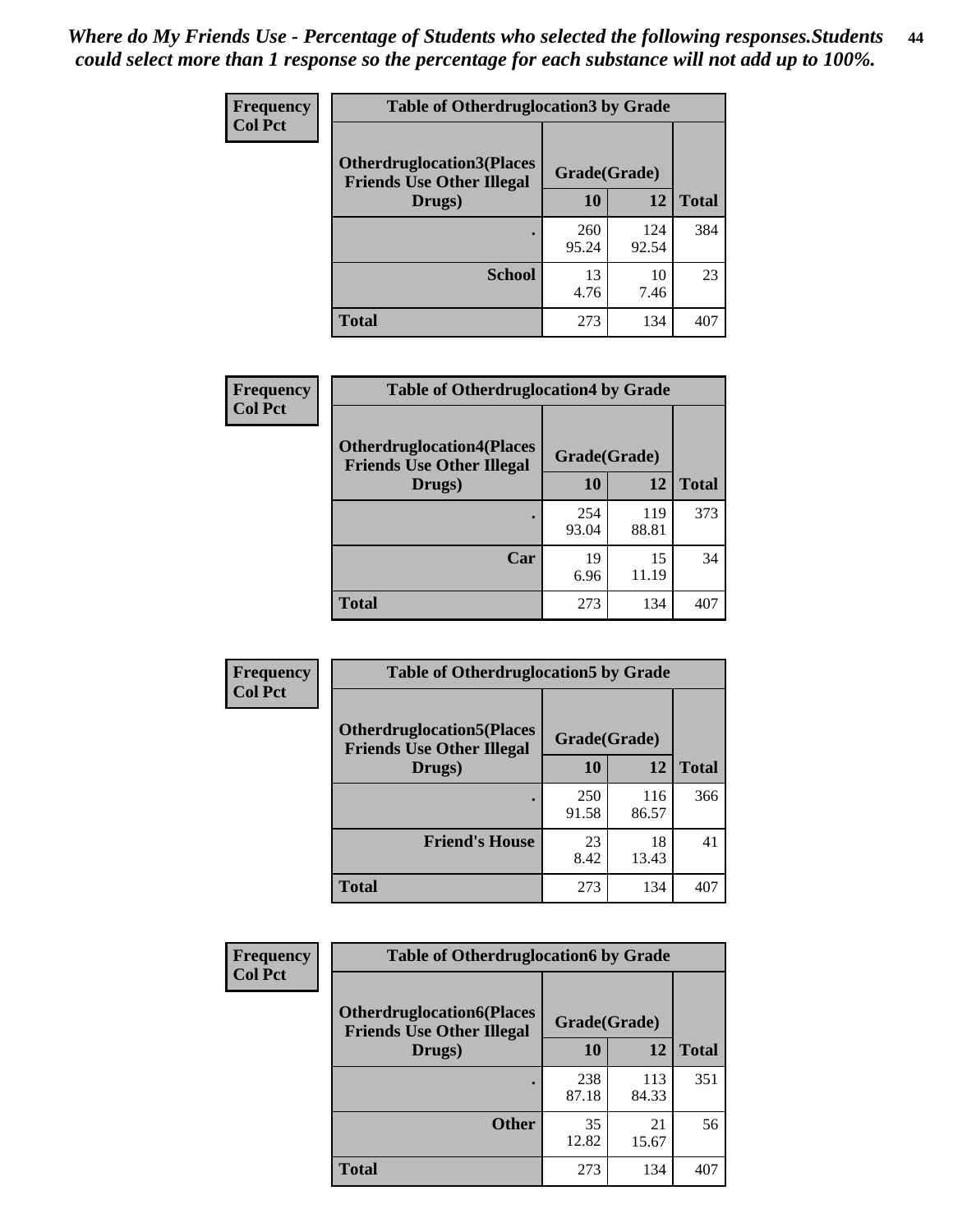| Frequency      | <b>Table of Alcoholtime1 by Grade</b>           |              |             |              |
|----------------|-------------------------------------------------|--------------|-------------|--------------|
| <b>Col Pct</b> | <b>Alcoholtime1(Times</b><br><b>Friends Use</b> | Grade(Grade) |             |              |
|                | Alcohol)                                        | 10           | 12          | <b>Total</b> |
|                |                                                 | 112<br>41.03 | 82<br>61.19 | 194          |
|                | Do Not Use                                      | 161<br>58.97 | 52<br>38.81 | 213          |
|                | <b>Total</b>                                    | 273          | 134         | 407          |

| Frequency      | <b>Table of Alcoholtime2 by Grade</b>                           |              |              |              |
|----------------|-----------------------------------------------------------------|--------------|--------------|--------------|
| <b>Col Pct</b> | <b>Alcoholtime2(Times</b><br>Grade(Grade)<br><b>Friends Use</b> |              |              |              |
|                | Alcohol)                                                        | 10           | 12           | <b>Total</b> |
|                |                                                                 | 248<br>90.84 | 113<br>84.33 | 361          |
|                | <b>On Way to School</b>                                         | 25<br>9.16   | 21<br>15.67  | 46           |
|                | <b>Total</b>                                                    | 273          | 134          | 407          |

| Frequency      | <b>Table of Alcoholtime3 by Grade</b>           |              |              |              |  |
|----------------|-------------------------------------------------|--------------|--------------|--------------|--|
| <b>Col Pct</b> | <b>Alcoholtime3(Times</b><br><b>Friends Use</b> | Grade(Grade) |              |              |  |
|                | Alcohol)                                        | 10           | 12           | <b>Total</b> |  |
|                |                                                 | 253<br>92.67 | 116<br>86.57 | 369          |  |
|                | <b>During School</b>                            | 20<br>7.33   | 18<br>13.43  | 38           |  |
|                | Total                                           | 273          | 134          | 407          |  |

| <b>Frequency</b> | <b>Table of Alcoholtime4 by Grade</b> |              |              |              |  |
|------------------|---------------------------------------|--------------|--------------|--------------|--|
| <b>Col Pct</b>   | <b>Alcoholtime4(Times</b>             | Grade(Grade) |              |              |  |
|                  | <b>Friends Use Alcohol)</b>           | 10           | 12           | <b>Total</b> |  |
|                  | ٠                                     | 242<br>88.64 | 109<br>81.34 | 351          |  |
|                  | <b>On Way Home From School</b>        | 31<br>11.36  | 25<br>18.66  | 56           |  |
|                  | <b>Total</b>                          | 273          | 134          | 407          |  |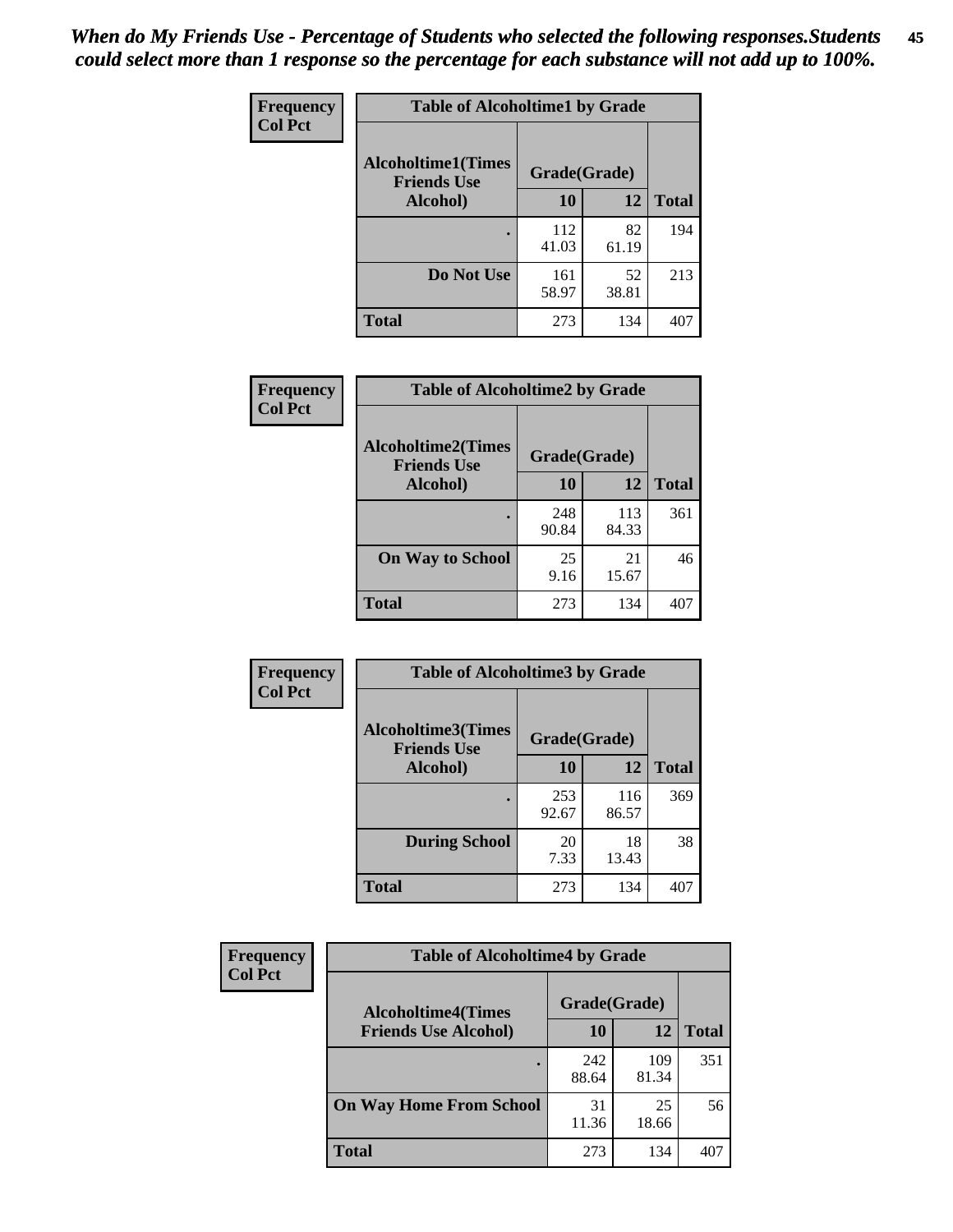*When do My Friends Use - Percentage of Students who selected the following responses.Students could select more than 1 response so the percentage for each substance will not add up to 100%.* **46**

| Frequency      | <b>Table of Alcoholtime5 by Grade</b>           |              |             |              |
|----------------|-------------------------------------------------|--------------|-------------|--------------|
| <b>Col Pct</b> | <b>Alcoholtime5(Times</b><br><b>Friends Use</b> | Grade(Grade) |             |              |
|                | <b>Alcohol</b> )                                | 10           | 12          | <b>Total</b> |
|                |                                                 | 223<br>81.68 | 96<br>71.64 | 319          |
|                | Weeknights                                      | 50<br>18.32  | 38<br>28.36 | 88           |
|                | <b>Total</b>                                    | 273          | 134         | 407          |

| <b>Frequency</b> | <b>Table of Alcoholtime6 by Grade</b>           |              |             |              |
|------------------|-------------------------------------------------|--------------|-------------|--------------|
| <b>Col Pct</b>   | <b>Alcoholtime6(Times</b><br><b>Friends Use</b> | Grade(Grade) |             |              |
|                  | Alcohol)                                        | 10           | 12          | <b>Total</b> |
|                  |                                                 | 160<br>58.61 | 53<br>39.55 | 213          |
|                  | Weekends                                        | 113<br>41.39 | 81<br>60.45 | 194          |
|                  | <b>Total</b>                                    | 273          | 134         | 407          |

| Frequency      | <b>Table of Tobaccotime1 by Grade</b>           |              |             |              |
|----------------|-------------------------------------------------|--------------|-------------|--------------|
| <b>Col Pct</b> | <b>Tobaccotime1(Times</b><br><b>Friends Use</b> | Grade(Grade) |             |              |
|                | <b>Tobacco</b> )                                | 10           | 12          | <b>Total</b> |
|                | ٠                                               | 60<br>21.98  | 48<br>35.82 | 108          |
|                | Do Not Use                                      | 213<br>78.02 | 86<br>64.18 | 299          |
|                | <b>Total</b>                                    | 273          | 134         | 407          |

| <b>Frequency</b> | <b>Table of Tobaccotime2 by Grade</b>           |              |              |              |  |
|------------------|-------------------------------------------------|--------------|--------------|--------------|--|
| <b>Col Pct</b>   | <b>Tobaccotime2(Times</b><br><b>Friends Use</b> | Grade(Grade) |              |              |  |
|                  | <b>Tobacco</b> )                                | <b>10</b>    | 12           | <b>Total</b> |  |
|                  |                                                 | 250<br>91.58 | 114<br>85.07 | 364          |  |
|                  | <b>On Way to School</b>                         | 23<br>8.42   | 20<br>14.93  | 43           |  |
|                  | <b>Total</b>                                    | 273          | 134          | 407          |  |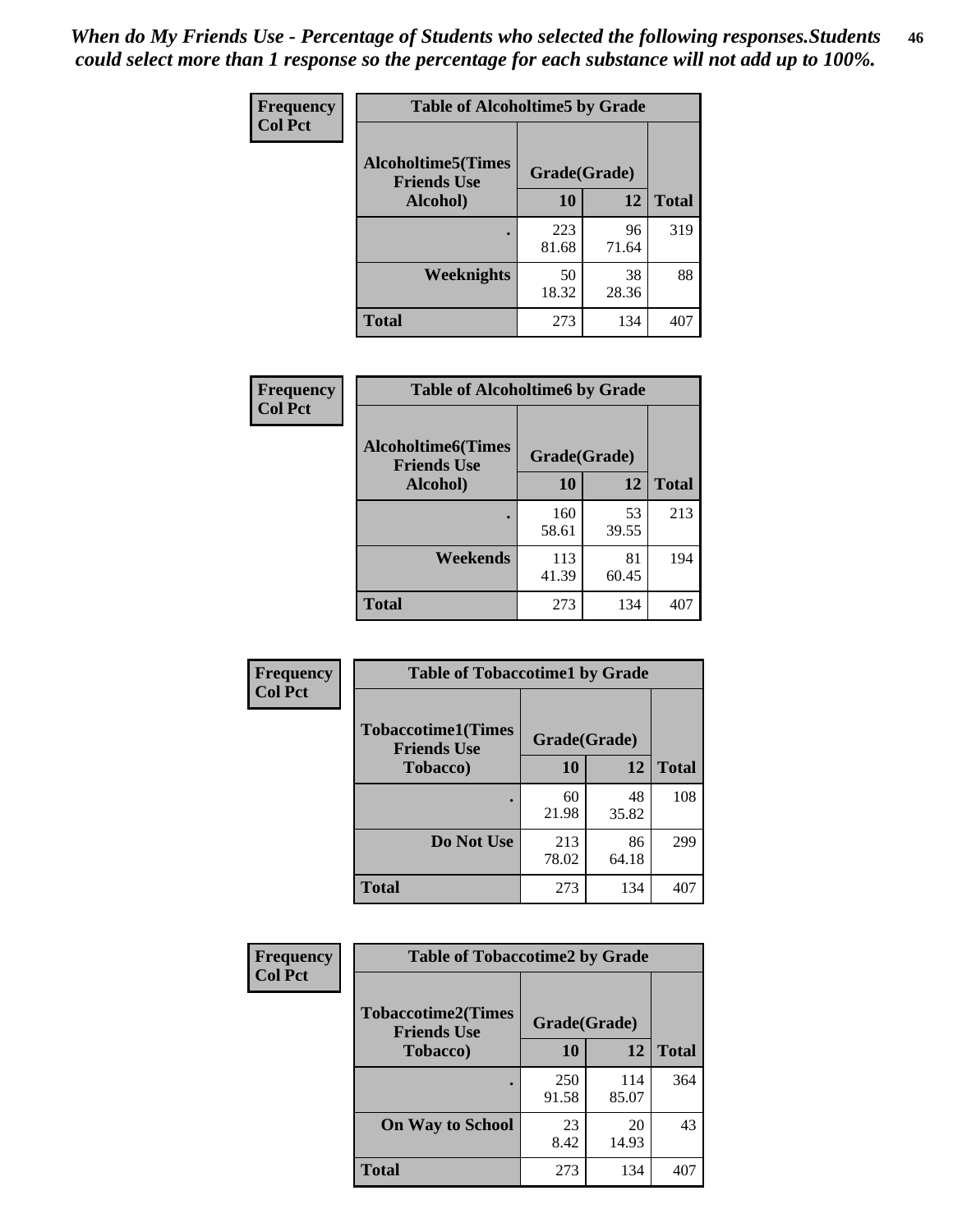*When do My Friends Use - Percentage of Students who selected the following responses.Students could select more than 1 response so the percentage for each substance will not add up to 100%.* **47**

| <b>Frequency</b> | <b>Table of Tobaccotime3 by Grade</b>           |              |              |              |  |
|------------------|-------------------------------------------------|--------------|--------------|--------------|--|
| <b>Col Pct</b>   | <b>Tobaccotime3(Times</b><br><b>Friends Use</b> |              | Grade(Grade) |              |  |
|                  | <b>Tobacco</b> )                                | 10           | 12           | <b>Total</b> |  |
|                  |                                                 | 259<br>94.87 | 124<br>92.54 | 383          |  |
|                  | <b>During School</b>                            | 14<br>5.13   | 10<br>7.46   | 24           |  |
|                  | <b>Total</b>                                    | 273          | 134          | 407          |  |

| Frequency<br><b>Col Pct</b> | <b>Table of Tobaccotime4 by Grade</b> |              |              |              |
|-----------------------------|---------------------------------------|--------------|--------------|--------------|
|                             | <b>Tobaccotime4(Times</b>             | Grade(Grade) |              |              |
|                             | <b>Friends Use Tobacco)</b>           | 10           | 12           | <b>Total</b> |
|                             |                                       | 242<br>88.64 | 109<br>81.34 | 351          |
|                             | <b>On Way Home From School</b>        | 31<br>11.36  | 25<br>18.66  | 56           |
|                             | Total                                 | 273          | 134          | 407          |

| Frequency      | <b>Table of Tobaccotime5 by Grade</b>            |              |              |              |
|----------------|--------------------------------------------------|--------------|--------------|--------------|
| <b>Col Pct</b> | <b>Tobaccotime5</b> (Times<br><b>Friends Use</b> | Grade(Grade) |              |              |
|                | <b>Tobacco</b> )                                 | 10           | 12           | <b>Total</b> |
|                |                                                  | 232<br>84.98 | 109<br>81.34 | 341          |
|                | Weeknights                                       | 41<br>15.02  | 25<br>18.66  | 66           |
|                | <b>Total</b>                                     | 273          | 134          | 407          |

| <b>Frequency</b> | <b>Table of Tobaccotime6 by Grade</b>           |              |             |              |  |
|------------------|-------------------------------------------------|--------------|-------------|--------------|--|
| <b>Col Pct</b>   | <b>Tobaccotime6(Times</b><br><b>Friends Use</b> | Grade(Grade) |             |              |  |
|                  | <b>Tobacco</b> )                                | 10           | 12          | <b>Total</b> |  |
|                  |                                                 | 218<br>79.85 | 94<br>70.15 | 312          |  |
|                  | Weekends                                        | 55<br>20.15  | 40<br>29.85 | 95           |  |
|                  | <b>Total</b>                                    | 273          | 134         | 407          |  |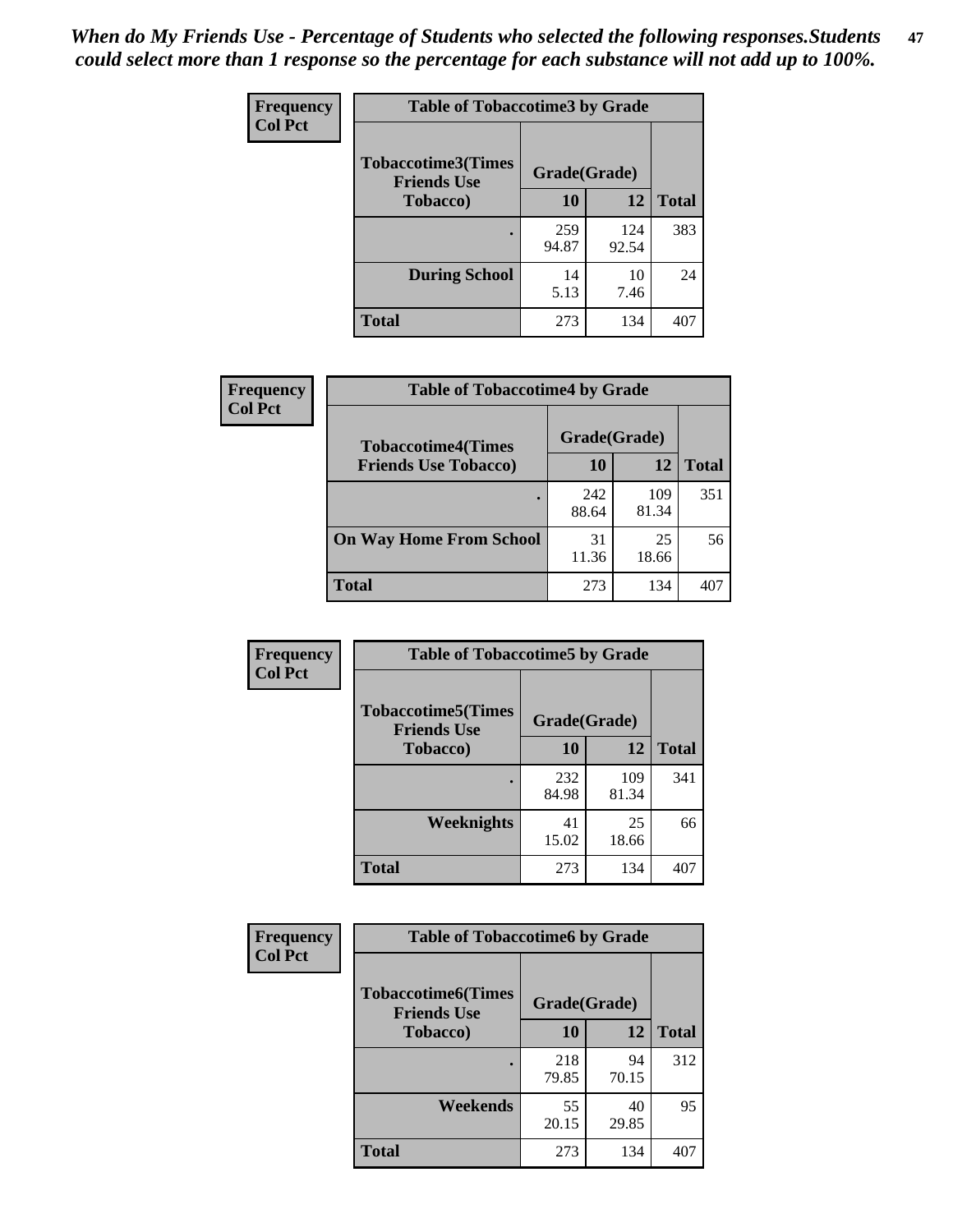| Frequency      | <b>Table of Marijuanatime1 by Grade</b>           |              |             |              |  |
|----------------|---------------------------------------------------|--------------|-------------|--------------|--|
| <b>Col Pct</b> | <b>Marijuanatime1(Times</b><br><b>Friends Use</b> | Grade(Grade) |             |              |  |
|                | Marijuana)                                        | 10           | 12          | <b>Total</b> |  |
|                |                                                   | 115<br>42.12 | 73<br>54.48 | 188          |  |
|                | Do Not Use                                        | 158<br>57.88 | 61<br>45.52 | 219          |  |
|                | <b>Total</b>                                      | 273          | 134         | 407          |  |

| Frequency      | <b>Table of Marijuanatime2 by Grade</b>           |              |              |              |
|----------------|---------------------------------------------------|--------------|--------------|--------------|
| <b>Col Pct</b> | <b>Marijuanatime2(Times</b><br><b>Friends Use</b> | Grade(Grade) |              |              |
|                | Marijuana)                                        | 10           | 12           | <b>Total</b> |
|                |                                                   | 221<br>80.95 | 101<br>75.37 | 322          |
|                | <b>On Way to School</b>                           | 52<br>19.05  | 33<br>24.63  | 85           |
|                | <b>Total</b>                                      | 273          | 134          | 407          |

| Frequency      | <b>Table of Marijuanatime3 by Grade</b>    |              |              |              |
|----------------|--------------------------------------------|--------------|--------------|--------------|
| <b>Col Pct</b> | Marijuanatime3(Times<br><b>Friends Use</b> | Grade(Grade) |              |              |
|                | Marijuana)                                 | 10           | 12           | <b>Total</b> |
|                |                                            | 244<br>89.38 | 110<br>82.09 | 354          |
|                | <b>During School</b>                       | 29<br>10.62  | 24<br>17.91  | 53           |
|                | <b>Total</b>                               | 273          | 134          | 407          |

| <b>Frequency</b> | <b>Table of Marijuanatime4 by Grade</b> |              |             |              |
|------------------|-----------------------------------------|--------------|-------------|--------------|
| <b>Col Pct</b>   | <b>Marijuanatime4(Times</b>             | Grade(Grade) |             |              |
|                  | <b>Friends Use Marijuana</b> )          | 10           | 12          | <b>Total</b> |
|                  |                                         | 223<br>81.68 | 91<br>67.91 | 314          |
|                  | <b>On Way Home From School</b>          | 50<br>18.32  | 43<br>32.09 | 93           |
|                  | <b>Total</b>                            | 273          | 134         |              |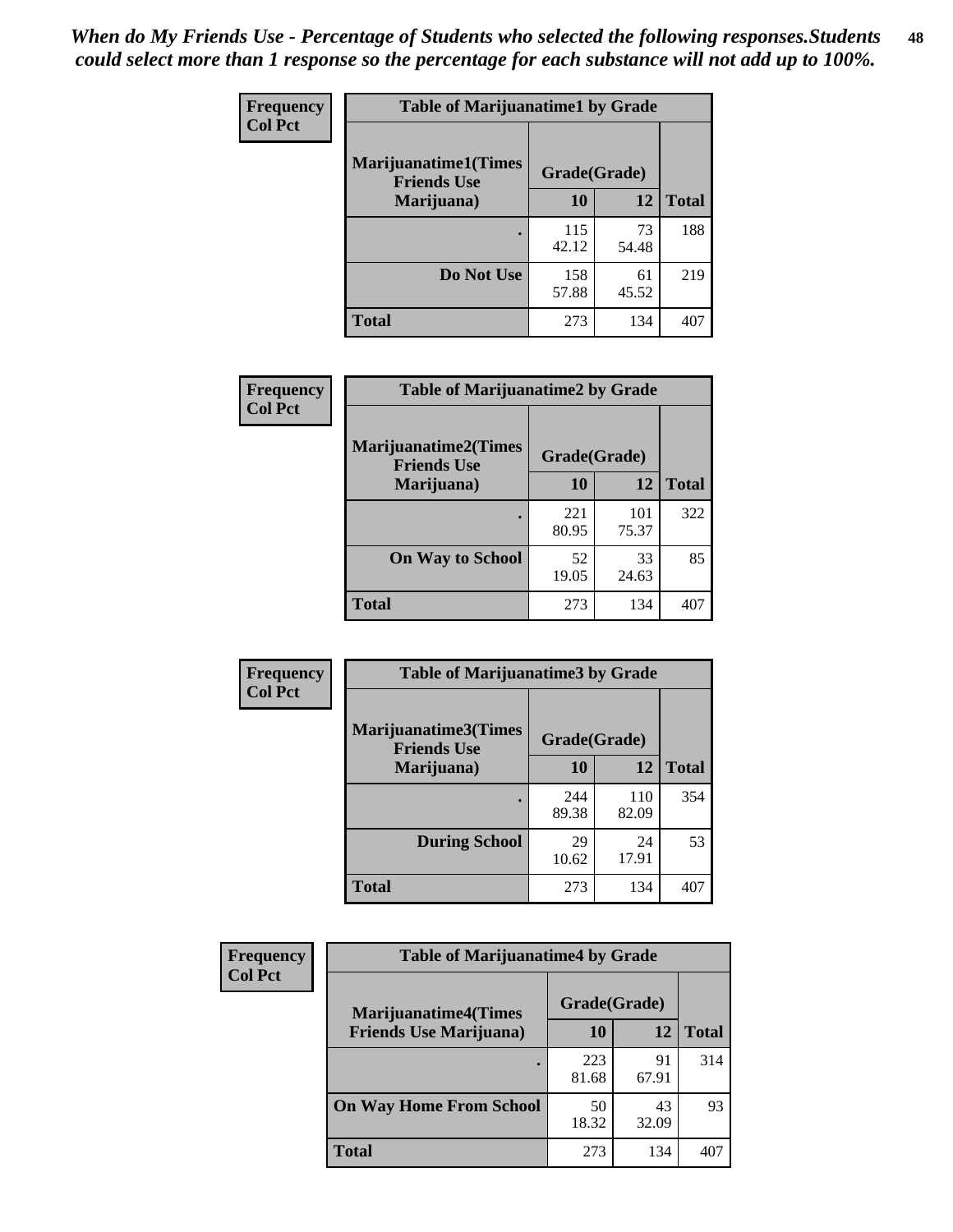| Frequency      | <b>Table of Marijuanatime5 by Grade</b>            |              |             |              |  |
|----------------|----------------------------------------------------|--------------|-------------|--------------|--|
| <b>Col Pct</b> | <b>Marijuanatime5</b> (Times<br><b>Friends Use</b> | Grade(Grade) |             |              |  |
|                | Marijuana)                                         | 10           | 12          | <b>Total</b> |  |
|                |                                                    | 212<br>77.66 | 83<br>61.94 | 295          |  |
|                | Weeknights                                         | 61<br>22.34  | 51<br>38.06 | 112          |  |
|                | <b>Total</b>                                       | 273          | 134         | 407          |  |

| Frequency      | <b>Table of Marijuanatime6 by Grade</b>            |              |             |              |
|----------------|----------------------------------------------------|--------------|-------------|--------------|
| <b>Col Pct</b> | <b>Marijuanatime6</b> (Times<br><b>Friends Use</b> | Grade(Grade) |             |              |
|                | Marijuana)                                         | 10           | 12          | <b>Total</b> |
|                |                                                    | 177<br>64.84 | 67<br>50.00 | 244          |
|                | Weekends                                           | 96<br>35.16  | 67<br>50.00 | 163          |
|                | <b>Total</b>                                       | 273          | 134         | 407          |

| <b>Frequency</b> | <b>Table of Otherdrugtime1 by Grade</b>                  |              |             |              |  |
|------------------|----------------------------------------------------------|--------------|-------------|--------------|--|
| <b>Col Pct</b>   | <b>Otherdrugtime1</b> (Times<br><b>Friends Use Other</b> | Grade(Grade) |             |              |  |
|                  | <b>Illegal Drugs</b> )                                   | 10           | 12          | <b>Total</b> |  |
|                  |                                                          | 38<br>13.92  | 38<br>28.36 | 76           |  |
|                  | Do Not Use                                               | 235<br>86.08 | 96<br>71.64 | 331          |  |
|                  | <b>Total</b>                                             | 273          | 134         | 407          |  |

| Frequency      | <b>Table of Otherdrugtime2 by Grade</b>                 |              |              |              |  |  |  |
|----------------|---------------------------------------------------------|--------------|--------------|--------------|--|--|--|
| <b>Col Pct</b> | <b>Otherdrugtime2(Times</b><br><b>Friends Use Other</b> | Grade(Grade) |              |              |  |  |  |
|                | <b>Illegal Drugs</b> )                                  | 10           | 12           | <b>Total</b> |  |  |  |
|                |                                                         | 256<br>93.77 | 118<br>88.06 | 374          |  |  |  |
|                | <b>On Way to School</b>                                 | 17<br>6.23   | 16<br>11.94  | 33           |  |  |  |
|                | Total                                                   | 273          | 134          | 407          |  |  |  |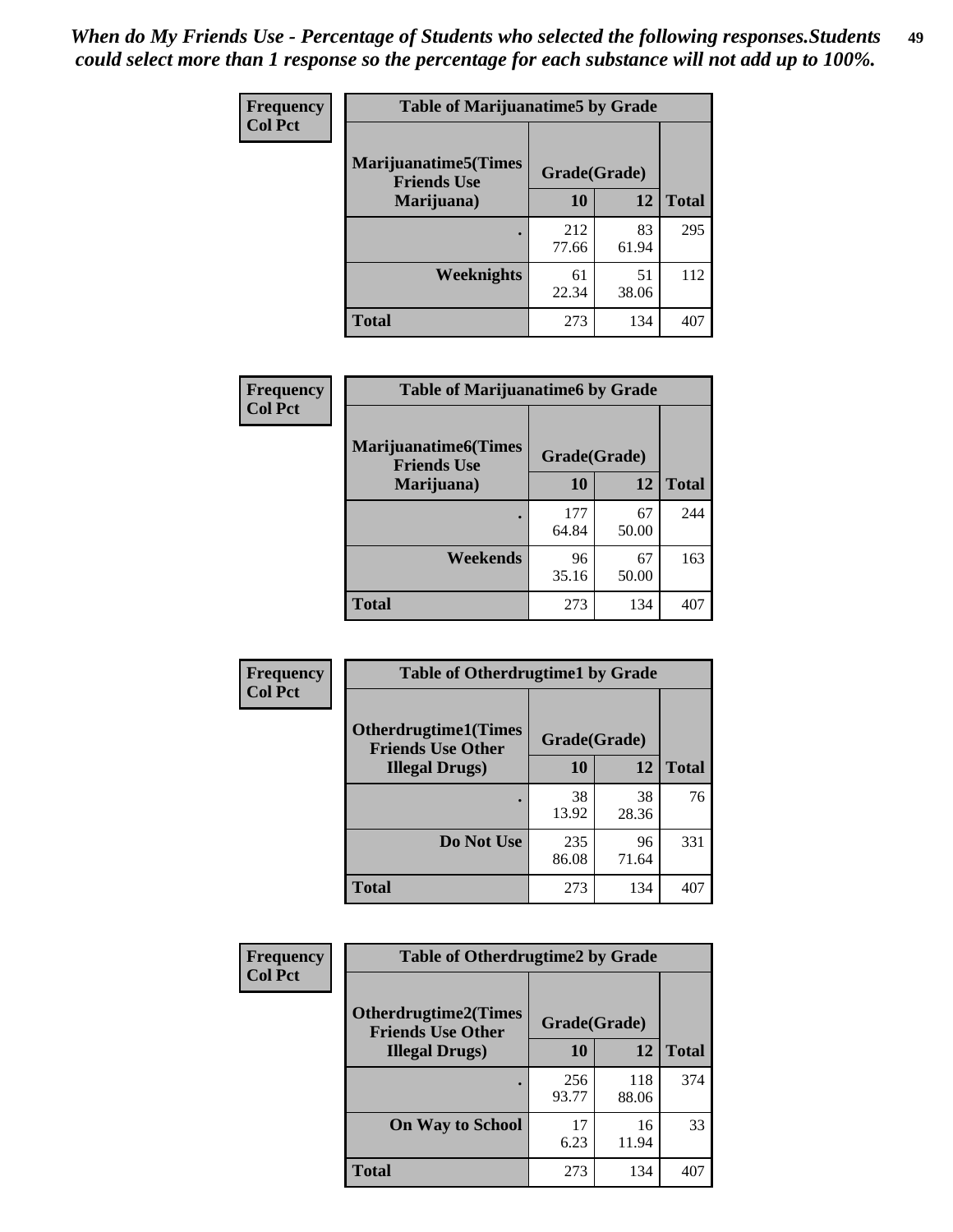| <b>Frequency</b> | <b>Table of Otherdrugtime3 by Grade</b>                 |              |              |              |  |  |  |
|------------------|---------------------------------------------------------|--------------|--------------|--------------|--|--|--|
| <b>Col Pct</b>   | <b>Otherdrugtime3(Times</b><br><b>Friends Use Other</b> | Grade(Grade) |              |              |  |  |  |
|                  | <b>Illegal Drugs</b> )                                  | 10           | 12           | <b>Total</b> |  |  |  |
|                  |                                                         | 260<br>95.24 | 120<br>89.55 | 380          |  |  |  |
|                  | <b>During School</b>                                    | 13<br>4.76   | 14<br>10.45  | 27           |  |  |  |
|                  | Total                                                   | 273          | 134          | 407          |  |  |  |

| Frequency      | <b>Table of Otherdrugtime4 by Grade</b>                         |              |              |              |  |  |  |
|----------------|-----------------------------------------------------------------|--------------|--------------|--------------|--|--|--|
| <b>Col Pct</b> | <b>Otherdrugtime4(Times</b><br><b>Friends Use Other Illegal</b> | Grade(Grade) |              |              |  |  |  |
|                | Drugs)                                                          | 10           | 12           | <b>Total</b> |  |  |  |
|                | $\bullet$                                                       | 256<br>93.77 | 118<br>88.06 | 374          |  |  |  |
|                | <b>On Way Home From School</b>                                  | 17<br>6.23   | 16<br>11.94  | 33           |  |  |  |
|                | <b>Total</b>                                                    | 273          | 134          | 407          |  |  |  |

| <b>Frequency</b> | <b>Table of Otherdrugtime5 by Grade</b>                  |              |              |              |  |  |  |
|------------------|----------------------------------------------------------|--------------|--------------|--------------|--|--|--|
| <b>Col Pct</b>   | <b>Otherdrugtime5</b> (Times<br><b>Friends Use Other</b> | Grade(Grade) |              |              |  |  |  |
|                  | <b>Illegal Drugs</b> )                                   | 10           | 12           | <b>Total</b> |  |  |  |
|                  |                                                          | 253<br>92.67 | 113<br>84.33 | 366          |  |  |  |
|                  | Weeknights                                               | 20<br>7.33   | 21<br>15.67  | 41           |  |  |  |
|                  | <b>Total</b>                                             | 273          | 134          | 407          |  |  |  |

| <b>Frequency</b><br><b>Col Pct</b> | <b>Table of Otherdrugtime6 by Grade</b>                 |              |             |              |  |  |  |
|------------------------------------|---------------------------------------------------------|--------------|-------------|--------------|--|--|--|
|                                    | <b>Otherdrugtime6(Times</b><br><b>Friends Use Other</b> | Grade(Grade) |             |              |  |  |  |
|                                    | <b>Illegal Drugs</b> )                                  | 10           | 12          | <b>Total</b> |  |  |  |
|                                    |                                                         | 238<br>87.18 | 98<br>73.13 | 336          |  |  |  |
|                                    | Weekends                                                | 35<br>12.82  | 36<br>26.87 | 71           |  |  |  |
|                                    | <b>Total</b>                                            | 273          | 134         | 407          |  |  |  |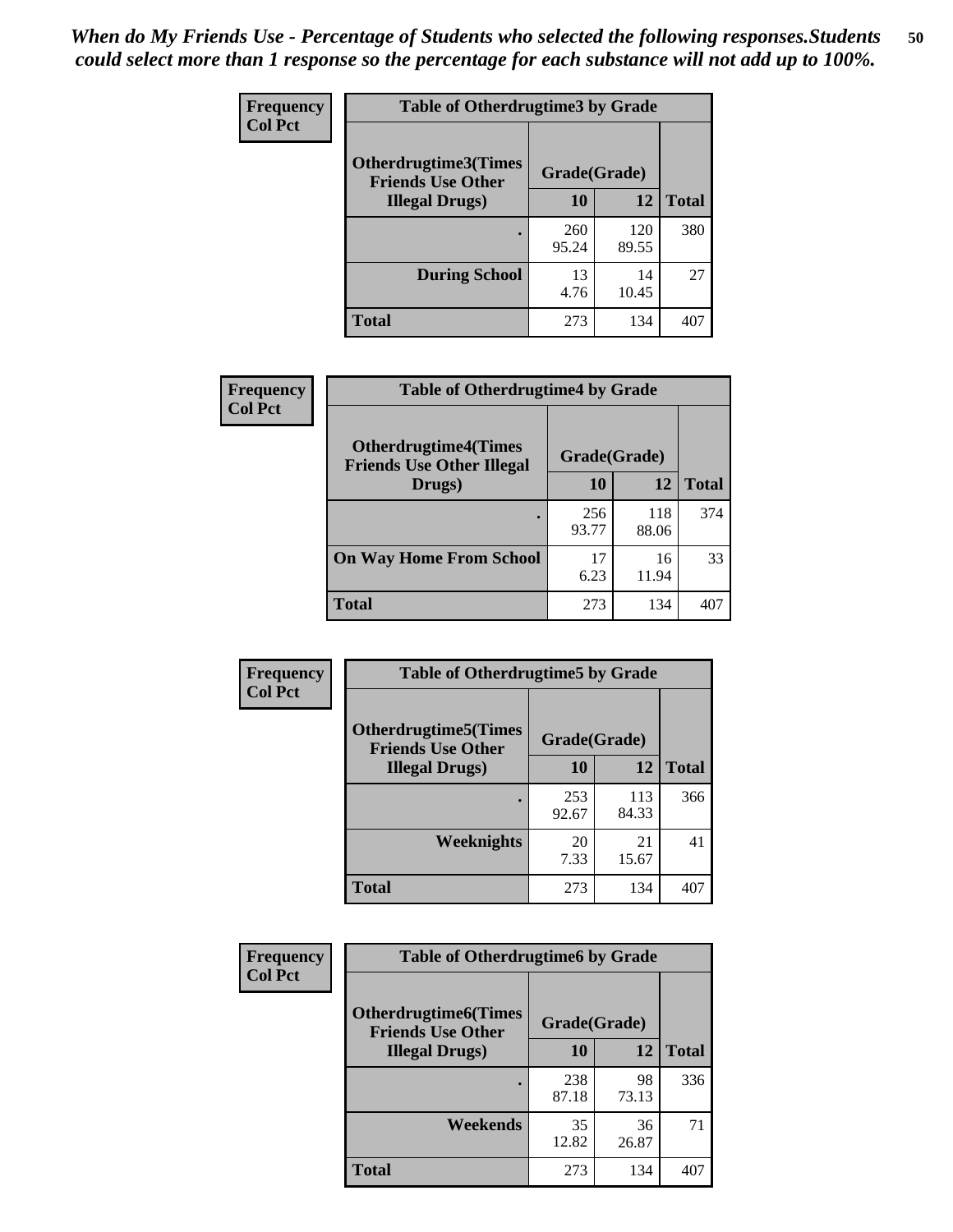| Frequency      | <b>Table of Educationalcohol by Grade</b>                                                                  |              |             |              |  |  |
|----------------|------------------------------------------------------------------------------------------------------------|--------------|-------------|--------------|--|--|
| <b>Col Pct</b> | Educationalcohol(I<br>have been taught<br>about alcohol,<br>tobacco,<br>and other drugs<br>within the last | Grade(Grade) |             |              |  |  |
|                | year at school)                                                                                            | 10           | 12          | <b>Total</b> |  |  |
|                | <b>Yes</b>                                                                                                 | 230<br>84.25 | 95<br>70.90 | 325          |  |  |
|                | N <sub>0</sub>                                                                                             | 43<br>15.75  | 39<br>29.10 | 82           |  |  |
|                | <b>Total</b>                                                                                               | 273          | 134         | 407          |  |  |

| Frequency      | <b>Table of Eversmoked by Grade</b> |              |              |              |  |  |  |
|----------------|-------------------------------------|--------------|--------------|--------------|--|--|--|
| <b>Col Pct</b> | Eversmoked(I<br>have smoked         | Grade(Grade) |              |              |  |  |  |
|                | a cigarette)                        | 10           | 12           | <b>Total</b> |  |  |  |
|                | <b>Yes</b>                          | 47<br>17.22  | 33<br>24.63  | 80           |  |  |  |
|                | N <sub>0</sub>                      | 226<br>82.78 | 101<br>75.37 | 327          |  |  |  |
|                | <b>Total</b>                        | 273          | 134          | 407          |  |  |  |

| Frequency      | <b>Table of Drovedrinking by Grade</b>                                                                              |                    |              |     |  |  |  |
|----------------|---------------------------------------------------------------------------------------------------------------------|--------------------|--------------|-----|--|--|--|
| <b>Col Pct</b> | Drovedrinking(In<br>the past 30 days I<br>have driven a car<br>or other vehicle<br>while I was<br>drinking alcohol) | Grade(Grade)<br>10 | <b>Total</b> |     |  |  |  |
|                |                                                                                                                     |                    | 12           |     |  |  |  |
|                | Yes                                                                                                                 | 7                  | 11           | 18  |  |  |  |
|                |                                                                                                                     | 2.56               | 8.21         |     |  |  |  |
|                | N <sub>0</sub>                                                                                                      | 266<br>97.44       | 123<br>91.79 | 389 |  |  |  |
|                | <b>Total</b>                                                                                                        | 273                | 134          | 407 |  |  |  |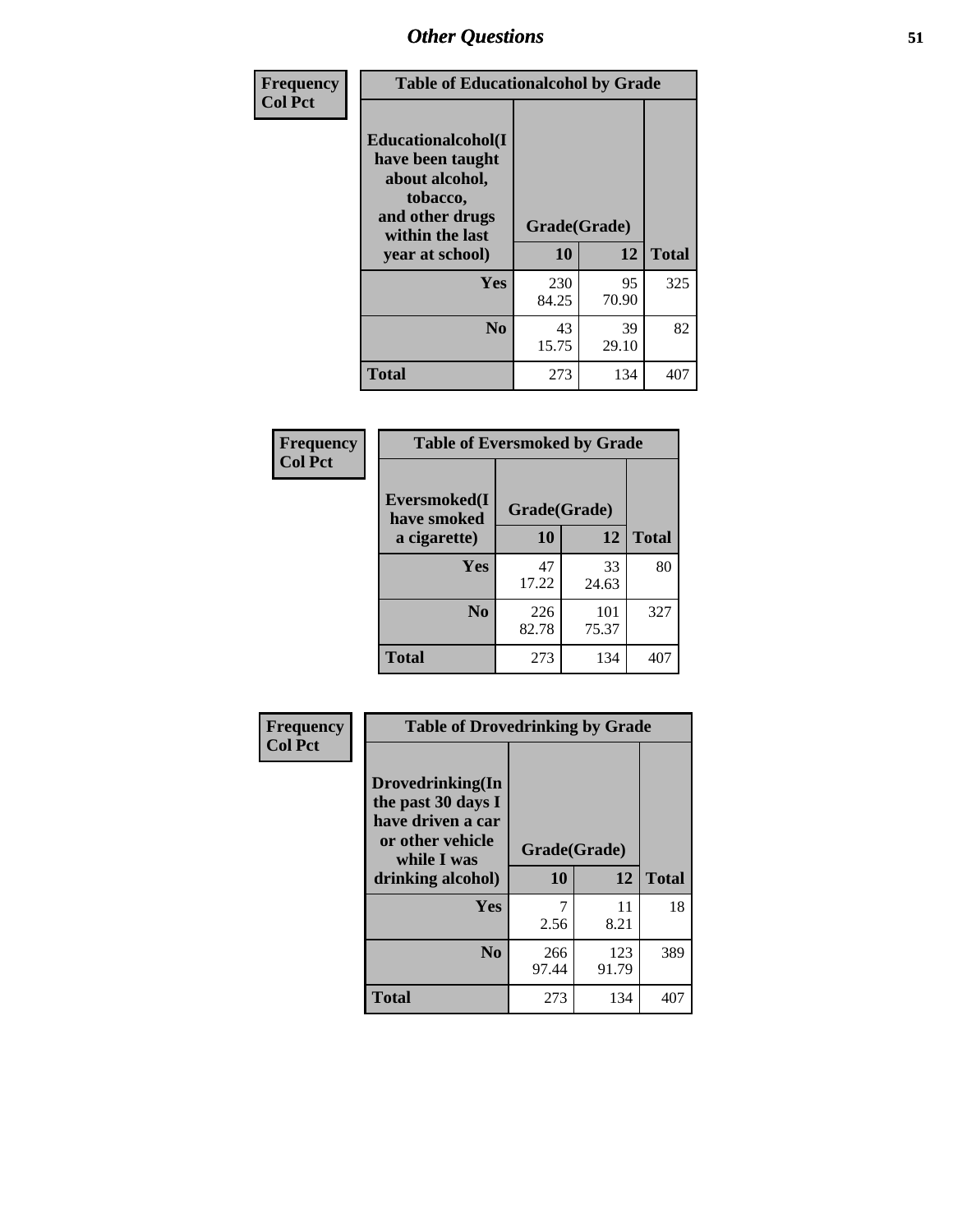| Frequency<br><b>Col Pct</b> | <b>Table of Rodedrinking by Grade</b>                                                                      |              |              |              |  |  |
|-----------------------------|------------------------------------------------------------------------------------------------------------|--------------|--------------|--------------|--|--|
|                             | Rodedrinking(In<br>the past 30 days<br>I have ridden in<br>a car with a<br>driver who had<br>been drinking | Grade(Grade) |              |              |  |  |
|                             | alcohol)                                                                                                   | 10           | 12           | <b>Total</b> |  |  |
|                             | Yes                                                                                                        | 28<br>10.26  | 25<br>18.66  | 53           |  |  |
|                             | N <sub>0</sub>                                                                                             | 245<br>89.74 | 109<br>81.34 | 354          |  |  |
|                             | <b>Total</b>                                                                                               | 273          | 134          | 407          |  |  |

#### **Frequency Col Pct**

| <b>Table of Drugsschool by Grade</b>                                                                                      |              |              |              |  |  |  |
|---------------------------------------------------------------------------------------------------------------------------|--------------|--------------|--------------|--|--|--|
| <b>Drugsschool</b> (During<br>the past 12 months,<br>I have been offered,<br>sold,<br>or given illegal<br>drugs on school | Grade(Grade) |              |              |  |  |  |
| property)                                                                                                                 | 10           | 12           | <b>Total</b> |  |  |  |
| Yes                                                                                                                       | 44<br>16.12  | 28<br>20.90  | 72           |  |  |  |
| N <sub>0</sub>                                                                                                            | 229<br>83.88 | 106<br>79.10 | 335          |  |  |  |
| <b>Total</b>                                                                                                              | 273          | 134          |              |  |  |  |

| Frequency      | <b>Table of Helpbullied by Grade</b>                 |                    |             |              |  |  |  |
|----------------|------------------------------------------------------|--------------------|-------------|--------------|--|--|--|
| <b>Col Pct</b> | $Helpb$ ullied $(I$<br>would help<br>someone who was | Grade(Grade)<br>10 |             |              |  |  |  |
|                | being bullied)                                       |                    | 12          | <b>Total</b> |  |  |  |
|                | <b>Strongly Agree</b>                                | 109<br>39.93       | 43<br>32.09 | 152          |  |  |  |
|                | <b>Somewhat Agree</b>                                | 110<br>40.29       | 60<br>44.78 | 170          |  |  |  |
|                | <b>Somewhat Disagree</b>                             | 33<br>12.09        | 11<br>8.21  | 44           |  |  |  |
|                | <b>Strongly Disagree</b>                             | 21<br>7.69         | 20<br>14.93 | 41           |  |  |  |
|                | <b>Total</b>                                         | 273                | 134         | 407          |  |  |  |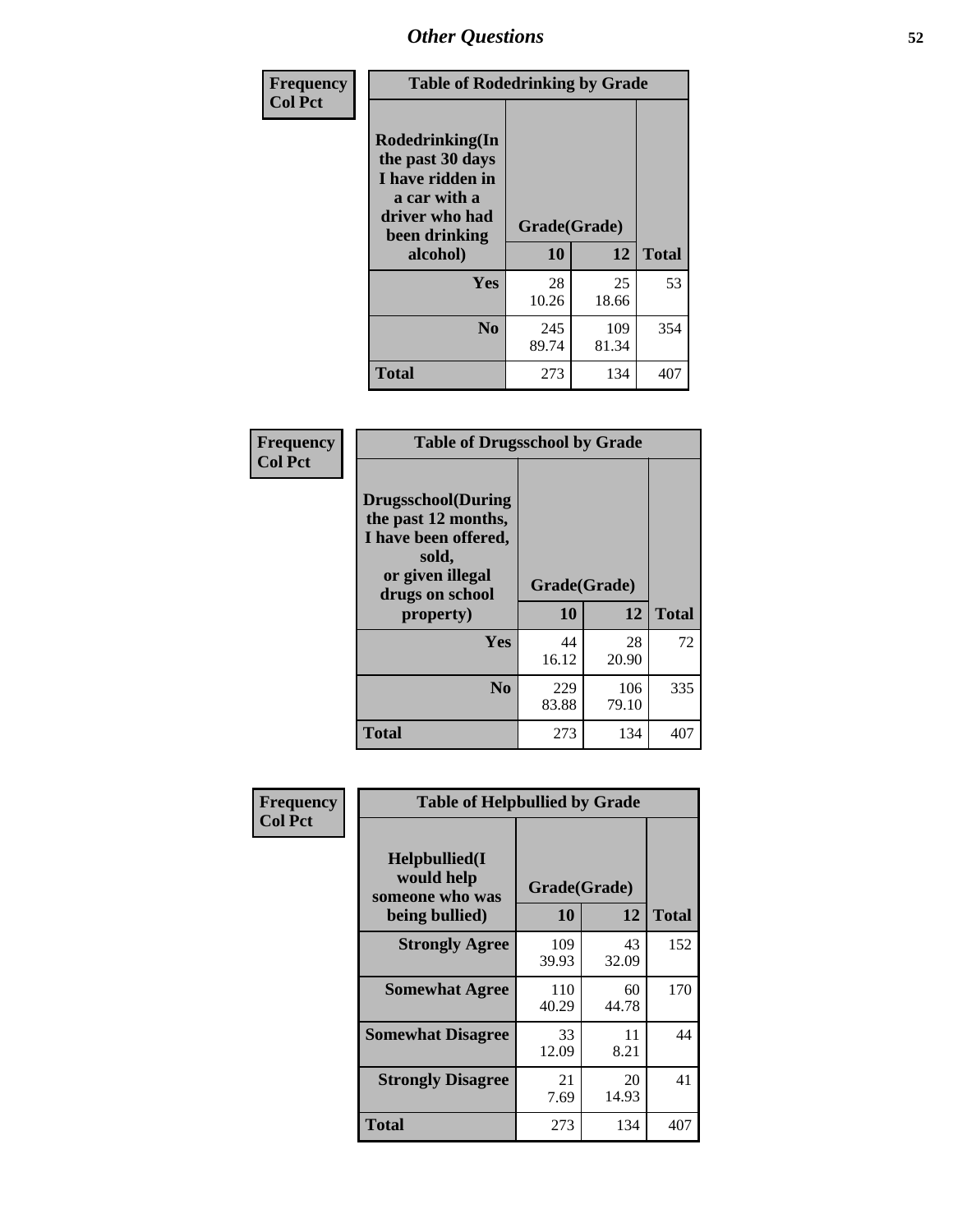| <b>Frequency</b> | <b>Table of Grade by Bingedrinking</b> |                                                                                                         |                                |                   |                             |                               |                               |                   |              |
|------------------|----------------------------------------|---------------------------------------------------------------------------------------------------------|--------------------------------|-------------------|-----------------------------|-------------------------------|-------------------------------|-------------------|--------------|
| <b>Row Pct</b>   |                                        | Bingedrinking(I have drunk five or more<br>drinks of alcohol at one sitting during the<br>last 30 days) |                                |                   |                             |                               |                               |                   |              |
|                  | Grade(Grade)                           | $\mathbf{0}$<br><b>Days</b>                                                                             | 1 or<br>$\overline{2}$<br>days | 3 to<br>5<br>days | $6 \text{ to}$<br>9<br>days | <b>10</b><br>to<br>19<br>days | <b>20</b><br>to<br>29<br>days | All<br>30<br>days | <b>Total</b> |
|                  | 10                                     | 255<br>93.41                                                                                            | 7<br>2.56                      | 4<br>1.47         | $\theta$<br>0.00            | 4<br>1.47                     | 0.37                          | 2<br>0.73         | 273          |
|                  | 12                                     | 115<br>85.82                                                                                            | 4<br>2.99                      | 3<br>2.24         | 3<br>2.24                   | 8<br>5.97                     | 0.75                          | 0<br>0.00         | 134          |
|                  |                                        |                                                                                                         |                                |                   |                             |                               |                               |                   |              |

**Total** 370 11 7 3 12 2 2 407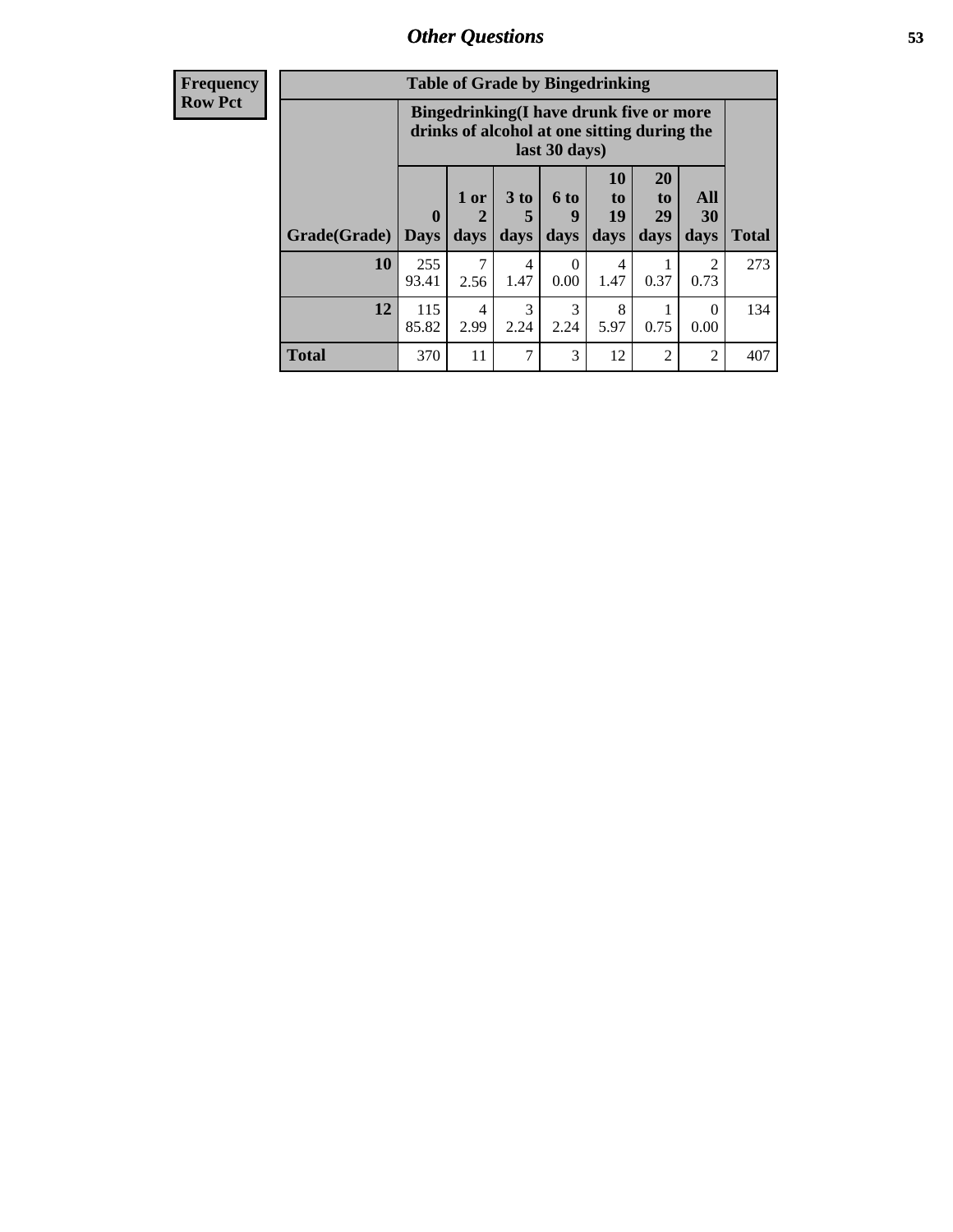## *Nutrition* **54**

| <b>Frequency</b> |
|------------------|
| <b>Row Pct</b>   |

| <b>Table of Grade by Dairy</b> |                          |                                                                 |             |             |     |  |  |  |
|--------------------------------|--------------------------|-----------------------------------------------------------------|-------------|-------------|-----|--|--|--|
|                                |                          | Dairy (I eat at least 3 servings of dairy<br>products each day) |             |             |     |  |  |  |
| Grade(Grade)                   | <b>Strongly</b><br>Agree | <b>Strongly</b><br><b>Disagree</b><br>Disagree                  | Total       |             |     |  |  |  |
| 10                             | 87<br>31.87              | 113<br>41.39                                                    | 46<br>16.85 | 27<br>9.89  | 273 |  |  |  |
| 12                             | 33<br>24.63              | 54<br>40.30                                                     | 25<br>18.66 | 22<br>16.42 | 134 |  |  |  |
| <b>Total</b>                   | 120                      | 167                                                             | 71          | 49          | 407 |  |  |  |

| <b>Frequency</b> |  |
|------------------|--|
| <b>Row Pct</b>   |  |

| <b>Table of Grade by Fruitveg</b> |                                                                          |              |                            |                                             |              |  |  |  |
|-----------------------------------|--------------------------------------------------------------------------|--------------|----------------------------|---------------------------------------------|--------------|--|--|--|
|                                   | Fruitveg(I eat at least 5 servings of fruits<br>and vegetables each day) |              |                            |                                             |              |  |  |  |
| Grade(Grade)                      | <b>Strongly</b><br>Agree                                                 | Agree        | <b>Somewhat   Somewhat</b> | <b>Strongly</b><br><b>Disagree</b> Disagree | <b>Total</b> |  |  |  |
| 10                                | 60<br>21.98                                                              | 108<br>39.56 | 74<br>27.11                | 31<br>11.36                                 | 273          |  |  |  |
| 12                                | 19<br>14.18                                                              | 47<br>35.07  | 30<br>22.39                | 38<br>28.36                                 | 134          |  |  |  |
| <b>Total</b>                      | 79                                                                       | 155          | 104                        | 69                                          | 407          |  |  |  |

| <b>Frequency</b> | <b>Table of Grade by Cafeteriahealthy</b> |                                                                       |                            |                 |                                    |              |  |
|------------------|-------------------------------------------|-----------------------------------------------------------------------|----------------------------|-----------------|------------------------------------|--------------|--|
| <b>Row Pct</b>   |                                           | Cafeteriahealthy (School meals in my<br>school cafeteria are healthy) |                            |                 |                                    |              |  |
|                  | Grade(Grade)                              | <b>Strongly</b><br>Agree                                              | Somewhat Somewhat<br>Agree | <b>Disagree</b> | <b>Strongly</b><br><b>Disagree</b> | <b>Total</b> |  |
|                  | 10                                        | 28<br>10.26                                                           | 77<br>28.21                | 72<br>26.37     | 96<br>35.16                        | 273          |  |
|                  | 12                                        | 10<br>7.46                                                            | 37<br>27.61                | 37<br>27.61     | 50<br>37.31                        | 134          |  |
|                  | Total                                     | 38                                                                    | 114                        | 109             | 146                                | 407          |  |

| <b>Frequency</b> |
|------------------|
| <b>Row Pct</b>   |

| <b>Table of Grade by Cafeterianutrition</b>                                               |                          |             |                                      |                                    |              |  |  |
|-------------------------------------------------------------------------------------------|--------------------------|-------------|--------------------------------------|------------------------------------|--------------|--|--|
| <b>Cafeterianutrition</b> (Facts about nutrition<br>are available in my school cafeteria) |                          |             |                                      |                                    |              |  |  |
| Grade(Grade)                                                                              | <b>Strongly</b><br>Agree | Agree       | Somewhat Somewhat<br><b>Disagree</b> | <b>Strongly</b><br><b>Disagree</b> | <b>Total</b> |  |  |
| 10                                                                                        | 57<br>20.88              | 89<br>32.60 | 57<br>20.88                          | 70<br>25.64                        | 273          |  |  |
| 12                                                                                        | 25<br>18.66              | 37<br>27.61 | 32<br>23.88                          | 40<br>29.85                        | 134          |  |  |
| Total                                                                                     | 82                       | 126         | 89                                   | 110                                | 407          |  |  |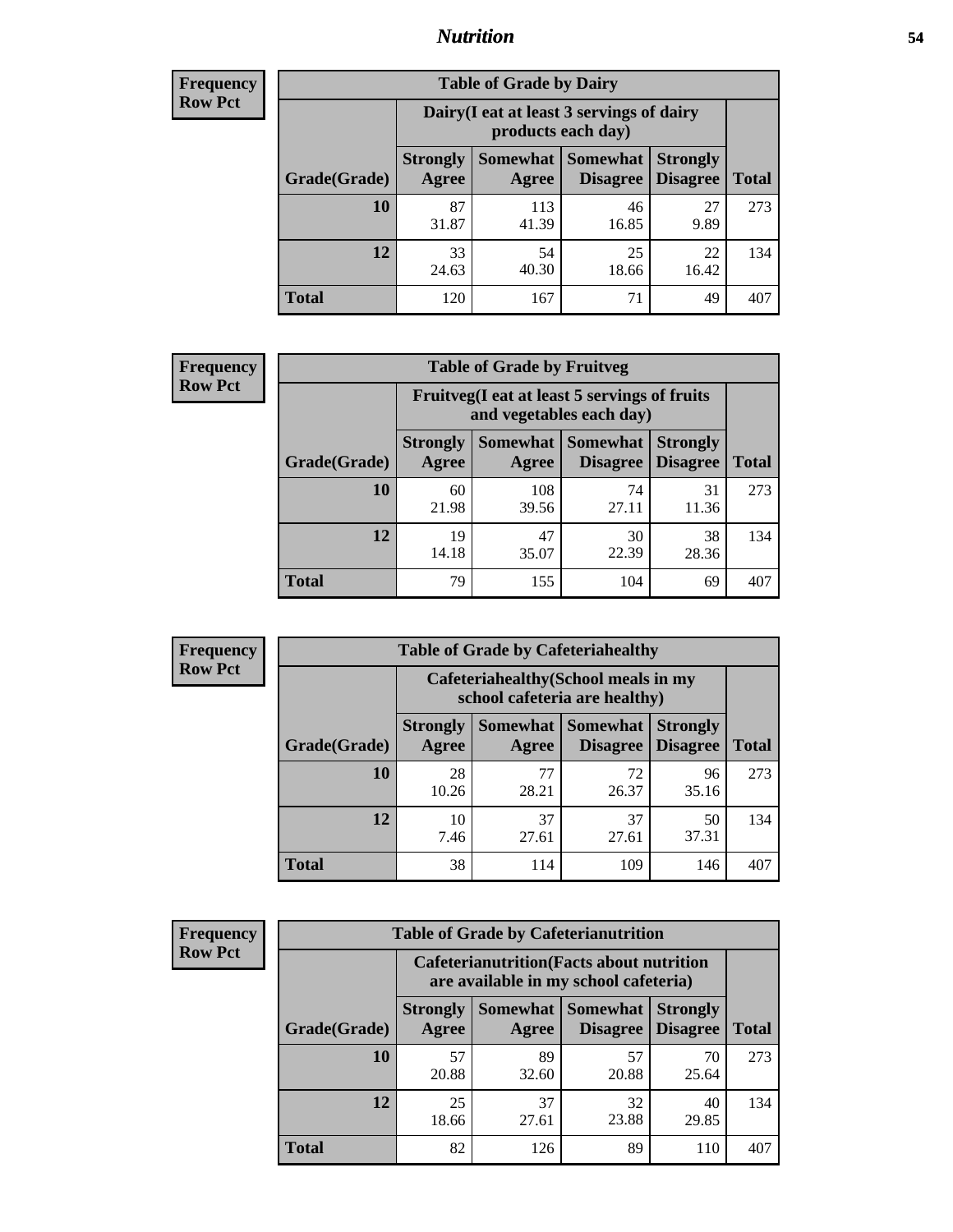## *Nutrition* **55**

| <b>Frequency</b> |
|------------------|
| <b>Row Pct</b>   |

| <b>Table of Grade by Schoollunch</b> |                          |                                                                                        |             |             |     |  |  |  |
|--------------------------------------|--------------------------|----------------------------------------------------------------------------------------|-------------|-------------|-----|--|--|--|
|                                      |                          | Schoollunch(I eat school lunch three or<br>more times per week)                        |             |             |     |  |  |  |
| Grade(Grade)                         | <b>Strongly</b><br>Agree | Somewhat<br><b>Somewhat</b><br><b>Strongly</b><br><b>Disagree</b><br>Disagree<br>Agree |             |             |     |  |  |  |
| 10                                   | 113<br>41.39             | 76<br>27.84                                                                            | 32<br>11.72 | 52<br>19.05 | 273 |  |  |  |
| 12                                   | 61<br>45.52              | 35<br>26.12                                                                            | 13<br>9.70  | 25<br>18.66 | 134 |  |  |  |
| <b>Total</b>                         | 174                      | 111                                                                                    | 45          | 77          | 407 |  |  |  |

| <b>Frequency</b> |  |
|------------------|--|
| <b>Row Pct</b>   |  |

| <b>Table of Grade by Foodchoices</b>                                |                          |              |                                      |                                    |              |  |  |
|---------------------------------------------------------------------|--------------------------|--------------|--------------------------------------|------------------------------------|--------------|--|--|
| Foodchoices (I make healthy food choices in<br>my school cafeteria) |                          |              |                                      |                                    |              |  |  |
| Grade(Grade)                                                        | <b>Strongly</b><br>Agree | Agree        | Somewhat Somewhat<br><b>Disagree</b> | <b>Strongly</b><br><b>Disagree</b> | <b>Total</b> |  |  |
| 10                                                                  | 59<br>21.61              | 112<br>41.03 | 49<br>17.95                          | 53<br>19.41                        | 273          |  |  |
| 12                                                                  | 23<br>17.16              | 49<br>36.57  | 25<br>18.66                          | 37<br>27.61                        | 134          |  |  |
| <b>Total</b>                                                        | 82                       | 161          | 74                                   | 90                                 | 407          |  |  |

| <b>Frequency</b> | <b>Table of Grade by Wholewheat</b> |                                                                                                                    |              |                                        |                                    |              |  |  |  |
|------------------|-------------------------------------|--------------------------------------------------------------------------------------------------------------------|--------------|----------------------------------------|------------------------------------|--------------|--|--|--|
| <b>Row Pct</b>   |                                     | <b>Wholewheat</b> (There are whole wheat and<br>multigrain breads and cereals available in<br>my school cafeteria) |              |                                        |                                    |              |  |  |  |
|                  | Grade(Grade)                        | <b>Strongly</b><br>Agree                                                                                           | Agree        | <b>Somewhat   Somewhat</b><br>Disagree | <b>Strongly</b><br><b>Disagree</b> | <b>Total</b> |  |  |  |
|                  | 10                                  | 56<br>20.51                                                                                                        | 105<br>38.46 | 58<br>21.25                            | 54<br>19.78                        | 273          |  |  |  |
|                  | 12                                  | 17<br>12.69                                                                                                        | 43<br>32.09  | 20<br>14.93                            | 54<br>40.30                        | 134          |  |  |  |
|                  | <b>Total</b>                        | 73                                                                                                                 | 148          | 78                                     | 108                                | 407          |  |  |  |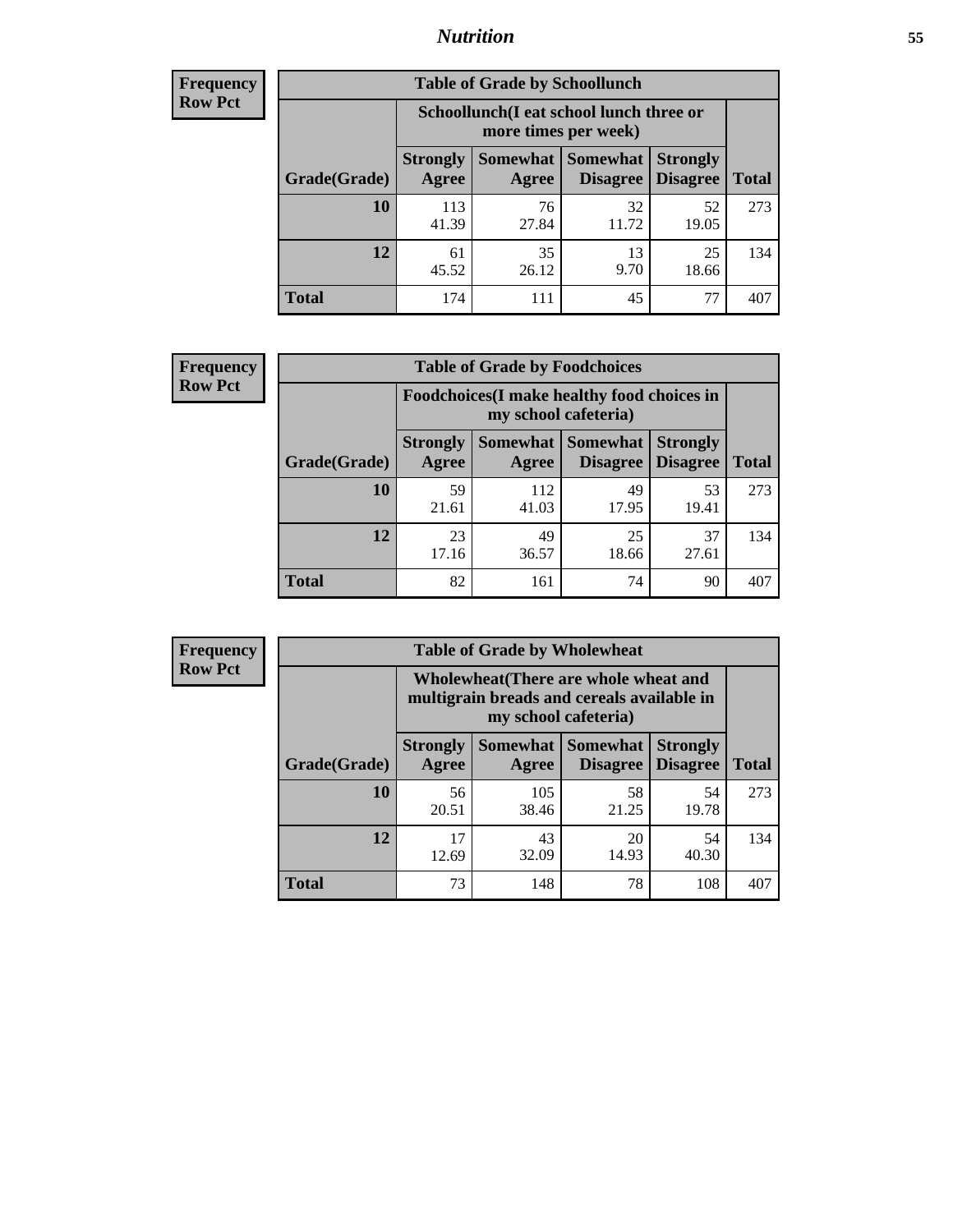## *Nutrition* **56**

**Frequency Row Pct**

| <b>Table of Grade by Healthyvending</b> |                                                                                                                                               |                          |                                    |                                    |              |  |
|-----------------------------------------|-----------------------------------------------------------------------------------------------------------------------------------------------|--------------------------|------------------------------------|------------------------------------|--------------|--|
|                                         | Healthyvending (If only healthy snacks and<br>beverages were available in the vending<br>machines during the school day,<br>I would buy them) |                          |                                    |                                    |              |  |
| Grade(Grade)                            | <b>Strongly</b><br>Agree                                                                                                                      | <b>Somewhat</b><br>Agree | <b>Somewhat</b><br><b>Disagree</b> | <b>Strongly</b><br><b>Disagree</b> | <b>Total</b> |  |
| 10                                      | 75<br>27.47                                                                                                                                   | 88<br>32.23              | 50<br>18.32                        | 60<br>21.98                        | 273          |  |
| 12                                      | 34<br>25.37                                                                                                                                   | 38<br>28.36              | 25<br>18.66                        | 37<br>27.61                        | 134          |  |
| Total                                   | 109                                                                                                                                           | 126                      | 75                                 | 97                                 | 407          |  |

**Frequency Row Pct**

| <b>Table of Grade by Schoolbreakfast</b> |                                                                                                                                             |             |             |             |     |  |
|------------------------------------------|---------------------------------------------------------------------------------------------------------------------------------------------|-------------|-------------|-------------|-----|--|
|                                          | Schoolbreakfast(If breakfast were<br>available at school,<br>but outside the cafeteria,<br>I would eat breakfast at school more often)      |             |             |             |     |  |
| Grade(Grade)                             | Somewhat  <br><b>Somewhat</b><br><b>Strongly</b><br><b>Strongly</b><br><b>Disagree</b><br><b>Total</b><br><b>Disagree</b><br>Agree<br>Agree |             |             |             |     |  |
| 10                                       | 99<br>36.26                                                                                                                                 | 83<br>30.40 | 43<br>15.75 | 48<br>17.58 | 273 |  |
| 12                                       | 54<br>40.30                                                                                                                                 | 40<br>29.85 | 18<br>13.43 | 22<br>16.42 | 134 |  |
| <b>Total</b>                             | 153                                                                                                                                         | 123         | 61          | 70          | 407 |  |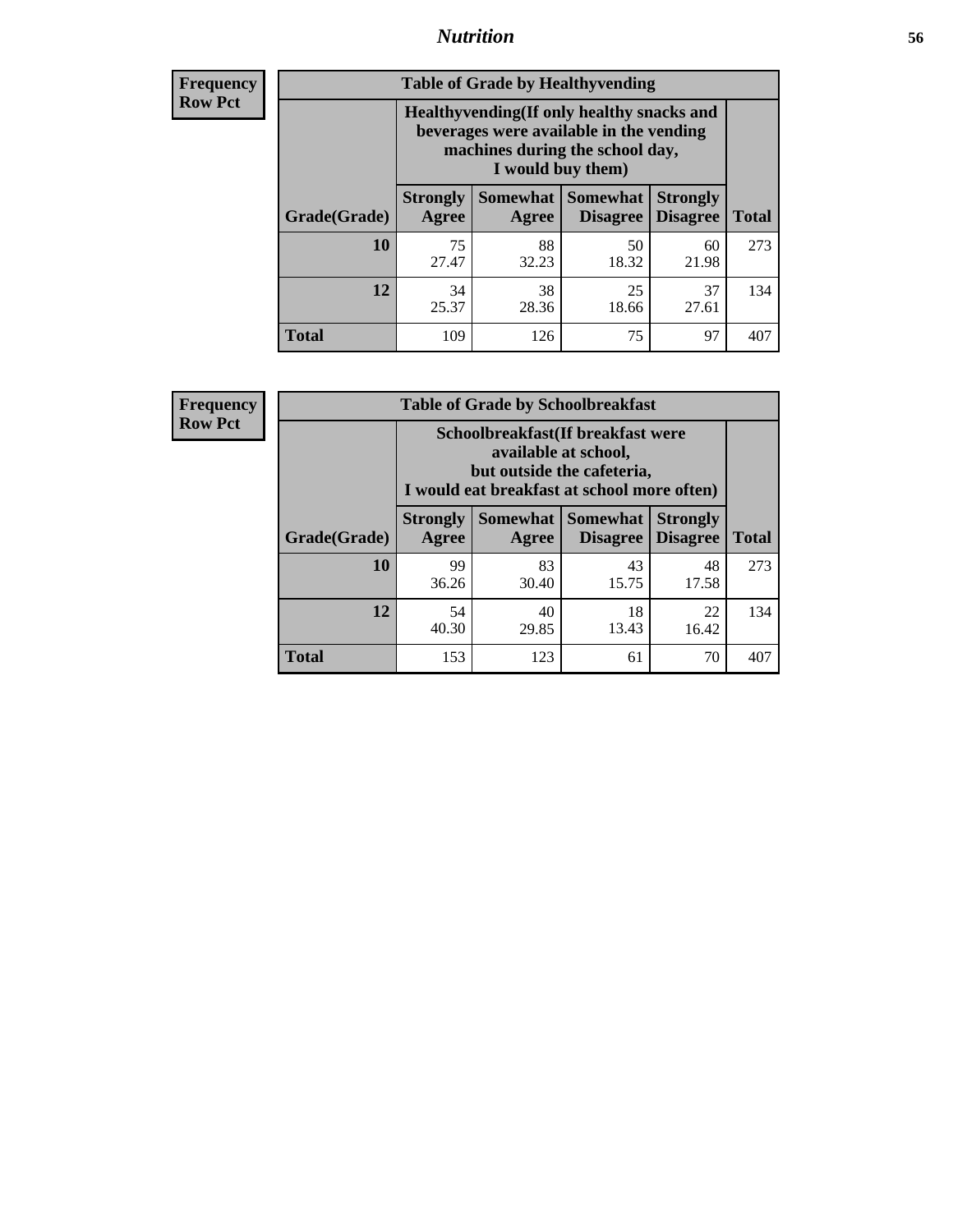| Frequency<br><b>Col Pct</b> | <b>Table of Educationaids by Grade</b>                                                                    |                    |              |              |
|-----------------------------|-----------------------------------------------------------------------------------------------------------|--------------------|--------------|--------------|
|                             | <b>Educationaids</b> (I<br>have been<br>taught about<br><b>HIV/AIDS</b> at<br>school in the<br>past year) | Grade(Grade)<br>10 | 12           | <b>Total</b> |
|                             | Yes                                                                                                       | 232<br>84.98       | 100<br>74.63 | 332          |
|                             | N <sub>0</sub>                                                                                            | 41<br>15.02        | 34<br>25.37  | 75           |
|                             | <b>Total</b>                                                                                              | 273                | 134          | 407          |

| <b>Frequency</b> | <b>Table of Educationcharacter by Grade</b>                                          |              |             |              |
|------------------|--------------------------------------------------------------------------------------|--------------|-------------|--------------|
| <b>Col Pct</b>   | Educationcharacter(I<br>have been taught<br>about character<br>education in the past | Grade(Grade) |             |              |
|                  | year at school)                                                                      | 10           | 12          | <b>Total</b> |
|                  | <b>Yes</b>                                                                           | 220<br>80.59 | 93<br>69.40 | 313          |
|                  | N <sub>0</sub>                                                                       | 53<br>19.41  | 41<br>30.60 | 94           |
|                  | <b>Total</b>                                                                         | 273          | 134         | 407          |

| Frequency      | <b>Table of Gradcoach1 by Grade</b>              |              |             |              |
|----------------|--------------------------------------------------|--------------|-------------|--------------|
| <b>Col Pct</b> | Gradcoach1(I<br>know who my<br><b>Graduation</b> | Grade(Grade) |             |              |
|                | Coach is)                                        | 10           | 12          | <b>Total</b> |
|                | Yes                                              | 47<br>17.22  | 50<br>37.31 | 97           |
|                | N <sub>0</sub>                                   | 226<br>82.78 | 84<br>62.69 | 310          |
|                | <b>Total</b>                                     | 273          | 134         | 407          |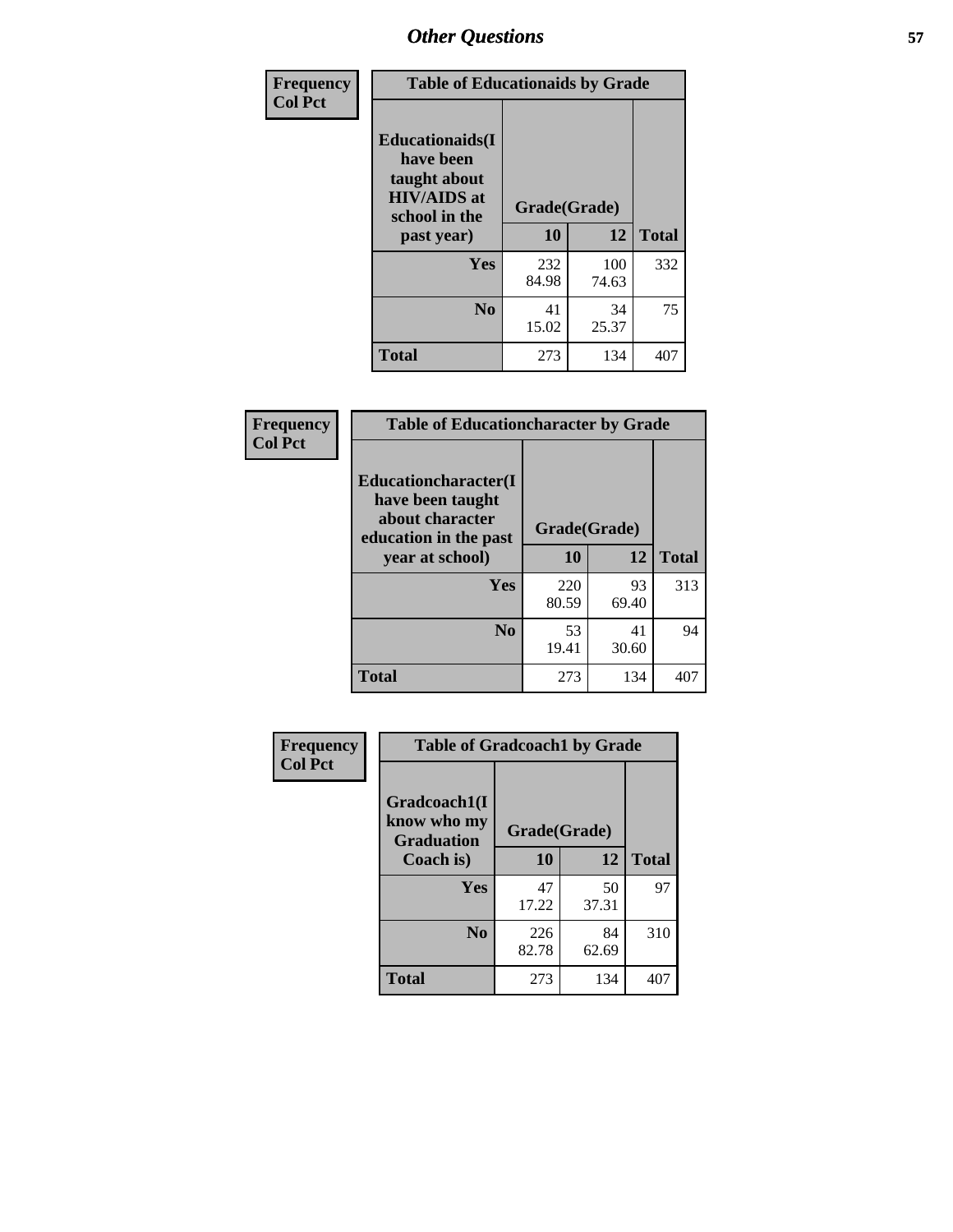| Frequency      | <b>Table of Gradcoach2 by Grade</b> |              |             |              |
|----------------|-------------------------------------|--------------|-------------|--------------|
| <b>Col Pct</b> | Gradcoach2(I<br>have                |              |             |              |
|                | contacted my<br><b>Graduation</b>   | Grade(Grade) |             |              |
|                | Coach)                              | 10           | 12          | <b>Total</b> |
|                | Yes                                 | 20<br>7.33   | 36<br>26.87 | 56           |
|                | N <sub>0</sub>                      | 253<br>92.67 | 98<br>73.13 | 351          |
|                | <b>Total</b>                        | 273          | 134         | 407          |

| Frequency<br><b>Col Pct</b> | <b>Table of Gradcoach3 by Grade</b>                                         |              |             |              |
|-----------------------------|-----------------------------------------------------------------------------|--------------|-------------|--------------|
|                             | Gradcoach3(I<br>have received<br>assistance<br>from my<br><b>Graduation</b> | Grade(Grade) |             |              |
|                             | Coach)                                                                      | 10           | 12          | <b>Total</b> |
|                             | Yes                                                                         | 16<br>5.86   | 32<br>23.88 | 48           |
|                             | N <sub>0</sub>                                                              | 92<br>33.70  | 42<br>31.34 | 134          |
|                             | Don't know                                                                  | 165<br>60.44 | 60<br>44.78 | 225          |
|                             | <b>Total</b>                                                                | 273          | 134         | 407          |

| Frequency      | <b>Table of Selfharm by Grade</b>                                                                                                                                                      |                    |              |              |
|----------------|----------------------------------------------------------------------------------------------------------------------------------------------------------------------------------------|--------------------|--------------|--------------|
| <b>Col Pct</b> | <b>Selfharm</b> (During<br>the past 12<br>months,<br>I harmed myself<br>on purpose<br><b>Suicideconsider</b><br>During the past<br>12 months,<br>I seriously<br>considered<br>suicide) | Grade(Grade)<br>10 | 12           | <b>Total</b> |
|                | <b>Yes</b>                                                                                                                                                                             | 27<br>9.89         | 12<br>8.96   | 39           |
|                | N <sub>0</sub>                                                                                                                                                                         | 246<br>90.11       | 122<br>91.04 | 368          |
|                | Total                                                                                                                                                                                  | 273                | 134          | 407          |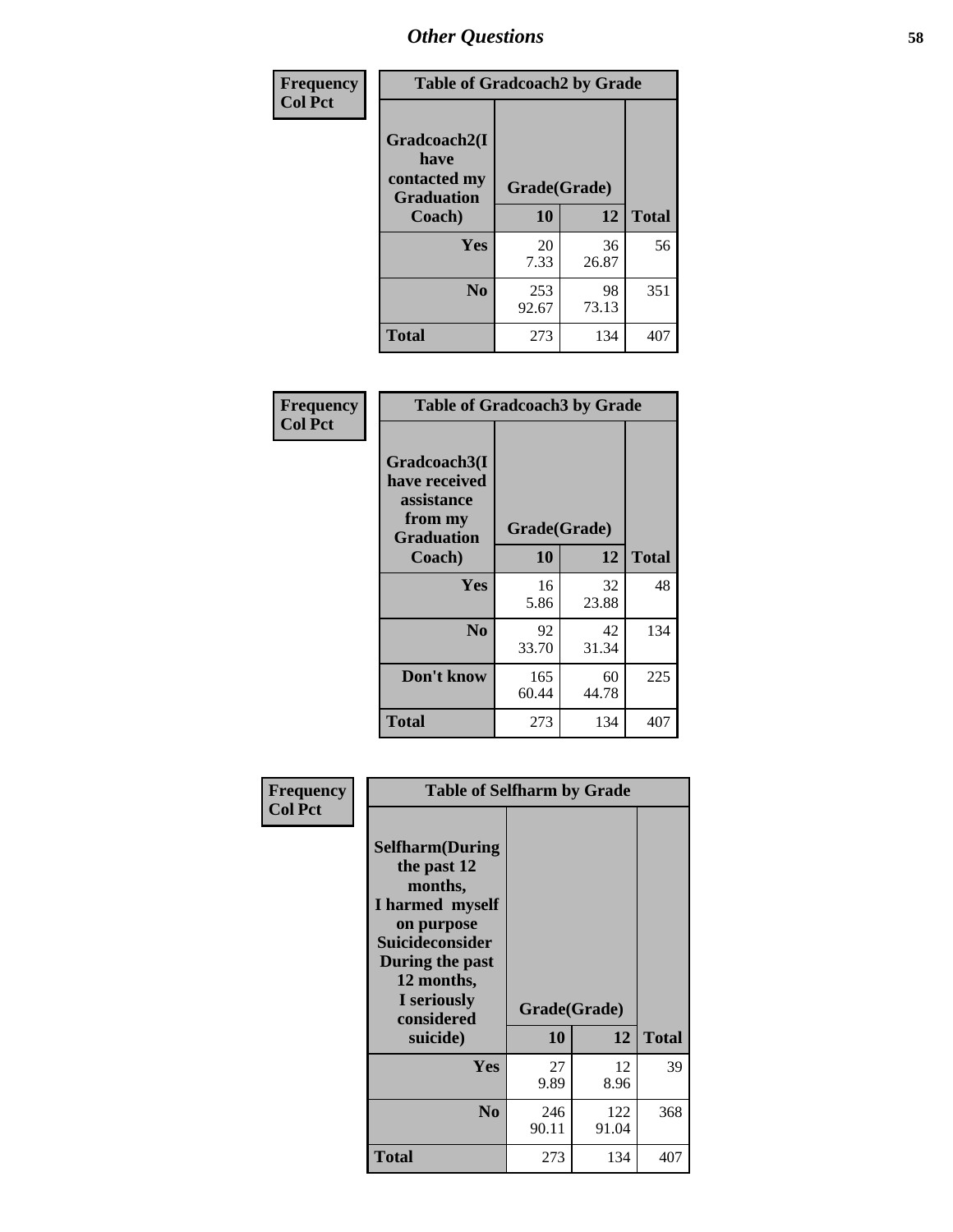| <b>Frequency</b> | <b>Table of Suicideconsider by Grade</b> |              |              |              |
|------------------|------------------------------------------|--------------|--------------|--------------|
| <b>Col Pct</b>   |                                          | Grade(Grade) |              |              |
|                  | <b>Suicideconsider</b>                   | 10           | 12           | <b>Total</b> |
|                  | <b>Yes</b>                               | 22<br>8.06   | 13<br>9.70   | 35           |
|                  | N <sub>0</sub>                           | 251<br>91.94 | 121<br>90.30 | 372          |
|                  | <b>Total</b>                             | 273          | 134          | 407          |

| Frequency<br><b>Col Pct</b> | <b>Table of Suicideattempt by Grade</b>              |              |              |              |
|-----------------------------|------------------------------------------------------|--------------|--------------|--------------|
|                             | Suicideattempt(I<br>have attempted<br>suicide in the | Grade(Grade) |              |              |
|                             | last year)                                           | 10           | 12           | <b>Total</b> |
|                             | Yes                                                  | 18<br>6.59   | 14<br>10.45  | 32           |
|                             | $\bf No$                                             | 255<br>93.41 | 120<br>89.55 | 375          |
|                             | <b>Total</b>                                         | 273          | 134          | 407          |

| Frequency      | <b>Table of Instantmessaged by Grade</b>               |              |             |              |
|----------------|--------------------------------------------------------|--------------|-------------|--------------|
| <b>Col Pct</b> | Instantmessaged(I<br>have instant<br>messaged people I | Grade(Grade) |             |              |
|                | do not even know)                                      | 10           | 12          | <b>Total</b> |
|                | Yes                                                    | 78<br>28.57  | 38<br>28.36 | 116          |
|                | N <sub>0</sub>                                         | 195<br>71.43 | 96<br>71.64 | 291          |
|                | <b>Total</b>                                           | 273          | 134         | 407          |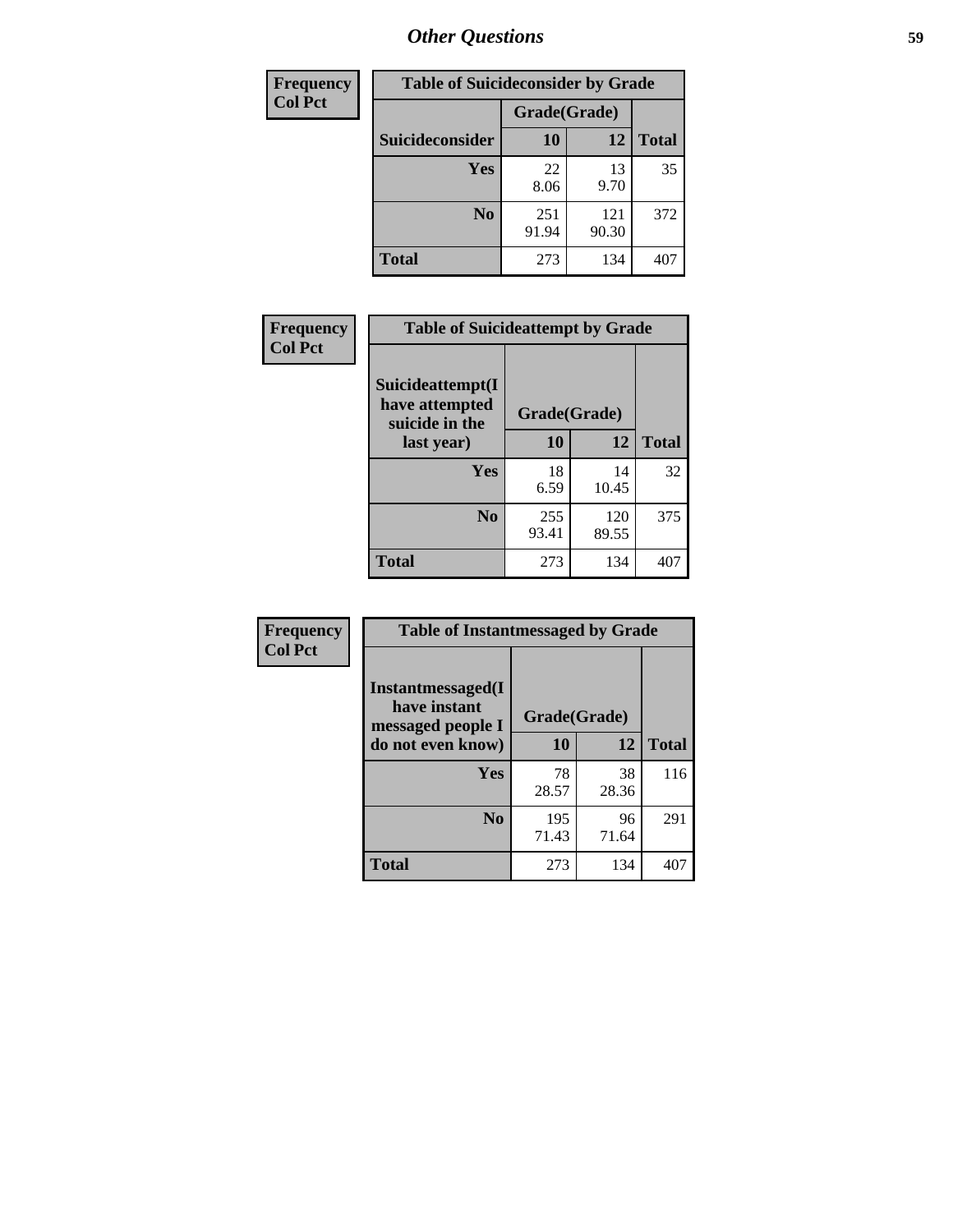| Frequency      | <b>Table of Getsalong by Grade</b>                  |              |             |              |
|----------------|-----------------------------------------------------|--------------|-------------|--------------|
| <b>Col Pct</b> | Getsalong(I get<br>along with other<br>students and | Grade(Grade) |             |              |
|                | adults)                                             | 10           | 12          | <b>Total</b> |
|                | <b>Strongly Agree</b>                               | 115<br>42.12 | 69<br>51.49 | 184          |
|                | <b>Somewhat Agree</b>                               | 129<br>47.25 | 49<br>36.57 | 178          |
|                | <b>Somewhat Disagree</b>                            | 18<br>6.59   | 12<br>8.96  | 30           |
|                | <b>Strongly Disagree</b>                            | 11<br>4.03   | 4<br>2.99   | 15           |
|                | <b>Total</b>                                        | 273          | 134         | 407          |

| Frequency      | <b>Table of Safehome by Grade</b> |              |             |              |
|----------------|-----------------------------------|--------------|-------------|--------------|
| <b>Col Pct</b> | Safehome(I feel                   | Grade(Grade) |             |              |
|                | safe at home)                     | 10           | 12          | <b>Total</b> |
|                | <b>Strongly Agree</b>             | 183<br>67.03 | 74<br>55.22 | 257          |
|                | <b>Somewhat Agree</b>             | 69<br>25.27  | 46<br>34.33 | 115          |
|                | <b>Somewhat Disagree</b>          | 12<br>4.40   | 8<br>5.97   | 20           |
|                | <b>Strongly Disagree</b>          | 9<br>3.30    | 6<br>4.48   | 15           |
|                | <b>Total</b>                      | 273          | 134         | 407          |

| Frequency<br><b>Col Pct</b> |                                                                                                   | <b>Table of Adulttalk by Grade</b> |             |              |  |  |  |
|-----------------------------|---------------------------------------------------------------------------------------------------|------------------------------------|-------------|--------------|--|--|--|
|                             | <b>Adulttalk(I</b><br>know an<br>adult at<br>school that<br>I can talk<br>with if I<br>need help) | Grade(Grade)<br>10                 | 12          | <b>Total</b> |  |  |  |
|                             |                                                                                                   |                                    |             |              |  |  |  |
|                             | Yes                                                                                               | 172<br>63.00                       | 88<br>65.67 | 260          |  |  |  |
|                             | N <sub>0</sub>                                                                                    | 101<br>37.00                       | 46<br>34.33 | 147          |  |  |  |
|                             | <b>Total</b>                                                                                      | 273                                | 134         | 407          |  |  |  |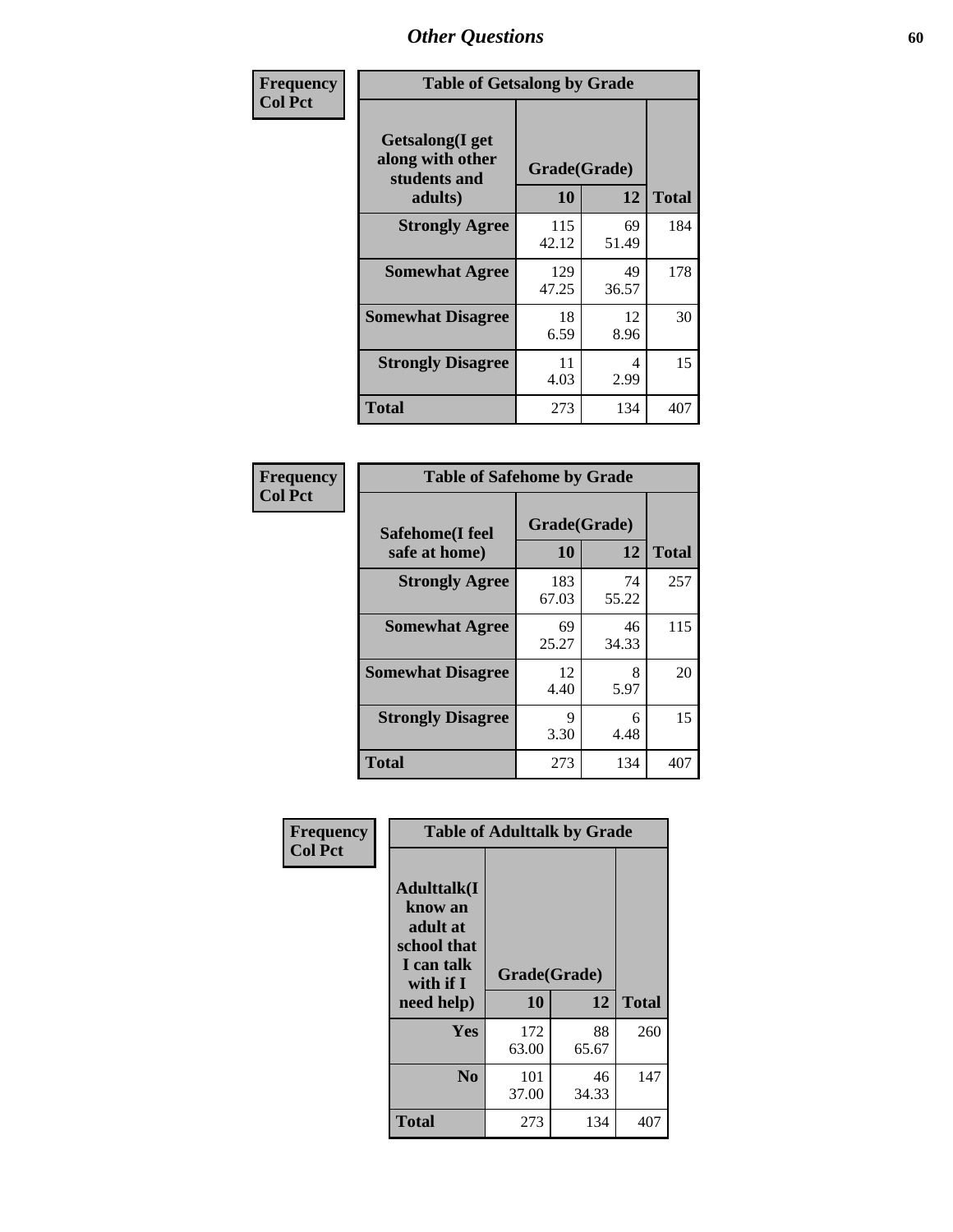**Frequency Row Pct**

| <b>Table of Grade by Tvtime</b> |             |                                                                                         |             |                                                |             |             |              |  |  |  |
|---------------------------------|-------------|-----------------------------------------------------------------------------------------|-------------|------------------------------------------------|-------------|-------------|--------------|--|--|--|
|                                 |             | Tytime (On an average school day,<br>how much unsupervised time do I spend watching TV) |             |                                                |             |             |              |  |  |  |
| Grade(Grade)   None             |             | <b>Less that</b><br>hour/day                                                            | hour/day    | $2 - 3$<br>  hours/day   hours/day   hours/day | $4 - 5$     | $6+$        | <b>Total</b> |  |  |  |
| 10                              | 27<br>9.89  | 30<br>10.99                                                                             | 28<br>10.26 | 93<br>34.07                                    | 45<br>16.48 | 50<br>18.32 | 273          |  |  |  |
| 12                              | 26<br>19.40 | 12<br>8.96                                                                              | 22<br>16.42 | 26<br>19.40                                    | 21<br>15.67 | 27<br>20.15 | 134          |  |  |  |
| <b>Total</b>                    | 53          | 42                                                                                      | 50          | 119                                            | 66          | 77          | 407          |  |  |  |

**Frequency Row Pct**

| <b>Table of Grade by Computertime</b> |             |                                                                                                                               |             |             |            |             |     |  |  |
|---------------------------------------|-------------|-------------------------------------------------------------------------------------------------------------------------------|-------------|-------------|------------|-------------|-----|--|--|
|                                       |             | Computertime (On an average school day,<br>how much unsupervised time do I spend on the computer)                             |             |             |            |             |     |  |  |
| Grade(Grade)                          | None        | <b>Less that</b><br>$4 - 5$<br>$2 - 3$<br>$6+$<br>hour/day<br>hours/day<br>hour/day<br>hours/day<br>hours/day<br><b>Total</b> |             |             |            |             |     |  |  |
| 10                                    | 37<br>13.55 | 53<br>19.41                                                                                                                   | 50<br>18.32 | 71<br>26.01 | 25<br>9.16 | 37<br>13.55 | 273 |  |  |
| 12                                    | 18<br>13.43 | 19<br>14.18                                                                                                                   | 33<br>24.63 | 34<br>25.37 | 12<br>8.96 | 18<br>13.43 | 134 |  |  |
| <b>Total</b>                          | 55          | 72                                                                                                                            | 83          | 105         | 37         | 55          | 407 |  |  |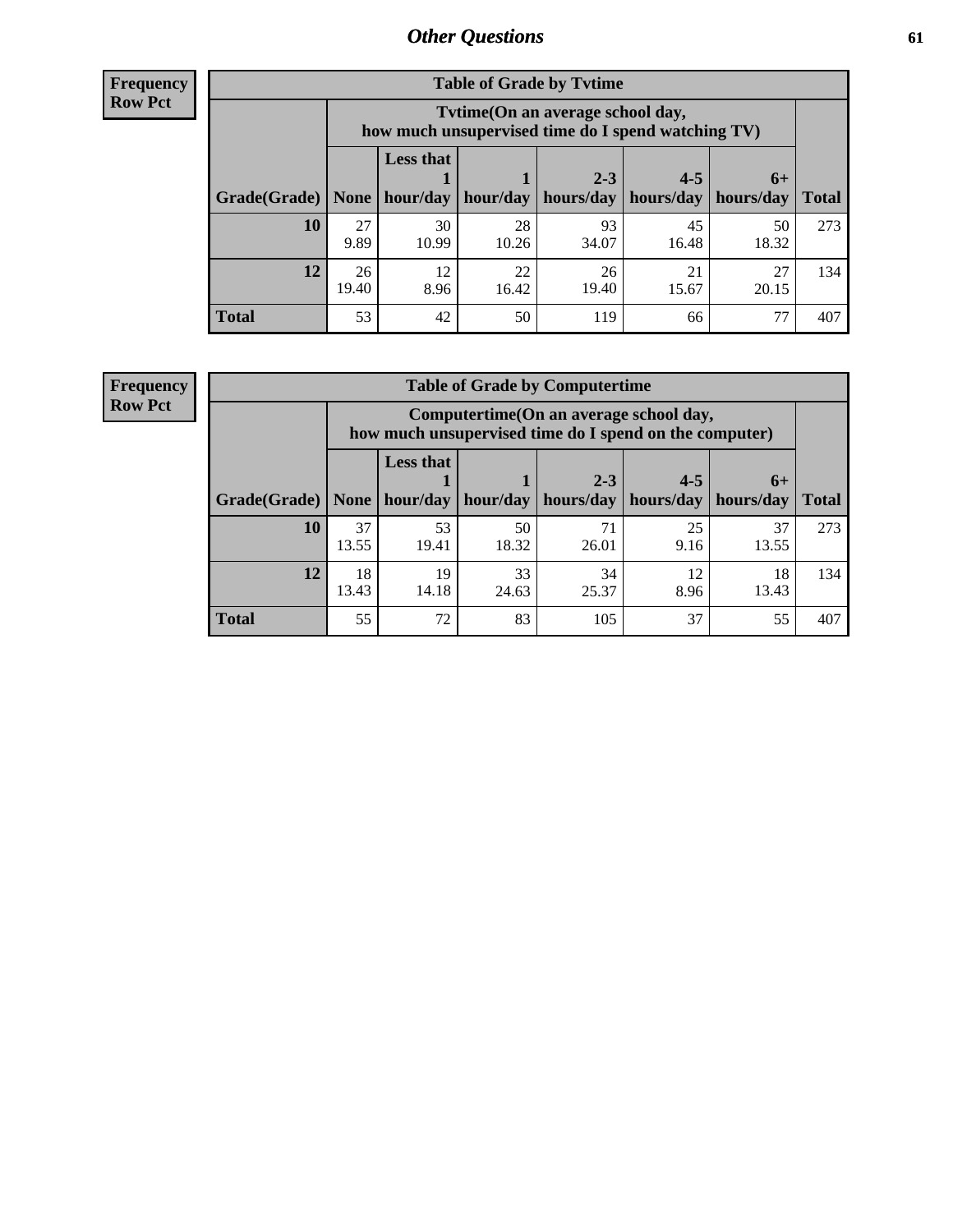#### *Questions about Driving Laws* **62** *Driving Questions were asked only of high school students.*

| <b>Frequency</b> |
|------------------|
| <b>Row Pct</b>   |

| <b>Table of Grade by License1</b> |                                                                      |                                                                                                                                           |                |               |               |              |  |  |  |
|-----------------------------------|----------------------------------------------------------------------|-------------------------------------------------------------------------------------------------------------------------------------------|----------------|---------------|---------------|--------------|--|--|--|
|                                   |                                                                      | License1(During the first 6 months of driving<br>with a provisional license,<br>the only passengers who can ride with the<br>driver are:) |                |               |               |              |  |  |  |
| Grade(Grade)                      | <b>Parent or</b><br><b>Guardian</b>                                  | Family<br><b>Members</b>                                                                                                                  | <b>Friends</b> | <b>Anyone</b> | Don't<br>Know | <b>Total</b> |  |  |  |
| 10                                | 95<br>34.80                                                          | 93<br>34.07                                                                                                                               | 11<br>4.03     | 23<br>8.42    | 51<br>18.68   | 273          |  |  |  |
| 12                                | 42<br>8<br>28<br>45<br>11<br>8.21<br>31.34<br>20.90<br>33.58<br>5.97 |                                                                                                                                           |                |               |               |              |  |  |  |
| <b>Total</b>                      | 137                                                                  | 138                                                                                                                                       | 19             | 34            | 79            | 407          |  |  |  |

| Frequency      |              | <b>Table of Grade by License2</b>                                                                        |                              |                         |                                                      |                      |              |  |  |
|----------------|--------------|----------------------------------------------------------------------------------------------------------|------------------------------|-------------------------|------------------------------------------------------|----------------------|--------------|--|--|
| <b>Row Pct</b> |              | License2(17 yr old drivers with a<br>provisional driver's license cannot<br>drive between the hours of:) |                              |                         |                                                      |                      |              |  |  |
|                | Grade(Grade) | <b>Midnight</b><br>to 6am                                                                                | 1am<br>t <sub>0</sub><br>5am | 1am<br>to<br><b>6am</b> | N <sub>0</sub><br>curfew<br>for $17$<br>vear<br>olds | Don't<br><b>Know</b> | <b>Total</b> |  |  |
|                | 10           | 134<br>49.08                                                                                             | 18<br>6.59                   | 19<br>6.96              | 15<br>5.49                                           | 87<br>31.87          | 273          |  |  |
|                | 12           | 77<br>57.46                                                                                              | 12<br>8.96                   | 14<br>10.45             | 3<br>2.24                                            | 28<br>20.90          | 134          |  |  |
|                | <b>Total</b> | 211                                                                                                      | 30                           | 33                      | 18                                                   | 115                  | 407          |  |  |

| Frequency      |              | <b>Table of Grade by License3</b>                                                      |             |             |            |             |               |              |
|----------------|--------------|----------------------------------------------------------------------------------------|-------------|-------------|------------|-------------|---------------|--------------|
| <b>Row Pct</b> |              | License3(For drivers under the age of 21,<br>what level of alcohol is considered DUI?) |             |             |            |             |               |              |
|                | Grade(Grade) | Any<br><b>Amount</b>                                                                   | 0.02        | 0.04        | 0.06       | 0.08        | Don't<br>know | <b>Total</b> |
|                | 10           | 25<br>9.16                                                                             | 79<br>28.94 | 21<br>7.69  | 18<br>6.59 | 32<br>11.72 | 98<br>35.90   | 273          |
|                | 12           | 22<br>16.42                                                                            | 26<br>19.40 | 17<br>12.69 | 13<br>9.70 | 19<br>14.18 | 37<br>27.61   | 134          |
|                | <b>Total</b> | 47                                                                                     | 105         | 38          | 31         | 51          | 135           | 407          |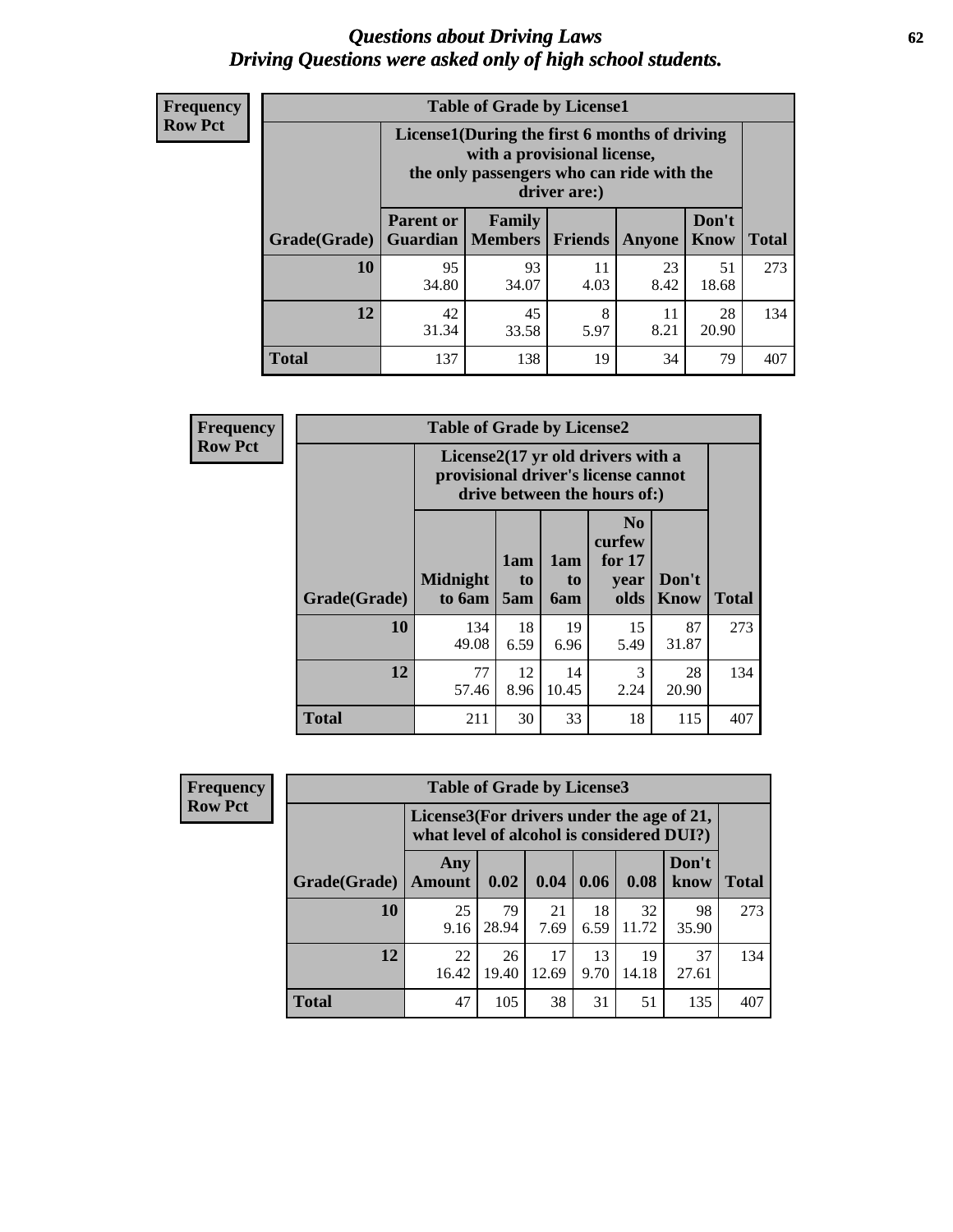#### *Questions about Driving Laws* **63** *Driving Questions were asked only of high school students.*

**Frequency Row Pct**

| <b>Table of Grade by License4</b> |             |                                                                                                                                                                                                                                                                                       |             |             |            |              |     |  |
|-----------------------------------|-------------|---------------------------------------------------------------------------------------------------------------------------------------------------------------------------------------------------------------------------------------------------------------------------------------|-------------|-------------|------------|--------------|-----|--|
|                                   |             | License4(A driver under 21 automatically<br>loses his/her license if caught exceeding the<br>posted speet limit by:)<br>Can't<br>lose<br>license<br><b>Depends</b><br>$15+$<br>$25+$<br>$35+$<br>Don't<br>for<br><b>on</b><br>speeding<br><b>Total</b><br>mph<br>mph<br>know<br>judge |             |             |            |              |     |  |
| Grade(Grade)                      | mph         |                                                                                                                                                                                                                                                                                       |             |             |            |              |     |  |
| 10                                | 42<br>15.38 | 22<br>8.06                                                                                                                                                                                                                                                                            | 25<br>9.16  | 27<br>9.89  | 23<br>8.42 | 134<br>49.08 | 273 |  |
| 12                                | 23<br>17.16 | 19<br>14.18                                                                                                                                                                                                                                                                           | 18<br>13.43 | 16<br>11.94 | 12<br>8.96 | 46<br>34.33  | 134 |  |
| <b>Total</b>                      | 65          | 41                                                                                                                                                                                                                                                                                    | 43          | 43          | 35         | 180          | 407 |  |

| Frequency      | <b>Table of Grade by License5</b> |             |                                                                                                                                      |                     |       |
|----------------|-----------------------------------|-------------|--------------------------------------------------------------------------------------------------------------------------------------|---------------------|-------|
| <b>Row Pct</b> |                                   |             | License5(A)<br>Georgia teenager<br>with family<br>connections or a<br>good lawyer can<br>break a teen<br>driving law and<br>license) | keep their driver's |       |
|                | Grade(Grade)                      | <b>Yes</b>  | N <sub>0</sub>                                                                                                                       | Don't<br>know       | Total |
|                | 10                                | 37<br>13.55 | 124<br>45.42                                                                                                                         | 112<br>41.03        | 273   |
|                | 12                                | 28<br>20.90 | 56<br>41.79                                                                                                                          | 50<br>37.31         | 134   |
|                | <b>Total</b>                      | 65          | 180                                                                                                                                  | 162                 | 407   |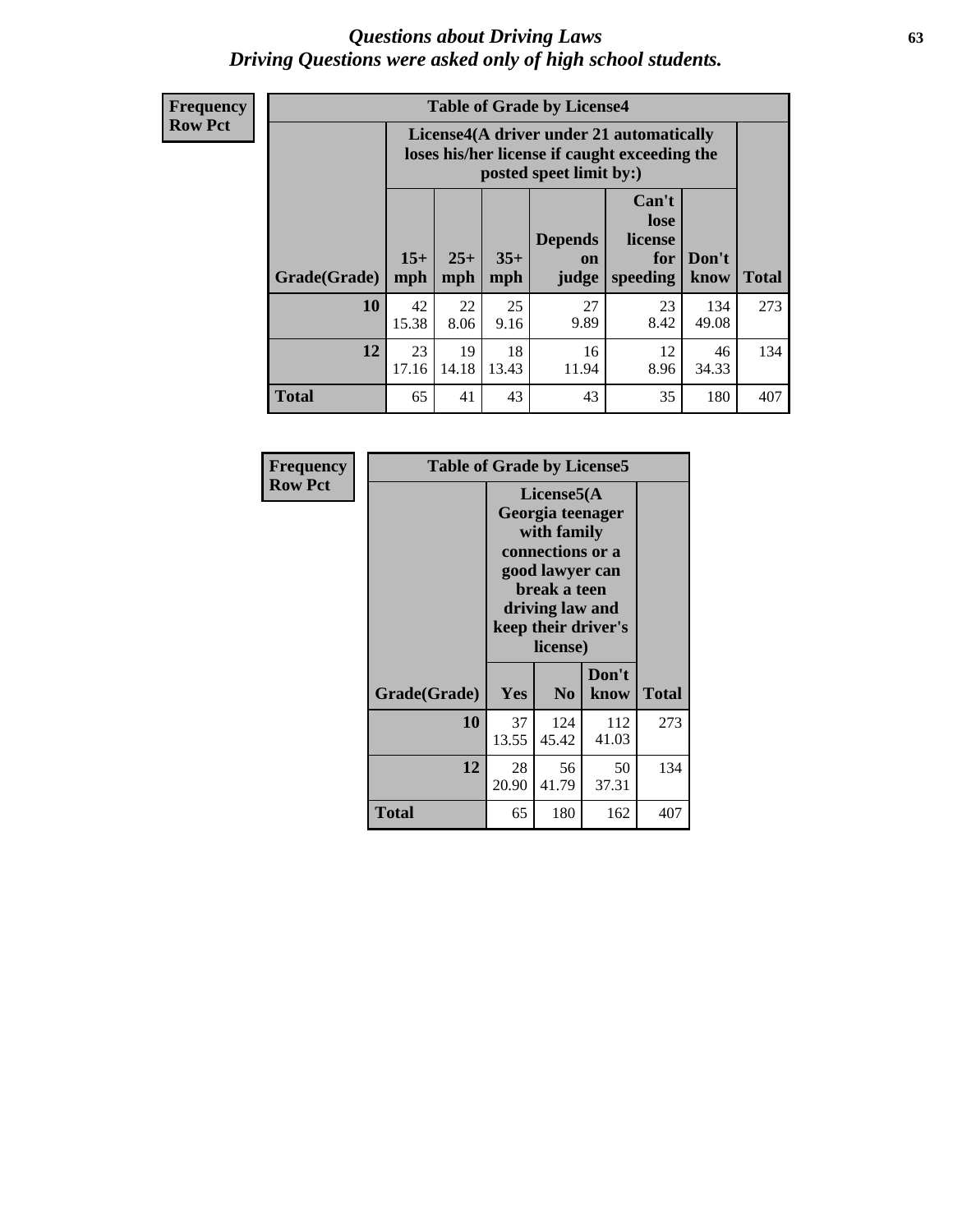### *Questions about Driving Laws* **64** *Driving Questions were asked only of high school students.*

| <b>Frequency</b> | <b>Table of Grade by License6</b> |             |                                                                                                                           |                    |              |  |  |
|------------------|-----------------------------------|-------------|---------------------------------------------------------------------------------------------------------------------------|--------------------|--------------|--|--|
| <b>Row Pct</b>   |                                   |             | License <sub>6</sub> (I know a<br>friend or<br>classmate that<br>broke a teen<br>driving law,<br>keep his/her<br>license) | but was allowed to |              |  |  |
|                  | Grade(Grade)                      | <b>Yes</b>  | N <sub>0</sub>                                                                                                            | Don't<br>know      | <b>Total</b> |  |  |
|                  | 10                                | 22<br>8.06  | 148<br>54.21                                                                                                              | 103<br>37.73       | 273          |  |  |
|                  | 12                                | 33<br>24.63 | 57<br>42.54                                                                                                               | 44<br>32.84        | 134          |  |  |
|                  | <b>Total</b>                      | 55          | 205                                                                                                                       | 147                | 407          |  |  |

| <b>Frequency</b> |              |                                                                             | <b>Table of Grade by License7</b>                                                             |                                                   |                        |              |  |  |  |
|------------------|--------------|-----------------------------------------------------------------------------|-----------------------------------------------------------------------------------------------|---------------------------------------------------|------------------------|--------------|--|--|--|
| <b>Row Pct</b>   |              |                                                                             | License7(A student under the age of 18 cam loser<br>his/her driving privileges if he or she:) |                                                   |                        |              |  |  |  |
|                  | Grade(Grade) | <b>Have</b><br>more than<br>10<br>unexcused<br>absences<br>per school<br>yr | Drop out<br>without  <br>graduating                                                           | <b>Bring</b><br>alcohol/drugs/weapon<br>to school | All of<br>the<br>above | <b>Total</b> |  |  |  |
|                  | 10           | 43<br>15.75                                                                 | 26<br>9.52                                                                                    | 22<br>8.06                                        | 182<br>66.67           | 273          |  |  |  |
|                  | 12           | 27<br>20.15                                                                 | 12<br>8.96                                                                                    | 14<br>10.45                                       | 81<br>60.45            | 134          |  |  |  |
|                  | <b>Total</b> | 70                                                                          | 38                                                                                            | 36                                                | 263                    | 407          |  |  |  |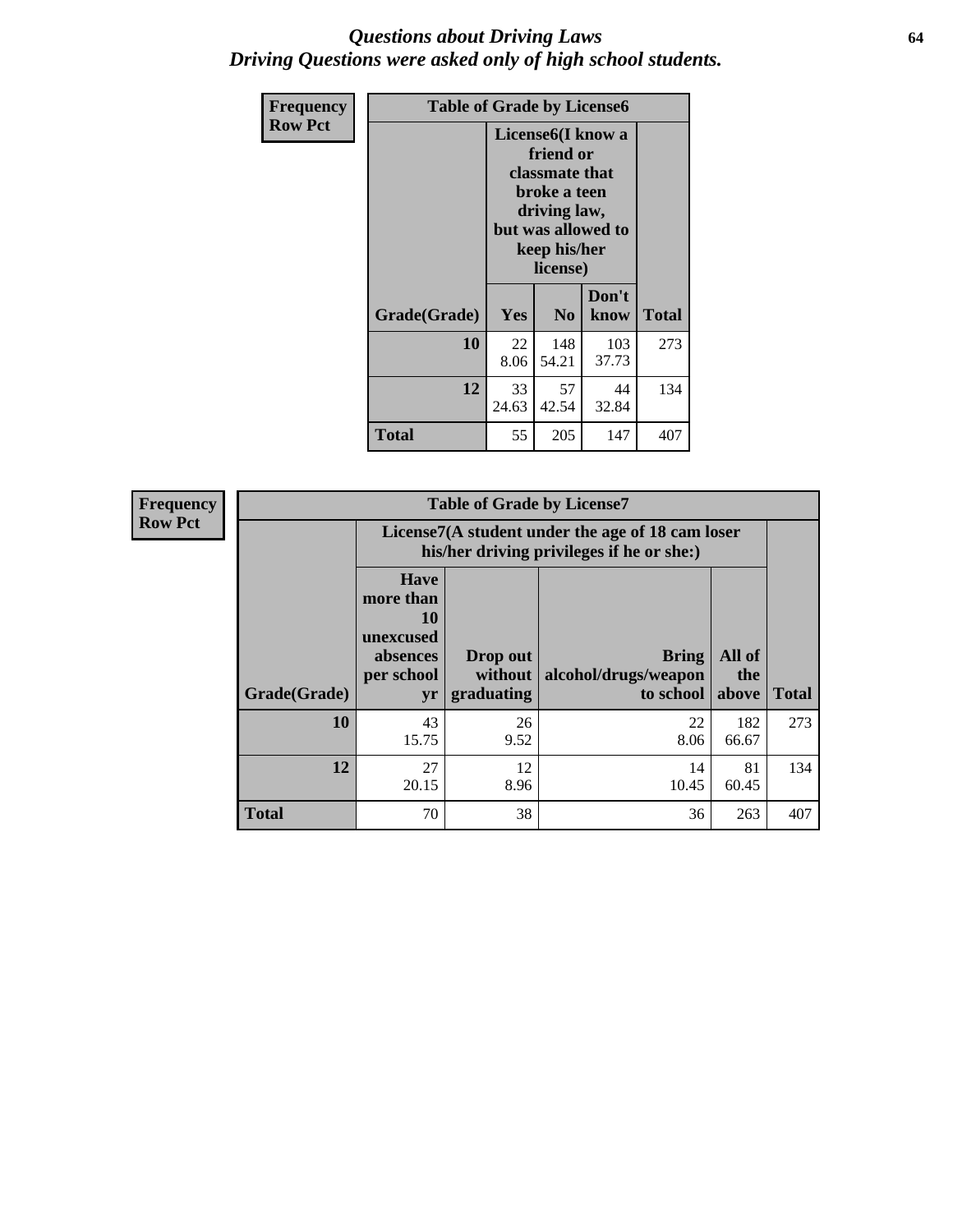# *Select Results by Gender* **65**

| Frequency      | <b>Table of SchoolClimate2 by Gender</b>          |                                 |              |              |
|----------------|---------------------------------------------------|---------------------------------|--------------|--------------|
| <b>Col Pct</b> | SchoolClimate2(I<br>feel successful at<br>school) | Gender(Gender)<br><b>Female</b> | <b>Male</b>  | <b>Total</b> |
|                | <b>Strongly Agree</b>                             | 70<br>38.04                     | 77<br>34.53  | 147          |
|                | <b>Somewhat Agree</b>                             | 97<br>52.72                     | 126<br>56.50 | 223          |
|                | <b>Somewhat Disagree</b>                          | 11<br>5.98                      | 11<br>4.93   | 22           |
|                | <b>Strongly Disagree</b>                          | 6<br>3.26                       | 9<br>4.04    | 15           |
|                | <b>Total</b>                                      | 184                             | 223          | 407          |

| <b>Frequency</b> | <b>Table of SchoolClimate6 by Gender</b>                 |                          |              |     |  |
|------------------|----------------------------------------------------------|--------------------------|--------------|-----|--|
| <b>Col Pct</b>   | <b>SchoolClimate6(Teachers</b><br>treat me with respect) | Gender(Gender)<br>Female | <b>Total</b> |     |  |
|                  |                                                          |                          | <b>Male</b>  |     |  |
|                  | <b>Strongly Agree</b>                                    | 45<br>24.46              | 50<br>22.42  | 95  |  |
|                  | <b>Somewhat Agree</b>                                    | 81<br>44.02              | 110<br>49.33 | 191 |  |
|                  | <b>Somewhat Disagree</b>                                 | 38<br>20.65              | 37<br>16.59  | 75  |  |
|                  | <b>Strongly Disagree</b>                                 | 20<br>10.87              | 26<br>11.66  | 46  |  |
|                  | <b>Total</b>                                             | 184                      | 223          | 407 |  |

| <b>Frequency</b> | <b>Table of SchoolClimate8 by Gender</b>                                             |               |                               |              |
|------------------|--------------------------------------------------------------------------------------|---------------|-------------------------------|--------------|
| <b>Col Pct</b>   | <b>SchoolClimate8(Students</b><br>are frequently<br>recognized for good<br>behavior) | <b>Female</b> | Gender(Gender)<br><b>Male</b> | <b>Total</b> |
|                  |                                                                                      |               |                               |              |
|                  | <b>Strongly Agree</b>                                                                | 22<br>11.96   | 26<br>11.66                   | 48           |
|                  | <b>Somewhat Agree</b>                                                                | 59<br>32.07   | 91<br>40.81                   | 150          |
|                  | <b>Somewhat Disagree</b>                                                             | 66<br>35.87   | 68<br>30.49                   | 134          |
|                  | <b>Strongly Disagree</b>                                                             | 37<br>20.11   | 38<br>17.04                   | 75           |
|                  | Total                                                                                | 184           | 223                           | 407          |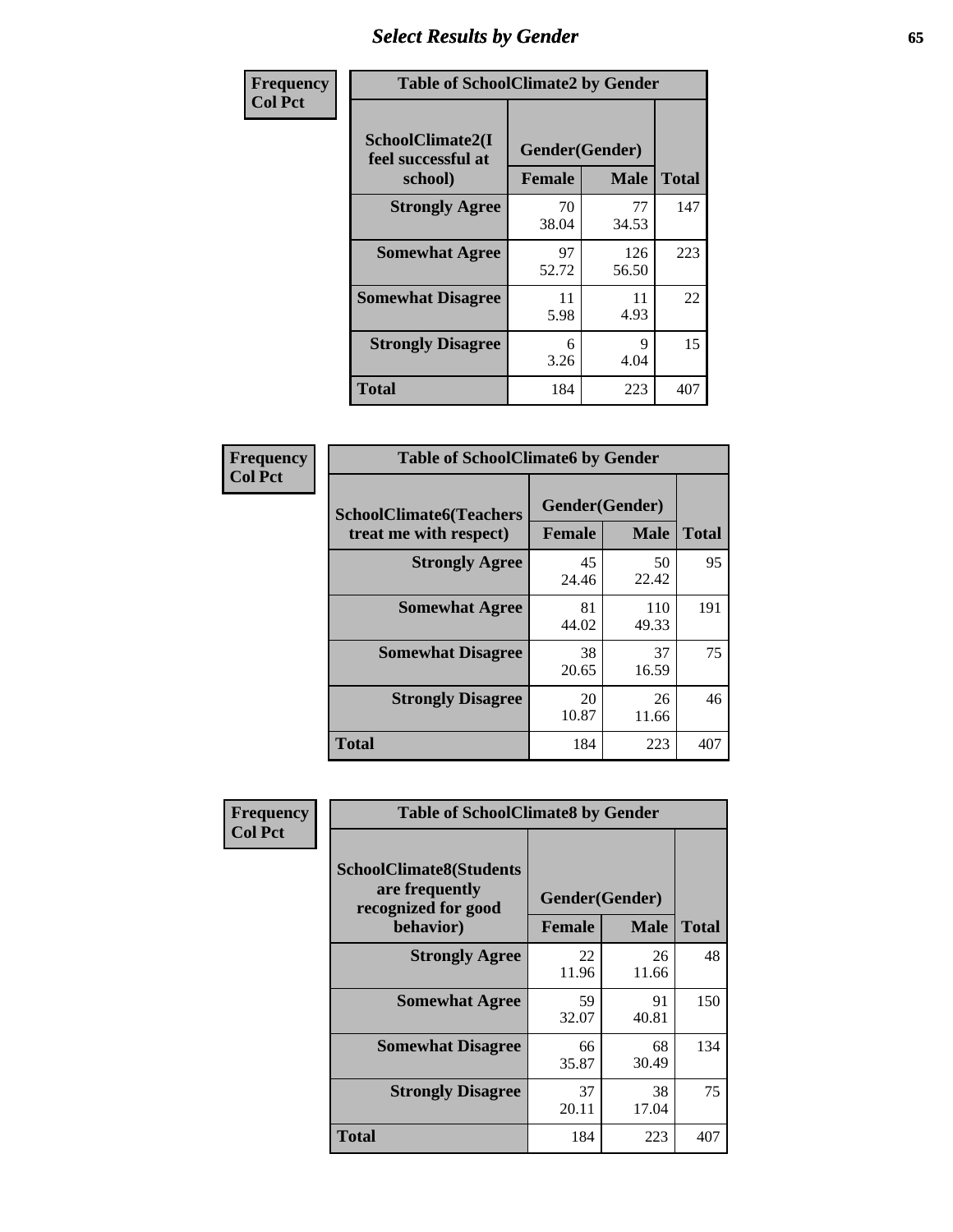# *Select Results by Gender* **66**

| <b>Frequency</b> | <b>Table of Gender by Dropout</b> |                                                                        |              |              |
|------------------|-----------------------------------|------------------------------------------------------------------------|--------------|--------------|
| <b>Row Pct</b>   |                                   | Dropout(I<br>have<br>thought<br>about<br>dropping<br>out of<br>school) |              |              |
|                  | Gender(Gender)                    | Yes                                                                    | No           | <b>Total</b> |
|                  | <b>Female</b>                     | 55<br>29.89                                                            | 129<br>70.11 | 184          |
|                  | <b>Male</b>                       | 82<br>36.77                                                            | 141<br>63.23 | 223          |
|                  | <b>Total</b>                      | 137                                                                    | 270          | 407          |

| <b>Frequency</b> |                        |                                                                     | <b>Table of Gender by Dropoutreason</b> |                          |                                |              |              |
|------------------|------------------------|---------------------------------------------------------------------|-----------------------------------------|--------------------------|--------------------------------|--------------|--------------|
| <b>Row Pct</b>   |                        | Dropoutreason (If I dropped out the<br>reason would most likely be) |                                         |                          |                                |              |              |
|                  | <b>Gender</b> (Gender) | Won't<br><b>Drop</b><br>out                                         | <b>Bored</b>                            | Family<br><b>Reasons</b> | <b>Being</b><br><b>Bullied</b> | <b>Other</b> | <b>Total</b> |
|                  | <b>Female</b>          | 104<br>56.52                                                        | 28<br>15.22                             | 18<br>9.78               | ↑<br>1.09                      | 32<br>17.39  | 184          |
|                  | <b>Male</b>            | 130<br>58.30                                                        | 44<br>19.73                             | 14<br>6.28               | 4<br>1.79                      | 31<br>13.90  | 223          |
|                  | <b>Total</b>           | 234                                                                 | 72                                      | 32                       | 6                              | 63           | 407          |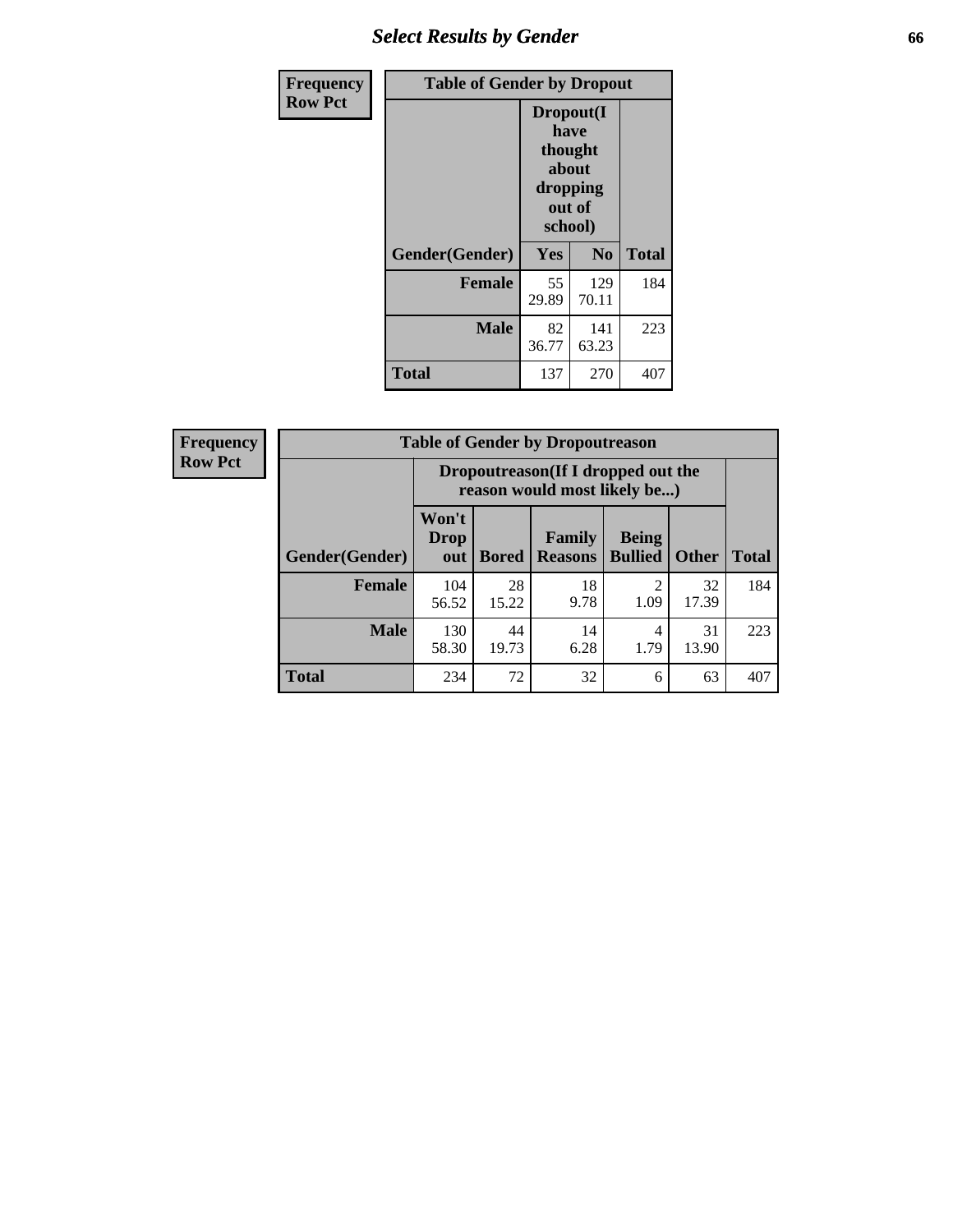*School Safety* **67**

| Frequency      | <b>Table of Gender by Bullied2</b> |                 |                |              |
|----------------|------------------------------------|-----------------|----------------|--------------|
| <b>Row Pct</b> |                                    | <b>Bullied2</b> |                |              |
|                | Gender(Gender)                     | <b>Yes</b>      | N <sub>0</sub> | <b>Total</b> |
|                | <b>Female</b>                      | 18<br>9.78      | 166<br>90.22   | 184          |
|                | <b>Male</b>                        | 19<br>8.52      | 204<br>91.48   | 223          |
|                | <b>Total</b>                       | 37              | 370            | 407          |

| Frequency      | <b>Table of Gender by Bulliedothers2</b> |                       |                |              |
|----------------|------------------------------------------|-----------------------|----------------|--------------|
| <b>Row Pct</b> |                                          | <b>Bulliedothers2</b> |                |              |
|                | Gender(Gender)                           | Yes                   | N <sub>0</sub> | <b>Total</b> |
|                | <b>Female</b>                            | 23<br>12.50           | 161<br>87.50   | 184          |
|                | <b>Male</b>                              | 18<br>8.07            | 205<br>91.93   | 223          |
|                | <b>Total</b>                             | 41                    | 366            | 407          |

| <b>Frequency</b> | <b>Table of Gender by Weaponschool2</b> |               |                |              |
|------------------|-----------------------------------------|---------------|----------------|--------------|
| <b>Row Pct</b>   |                                         | Weaponschool2 |                |              |
|                  | Gender(Gender)                          | Yes           | N <sub>0</sub> | <b>Total</b> |
|                  | <b>Female</b>                           | 5<br>2.72     | 179<br>97.28   | 184          |
|                  | <b>Male</b>                             | 10<br>4.48    | 213<br>95.52   | 223          |
|                  | <b>Total</b>                            | 15            | 392            |              |

| Frequency      | <b>Table of Gender by Absentunsafe2</b> |               |                |              |  |
|----------------|-----------------------------------------|---------------|----------------|--------------|--|
| <b>Row Pct</b> |                                         | Absentunsafe2 |                |              |  |
|                | Gender(Gender)                          | <b>Yes</b>    | N <sub>0</sub> | <b>Total</b> |  |
|                | <b>Female</b>                           | 10<br>5.43    | 174<br>94.57   | 184          |  |
|                | <b>Male</b>                             | 12<br>5.38    | 211<br>94.62   | 223          |  |
|                | <b>Total</b>                            | 22            | 385            | 407          |  |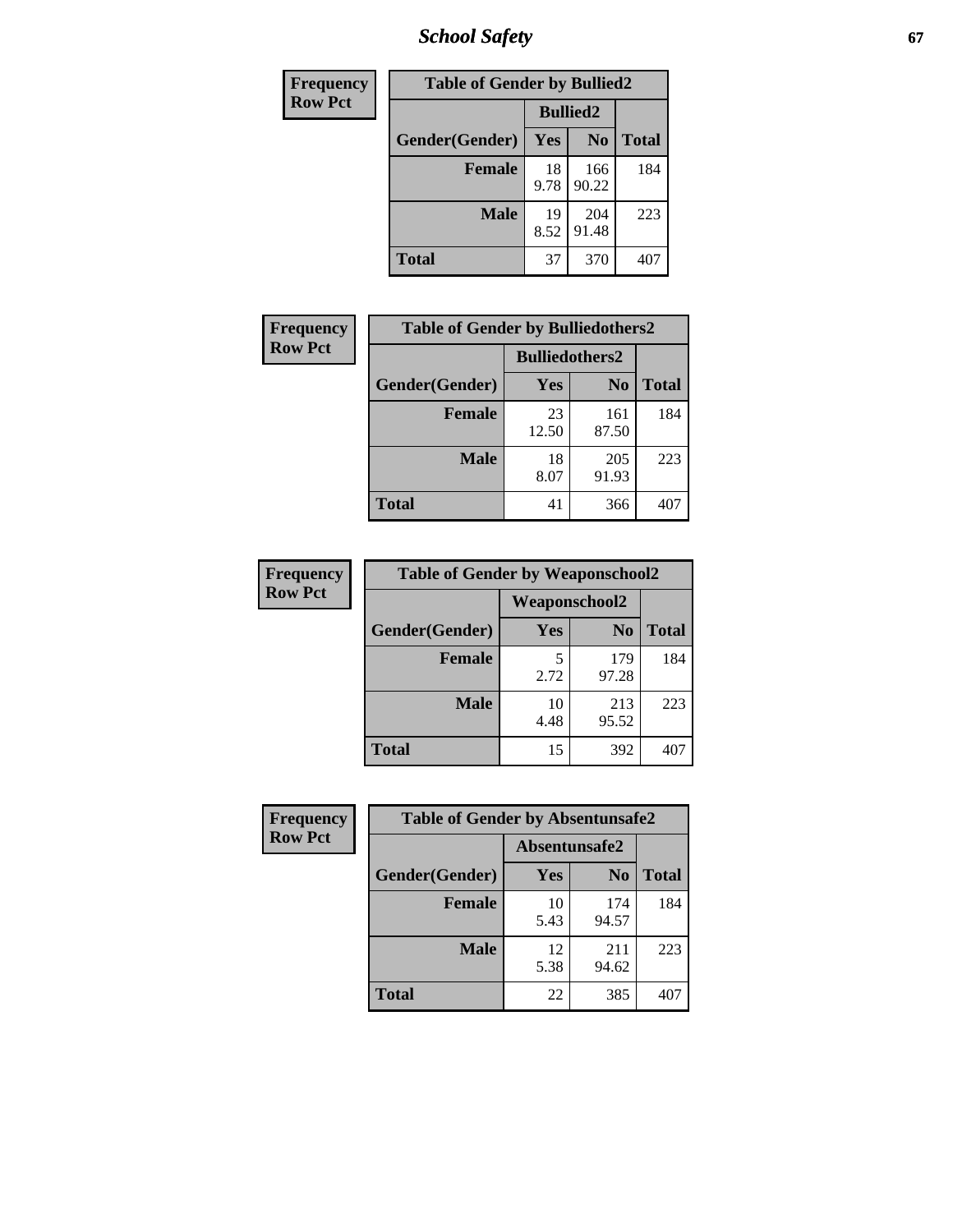*School Safety* **68**

| Frequency      | <b>Table of Gender by Gangself</b> |                                                                                                        |              |              |
|----------------|------------------------------------|--------------------------------------------------------------------------------------------------------|--------------|--------------|
| <b>Row Pct</b> |                                    | <b>Gangself</b> (I<br>have<br>participated<br>in illegal gang<br>activities in<br>the past 30<br>days) |              |              |
|                | Gender(Gender)                     | Yes                                                                                                    | $\bf No$     | <b>Total</b> |
|                | <b>Female</b>                      | 11<br>5.98                                                                                             | 173<br>94.02 | 184          |
|                | <b>Male</b>                        | 21<br>9.42                                                                                             | 202<br>90.58 | 223          |
|                | <b>Total</b>                       | 32                                                                                                     | 375          | 407          |

| <b>Frequency</b> | <b>Table of Gender by Gangpeers</b> |                                                                                                                             |                |              |
|------------------|-------------------------------------|-----------------------------------------------------------------------------------------------------------------------------|----------------|--------------|
| <b>Row Pct</b>   |                                     | <b>Gangpeers</b> (I<br>have friends<br>who have<br>participated<br>in illegal gang<br>activities in<br>the past 30<br>days) |                |              |
|                  | Gender(Gender)                      | Yes                                                                                                                         | N <sub>0</sub> | <b>Total</b> |
|                  | <b>Female</b>                       | 75<br>40.76                                                                                                                 | 109<br>59.24   | 184          |
|                  | <b>Male</b>                         | 91<br>40.81                                                                                                                 | 132<br>59.19   | 223          |
|                  | <b>Total</b>                        | 166                                                                                                                         | 241            | 407          |

| Frequency      | <b>Table of Gender by Pickedon2</b> |             |                |              |
|----------------|-------------------------------------|-------------|----------------|--------------|
| <b>Row Pct</b> |                                     | Pickedon2   |                |              |
|                | Gender(Gender)                      | <b>Yes</b>  | N <sub>0</sub> | <b>Total</b> |
|                | <b>Female</b>                       | 33<br>17.93 | 151<br>82.07   | 184          |
|                | <b>Male</b>                         | 35<br>15.70 | 188<br>84.30   | 223          |
|                | <b>Total</b>                        | 68          | 339            | 407          |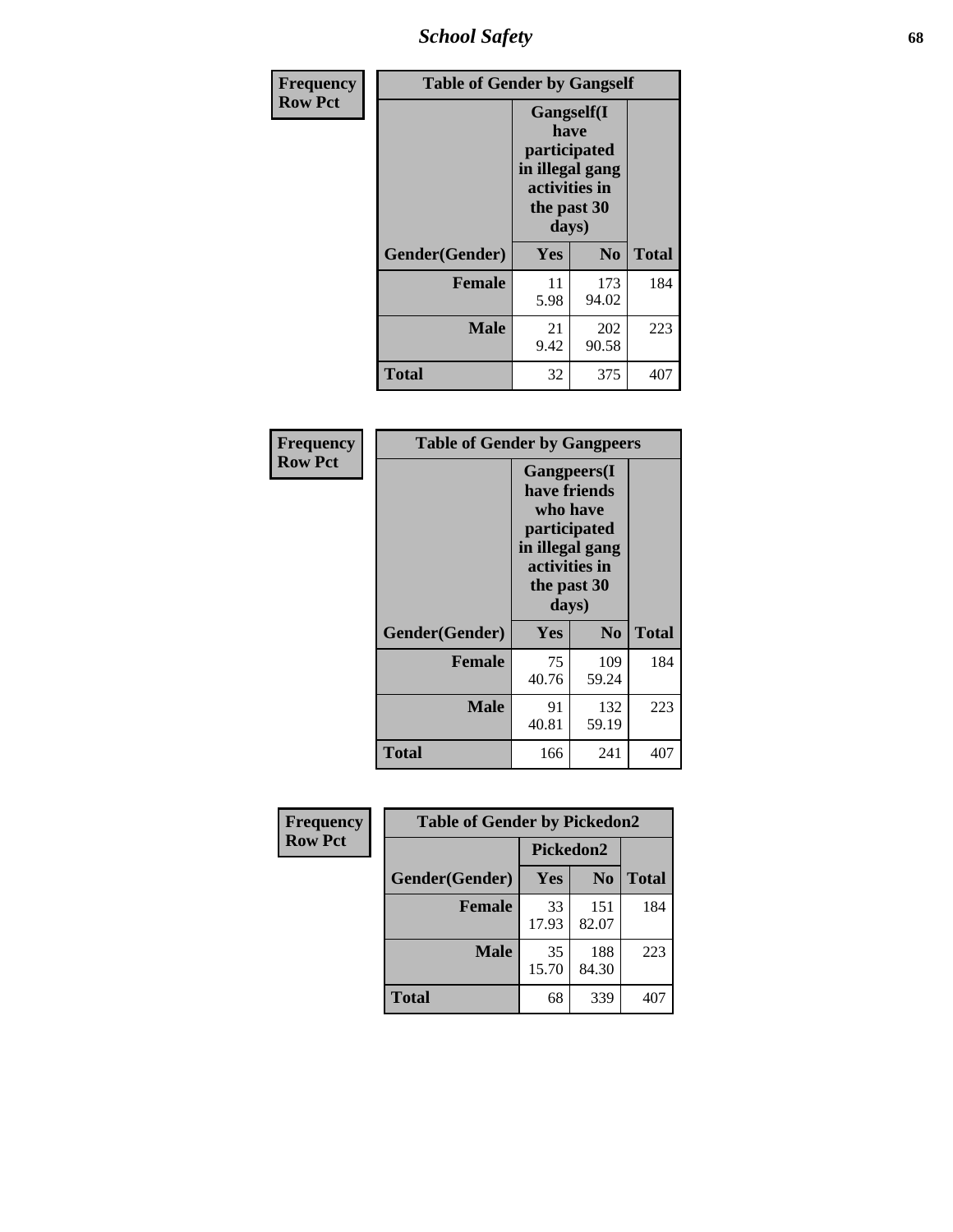*School Safety* **69**

| Frequency      | <b>Table of Gender by Safeschool2</b> |              |                |              |  |
|----------------|---------------------------------------|--------------|----------------|--------------|--|
| <b>Row Pct</b> |                                       | Safeschool2  |                |              |  |
|                | Gender(Gender)                        | <b>Yes</b>   | N <sub>0</sub> | <b>Total</b> |  |
|                | <b>Female</b>                         | 111<br>60.33 | 73<br>39.67    | 184          |  |
|                | <b>Male</b>                           | 147<br>65.92 | 76<br>34.08    | 223          |  |
|                | <b>Total</b>                          | 258          | 149            | 407          |  |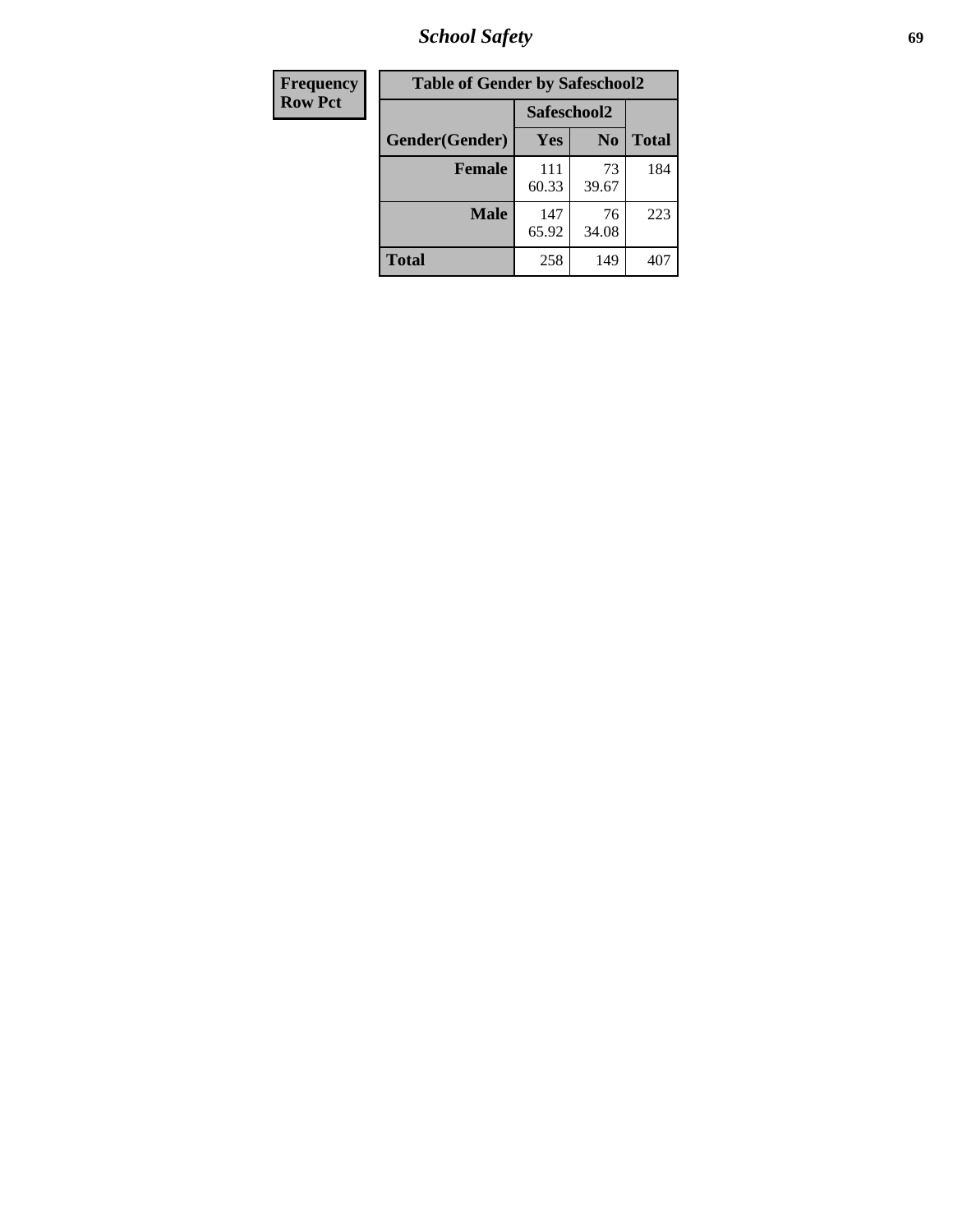# *Incidence of Drug Use* **70**

| <b>Frequency</b> | <b>Table of Gender by AlcoholAlt</b> |                                          |                |              |  |
|------------------|--------------------------------------|------------------------------------------|----------------|--------------|--|
| <b>Row Pct</b>   |                                      | AlcoholAlt(Alcohol<br>use, past 30 days) |                |              |  |
|                  | Gender(Gender)                       | Yes                                      | N <sub>0</sub> | <b>Total</b> |  |
|                  | <b>Female</b>                        | 34<br>18.48                              | 150<br>81.52   | 184          |  |
|                  | <b>Male</b>                          | 40<br>17.94                              | 183<br>82.06   | 223          |  |
|                  | <b>Total</b>                         | 74                                       | 333            | 407          |  |

| Frequency      | <b>Table of Gender by TobaccoAny</b> |                                          |                     |              |  |
|----------------|--------------------------------------|------------------------------------------|---------------------|--------------|--|
| <b>Row Pct</b> |                                      | TobaccoAny(Tobacco<br>use, past 30 days) |                     |              |  |
|                | Gender(Gender)                       | Yes                                      | N <sub>0</sub>      | <b>Total</b> |  |
|                | <b>Female</b>                        | 15<br>8.15                               | 169<br>91.85        | 184          |  |
|                | <b>Male</b>                          | 23<br>10.31                              | <b>200</b><br>89.69 | 223          |  |
|                | Total                                | 38                                       | 369                 |              |  |

| <b>Frequency</b> | <b>Table of Gender by MarijuanaAlt</b> |                                              |                |              |
|------------------|----------------------------------------|----------------------------------------------|----------------|--------------|
| <b>Row Pct</b>   |                                        | MarijuanaAlt(Marijuana<br>use, past 30 days) |                |              |
|                  | Gender(Gender)                         | <b>Yes</b>                                   | N <sub>0</sub> | <b>Total</b> |
|                  | <b>Female</b>                          | 21<br>11.41                                  | 163<br>88.59   | 184          |
|                  | <b>Male</b>                            | 25<br>11.21                                  | 198<br>88.79   | 223          |
|                  | <b>Total</b>                           | 46                                           | 361            | 407          |

| <b>Frequency</b> | <b>Table of Gender by OtherDrugAny</b> |                                                      |                |              |
|------------------|----------------------------------------|------------------------------------------------------|----------------|--------------|
| <b>Row Pct</b>   |                                        | <b>OtherDrugAny(Other</b><br>drug use, past 30 days) |                |              |
|                  | Gender(Gender)                         | <b>Yes</b>                                           | N <sub>0</sub> | <b>Total</b> |
|                  | <b>Female</b>                          | 18<br>9.78                                           | 166<br>90.22   | 184          |
|                  | <b>Male</b>                            | 15<br>6.73                                           | 208<br>93.27   | 223          |
|                  | <b>Total</b>                           | 33                                                   | 374            | 407          |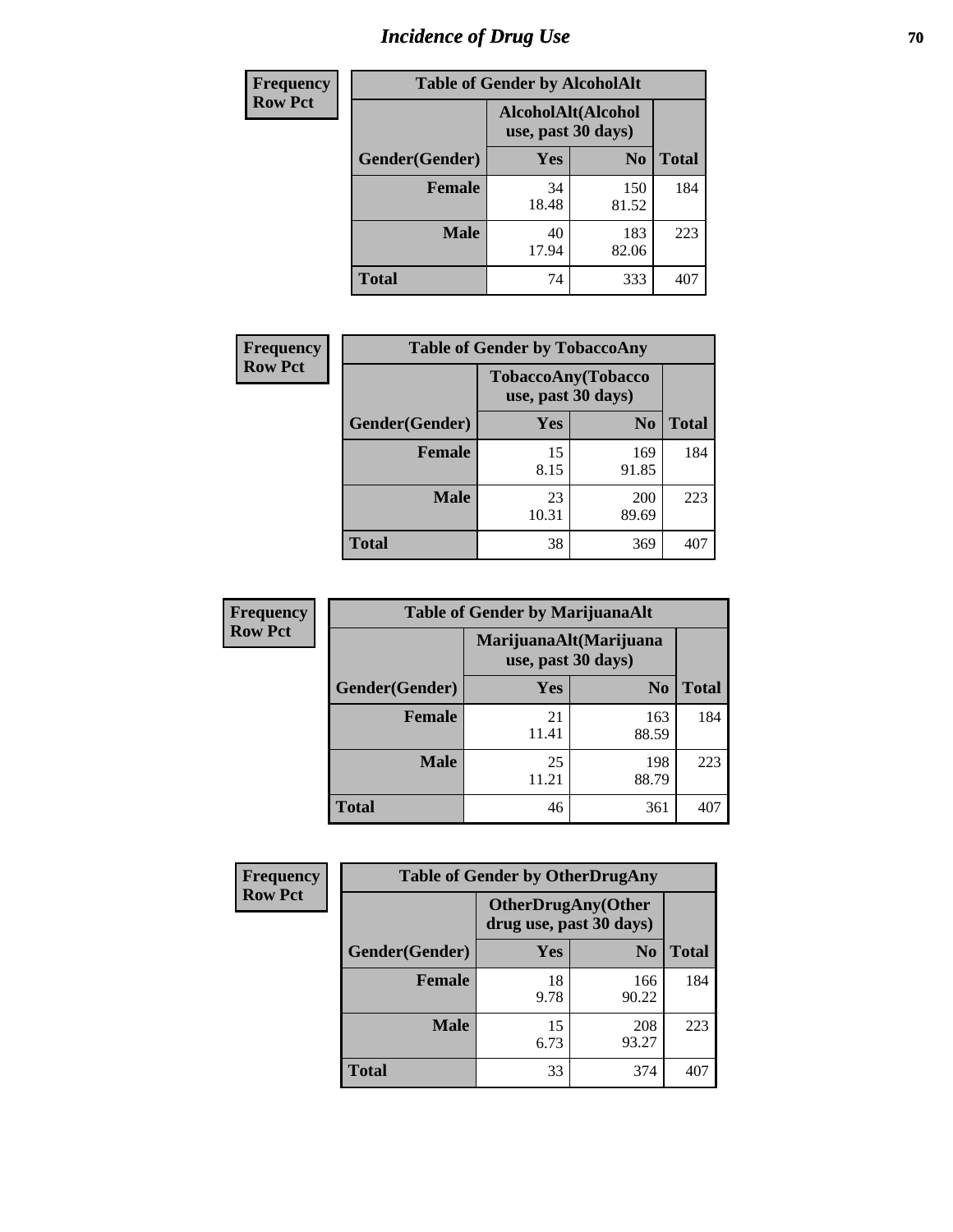### *Average Age at Onset of Use* **71** *Results for "Average Age at Onset of Use" questions exclude students who said they did not use that substance*

#### **Gender=Female**

| <b>Variable</b>    | Label                                                              | <b>Mean</b> |
|--------------------|--------------------------------------------------------------------|-------------|
| Alcoholinit2       | I started using alcohol when I was                                 | 12.83       |
| Cigarettesinit2    | I started smoking tobacco when I was                               | 12.50       |
| Smokelessinit2     | I started chewing tobacco when I was                               | 11.25       |
| Marijuanainit2     | I started using marijuana when I was                               | 13.38       |
| Cocaineinit2       | I started using cocaine when I was                                 | 14.25       |
| Inhalantsinit2     | I started using inhalants when I was                               | 12.00       |
| Steroidsinit2      | I started using steroids when I was                                | 13.80       |
| Ecstasyinit2       | I started using ecstasy when I was                                 | 14.20       |
| Methinit2          | I started using methamphetamines when I was                        | 14.33       |
| Hallucinogensinit2 | I started using hallucinogens when I was                           | 13.33       |
| Prescriptioninit2  | I started using prescription drugs not prescribed to me when I was | 12.67       |

#### **Gender=Male**

| <b>Variable</b>                 | Label                                                              | <b>Mean</b> |
|---------------------------------|--------------------------------------------------------------------|-------------|
| Alcoholinit2                    | I started using alcohol when I was                                 | 13.07       |
| Cigarettesinit2                 | I started smoking tobacco when I was                               | 12.88       |
| Smokelessinit2                  | I started chewing tobacco when I was                               | 10.17       |
| Marijuanainit2                  | I started using marijuana when I was                               | 12.63       |
| Cocaineinit2                    | I started using cocaine when I was                                 | 8.00        |
| Inhalantsinit2                  | I started using inhalants when I was                               | 11.00       |
| Steroidsinit2                   | I started using steroids when I was                                | 11.00       |
| Ecstasyinit2                    | I started using ecstasy when I was                                 | 12.50       |
| Methinit2                       | I started using methamphetamines when I was                        | 8.00        |
| Hallucinogensinit2              | I started using hallucinogens when I was                           | 11.00       |
| Prescription in it <sub>2</sub> | I started using prescription drugs not prescribed to me when I was | 11.42       |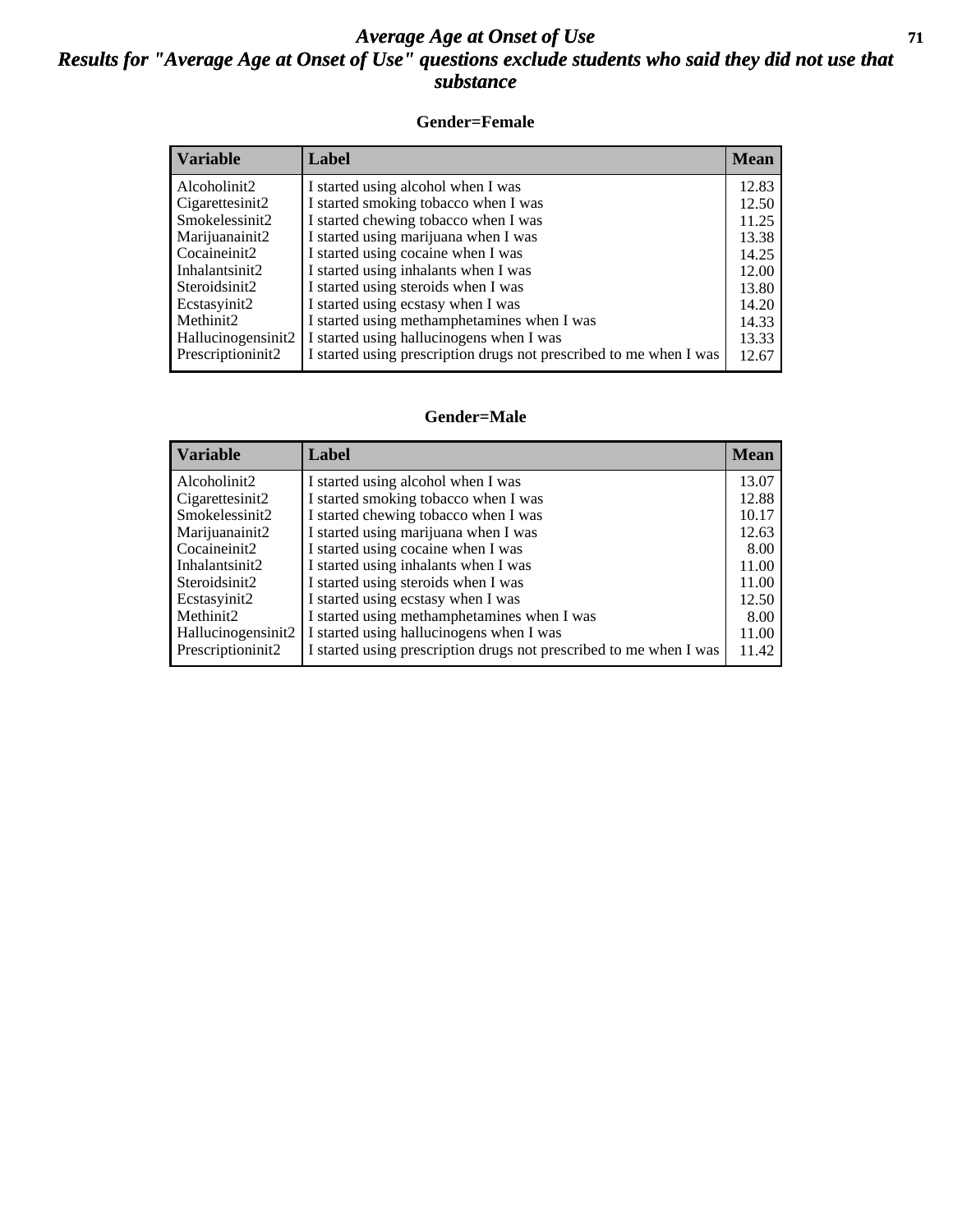# *I Think These Drugs are Harmful* **72**

| <b>Frequency</b> | <b>Table of Gender by Alcoholharmdich</b> |                  |                               |              |
|------------------|-------------------------------------------|------------------|-------------------------------|--------------|
| <b>Row Pct</b>   |                                           | think alcohol is | Alcoholharmdich(I<br>harmful) |              |
|                  | Gender(Gender)                            | Yes              | N <sub>0</sub>                | <b>Total</b> |
|                  | <b>Female</b>                             | 146<br>79.35     | 38<br>20.65                   | 184          |
|                  | <b>Male</b>                               | 176<br>78.92     | 47<br>21.08                   | 223          |
|                  | Total                                     | 322              | 85                            | 407          |

| Frequency      | <b>Table of Gender by Tobaccoharmdich</b> |                              |                   |              |  |
|----------------|-------------------------------------------|------------------------------|-------------------|--------------|--|
| <b>Row Pct</b> |                                           | think tobacco is<br>harmful) | Tobaccoharmdich(I |              |  |
|                | Gender(Gender)                            | Yes                          | $\bf N_0$         | <b>Total</b> |  |
|                | <b>Female</b>                             | 165<br>89.67                 | 19<br>10.33       | 184          |  |
|                | <b>Male</b>                               | 203<br>91.03                 | 20<br>8.97        | 223          |  |
|                | <b>Total</b>                              | 368                          | 39                |              |  |

| Frequency      | <b>Table of Gender by Marijuanaharmdich</b> |                                                       |                |              |  |
|----------------|---------------------------------------------|-------------------------------------------------------|----------------|--------------|--|
| <b>Row Pct</b> |                                             | Marijuanaharmdich(I<br>think marijuana is<br>harmful) |                |              |  |
|                | Gender(Gender)                              | <b>Yes</b>                                            | N <sub>0</sub> | <b>Total</b> |  |
|                | <b>Female</b>                               | 144<br>78.26                                          | 40<br>21.74    | 184          |  |
|                | <b>Male</b>                                 | 179<br>80.27                                          | 44<br>19.73    | 223          |  |
|                | <b>Total</b>                                | 323                                                   | 84             | 407          |  |

| Frequency      | <b>Table of Gender by Otherdrugharmdich</b> |                                                          |                |              |  |
|----------------|---------------------------------------------|----------------------------------------------------------|----------------|--------------|--|
| <b>Row Pct</b> |                                             | Otherdrugharmdich(I<br>think other drugs are<br>harmful) |                |              |  |
|                | Gender(Gender)                              | <b>Yes</b>                                               | N <sub>0</sub> | <b>Total</b> |  |
|                | <b>Female</b>                               | 168<br>91.30                                             | 16<br>8.70     | 184          |  |
|                | <b>Male</b>                                 | 204<br>91.48                                             | 19<br>8.52     | 223          |  |
|                | <b>Total</b>                                | 372                                                      | 35             | 407          |  |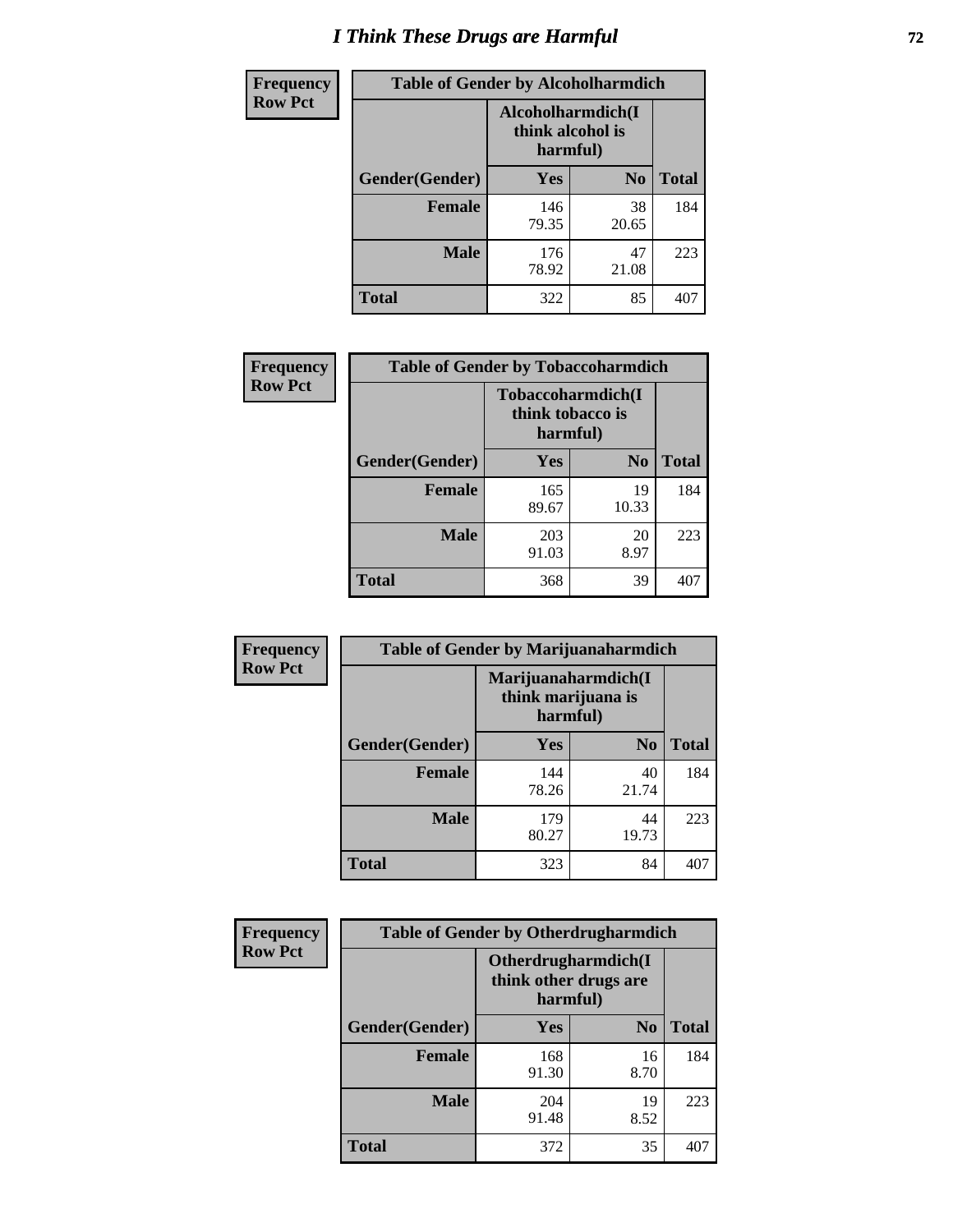| <b>Frequency</b> | <b>Table of Gender by Alcohollocation1</b> |                                                               |              |              |
|------------------|--------------------------------------------|---------------------------------------------------------------|--------------|--------------|
| <b>Row Pct</b>   |                                            | <b>Alcohollocation1(Places</b><br><b>Friends Use Alcohol)</b> |              |              |
|                  | <b>Gender</b> (Gender)                     |                                                               | Do Not Use   | <b>Total</b> |
|                  | <b>Female</b>                              | 97<br>52.72                                                   | 87<br>47.28  | 184          |
|                  | <b>Male</b>                                | 105<br>47.09                                                  | 118<br>52.91 | 223          |
|                  | <b>Total</b>                               | 202                                                           | 205          | 407          |

| <b>Frequency</b> | <b>Table of Gender by Alcohollocation2</b> |                                |                             |              |
|------------------|--------------------------------------------|--------------------------------|-----------------------------|--------------|
| <b>Row Pct</b>   |                                            | <b>Alcohollocation2(Places</b> | <b>Friends Use Alcohol)</b> |              |
|                  | Gender(Gender)                             |                                | Home                        | <b>Total</b> |
|                  | Female                                     | 101<br>54.89                   | 83<br>45.11                 | 184          |
|                  | <b>Male</b>                                | 153<br>68.61                   | 70<br>31.39                 | 223          |
|                  | <b>Total</b>                               | 254                            | 153                         | 407          |

| Frequency      | <b>Table of Gender by Alcohollocation3</b> |                                                               |               |              |
|----------------|--------------------------------------------|---------------------------------------------------------------|---------------|--------------|
| <b>Row Pct</b> |                                            | <b>Alcohollocation3(Places</b><br><b>Friends Use Alcohol)</b> |               |              |
|                | Gender(Gender)                             |                                                               | <b>School</b> | <b>Total</b> |
|                | <b>Female</b>                              | 160<br>86.96                                                  | 24<br>13.04   | 184          |
|                | <b>Male</b>                                | 201<br>90.13                                                  | 22<br>9.87    | 223          |
|                | <b>Total</b>                               | 361                                                           | 46            | 407          |

| Frequency      | <b>Table of Gender by Alcohollocation4</b> |                                                               |             |              |
|----------------|--------------------------------------------|---------------------------------------------------------------|-------------|--------------|
| <b>Row Pct</b> |                                            | <b>Alcohollocation4(Places</b><br><b>Friends Use Alcohol)</b> |             |              |
|                | Gender(Gender)                             |                                                               | Car         | <b>Total</b> |
|                | <b>Female</b>                              | 149<br>80.98                                                  | 35<br>19.02 | 184          |
|                | <b>Male</b>                                | 197<br>88.34                                                  | 26<br>11.66 | 223          |
|                | <b>Total</b>                               | 346                                                           | 61          | 407          |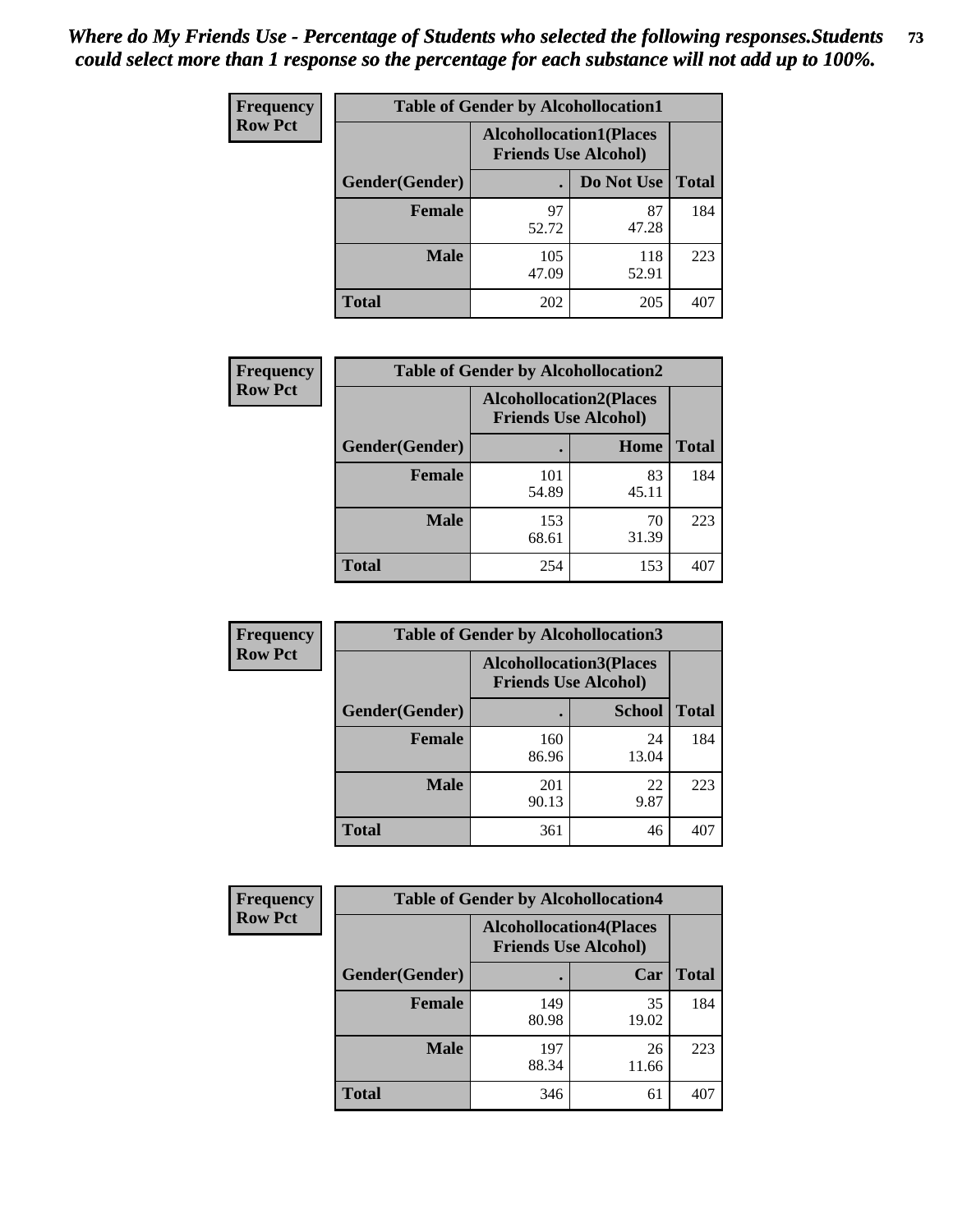| <b>Frequency</b> | <b>Table of Gender by Alcohollocation5</b> |                                                                |                          |              |
|------------------|--------------------------------------------|----------------------------------------------------------------|--------------------------|--------------|
| <b>Row Pct</b>   |                                            | <b>Alcohollocation5</b> (Places<br><b>Friends Use Alcohol)</b> |                          |              |
|                  | Gender(Gender)                             |                                                                | <b>Friend's</b><br>House | <b>Total</b> |
|                  | <b>Female</b>                              | 107<br>58.15                                                   | 77<br>41.85              | 184          |
|                  | <b>Male</b>                                | 169<br>75.78                                                   | 54<br>24.22              | 223          |
|                  | <b>Total</b>                               | 276                                                            | 131                      | 407          |

| Frequency      | <b>Table of Gender by Alcohollocation6</b> |                                                               |              |              |  |
|----------------|--------------------------------------------|---------------------------------------------------------------|--------------|--------------|--|
| <b>Row Pct</b> |                                            | <b>Alcohollocation6(Places</b><br><b>Friends Use Alcohol)</b> |              |              |  |
|                | <b>Gender</b> (Gender)                     |                                                               | <b>Other</b> | <b>Total</b> |  |
|                | <b>Female</b>                              | 143<br>77.72                                                  | 41<br>22.28  | 184          |  |
|                | <b>Male</b>                                | 175<br>78.48                                                  | 48<br>21.52  | 223          |  |
|                | <b>Total</b>                               | 318                                                           | 89           | $40^\circ$   |  |

| Frequency      | <b>Table of Gender by Tobaccolocation1</b> |                                                               |              |              |  |
|----------------|--------------------------------------------|---------------------------------------------------------------|--------------|--------------|--|
| <b>Row Pct</b> |                                            | <b>Tobaccolocation1(Places</b><br><b>Friends Use Tobacco)</b> |              |              |  |
|                | <b>Gender</b> (Gender)                     |                                                               | Do Not Use   | <b>Total</b> |  |
|                | Female                                     | 49<br>26.63                                                   | 135<br>73.37 | 184          |  |
|                | <b>Male</b>                                | 67<br>30.04                                                   | 156<br>69.96 | 223          |  |
|                | <b>Total</b>                               | 116                                                           | 291          | 407          |  |

| <b>Frequency</b> | <b>Table of Gender by Tobaccolocation2</b> |                                                               |             |              |
|------------------|--------------------------------------------|---------------------------------------------------------------|-------------|--------------|
| <b>Row Pct</b>   |                                            | <b>Tobaccolocation2(Places</b><br><b>Friends Use Tobacco)</b> |             |              |
|                  | Gender(Gender)                             |                                                               | Home        | <b>Total</b> |
|                  | Female                                     | 146<br>79.35                                                  | 38<br>20.65 | 184          |
|                  | <b>Male</b>                                | 183<br>82.06                                                  | 40<br>17.94 | 223          |
|                  | <b>Total</b>                               | 329                                                           | 78          | 407          |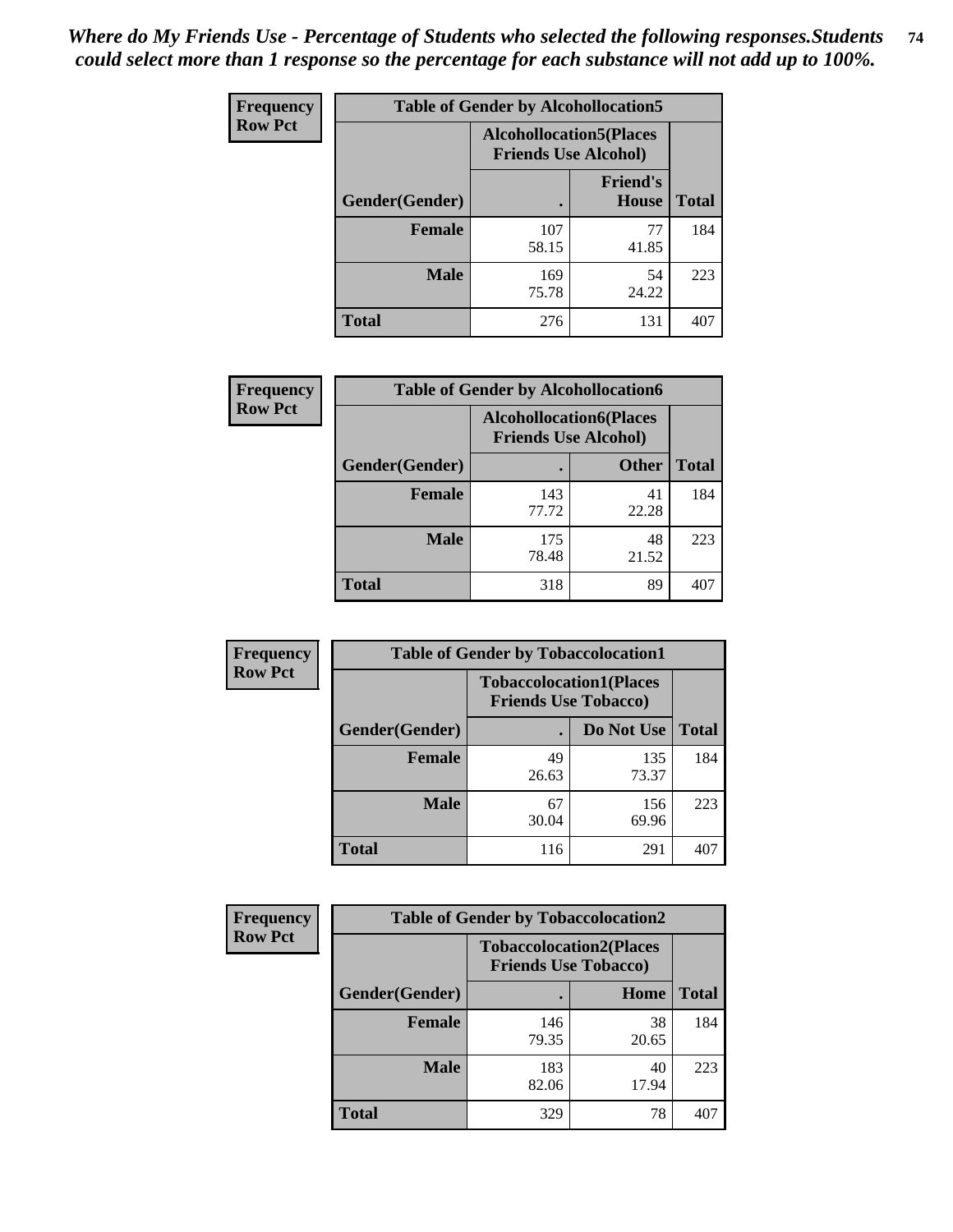| <b>Frequency</b> | <b>Table of Gender by Tobaccolocation3</b> |                             |                                |              |
|------------------|--------------------------------------------|-----------------------------|--------------------------------|--------------|
| <b>Row Pct</b>   |                                            | <b>Friends Use Tobacco)</b> | <b>Tobaccolocation3(Places</b> |              |
|                  | Gender(Gender)                             |                             | <b>School</b>                  | <b>Total</b> |
|                  | Female                                     | 173<br>94.02                | 11<br>5.98                     | 184          |
|                  | <b>Male</b>                                | 210<br>94.17                | 13<br>5.83                     | 223          |
|                  | <b>Total</b>                               | 383                         | 24                             | 407          |

| <b>Frequency</b> | <b>Table of Gender by Tobaccolocation4</b> |                             |                                |              |
|------------------|--------------------------------------------|-----------------------------|--------------------------------|--------------|
| <b>Row Pct</b>   |                                            | <b>Friends Use Tobacco)</b> | <b>Tobaccolocation4(Places</b> |              |
|                  | Gender(Gender)                             |                             | Car                            | <b>Total</b> |
|                  | <b>Female</b>                              | 161<br>87.50                | 23<br>12.50                    | 184          |
|                  | <b>Male</b>                                | 196<br>87.89                | 27<br>12.11                    | 223          |
|                  | <b>Total</b>                               | 357                         | 50                             | 407          |

| <b>Frequency</b> | <b>Table of Gender by Tobaccolocation5</b> |                                                               |                          |              |
|------------------|--------------------------------------------|---------------------------------------------------------------|--------------------------|--------------|
| <b>Row Pct</b>   |                                            | <b>Tobaccolocation5(Places</b><br><b>Friends Use Tobacco)</b> |                          |              |
|                  | Gender(Gender)                             |                                                               | <b>Friend's</b><br>House | <b>Total</b> |
|                  | <b>Female</b>                              | 154<br>83.70                                                  | 30<br>16.30              | 184          |
|                  | <b>Male</b>                                | 188<br>84.30                                                  | 35<br>15.70              | 223          |
|                  | <b>Total</b>                               | 342                                                           | 65                       | 407          |

| <b>Frequency</b> | <b>Table of Gender by Tobaccolocation6</b> |                                                               |              |              |
|------------------|--------------------------------------------|---------------------------------------------------------------|--------------|--------------|
| <b>Row Pct</b>   |                                            | <b>Tobaccolocation6(Places</b><br><b>Friends Use Tobacco)</b> |              |              |
|                  | Gender(Gender)                             |                                                               | <b>Other</b> | <b>Total</b> |
|                  | Female                                     | 159<br>86.41                                                  | 25<br>13.59  | 184          |
|                  | <b>Male</b>                                | 192<br>86.10                                                  | 31<br>13.90  | 223          |
|                  | <b>Total</b>                               | 351                                                           | 56           | 407          |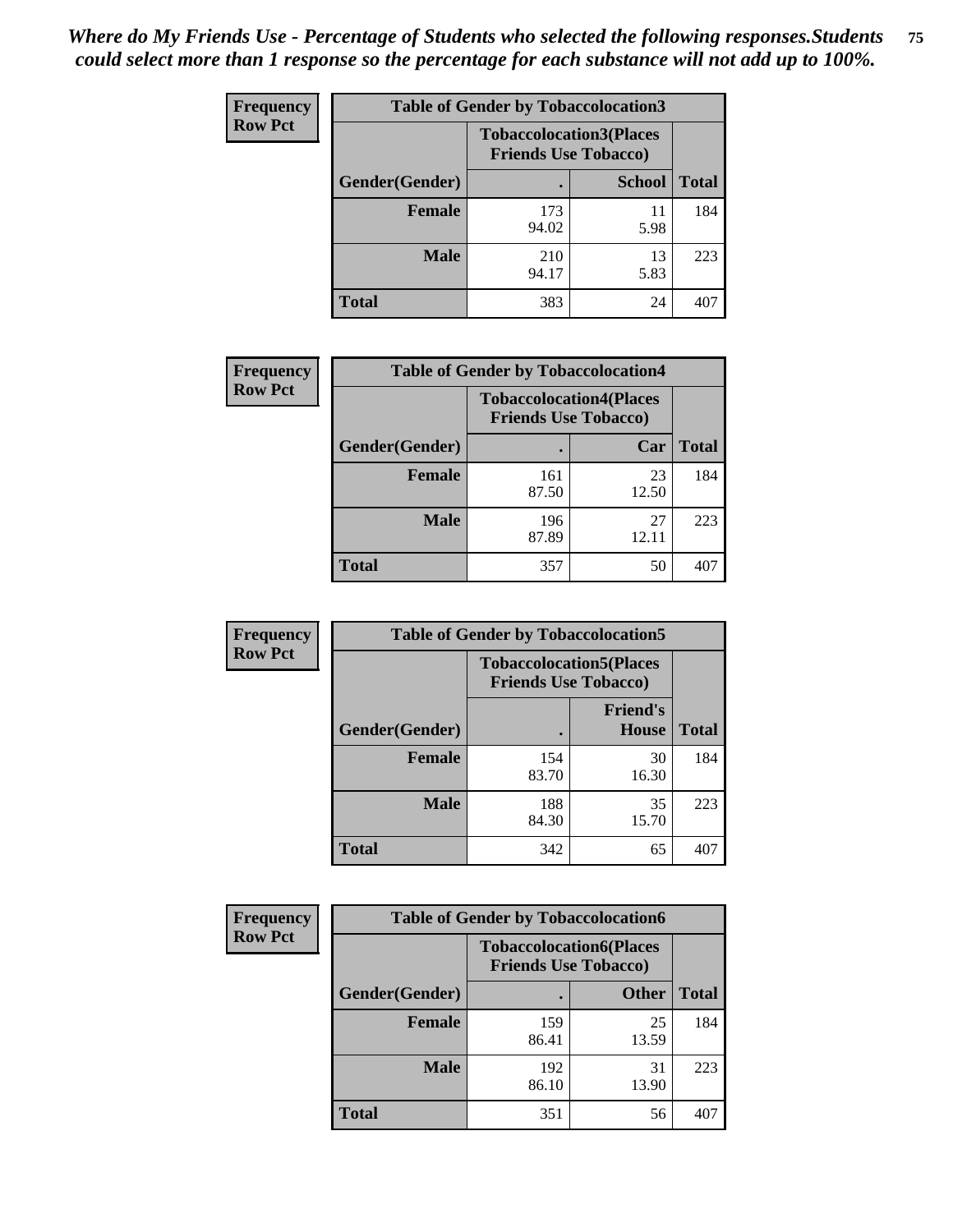| <b>Frequency</b> | <b>Table of Gender by Marijuanalocation1</b> |                                                                    |              |              |
|------------------|----------------------------------------------|--------------------------------------------------------------------|--------------|--------------|
| <b>Row Pct</b>   |                                              | <b>Marijuanalocation1(Places</b><br><b>Friends Use Marijuana</b> ) |              |              |
|                  | Gender(Gender)                               |                                                                    | Do Not Use   | <b>Total</b> |
|                  | <b>Female</b>                                | 88<br>47.83                                                        | 96<br>52.17  | 184          |
|                  | <b>Male</b>                                  | 108<br>48.43                                                       | 115<br>51.57 | 223          |
|                  | <b>Total</b>                                 | 196                                                                | 211          | 407          |

| <b>Frequency</b> | <b>Table of Gender by Marijuanalocation2</b> |                                                                    |             |              |
|------------------|----------------------------------------------|--------------------------------------------------------------------|-------------|--------------|
| <b>Row Pct</b>   |                                              | <b>Marijuanalocation2(Places</b><br><b>Friends Use Marijuana</b> ) |             |              |
|                  | Gender(Gender)                               |                                                                    | Home        | <b>Total</b> |
|                  | <b>Female</b>                                | 120<br>65.22                                                       | 64<br>34.78 | 184          |
|                  | <b>Male</b>                                  | 161<br>72.20                                                       | 62<br>27.80 | 223          |
|                  | <b>Total</b>                                 | 281                                                                | 126         | 407          |

| Frequency      | <b>Table of Gender by Marijuanalocation3</b> |              |                                                                    |              |
|----------------|----------------------------------------------|--------------|--------------------------------------------------------------------|--------------|
| <b>Row Pct</b> |                                              |              | <b>Marijuanalocation3(Places</b><br><b>Friends Use Marijuana</b> ) |              |
|                | Gender(Gender)                               |              | <b>School</b>                                                      | <b>Total</b> |
|                | Female                                       | 151<br>82.07 | 33<br>17.93                                                        | 184          |
|                | <b>Male</b>                                  | 193<br>86.55 | 30<br>13.45                                                        | 223          |
|                | <b>Total</b>                                 | 344          | 63                                                                 | 407          |

| Frequency      | <b>Table of Gender by Marijuanalocation4</b> |                                |                                  |              |
|----------------|----------------------------------------------|--------------------------------|----------------------------------|--------------|
| <b>Row Pct</b> |                                              | <b>Friends Use Marijuana</b> ) | <b>Marijuanalocation4(Places</b> |              |
|                | Gender(Gender)                               |                                | Car                              | <b>Total</b> |
|                | Female                                       | 136<br>73.91                   | 48<br>26.09                      | 184          |
|                | <b>Male</b>                                  | 179<br>80.27                   | 44<br>19.73                      | 223          |
|                | <b>Total</b>                                 | 315                            | 92                               |              |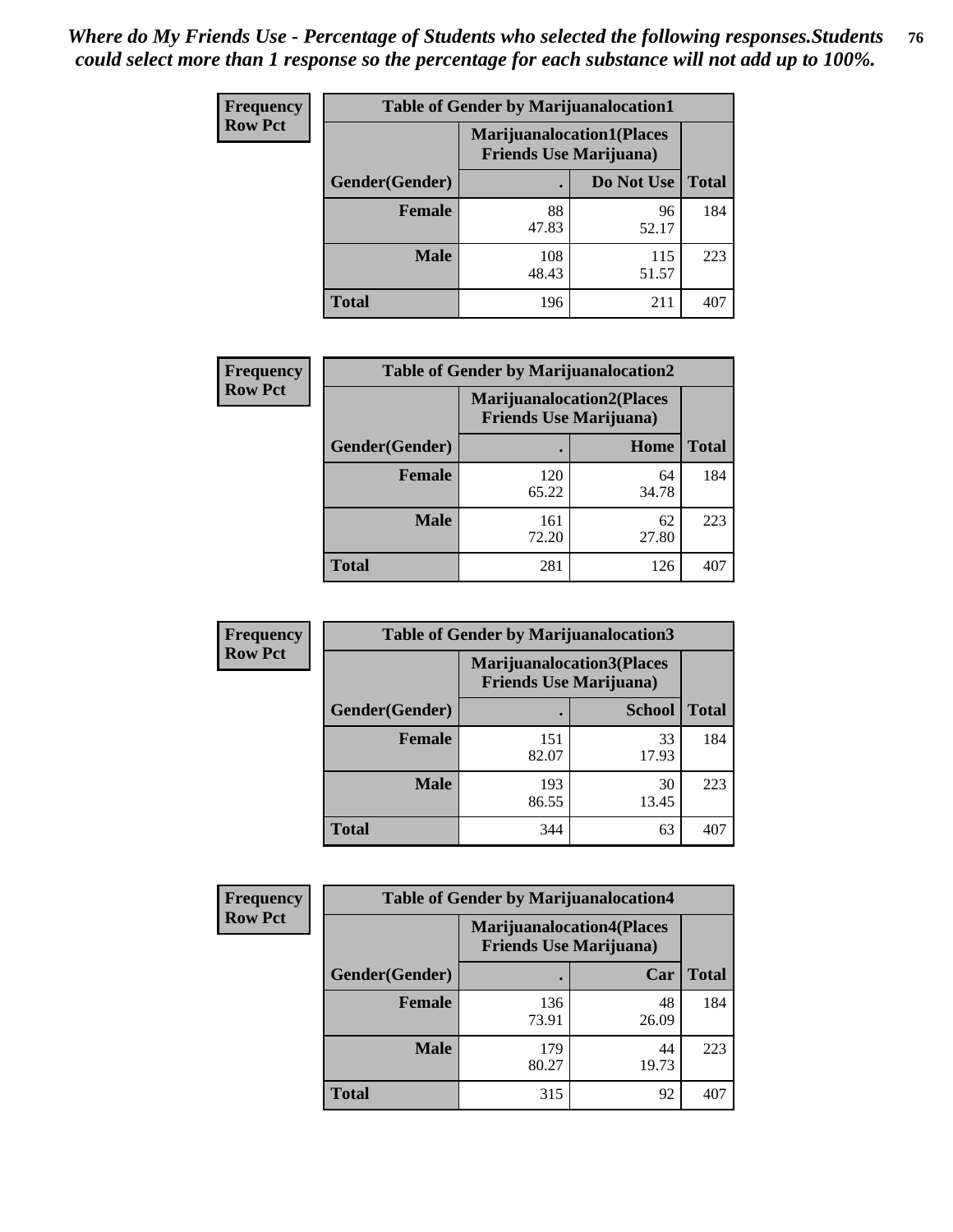| <b>Frequency</b> | <b>Table of Gender by Marijuanalocation5</b> |                                                                     |                                 |              |
|------------------|----------------------------------------------|---------------------------------------------------------------------|---------------------------------|--------------|
| <b>Row Pct</b>   |                                              | <b>Marijuanalocation5</b> (Places<br><b>Friends Use Marijuana</b> ) |                                 |              |
|                  | Gender(Gender)                               |                                                                     | <b>Friend's</b><br><b>House</b> | <b>Total</b> |
|                  | <b>Female</b>                                | 114<br>61.96                                                        | 70<br>38.04                     | 184          |
|                  | <b>Male</b>                                  | 163<br>73.09                                                        | 60<br>26.91                     | 223          |
|                  | <b>Total</b>                                 | 277                                                                 | 130                             | 407          |

| <b>Frequency</b> | <b>Table of Gender by Marijuanalocation6</b> |                                |                                   |              |
|------------------|----------------------------------------------|--------------------------------|-----------------------------------|--------------|
| <b>Row Pct</b>   |                                              | <b>Friends Use Marijuana</b> ) | <b>Marijuanalocation6(Places)</b> |              |
|                  | <b>Gender</b> (Gender)                       |                                | <b>Other</b>                      | <b>Total</b> |
|                  | <b>Female</b>                                | 133<br>72.28                   | 51<br>27.72                       | 184          |
|                  | <b>Male</b>                                  | 168<br>75.34                   | 55<br>24.66                       | 223          |
|                  | <b>Total</b>                                 | 301                            | 106                               | 407          |

| <b>Frequency</b> | <b>Table of Gender by Otherdruglocation1</b> |                                                                                |              |              |
|------------------|----------------------------------------------|--------------------------------------------------------------------------------|--------------|--------------|
| <b>Row Pct</b>   |                                              | <b>Otherdruglocation1(Places</b><br><b>Friends Use Other Illegal</b><br>Drugs) |              |              |
|                  | <b>Gender</b> (Gender)                       |                                                                                | Do Not Use   | <b>Total</b> |
|                  | <b>Female</b>                                | 36<br>19.57                                                                    | 148<br>80.43 | 184          |
|                  | <b>Male</b>                                  | 49<br>21.97                                                                    | 174<br>78.03 | 223          |
|                  | <b>Total</b>                                 | 85                                                                             | 322          | 407          |

| <b>Frequency</b> | <b>Table of Gender by Otherdruglocation2</b> |                                            |                                  |              |
|------------------|----------------------------------------------|--------------------------------------------|----------------------------------|--------------|
| <b>Row Pct</b>   |                                              | <b>Friends Use Other Illegal</b><br>Drugs) | <b>Otherdruglocation2(Places</b> |              |
|                  | Gender(Gender)                               |                                            | Home                             | <b>Total</b> |
|                  | Female                                       | 156<br>84.78                               | 28<br>15.22                      | 184          |
|                  | <b>Male</b>                                  | 198<br>88.79                               | 25<br>11.21                      | 223          |
|                  | <b>Total</b>                                 | 354                                        | 53                               | 407          |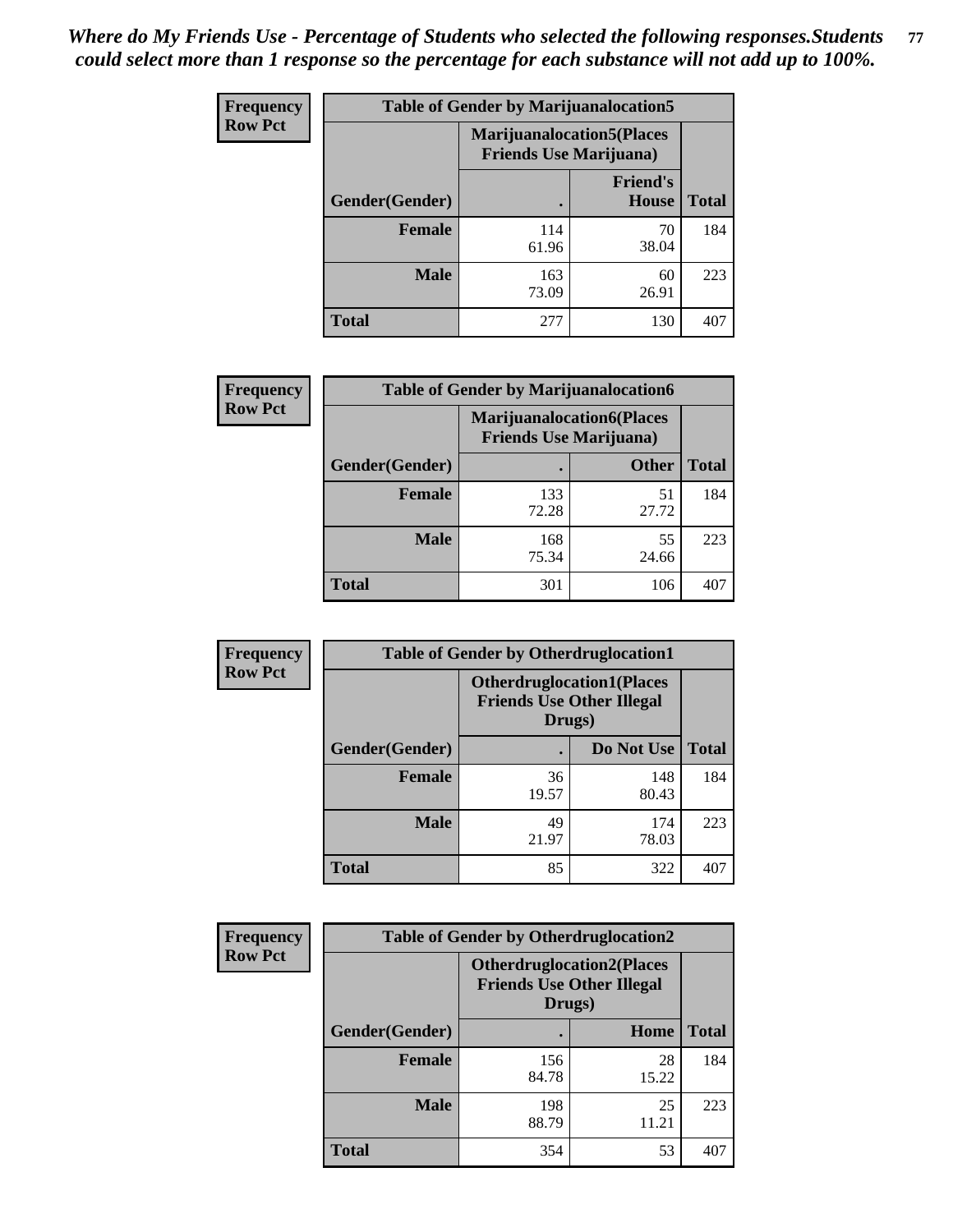| Frequency      | <b>Table of Gender by Otherdruglocation3</b> |                                                                                |               |              |
|----------------|----------------------------------------------|--------------------------------------------------------------------------------|---------------|--------------|
| <b>Row Pct</b> |                                              | <b>Otherdruglocation3(Places</b><br><b>Friends Use Other Illegal</b><br>Drugs) |               |              |
|                | Gender(Gender)                               |                                                                                | <b>School</b> | <b>Total</b> |
|                | <b>Female</b>                                | 175<br>95.11                                                                   | q<br>4.89     | 184          |
|                | <b>Male</b>                                  | 209<br>93.72                                                                   | 14<br>6.28    | 223          |
|                | <b>Total</b>                                 | 384                                                                            | 23            | 407          |

| Frequency      | <b>Table of Gender by Otherdruglocation4</b> |                                                                                |            |              |
|----------------|----------------------------------------------|--------------------------------------------------------------------------------|------------|--------------|
| <b>Row Pct</b> |                                              | <b>Otherdruglocation4(Places</b><br><b>Friends Use Other Illegal</b><br>Drugs) |            |              |
|                | Gender(Gender)                               |                                                                                | Car        | <b>Total</b> |
|                | <b>Female</b>                                | 167<br>90.76                                                                   | 17<br>9.24 | 184          |
|                | <b>Male</b>                                  | 206<br>92.38                                                                   | 17<br>7.62 | 223          |
|                | <b>Total</b>                                 | 373                                                                            | 34         | 407          |

| Frequency      | <b>Table of Gender by Otherdruglocation5</b> |              |                                                                      |              |
|----------------|----------------------------------------------|--------------|----------------------------------------------------------------------|--------------|
| <b>Row Pct</b> |                                              | Drugs)       | <b>Otherdruglocation5(Places</b><br><b>Friends Use Other Illegal</b> |              |
|                | Gender(Gender)                               |              | <b>Friend's</b><br><b>House</b>                                      | <b>Total</b> |
|                | Female                                       | 164<br>89.13 | 20<br>10.87                                                          | 184          |
|                | <b>Male</b>                                  | 202<br>90.58 | 21<br>9.42                                                           | 223          |
|                | <b>Total</b>                                 | 366          | 41                                                                   | 407          |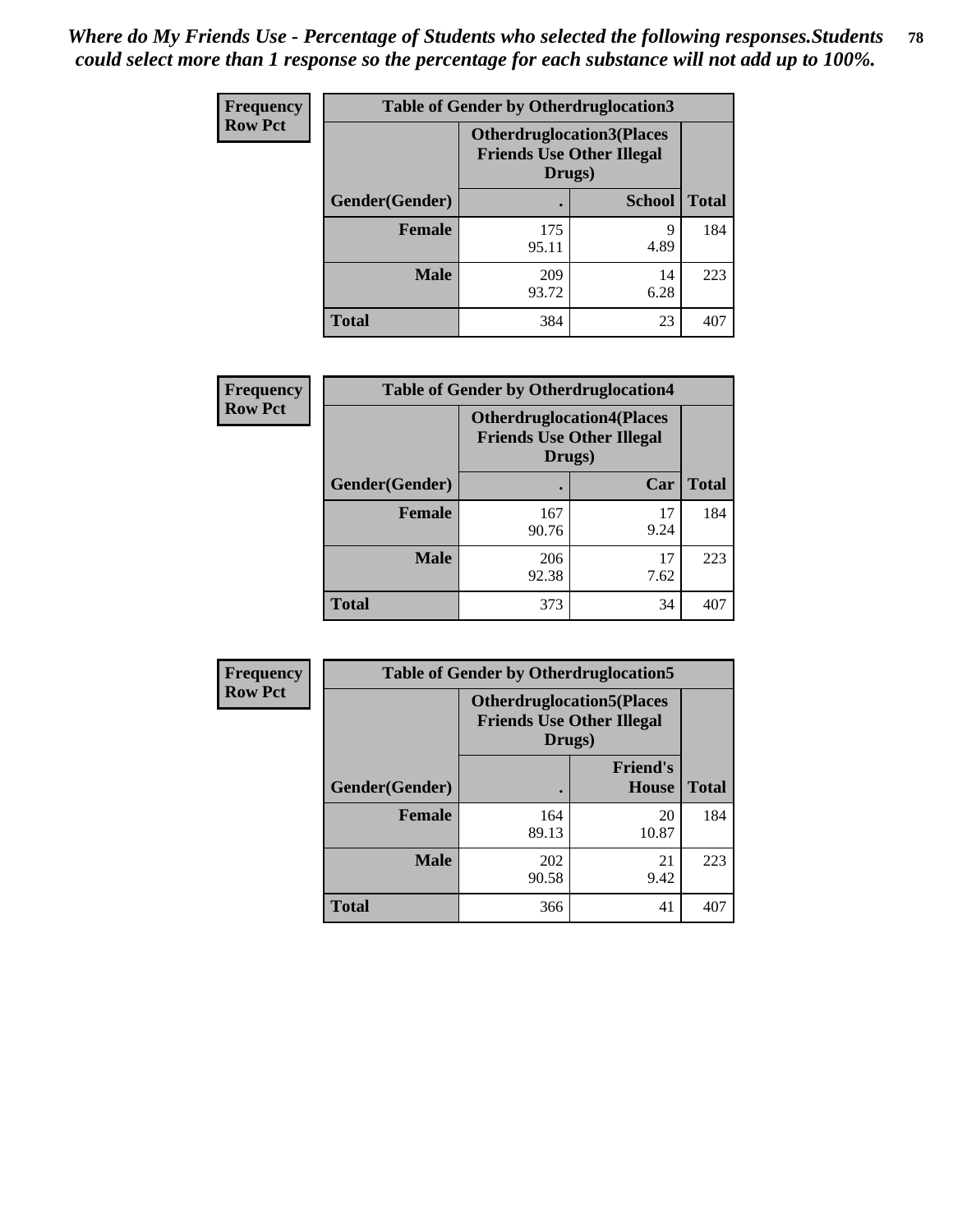| Frequency      | <b>Table of Gender by Otherdruglocation6</b> |                                            |                                  |              |
|----------------|----------------------------------------------|--------------------------------------------|----------------------------------|--------------|
| <b>Row Pct</b> |                                              | <b>Friends Use Other Illegal</b><br>Drugs) | <b>Otherdruglocation6(Places</b> |              |
|                | Gender(Gender)                               |                                            | <b>Other</b>                     | <b>Total</b> |
|                | <b>Female</b>                                | 162<br>88.04                               | 22<br>11.96                      | 184          |
|                | <b>Male</b>                                  | 189<br>84.75                               | 34<br>15.25                      | 223          |
|                | <b>Total</b>                                 | 351                                        | 56                               | 407          |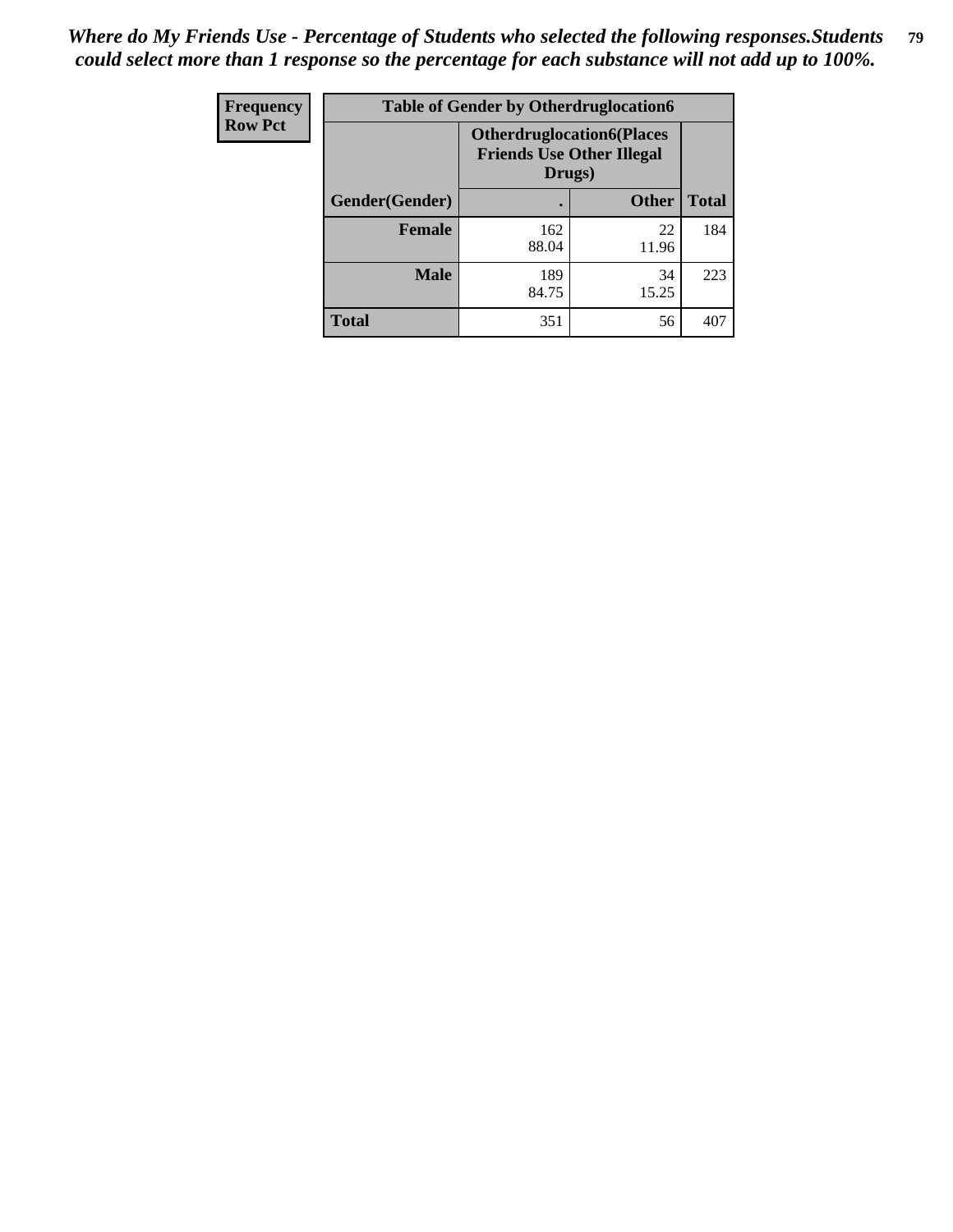| <b>Frequency</b> | <b>Table of Gender by Alcoholtime1</b> |                                                          |                      |              |
|------------------|----------------------------------------|----------------------------------------------------------|----------------------|--------------|
| <b>Row Pct</b>   |                                        | <b>Alcoholtime1(Times</b><br><b>Friends Use Alcohol)</b> |                      |              |
|                  | Gender(Gender)                         |                                                          | Do Not<br><b>Use</b> | <b>Total</b> |
|                  | <b>Female</b>                          | 101<br>54.89                                             | 83<br>45.11          | 184          |
|                  | <b>Male</b>                            | 93<br>41.70                                              | 130<br>58.30         | 223          |
|                  | <b>Total</b>                           | 194                                                      | 213                  | 407          |

| Frequency      | <b>Table of Gender by Alcoholtime2</b> |                                                          |                            |              |
|----------------|----------------------------------------|----------------------------------------------------------|----------------------------|--------------|
| <b>Row Pct</b> |                                        | <b>Alcoholtime2(Times</b><br><b>Friends Use Alcohol)</b> |                            |              |
|                | Gender(Gender)                         |                                                          | <b>On Way</b><br>to School | <b>Total</b> |
|                | <b>Female</b>                          | 159<br>86.41                                             | 25<br>13.59                | 184          |
|                | <b>Male</b>                            | 202<br>90.58                                             | 21<br>9.42                 | 223          |
|                | <b>Total</b>                           | 361                                                      | 46                         | 407          |

| <b>Frequency</b> | <b>Table of Gender by Alcoholtime3</b> |                                                          |                                |              |
|------------------|----------------------------------------|----------------------------------------------------------|--------------------------------|--------------|
| <b>Row Pct</b>   |                                        | <b>Alcoholtime3(Times</b><br><b>Friends Use Alcohol)</b> |                                |              |
|                  | Gender(Gender)                         |                                                          | <b>During</b><br><b>School</b> | <b>Total</b> |
|                  | Female                                 | 162<br>88.04                                             | 22<br>11.96                    | 184          |
|                  | <b>Male</b>                            | 207<br>92.83                                             | 16<br>7.17                     | 223          |
|                  | <b>Total</b>                           | 369                                                      | 38                             | 407          |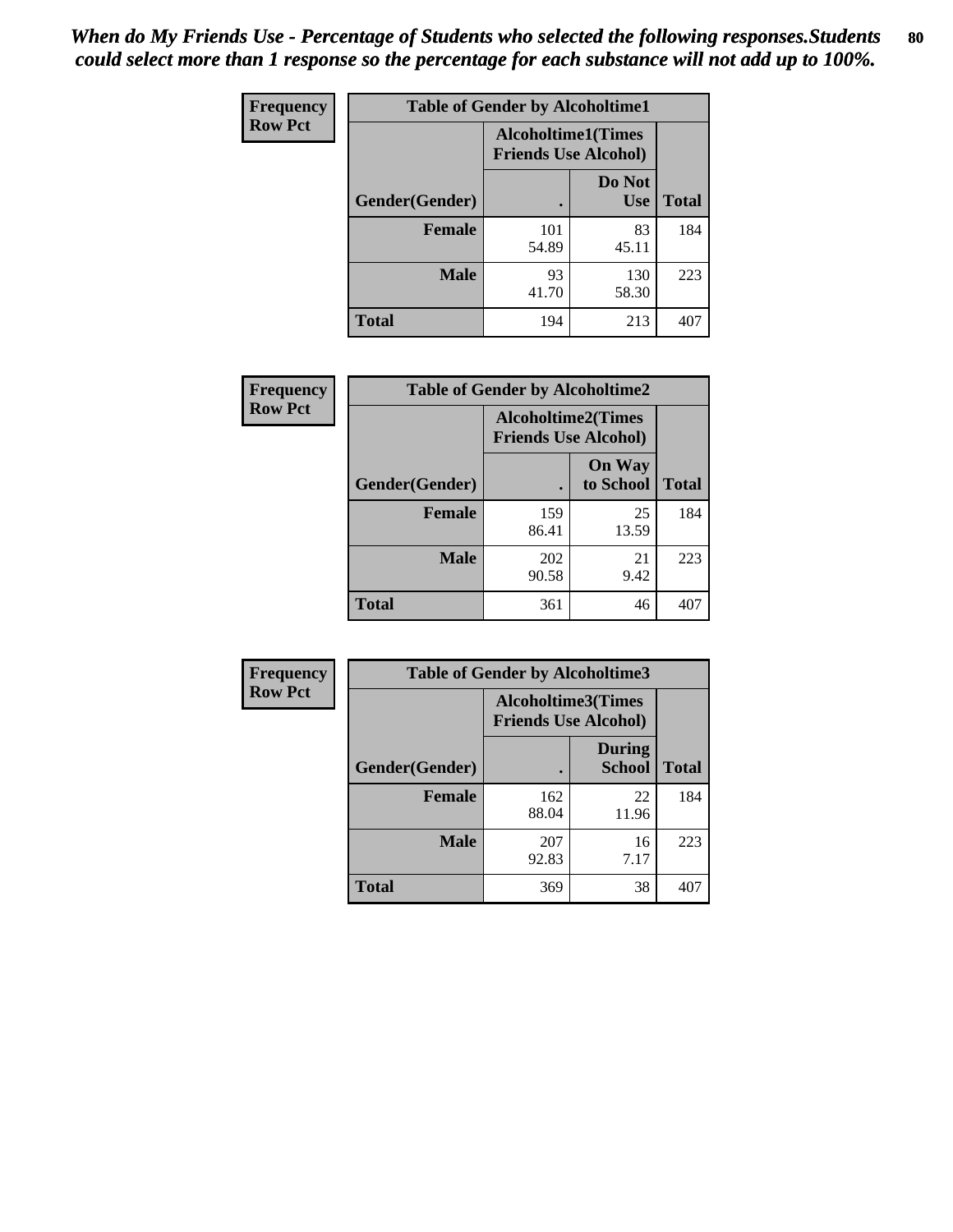*When do My Friends Use - Percentage of Students who selected the following responses.Students could select more than 1 response so the percentage for each substance will not add up to 100%.* **81**

| <b>Frequency</b> | <b>Table of Gender by Alcoholtime4</b> |                                                          |                                                |              |
|------------------|----------------------------------------|----------------------------------------------------------|------------------------------------------------|--------------|
| <b>Row Pct</b>   |                                        | <b>Alcoholtime4(Times</b><br><b>Friends Use Alcohol)</b> |                                                |              |
|                  | Gender(Gender)                         |                                                          | <b>On Way</b><br>Home<br>From<br><b>School</b> | <b>Total</b> |
|                  | <b>Female</b>                          | 151<br>82.07                                             | 33<br>17.93                                    | 184          |
|                  | <b>Male</b>                            | 200<br>89.69                                             | 23<br>10.31                                    | 223          |
|                  | <b>Total</b>                           | 351                                                      | 56                                             | 407          |

| <b>Frequency</b> | <b>Table of Gender by Alcoholtime5</b> |                                                           |             |              |
|------------------|----------------------------------------|-----------------------------------------------------------|-------------|--------------|
| <b>Row Pct</b>   |                                        | <b>Alcoholtime5</b> (Times<br><b>Friends Use Alcohol)</b> |             |              |
|                  | Gender(Gender)                         |                                                           | Weeknights  | <b>Total</b> |
|                  | <b>Female</b>                          | 136<br>73.91                                              | 48<br>26.09 | 184          |
|                  | <b>Male</b>                            | 183<br>82.06                                              | 40<br>17.94 | 223          |
|                  | <b>Total</b>                           | 319                                                       | 88          | 407          |

| <b>Frequency</b> | <b>Table of Gender by Alcoholtime6</b> |              |                                                          |              |
|------------------|----------------------------------------|--------------|----------------------------------------------------------|--------------|
| <b>Row Pct</b>   |                                        |              | <b>Alcoholtime6(Times</b><br><b>Friends Use Alcohol)</b> |              |
|                  | Gender(Gender)                         |              | Weekends                                                 | <b>Total</b> |
|                  | Female                                 | 78<br>42.39  | 106<br>57.61                                             | 184          |
|                  | <b>Male</b>                            | 135<br>60.54 | 88<br>39.46                                              | 223          |
|                  | <b>Total</b>                           | 213          | 194                                                      | 407          |

| Frequency      | <b>Table of Gender by Tobaccotime1</b> |                                                          |                      |              |
|----------------|----------------------------------------|----------------------------------------------------------|----------------------|--------------|
| <b>Row Pct</b> |                                        | <b>Tobaccotime1(Times</b><br><b>Friends Use Tobacco)</b> |                      |              |
|                | Gender(Gender)                         |                                                          | Do Not<br><b>Use</b> | <b>Total</b> |
|                | <b>Female</b>                          | 45<br>24.46                                              | 139<br>75.54         | 184          |
|                | <b>Male</b>                            | 63<br>28.25                                              | 160<br>71.75         | 223          |
|                | <b>Total</b>                           | 108                                                      | 299                  | 407          |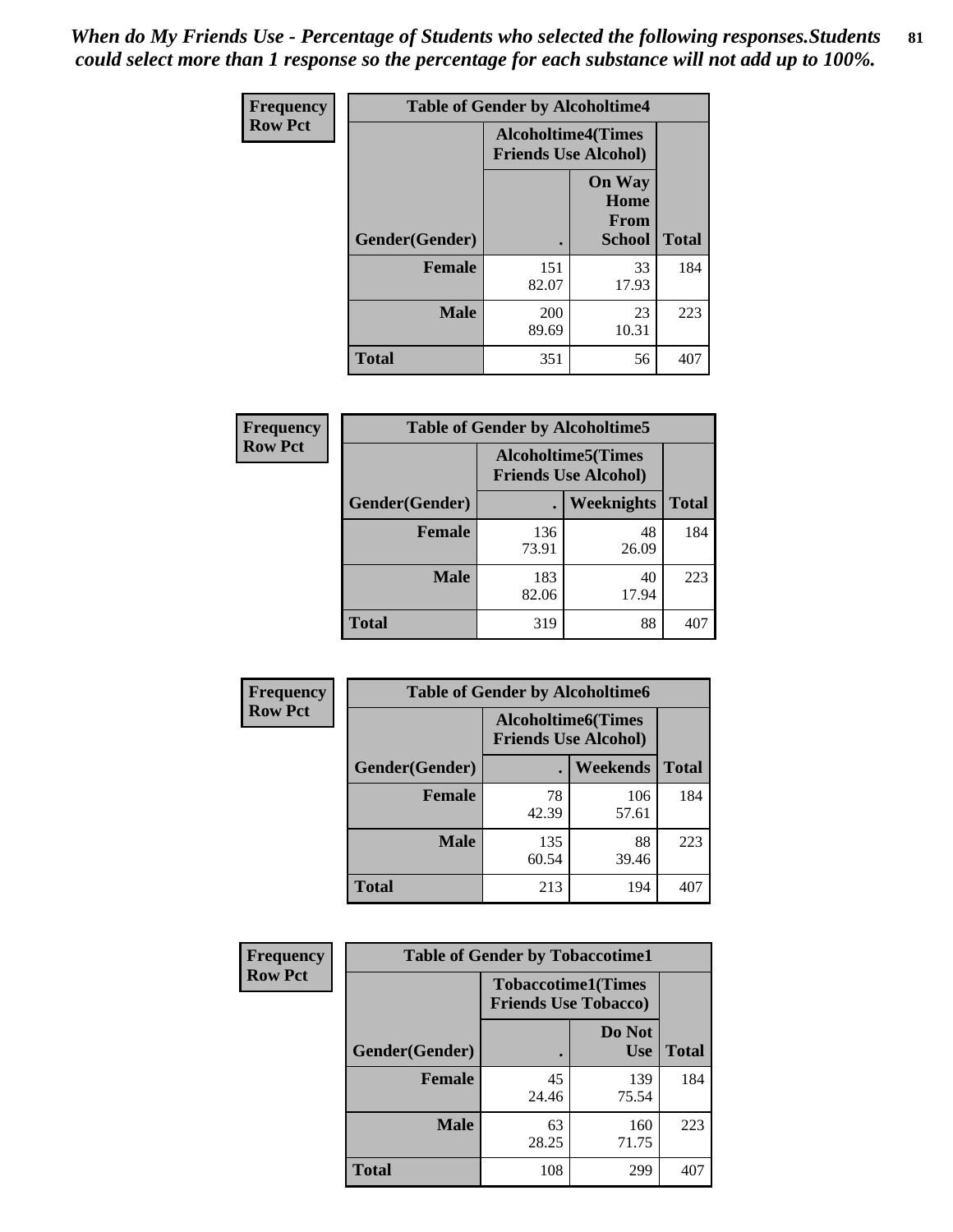| Frequency      | <b>Table of Gender by Tobaccotime2</b> |                                                          |                            |              |
|----------------|----------------------------------------|----------------------------------------------------------|----------------------------|--------------|
| <b>Row Pct</b> |                                        | <b>Tobaccotime2(Times</b><br><b>Friends Use Tobacco)</b> |                            |              |
|                | Gender(Gender)                         |                                                          | <b>On Way</b><br>to School | <b>Total</b> |
|                | <b>Female</b>                          | 164<br>89.13                                             | 20<br>10.87                | 184          |
|                | <b>Male</b>                            | 200<br>89.69                                             | 23<br>10.31                | 223          |
|                | <b>Total</b>                           | 364                                                      | 43                         | 407          |

| Frequency      | <b>Table of Gender by Tobaccotime3</b> |                                                          |                                |              |
|----------------|----------------------------------------|----------------------------------------------------------|--------------------------------|--------------|
| <b>Row Pct</b> |                                        | <b>Tobaccotime3(Times</b><br><b>Friends Use Tobacco)</b> |                                |              |
|                | Gender(Gender)                         |                                                          | <b>During</b><br><b>School</b> | <b>Total</b> |
|                | <b>Female</b>                          | 174<br>94.57                                             | 10<br>5.43                     | 184          |
|                | <b>Male</b>                            | 209<br>93.72                                             | 14<br>6.28                     | 223          |
|                | <b>Total</b>                           | 383                                                      | 24                             | 407          |

| Frequency      | <b>Table of Gender by Tobaccotime4</b> |                                                          |                                                       |              |
|----------------|----------------------------------------|----------------------------------------------------------|-------------------------------------------------------|--------------|
| <b>Row Pct</b> |                                        | <b>Tobaccotime4(Times</b><br><b>Friends Use Tobacco)</b> |                                                       |              |
|                | Gender(Gender)                         |                                                          | <b>On Way</b><br>Home<br><b>From</b><br><b>School</b> | <b>Total</b> |
|                | <b>Female</b>                          | 151<br>82.07                                             | 33<br>17.93                                           | 184          |
|                | <b>Male</b>                            | 200<br>89.69                                             | 23<br>10.31                                           | 223          |
|                | <b>Total</b>                           | 351                                                      | 56                                                    | 407          |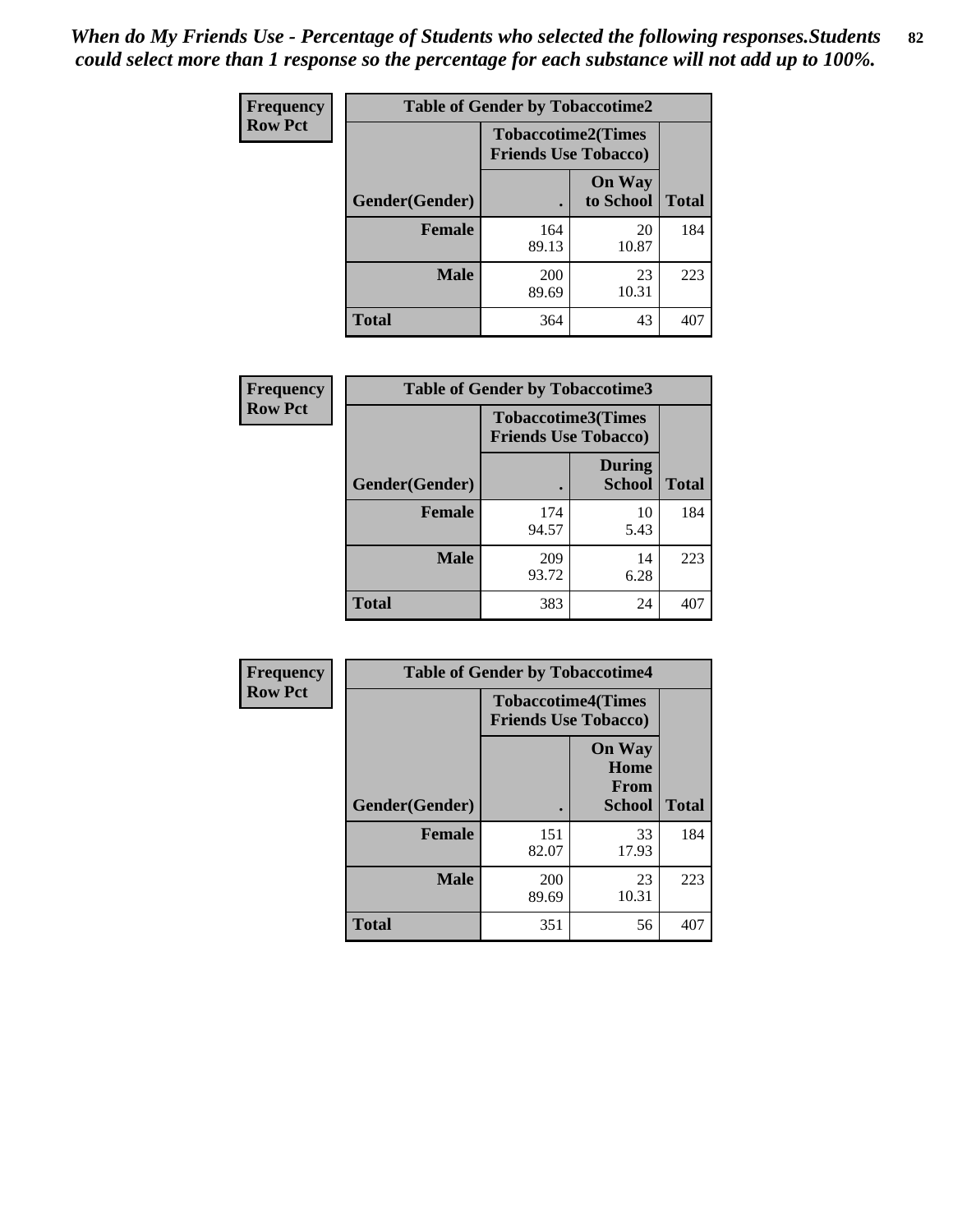| <b>Frequency</b> | <b>Table of Gender by Tobaccotime5</b> |              |                                                          |              |  |
|------------------|----------------------------------------|--------------|----------------------------------------------------------|--------------|--|
| <b>Row Pct</b>   |                                        |              | <b>Tobaccotime5(Times</b><br><b>Friends Use Tobacco)</b> |              |  |
|                  | <b>Gender</b> (Gender)                 |              | <b>Weeknights</b>                                        | <b>Total</b> |  |
|                  | <b>Female</b>                          | 150<br>81.52 | 34<br>18.48                                              | 184          |  |
|                  | <b>Male</b>                            | 191<br>85.65 | 32<br>14.35                                              | 223          |  |
|                  | <b>Total</b>                           | 341          | 66                                                       | 407          |  |

| Frequency      | <b>Table of Gender by Tobaccotime6</b> |                                                          |             |              |
|----------------|----------------------------------------|----------------------------------------------------------|-------------|--------------|
| <b>Row Pct</b> |                                        | <b>Tobaccotime6(Times</b><br><b>Friends Use Tobacco)</b> |             |              |
|                | Gender(Gender)                         |                                                          | Weekends    | <b>Total</b> |
|                | Female                                 | 145<br>78.80                                             | 39<br>21.20 | 184          |
|                | <b>Male</b>                            | 167<br>74.89                                             | 56<br>25.11 | 223          |
|                | <b>Total</b>                           | 312                                                      | 95          | 407          |

| Frequency      |                | <b>Table of Gender by Marijuanatime1</b> |                                                               |              |
|----------------|----------------|------------------------------------------|---------------------------------------------------------------|--------------|
| <b>Row Pct</b> |                |                                          | <b>Marijuanatime1(Times</b><br><b>Friends Use Marijuana</b> ) |              |
|                | Gender(Gender) |                                          | Do Not Use                                                    | <b>Total</b> |
|                | <b>Female</b>  | 87<br>47.28                              | 97<br>52.72                                                   | 184          |
|                | <b>Male</b>    | 101<br>45.29                             | 122<br>54.71                                                  | 223          |
|                | <b>Total</b>   | 188                                      | 219                                                           | 407          |

| <b>Frequency</b> | <b>Table of Gender by Marijuanatime2</b> |                                                               |                            |              |
|------------------|------------------------------------------|---------------------------------------------------------------|----------------------------|--------------|
| <b>Row Pct</b>   |                                          | <b>Marijuanatime2(Times</b><br><b>Friends Use Marijuana</b> ) |                            |              |
|                  | Gender(Gender)                           |                                                               | On Way to<br><b>School</b> | <b>Total</b> |
|                  | <b>Female</b>                            | 138<br>75.00                                                  | 46<br>25.00                | 184          |
|                  | <b>Male</b>                              | 184<br>82.51                                                  | 39<br>17.49                | 223          |
|                  | <b>Total</b>                             | 322                                                           | 85                         | 407          |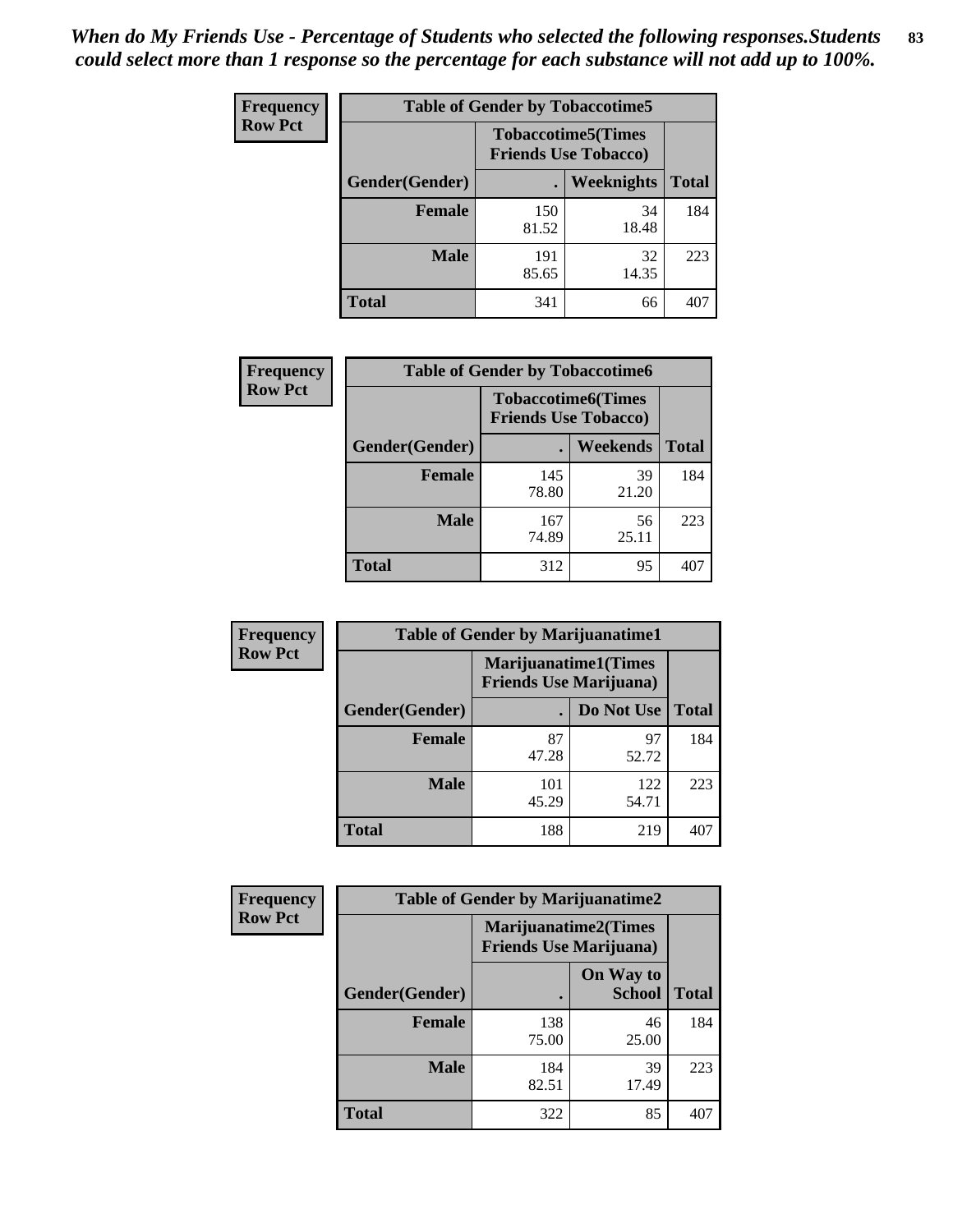| <b>Frequency</b> | <b>Table of Gender by Marijuanatime3</b> |                                                        |                         |              |
|------------------|------------------------------------------|--------------------------------------------------------|-------------------------|--------------|
| <b>Row Pct</b>   |                                          | Marijuanatime3(Times<br><b>Friends Use Marijuana</b> ) |                         |              |
|                  | <b>Gender</b> (Gender)                   |                                                        | During<br><b>School</b> | <b>Total</b> |
|                  | <b>Female</b>                            | 159<br>86.41                                           | 25<br>13.59             | 184          |
|                  | <b>Male</b>                              | 195<br>87.44                                           | 28<br>12.56             | 223          |
|                  | <b>Total</b>                             | 354                                                    | 53                      | 407          |

| Frequency      | <b>Table of Gender by Marijuanatime4</b> |                                |                                      |              |
|----------------|------------------------------------------|--------------------------------|--------------------------------------|--------------|
| <b>Row Pct</b> |                                          | <b>Friends Use Marijuana</b> ) | <b>Marijuanatime4</b> (Times         |              |
|                |                                          |                                | <b>On Way</b><br>Home<br><b>From</b> |              |
|                | <b>Gender</b> (Gender)                   |                                | <b>School</b>                        | <b>Total</b> |
|                | <b>Female</b>                            | 136<br>73.91                   | 48<br>26.09                          | 184          |
|                | <b>Male</b>                              | 178<br>79.82                   | 45<br>20.18                          | 223          |
|                | <b>Total</b>                             | 314                            | 93                                   | 407          |

| Frequency      | <b>Table of Gender by Marijuanatime5</b> |              |                                                                |              |  |
|----------------|------------------------------------------|--------------|----------------------------------------------------------------|--------------|--|
| <b>Row Pct</b> |                                          |              | <b>Marijuanatime5</b> (Times<br><b>Friends Use Marijuana</b> ) |              |  |
|                | Gender(Gender)                           |              | <b>Weeknights</b>                                              | <b>Total</b> |  |
|                | <b>Female</b>                            | 124<br>67.39 | 60<br>32.61                                                    | 184          |  |
|                | <b>Male</b>                              | 171<br>76.68 | 52<br>23.32                                                    | 223          |  |
|                | <b>Total</b>                             | 295          | 112                                                            | 407          |  |

| <b>Frequency</b> | <b>Table of Gender by Marijuanatime6</b> |                                                               |             |              |
|------------------|------------------------------------------|---------------------------------------------------------------|-------------|--------------|
| <b>Row Pct</b>   |                                          | <b>Marijuanatime6(Times</b><br><b>Friends Use Marijuana</b> ) |             |              |
|                  | Gender(Gender)                           |                                                               | Weekends    | <b>Total</b> |
|                  | <b>Female</b>                            | 105<br>57.07                                                  | 79<br>42.93 | 184          |
|                  | <b>Male</b>                              | 139<br>62.33                                                  | 84<br>37.67 | 223          |
|                  | <b>Total</b>                             | 244                                                           | 163         | 407          |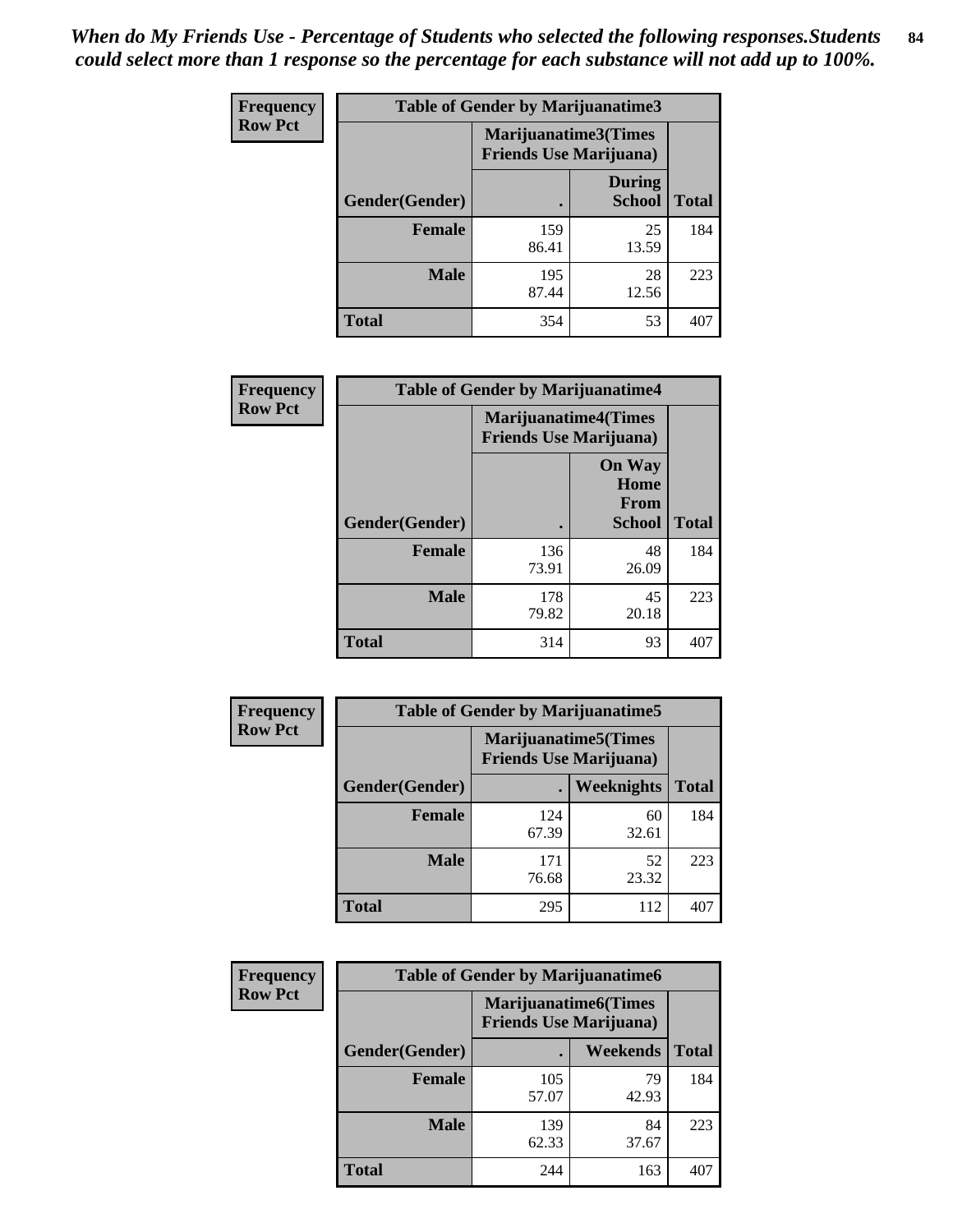| <b>Frequency</b> | <b>Table of Gender by Otherdrugtime1</b> |                                                                                    |              |              |
|------------------|------------------------------------------|------------------------------------------------------------------------------------|--------------|--------------|
| <b>Row Pct</b>   |                                          | <b>Otherdrugtime1</b> (Times<br><b>Friends Use Other</b><br><b>Illegal Drugs</b> ) |              |              |
|                  | Gender(Gender)                           |                                                                                    | Do Not Use   | <b>Total</b> |
|                  | <b>Female</b>                            | 36<br>19.57                                                                        | 148<br>80.43 | 184          |
|                  | <b>Male</b>                              | 40<br>17.94                                                                        | 183<br>82.06 | 223          |
|                  | <b>Total</b>                             | 76                                                                                 | 331          | 407          |

| Frequency      | <b>Table of Gender by Otherdrugtime2</b> |                                                                                   |                            |              |
|----------------|------------------------------------------|-----------------------------------------------------------------------------------|----------------------------|--------------|
| <b>Row Pct</b> |                                          | <b>Otherdrugtime2(Times</b><br><b>Friends Use Other</b><br><b>Illegal Drugs</b> ) |                            |              |
|                | <b>Gender</b> (Gender)                   |                                                                                   | On Way to<br><b>School</b> | <b>Total</b> |
|                | <b>Female</b>                            | 166<br>90.22                                                                      | 18<br>9.78                 | 184          |
|                | <b>Male</b>                              | 208<br>93.27                                                                      | 15<br>6.73                 | 223          |
|                | <b>Total</b>                             | 374                                                                               | 33                         | 407          |

| Frequency      | <b>Table of Gender by Otherdrugtime3</b> |                        |                                                         |              |  |
|----------------|------------------------------------------|------------------------|---------------------------------------------------------|--------------|--|
| <b>Row Pct</b> |                                          | <b>Illegal Drugs</b> ) | <b>Otherdrugtime3(Times</b><br><b>Friends Use Other</b> |              |  |
|                | Gender(Gender)                           |                        | <b>During</b><br><b>School</b>                          | <b>Total</b> |  |
|                | <b>Female</b>                            | 170<br>92.39           | 14<br>7.61                                              | 184          |  |
|                | <b>Male</b>                              | 210<br>94.17           | 13<br>5.83                                              | 223          |  |
|                | <b>Total</b>                             | 380                    | 27                                                      | 407          |  |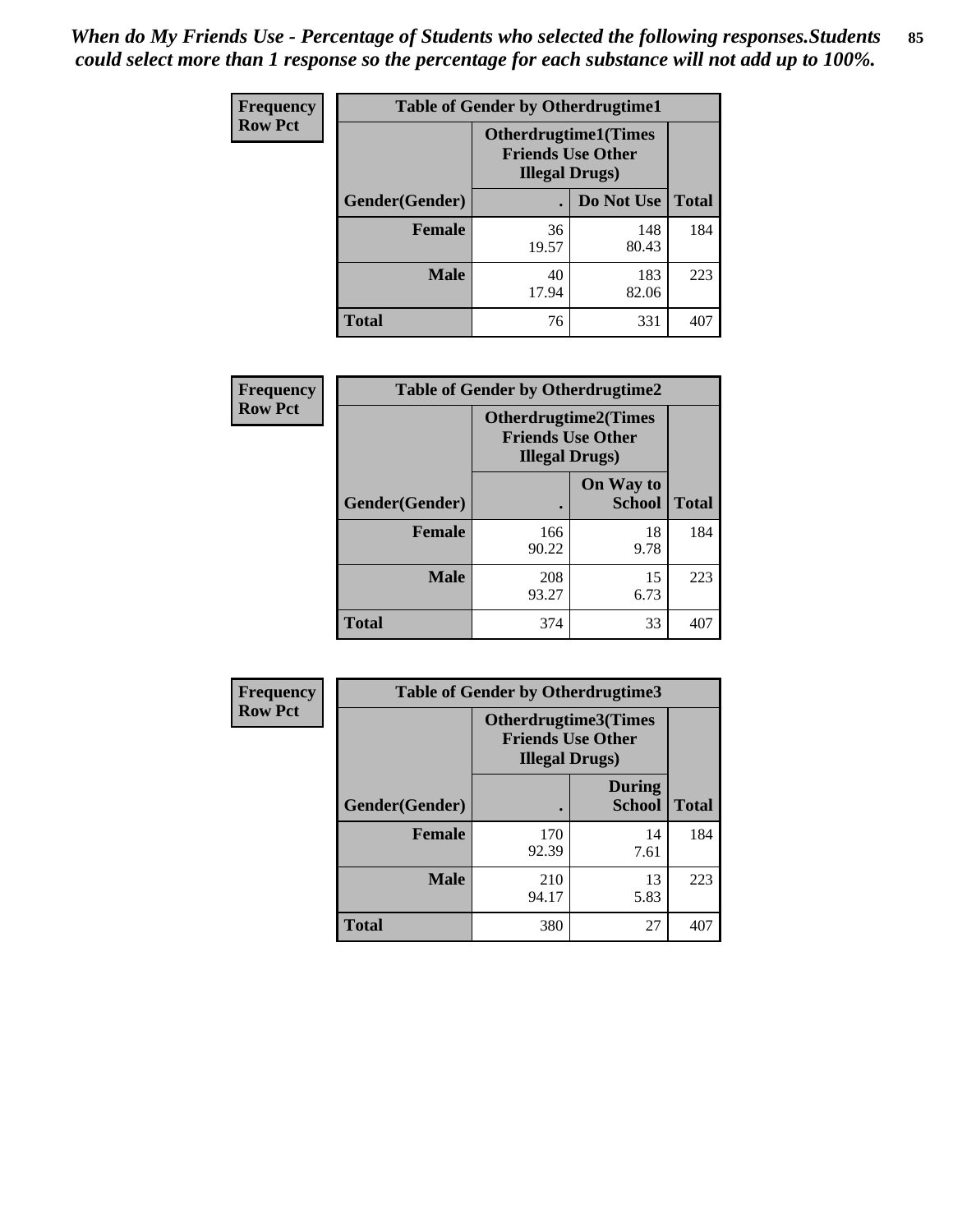*When do My Friends Use - Percentage of Students who selected the following responses.Students could select more than 1 response so the percentage for each substance will not add up to 100%.* **86**

| <b>Frequency</b> | <b>Table of Gender by Otherdrugtime4</b> |                                                    |                                                       |              |
|------------------|------------------------------------------|----------------------------------------------------|-------------------------------------------------------|--------------|
| <b>Row Pct</b>   |                                          | <b>Friends Use Other</b><br><b>Illegal Drugs</b> ) | <b>Otherdrugtime4(Times</b>                           |              |
|                  | Gender(Gender)                           |                                                    | <b>On Way</b><br>Home<br><b>From</b><br><b>School</b> | <b>Total</b> |
|                  | <b>Female</b>                            | 166<br>90.22                                       | 18<br>9.78                                            | 184          |
|                  | <b>Male</b>                              | 208<br>93.27                                       | 15<br>6.73                                            | 223          |
|                  | <b>Total</b>                             | 374                                                | 33                                                    | 407          |

| Frequency      | <b>Table of Gender by Otherdrugtime5</b> |                                                                                    |             |              |
|----------------|------------------------------------------|------------------------------------------------------------------------------------|-------------|--------------|
| <b>Row Pct</b> |                                          | <b>Otherdrugtime5</b> (Times<br><b>Friends Use Other</b><br><b>Illegal Drugs</b> ) |             |              |
|                | Gender(Gender)                           |                                                                                    | Weeknights  | <b>Total</b> |
|                | <b>Female</b>                            | 161<br>87.50                                                                       | 23<br>12.50 | 184          |
|                | <b>Male</b>                              | 205<br>91.93                                                                       | 18<br>8.07  | 223          |
|                | <b>Total</b>                             | 366                                                                                | 41          | 407          |

| <b>Frequency</b> | <b>Table of Gender by Otherdrugtime6</b> |                                                                                  |             |              |
|------------------|------------------------------------------|----------------------------------------------------------------------------------|-------------|--------------|
| <b>Row Pct</b>   |                                          | <b>Otherdrugtime6(Times</b><br><b>Friends Use Other</b><br><b>Illegal Drugs)</b> |             |              |
|                  | Gender(Gender)                           |                                                                                  | Weekends    | <b>Total</b> |
|                  | <b>Female</b>                            | 148<br>80.43                                                                     | 36<br>19.57 | 184          |
|                  | <b>Male</b>                              | 188<br>84.30                                                                     | 35<br>15.70 | 223          |
|                  | <b>Total</b>                             | 336                                                                              | 71          | 407          |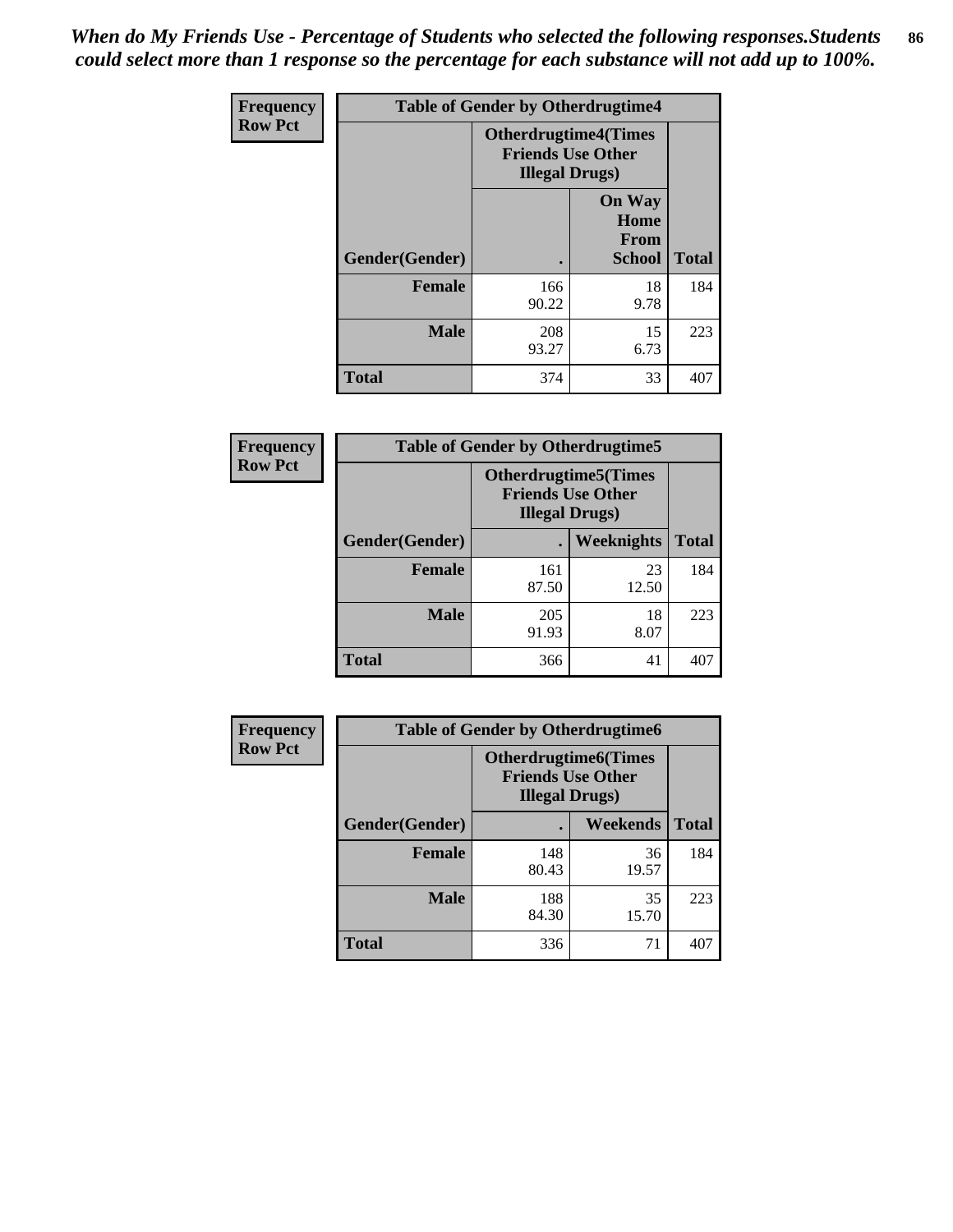# *Other Questions* **87**

| <b>Frequency</b> | <b>Table of Gender by Educationalcohol</b> |                                                                                                                                       |                |              |  |
|------------------|--------------------------------------------|---------------------------------------------------------------------------------------------------------------------------------------|----------------|--------------|--|
| <b>Row Pct</b>   |                                            | <b>Educationalcohol</b> (I<br>have been taught<br>about alcohol,<br>tobacco,<br>and other drugs<br>within the last year<br>at school) |                |              |  |
|                  | Gender(Gender)                             | <b>Yes</b>                                                                                                                            | N <sub>0</sub> | <b>Total</b> |  |
|                  | <b>Female</b>                              | 153<br>83.15                                                                                                                          | 31<br>16.85    | 184          |  |
|                  | <b>Male</b>                                | 172<br>77.13                                                                                                                          | 51<br>22.87    | 223          |  |
|                  | <b>Total</b>                               | 325                                                                                                                                   | 82             | 407          |  |

| Frequency      | <b>Table of Gender by Rodedrinking</b> |                                                                                                                     |                |              |  |
|----------------|----------------------------------------|---------------------------------------------------------------------------------------------------------------------|----------------|--------------|--|
| <b>Row Pct</b> |                                        | Rodedrinking(In<br>the past 30 days I<br>have ridden in a<br>car with a driver<br>who had been<br>drinking alcohol) |                |              |  |
|                | Gender(Gender)                         | Yes                                                                                                                 | N <sub>0</sub> | <b>Total</b> |  |
|                | <b>Female</b>                          | 27<br>14.67                                                                                                         | 157<br>85.33   | 184          |  |
|                | <b>Male</b>                            | 26<br>11.66                                                                                                         | 197<br>88.34   | 223          |  |
|                | <b>Total</b>                           | 53                                                                                                                  | 354            | 407          |  |

| Frequency      | <b>Table of Gender by Drugsschool</b> |                                                                                                                                     |                |              |  |
|----------------|---------------------------------------|-------------------------------------------------------------------------------------------------------------------------------------|----------------|--------------|--|
| <b>Row Pct</b> |                                       | <b>Drugsschool</b> (During<br>the past 12 months,<br>I have been offered,<br>sold,<br>or given illegal drugs<br>on school property) |                |              |  |
|                | Gender(Gender)                        | <b>Yes</b>                                                                                                                          | N <sub>0</sub> | <b>Total</b> |  |
|                | <b>Female</b>                         | 30<br>16.30                                                                                                                         | 154<br>83.70   | 184          |  |
|                | <b>Male</b>                           | 42<br>18.83                                                                                                                         | 181<br>81.17   | 223          |  |
|                | <b>Total</b>                          | 72                                                                                                                                  | 335            | 407          |  |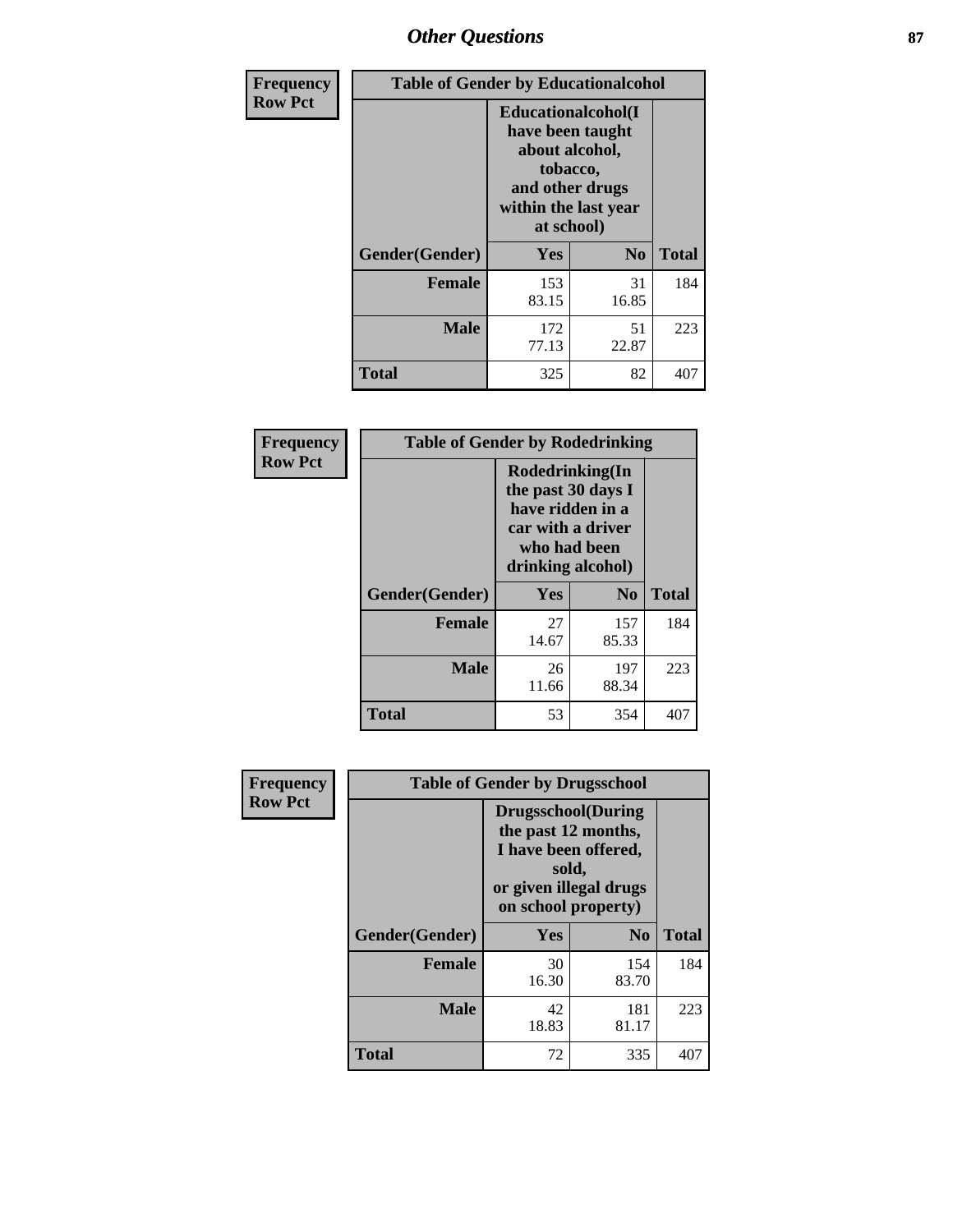# *Other Questions* **88**

**Frequency Row Pct**

| <b>Table of Gender by Bingedrinking</b> |                                                                                                         |              |                   |                       |                        |                               |                   |              |
|-----------------------------------------|---------------------------------------------------------------------------------------------------------|--------------|-------------------|-----------------------|------------------------|-------------------------------|-------------------|--------------|
|                                         | Bingedrinking(I have drunk five or more<br>drinks of alcohol at one sitting during the<br>last 30 days) |              |                   |                       |                        |                               |                   |              |
| <b>Gender</b> (Gender)                  | $\bf{0}$<br><b>Days</b>                                                                                 | 1 or<br>days | 3 to<br>5<br>days | 6 to<br>9<br>days     | 10<br>to<br>19<br>days | <b>20</b><br>to<br>29<br>days | All<br>30<br>days | <b>Total</b> |
| <b>Female</b>                           | 167                                                                                                     | 5            | 3                 |                       | 6                      |                               |                   | 184          |
|                                         | 90.76                                                                                                   | 2.72         | 1.63              | 0.54                  | 3.26                   | 0.54                          | 0.54              |              |
| <b>Male</b>                             | 203<br>91.03                                                                                            | 6<br>2.69    | 4<br>1.79         | $\mathcal{D}$<br>0.90 | 6<br>2.69              | 0.45                          | 0.45              | 223          |

| Frequency      | <b>Table of Gender by Educationaids</b> |                                                                                                 |             |              |  |
|----------------|-----------------------------------------|-------------------------------------------------------------------------------------------------|-------------|--------------|--|
| <b>Row Pct</b> |                                         | <b>Educationaids</b> (I<br>have been taught<br>about HIV/AIDS<br>at school in the<br>past year) |             |              |  |
|                | Gender(Gender)                          | Yes                                                                                             | $\bf N_0$   | <b>Total</b> |  |
|                | <b>Female</b>                           | 152<br>82.61                                                                                    | 32<br>17.39 | 184          |  |
|                | <b>Male</b>                             | 180<br>80.72                                                                                    | 43<br>19.28 | 223          |  |
|                | <b>Total</b>                            | 332                                                                                             | 75          | 407          |  |

| Frequency      | <b>Table of Gender by Suicideconsider</b> |                        |                |              |
|----------------|-------------------------------------------|------------------------|----------------|--------------|
| <b>Row Pct</b> |                                           | <b>Suicideconsider</b> |                |              |
|                | Gender(Gender)                            | Yes                    | N <sub>0</sub> | <b>Total</b> |
|                | <b>Female</b>                             | 19<br>10.33            | 165<br>89.67   | 184          |
|                | <b>Male</b>                               | 16<br>7.17             | 207<br>92.83   | 223          |
|                | <b>Total</b>                              | 35                     | 372            | 407          |